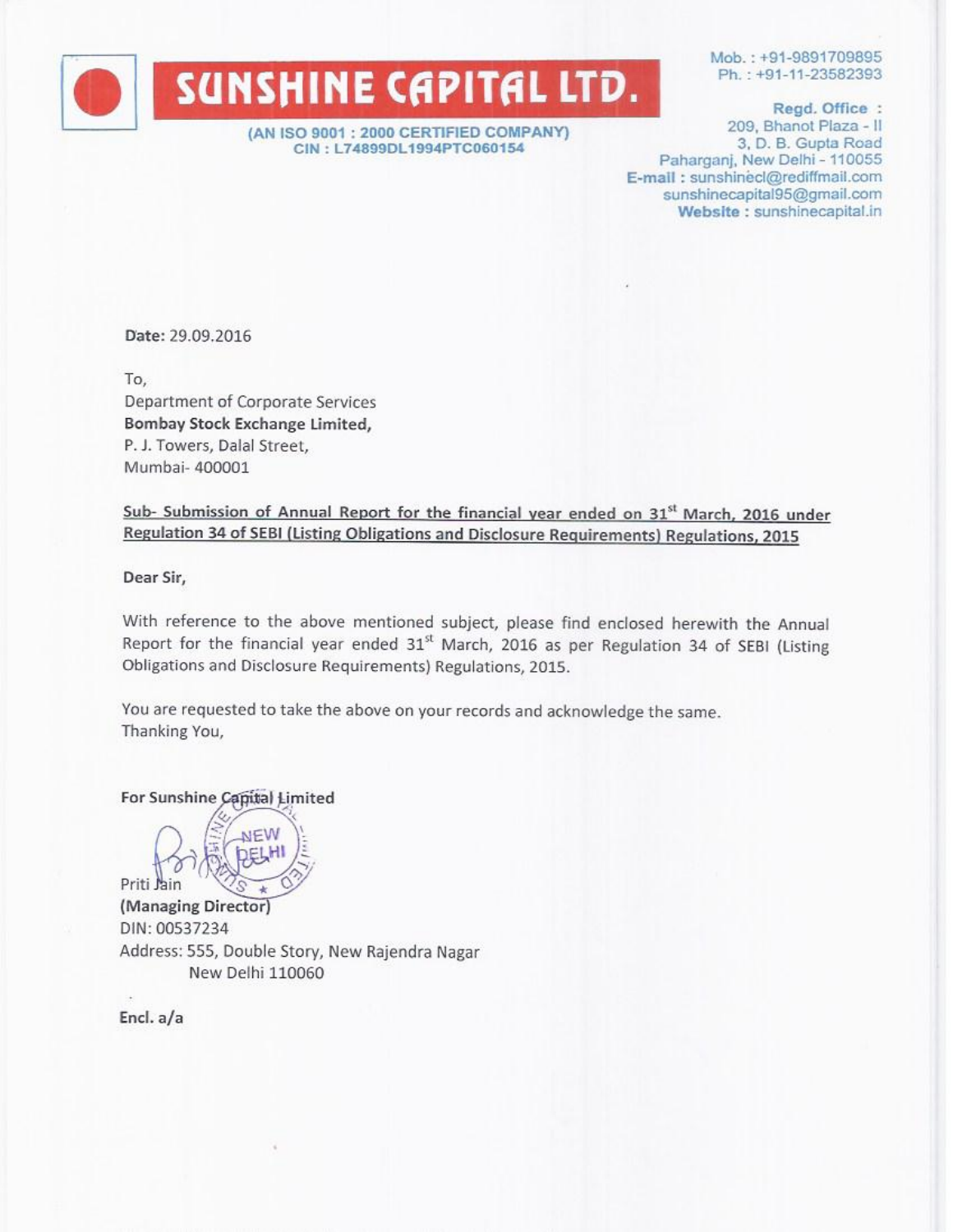## SUNSHINE CAPITAL LIMITED

# 22<sup>nd</sup> Annual Report (2015-2016)

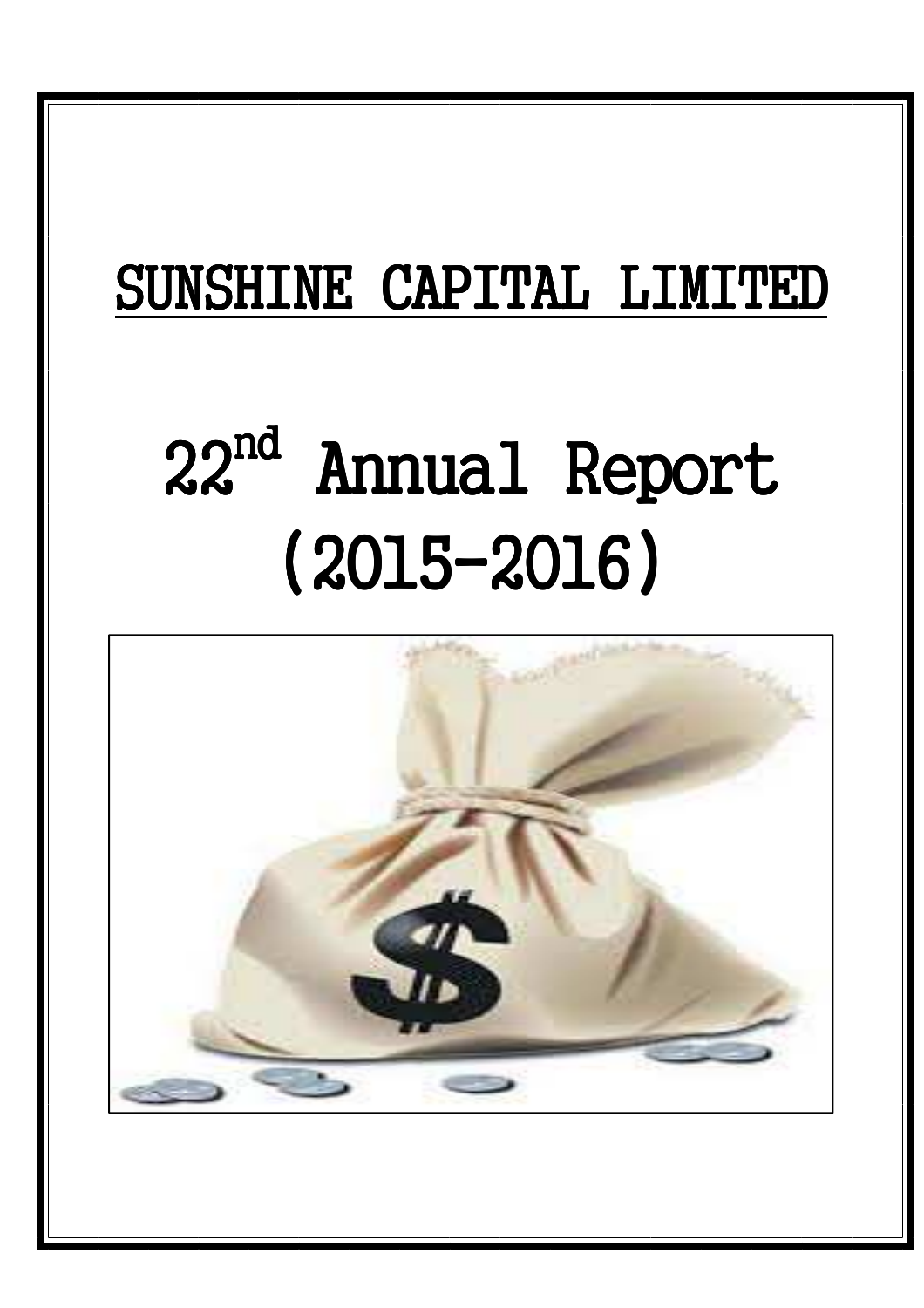## CONTENTS

Corporate Information

Notice

Director's Report

Management Discussion and Analysis Report

Report On Corporate Governance

Certificate on Corporate Governance

CEO/CFO Certification

Secretarial Audit Report

Extract of Annual Return

Auditor's Report

Balance Sheet

Statement of Profit & Loss Account

Cash Flow Statements

Accounting Policies and Notes to Financial

**Statement** 

Attendance Slip

Proxy Form

**SUNSHINE CAPITAL LIMITED** 1 **ANNUAL REPORT F.Y. 2015-2016**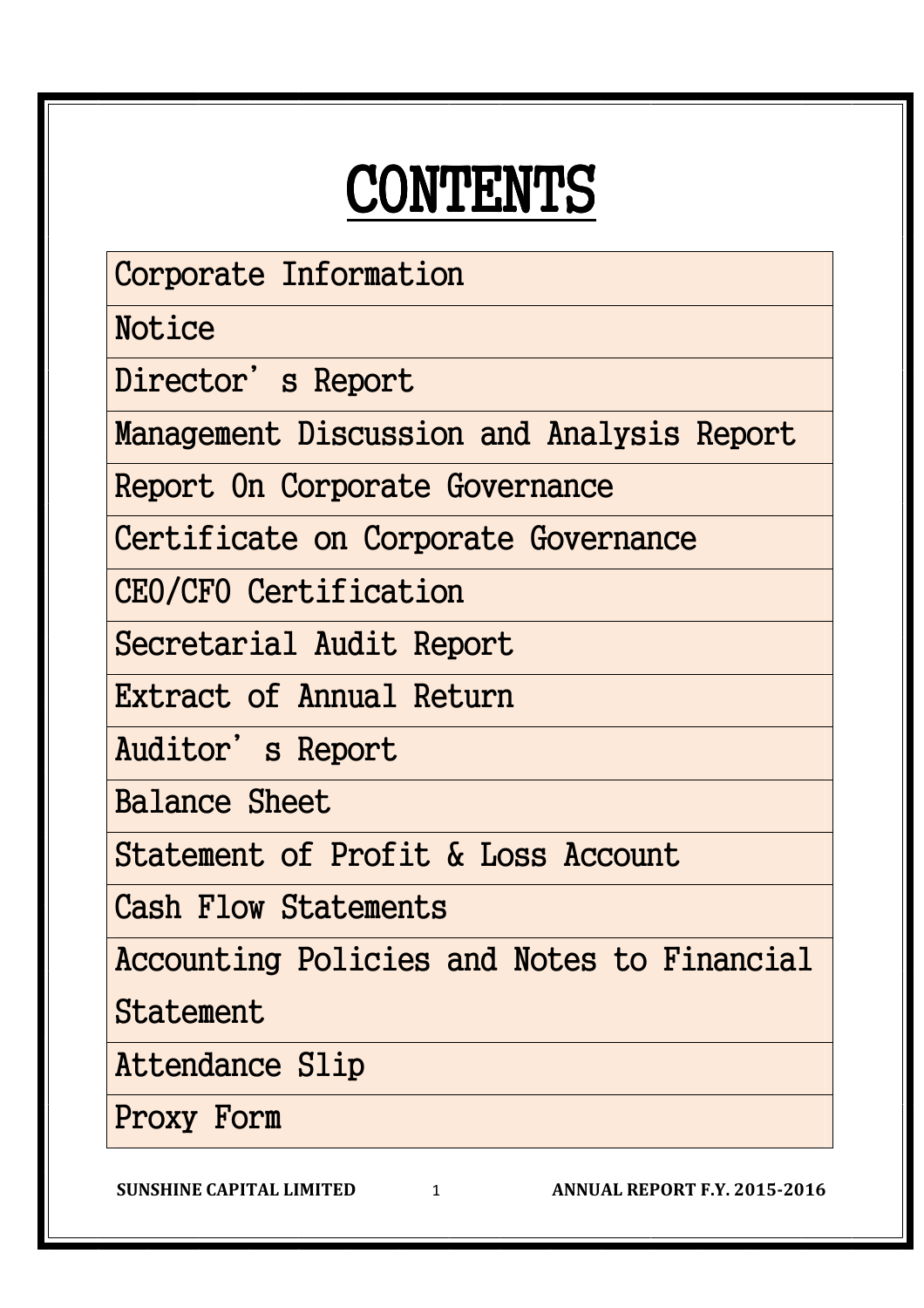## SUNSHINE CAPITAL LIMITED

### CORPORATE INFORMATION CORPORATE INFORMATION

| <b>CIN</b>                             |                      | L74899DL1994PLC060154                                                                                                        |                                           |  |
|----------------------------------------|----------------------|------------------------------------------------------------------------------------------------------------------------------|-------------------------------------------|--|
| <b>BOARD OF DIRECTORS</b>              | $\ddot{\phantom{0}}$ | Priti Jain<br>Surender Kumar Jain<br>Sujan Mal Mehta Director<br>Anil Prakash                                                | Managing Director<br>Director<br>Director |  |
| <b>COMPANY SECRETARY</b>               | ;                    | Megha Bansal                                                                                                                 |                                           |  |
| STATUTORY AUDITORS                     | $\ddot{\phantom{0}}$ | Anil Kumar<br>Chartered Accountant<br>BA-52/B, Janakpuri, New Delhi-110058                                                   |                                           |  |
| REGISTRAR AND TRANSFER<br><b>AGENT</b> |                      | Skyline Financial Services Pvt Ltd.<br>D-153 A, 1 <sup>st</sup> Floor, Okhla Industrial<br>Area, Phase- I, New Delhi- 110020 |                                           |  |
| <b>BANKERS</b>                         | ፡                    | <b>ICICI Bank</b><br>Connaught Place, New Delhi-110001<br><b>IDBI</b> Bank<br>Punjabi Bagh, New Delhi- 110026                |                                           |  |
| <b>REGISTERED OFFICE</b>               | $\ddot{\phantom{a}}$ | 209, Bhanot Plaza II, 3 D. B. Gupta<br>Road, New Delhi 110055.                                                               |                                           |  |
| <b>CORPORATE OFFICE</b>                | $\ddot{\cdot}$       | 16/121-122, Jain Bhawan, Faiz Road,<br>Karol Bagh, New Delhi-110005                                                          |                                           |  |
| <b>EMAIL</b>                           |                      | sunshinecapital95@gmail.com                                                                                                  |                                           |  |
| INVESTORS HELPDESK & EMAIL             | :                    | Megha Bansal<br>sunshinecapital95@gmail.com                                                                                  |                                           |  |
| <b>WEBSITE</b>                         | ;                    | www.sunshinecapital.in                                                                                                       |                                           |  |
| CONTACT NO                             | ;                    | 011-23582393, 91-9891709895                                                                                                  |                                           |  |
| <b>SUNSHINE CAPITAL LIMITED</b>        | $\overline{2}$       |                                                                                                                              | <b>ANNUAL REPORT F.Y. 2015-2016</b>       |  |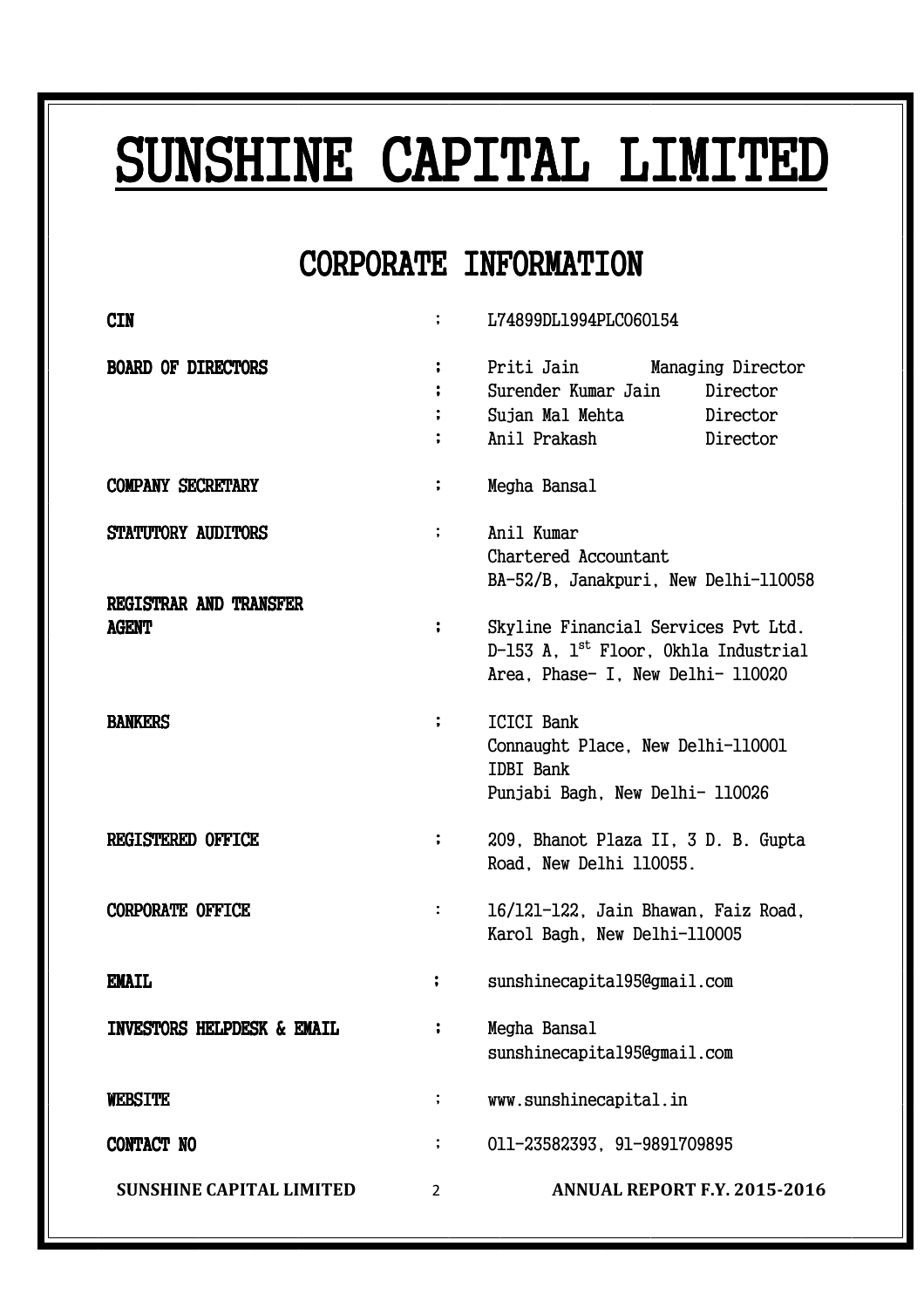## SUNSHINE CAPITAL LIMITED

Regd. Office: 209, BHANOT PLAZA II, 3 D. B. GUPTA ROAD NEW DELHI 110055 CIN: L74899DL1994PLC060154  $E$ -mail Id: sunshinecapital95@gmail.com  $Website:$  www.sunshinecapital.in **Ph. No.:**  $011-23582393$ ,  $91-9891709895$ 

### NOTICE

Notice is hereby given that the 22<sup>nd</sup> Annual General Meeting of the Company will be held on **Wednesday, the 28<sup>th</sup> Day of September, 2016 at** 01.00 P.M. at 16/121-122, Jain Bhawan, Faiz Road, Karol Bagh, New Delhi-110005 to transact the following businesses:

#### Ordinary business:

1. To consider and if thought fit, to pass with or without modification, the following resolution as an ordinary resolution:

"RESOLVED THAT the Audited Balance Sheet as at  $31<sup>st</sup>$  March, 2016 and Statement of Profit and Loss for the year ended on that date, together with the Directors' Report and Auditors' Report thereon as presented to the meeting, be and the same are hereby approved and adopted."

2. To consider and if thought fit, to pass with or without modification, the following resolution as an ordinary resolution:

"RESOLVED THAT Mr. Surender Kumar Jain (DIN: 00530035), Director of the Company, retires by rotation and being eligible for reappointment, be and is hereby re-appointed as a Director of the Company."

**SUNSHINE CAPITAL LIMITED** 3 **ANNUAL REPORT F.Y. 2015-2016**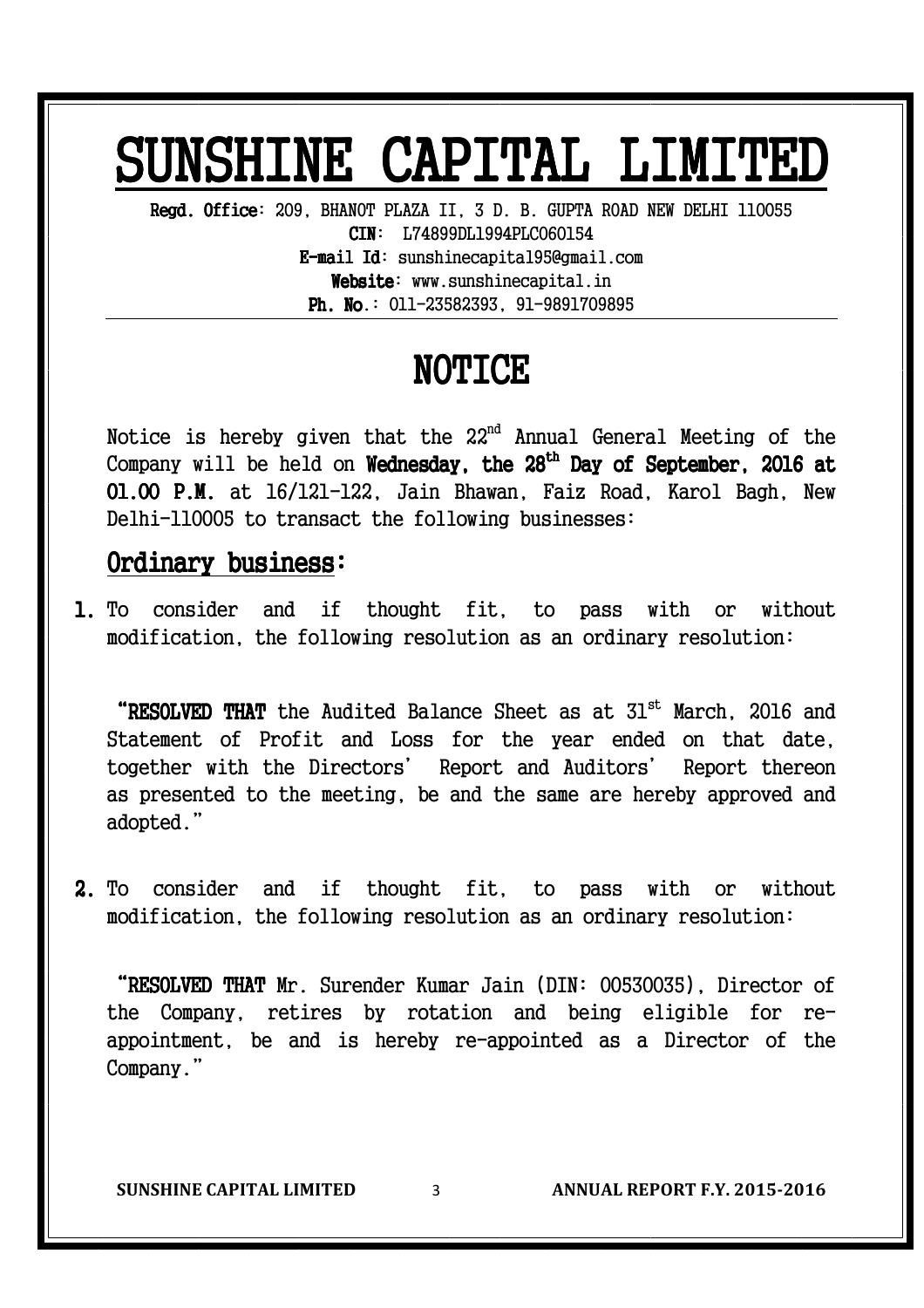3. To consider and if thought fit, to pass with or without modification, the following resolution as an ordinary resolution:

"RESOLVED THAT pursuant to provisions to Section 139 of the Companies Act, 2013 and other applicable provisions if any of the act and the Rules made thereunder (including any statutory modification(s) or re-enactment thereof for the time being in force), Mr. Anil Kumar, Chartered Accountant, New Delhi, having Membership No. 86223, be and is hereby re-appointed as Statutory Auditor of the Company to hold office from the conclusion of this Annual General Meeting till the conclusion of the next Annual General Meeting on such remuneration as may be fixed in this behalf by the Board of Directors of the Company."

> By Order of the Board of Directors For Sunshine Capital Limited

Place: New Delhi Megha Bansal Date:  $01.09.2016$  Company Secretary

M. NO.: A36741

**SUNSHINE CAPITAL LIMITED** 4 **ANNUAL REPORT F.Y. 2015-2016**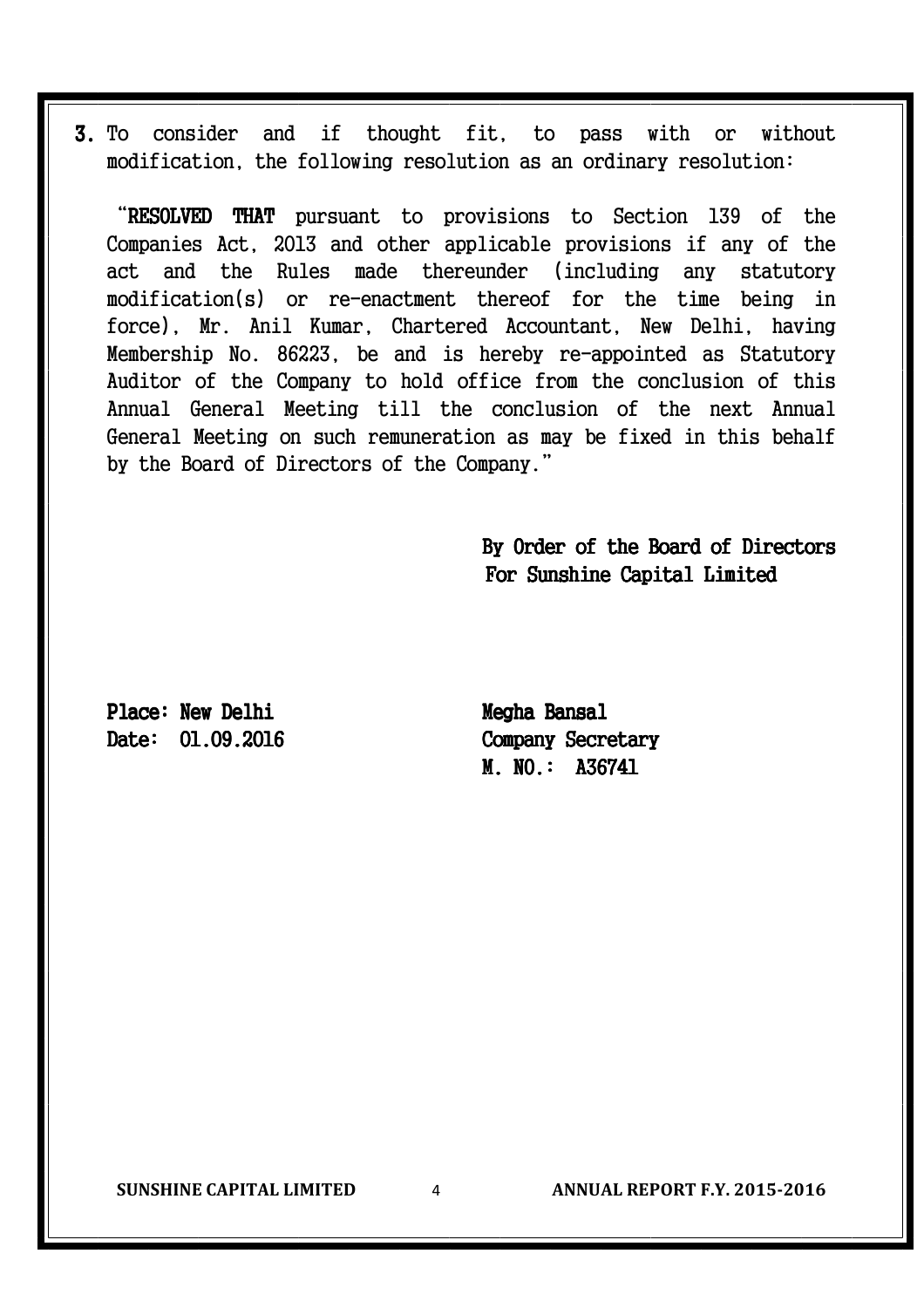Notes:

- (i) A MEMBER ENTITLED TO ATTEND AND VOTE AT THE MEETING IS ENTITLED TO APPOINT A PROXY TO ATTEND AND TO VOTE AT A POLL INSTEAD OF HIMSELF/HERSELF AND THAT A PROXY NEED NOT BE A MEMBER OF THE COMPANY. PROXY IN ORDER TO BE EFFECTIVE SHOULD BE DEPOSITED AT THE REGISTERED OFFICE OF THE COMPANY, DULY COMPLETE AND SIGNED, NOT LESS THAN 48 HOURS BEFORE THE SCHEDULED TIME OF THE MEETING. A BLANK PROXY FORM IS ENCLOSED. A PERSON CAN ACT AS PROXY ON BEHALF OF MEMBERS NOT EXCEEDING FIFTY (50) AND HOLDING IN THE AGGREGATE NOT MORE THAN TEN  $(10)$  % OF THE TOTAL SHARE CAPITAL OF THE COMPANY.
- (ii) Corporate Members intending to send their respective authorized representative are requested to send a duly certified copy of the Board/ Governing Body resolution authorizing such representative to attend and vote at the Annual General Meeting.
- (iii) In case of joint holders attending the meeting, only such joint holder who is higher in the order of names will be entitled to vote.
- (iv) Pursuant to the provisions of Section 91 of the Companies Act, 2013 and SEBI (LISTING OBLIGATIONS AND DISCLOSURE REQUIREMENTS) Regulations, 2015, the Register of Members and Share Transfer Books of the Company will remain closed from 22<sup>nd</sup> September, 2016 to 28<sup>th</sup> September, 2016 (both days inclusive).
	- (v) Details under Regulation 27 (2) of SEBI (Listing Obligations and Disclosure Requirements) Regulations, 2015, in respect of the Directors seeking appointment at the Annual General Meeting, forms integral part of the Notice. The Directors have furnished the requisite declarations for their appointment.

**SUNSHINE CAPITAL LIMITED** 5 **ANNUAL REPORT F.Y. 2015-2016**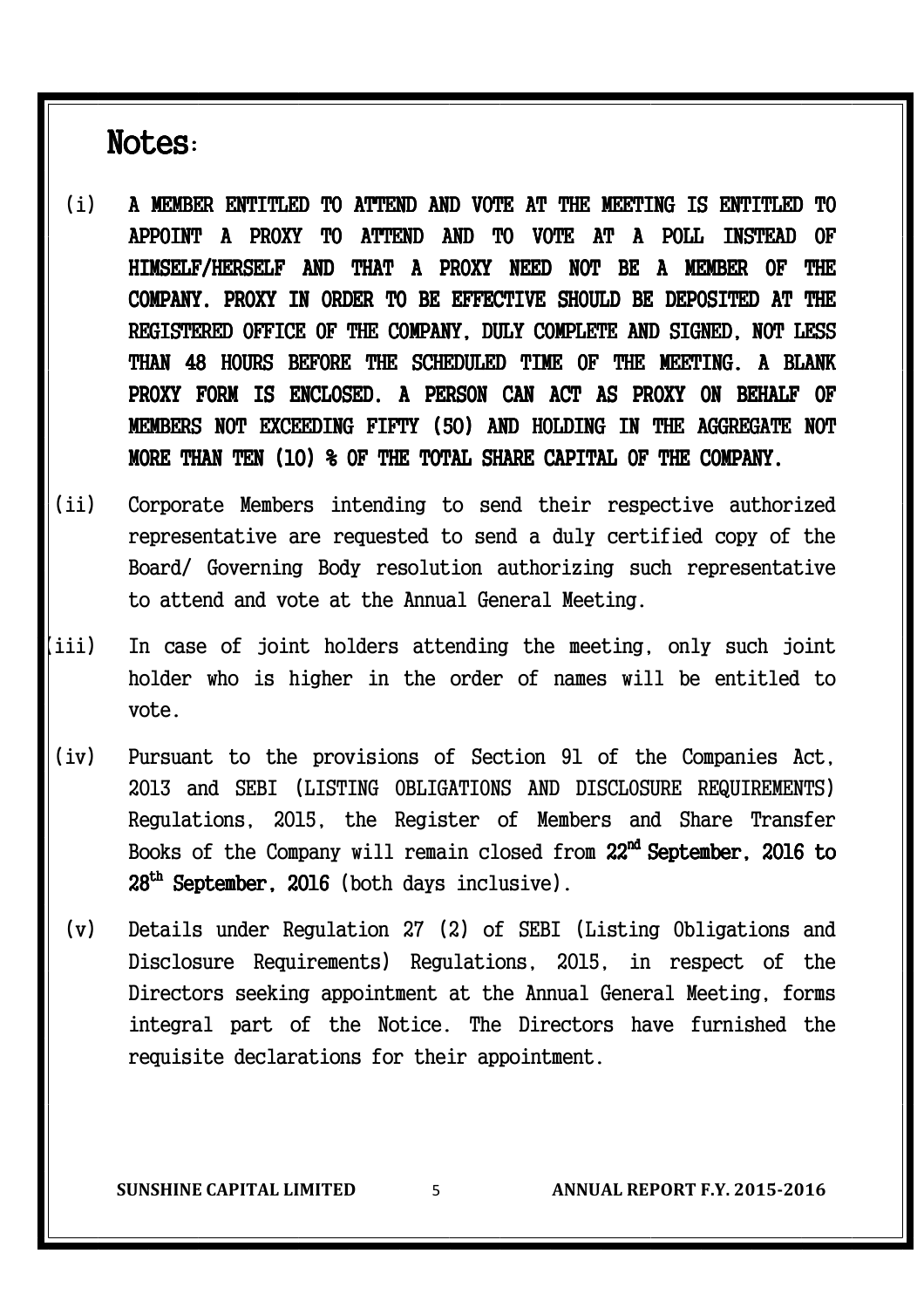- (vi) To prevent fraudulent transactions, members are advised to exercise due diligence and notify the Company of any change in address or demise of any member as soon as possible. Members who are holding shares in physical forms are requested to notify changes in their respective address/ Bank Mandate/ National Electronic Clearing Service (NECS) details, if any, to Company's Registrar i.e Skyline Financial Services Pvt Ltd., D-153 A, 1st Floor, Okhla Industrial Area, Phase-I, New Delhi-110020. Beneficial owners holding shares in electronic form are requested to intimate change in address/ Bank Mandate/ National Electronic Clearing Service (NECS) details, if any, to their respective Depository Participants (DP). Members are requested to register/ update their e-mail addresses with the Registrar in case of shares held in physical form and with their respective Depository Participants in case shares are held in electronic form.
- (vii) The Securities and Exchange Board of India (SEBI) has mandated the submission of Permanent Account Number (PAN) by every participant in securities market. Members holding shares in electronic form are, therefore, requested to submit the PAN to their Depository Participants with whom they are maintaining their demat accounts. Members holding shares in physical form are requested to submit their PAN details to the Registrar.
- (viii) Members may also note that the Notice of the  $22^{nd}$  Annual General Meeting and the Annual Report for the financial year 2015-16 will also be available on the Company's website www.sunshinecapital.in for download. The physical copies of the aforesaid documents will also be available at the Company's Registered Office in New Delhi for inspection during normal business hours on all working days.

**SUNSHINE CAPITAL LIMITED** 6 **ANNUAL REPORT F.Y. 2015-2016**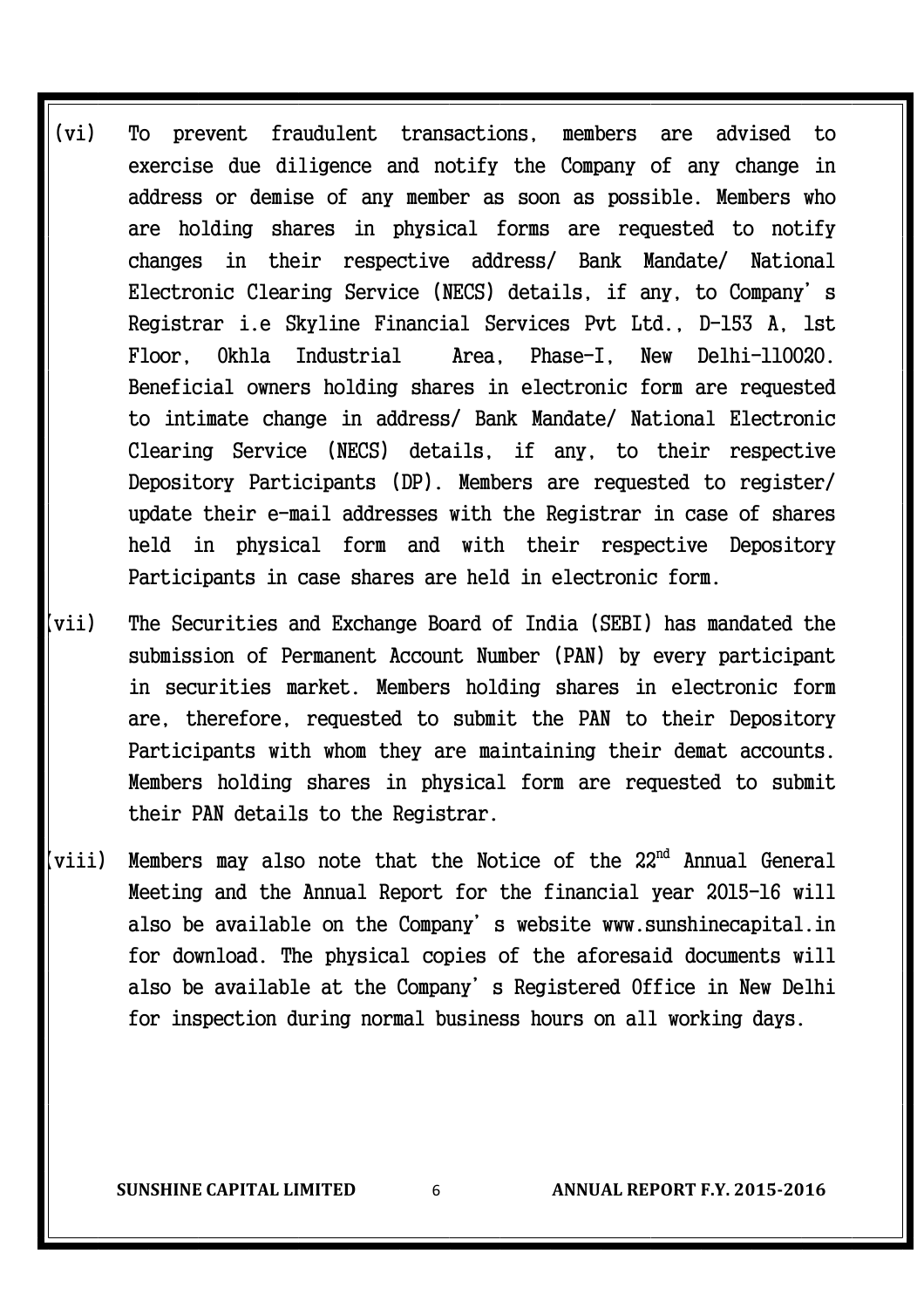- (ix) Electronic copy of the Annual Report for financial year 2015-16 along with the Notice of the  $22<sup>nd</sup>$  Annual General Meeting of the Company (including Attendance Slip and Proxy Form) is being sent to all the members whose email IDs are registered with the Registrar/Depository Participants(s) unless any member has requested for a hard copy of the same. For members who have not registered their email address, physical copies of the Annual Report for the financial year 2015-16 along with Notice of the 22nd Annual General Meeting of the Company inter alia indicating the process and manner of e-voting along with Attendance Slip and Proxy Form is being sent by other permissible modes.
- (x) Even after registering for e-communication, members are entitled to receive such communication in physical form, upon making a request for the same, by any permissible mode free of cost. For any communication, the shareholders may also send requests to the Company's investor email id: sunshinecapital95@gmail.com
- (xi) Pursuant to the provisions of Section 72 of the Companies Act 2013, the member(s) holding shares in physical form may nominate, in the prescribed manner, a person to whom all the rights in the shares shall vest in the event of death of the sole holder or all the joint holders. Member(s) holding shares in demat form may contact their respective Depository Participant for availing this facility.
- (xii) All documents referred to in the Notice are open for inspection at the registered office of the Company during normal business hours on all working days.
- $k$ iii) The Register of Director and Key Managerial Personnel and their shareholding, maintained under Section 170 of the Companies Act, 2013, and Register of Contracts or Arrangements in which directors are interested under section 189 will be made available for inspection by members of the Company at the meeting.

**SUNSHINE CAPITAL LIMITED** 7 **ANNUAL REPORT F.Y. 2015-2016**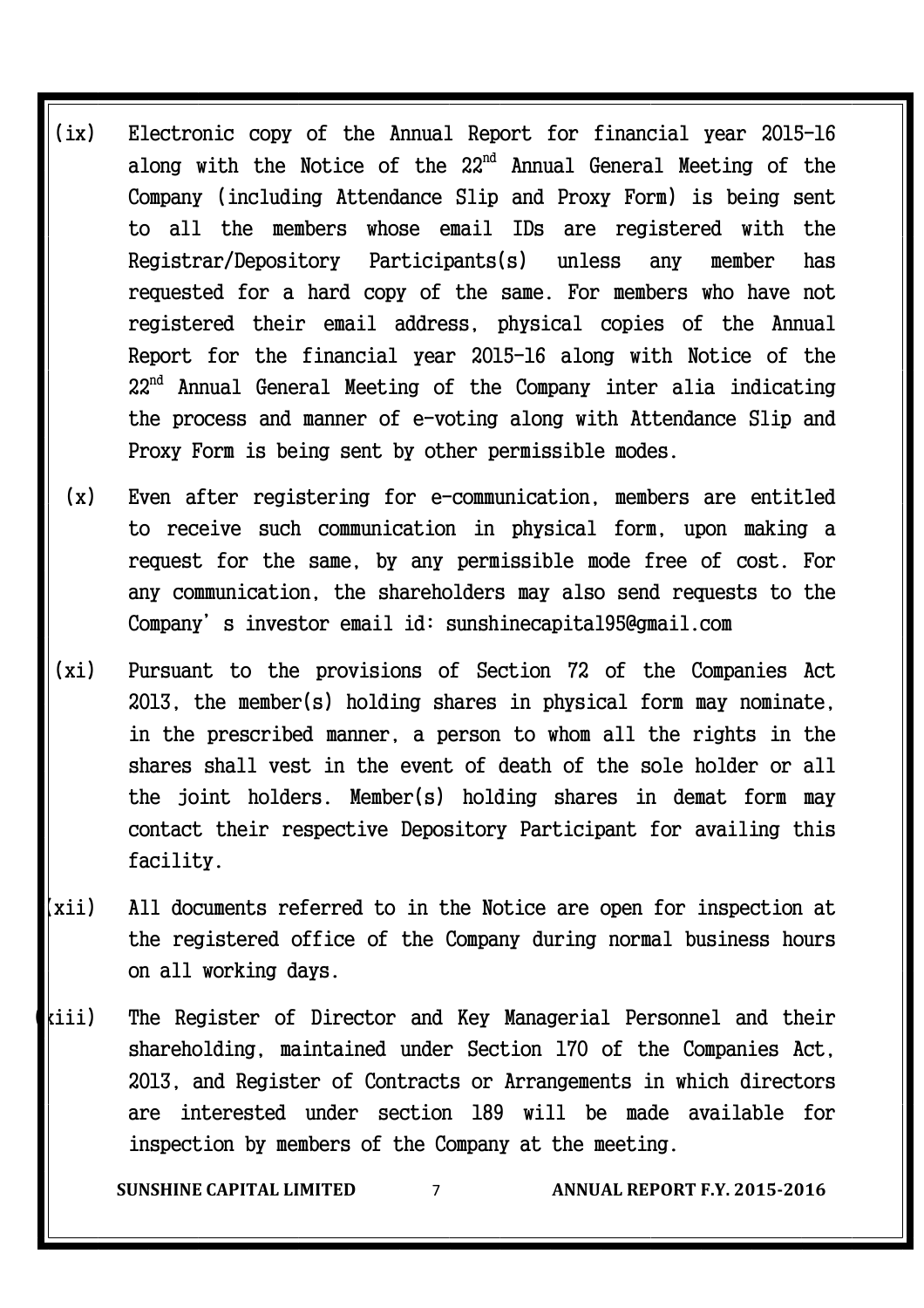#### Voting through electronics means:

Pursuant to provisions of Section 108 of the Companies Act, 2013 and Rule 20 of the Companies (Management and Administration) Rules, 2014, as amended by the Companies (Management and Administration) Amendment Rules, 2015 and Regulation 44 of the SEBI (Listing Obligations and Disclosure Requirements) Regulations, 2015, as amended from time to time the Company is pleased to provide members facility to exercise their right to vote at the 22nd Annual General Meeting (AGM) by electronic means and the **business may be transacted** through e-Voting Services. The facility of casting the votes by the members using an electronic voting system from a place other than venue of the AGM ("remote e-voting") will be provided by National Securities Depository Limited (NSDL).

The Company has approached NSDL for providing e-voting services through our e-voting platform. In this regard, your Demat Account/Folio Number has been enrolled by the Company for your participation in e-voting on resolution placed by the Company on e-Voting system.

The Notice of the Annual General Meeting (AGM) of the Company inter alia indicating the process and manner of e-Voting process along with printed Attendance Slip and Proxy Form can be downloaded from the link www.evoting.nsdl.com or www.sunshinecapital.in

The facility for voting through Poling Paper shall be made available at the AGM and the members attending the meeting who have not cast their vote by remote e-voting shall be able to exercise their right at the meeting through ballot paper.

**SUNSHINE CAPITAL LIMITED** 8 **ANNUAL REPORT F.Y. 2015-2016**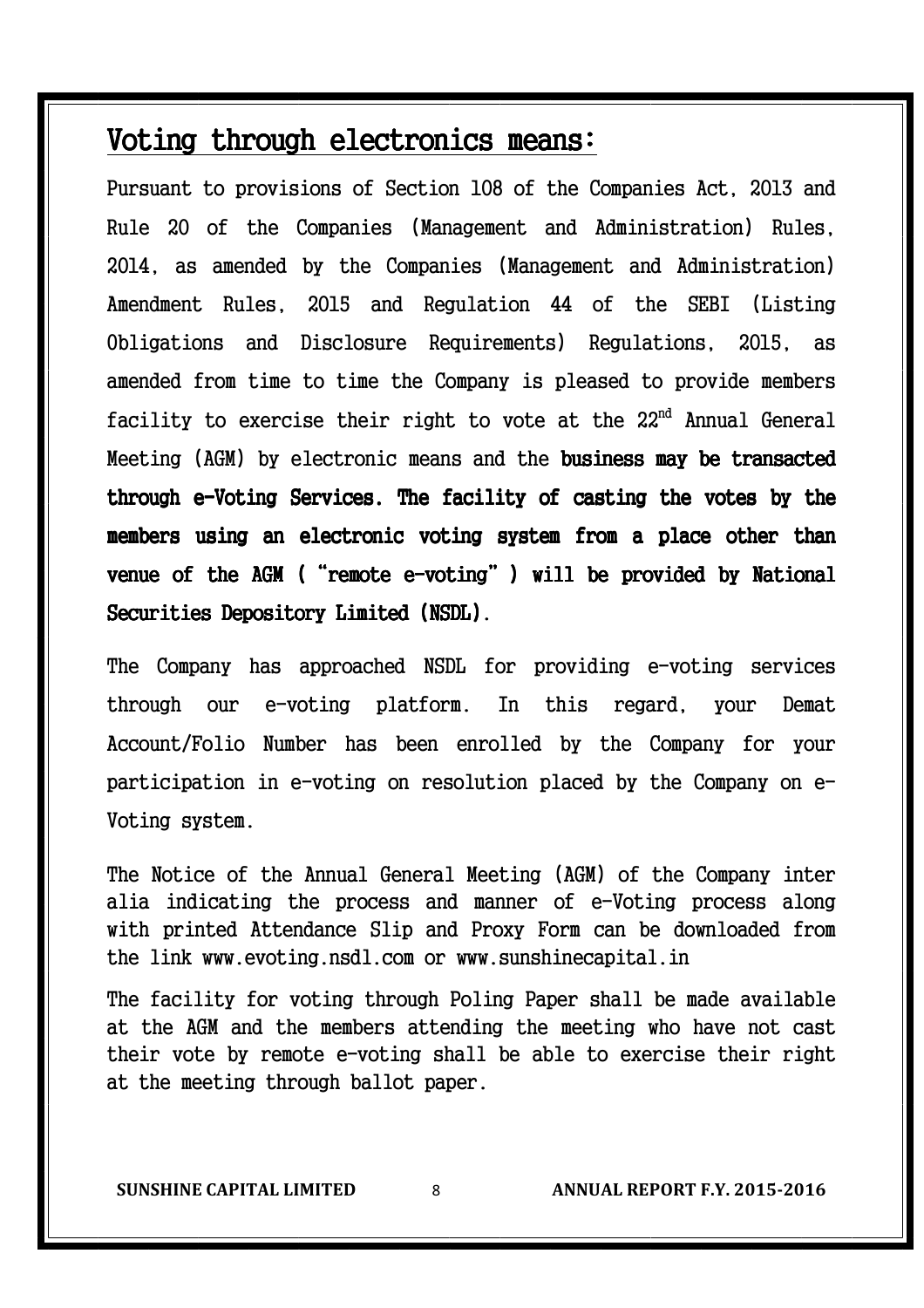#### The procedure to login to e-Voting website is given below:

- 1. Open the attached PDF file "e-Voting.pdf" giving your Client ID (in case you are holding shares in demat mode) or Folio No. (in case you are holding shares in physical mode) as password, which contains your "User ID" and "Password for e-voting". Please note that the password is an initial password. You will not receive this PDF file if you are already registered with NSDL for e-voting.
- 2. Launch internet browser by typing the URL https://www.evoting.nsdl.com/
- 3. Click on "Shareholder Login".
- 4. Put User ID and password as initial password noted in step (1) above and Click Login. If you are already registered with NSDL for e-voting then you can use your existing user ID and password. If you forgot your password, you can reset your password by using "Forgot User Details/Password" option available on www.evoting.nsdl.com
- 5. Password Change Menu appears. Change the password with new password of your choice with minimum 8 digits/characters or combination thereof.
- 6. Home page of remote "e-Voting" opens. Click on e-Voting: Active Voting Cycles.
- 7. Select EVEN (E-Voting Event Number) of Sunshine Capital Limited. Members can cast their vote online from  $25^{\text{th}}$  September, 2016 (9:00  $^{\circ}$ am) till  $27^{\text{th}}$  September, 2016 (5:00 pm).
- 8. Now you are ready for "e-Voting" as "Cast Vote" page opens.
- 9. Cast your vote by selecting appropriate option and click on "Submit" and also "Confirm", when prompted.

**SUNSHINE CAPITAL LIMITED** 9 **ANNUAL REPORT F.Y. 2015-2016**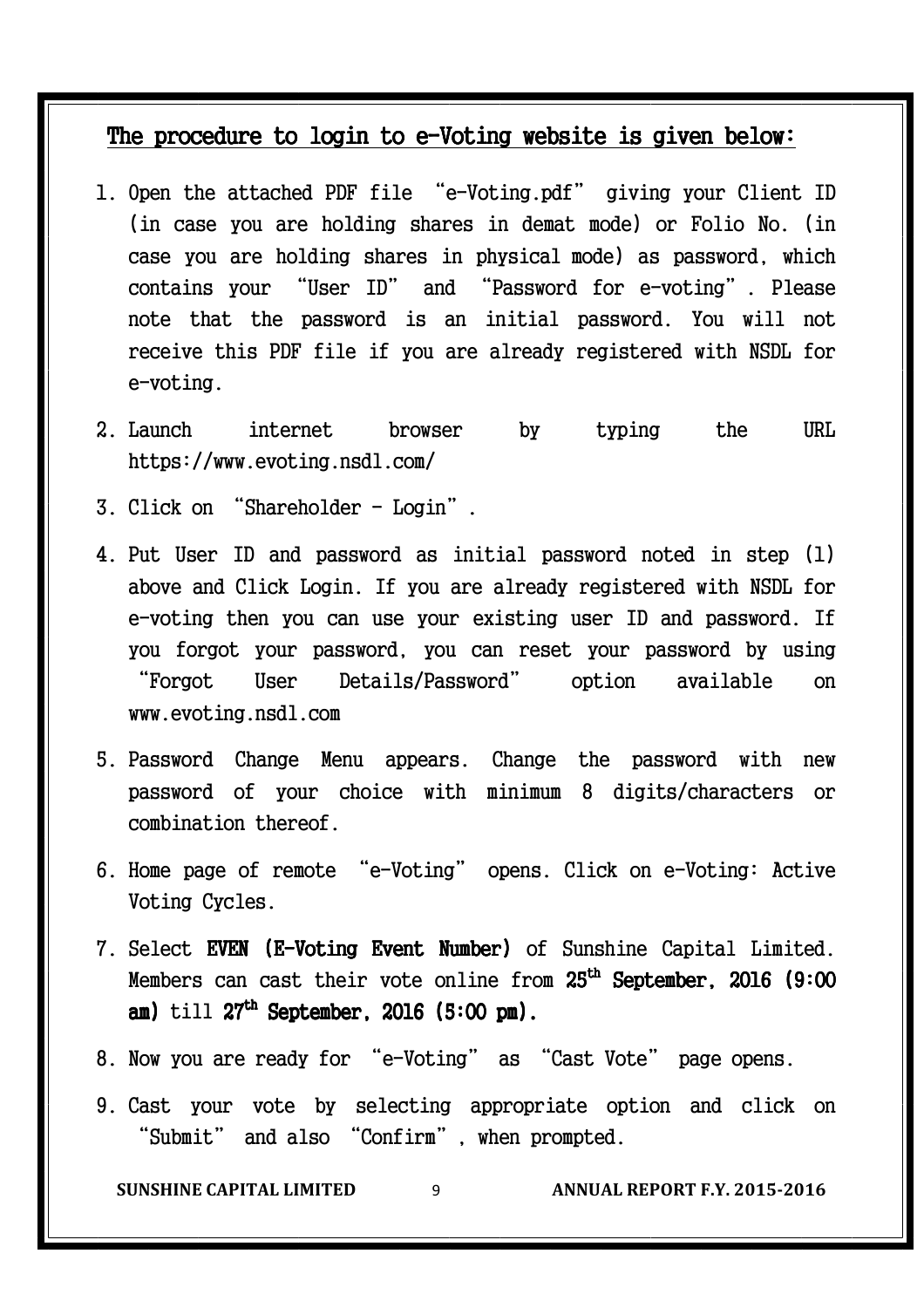10.Institutional shareholders (i.e., other than Individuals, HUF, NRI etc.) are also required to send scanned copy (PDF/JPG Format) of the relevant Board Resolution/Authority Letter etc. together with attested specimen signature of the duly authorized signatory(ies) who are authorized to vote, to the Scrutinizer through e-mail tripathiastik@gmail.com with a copy marked to evoting@nsdl.co.in

#### General instructions: General instructions:

- a. The e-voting period commences on 25<sup>th</sup> S**eptember, 2016 (9:00 am)** till  $27<sup>th</sup>$  September (5:00 pm). During this period shareholders 'of the Company, may cast their vote electronically. The e-voting module shall also be disabled for voting thereafter. Once the vote on a resolution is cast by the shareholder, the shareholder shall not be allowed to change it subsequently.
- b. Any person, who acquires shares of the Company and become member of the Company after dispatch of the notice and holding shares as of the cut-off date i.e.  $\textbf{21}^\text{st}$  September, 2016 may obtain the login ID and password by sending a request at evoting@nsdl.co.in
- c. A member may participate in the AGM even after exercising his right to vote through remote e-voting but shall not be allowed to vote again at the AGM.
- d. A person, whose name is recorded in the register of members or in the register of beneficial owners maintained by the depositories as on the cut-off date only shall be entitled to avail the facility of remote e-voting as well as voting at the AGM through ballot paper.

**SUNSHINE CAPITAL LIMITED** 10 **ANNUAL REPORT F.Y. 2015-2016**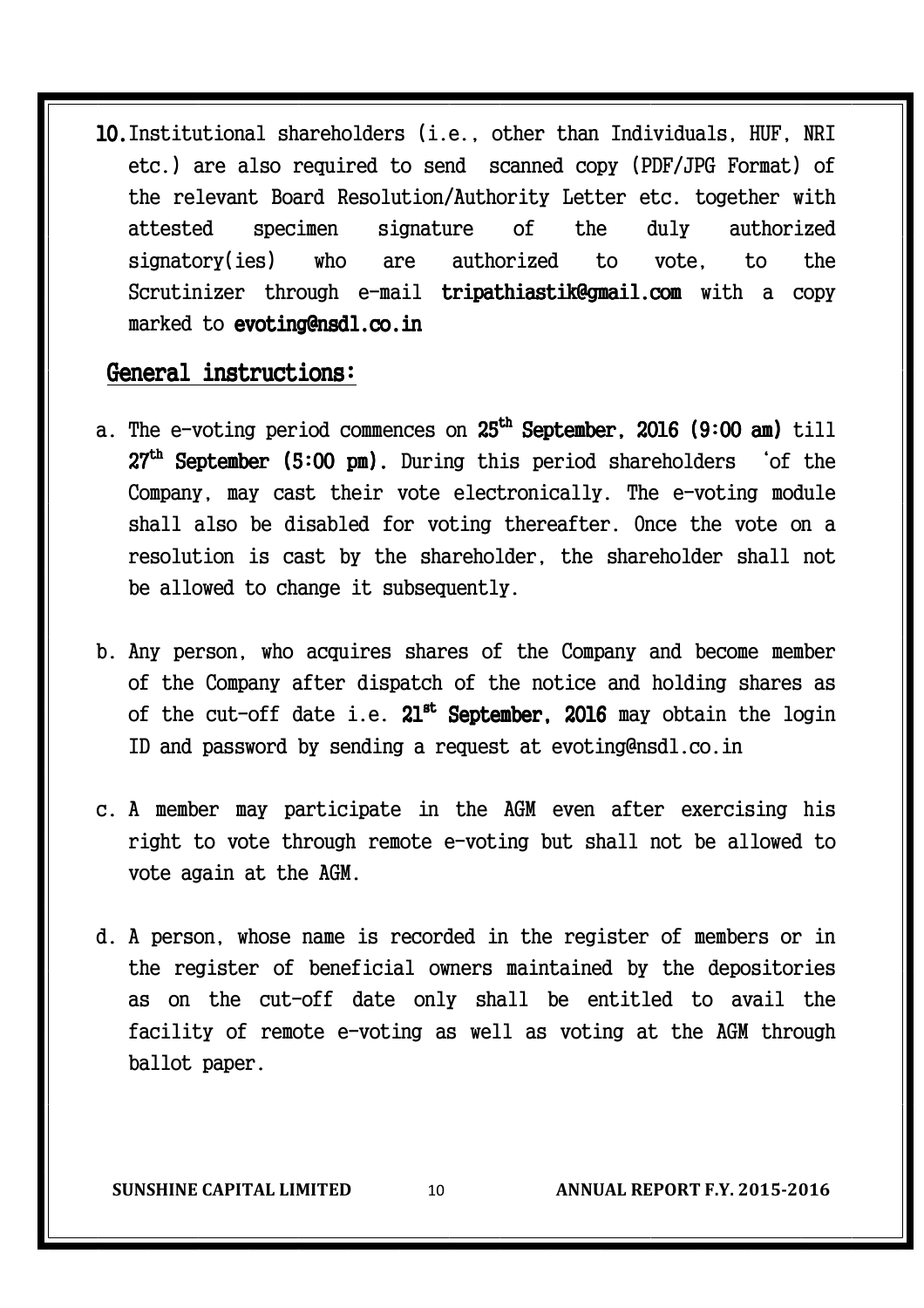- e. The voting rights of members shall be in proportion to their shares of the paid up equity share capital of the Company as on the cut-off date of  $21^{st}$  September, 2016.
- f. M/s Astik Tripathi & Associates, Company Secretaries (COP No. 10384) has been appointed by the Company to act as the Scrutinizer to scrutinize the e-voting process in a fair and transparent manner.
- g. The Chairman shall, at the AGM, at the end of discussion on the resolutions on which voting is to be held, allow voting with the assistance of scrutinizer, by use of ballot paper for all those members who are present at the AGM but have not cast their votes by availing the remote e-voting facility.
- h. The Scrutinizer shall after the conclusion of voting at the general meeting, will first count the votes cast at the meeting and thereafter unblock the votes cast through remote e-voting in the presence of at least two witnesses not in the employment of the Company and shall make, not later than three days of the conclusion of the AGM, a consolidated scrutinizer's report of the total votes cast in favour or against, if any, to the Chairman or a person authorized by him in writing, who shall countersign the same and declare the result of the voting forthwith.
- i. The results declared along with the Scrutinizer's Report shall be placed on the Company's website viz., www.sunshinecapital.in and on the website of NSDL on or before **Friday, 30<sup>th</sup> September, 2016.**

All the documents referred to in the accompanying Notice will be available for inspection at the Registered Office of the Company during business hours on all working days up to date of declaration of the result of the 22<sup>nd</sup> Annual General Meeting of the Company.

**SUNSHINE CAPITAL LIMITED** 11 **ANNUAL REPORT F.Y. 2015-2016**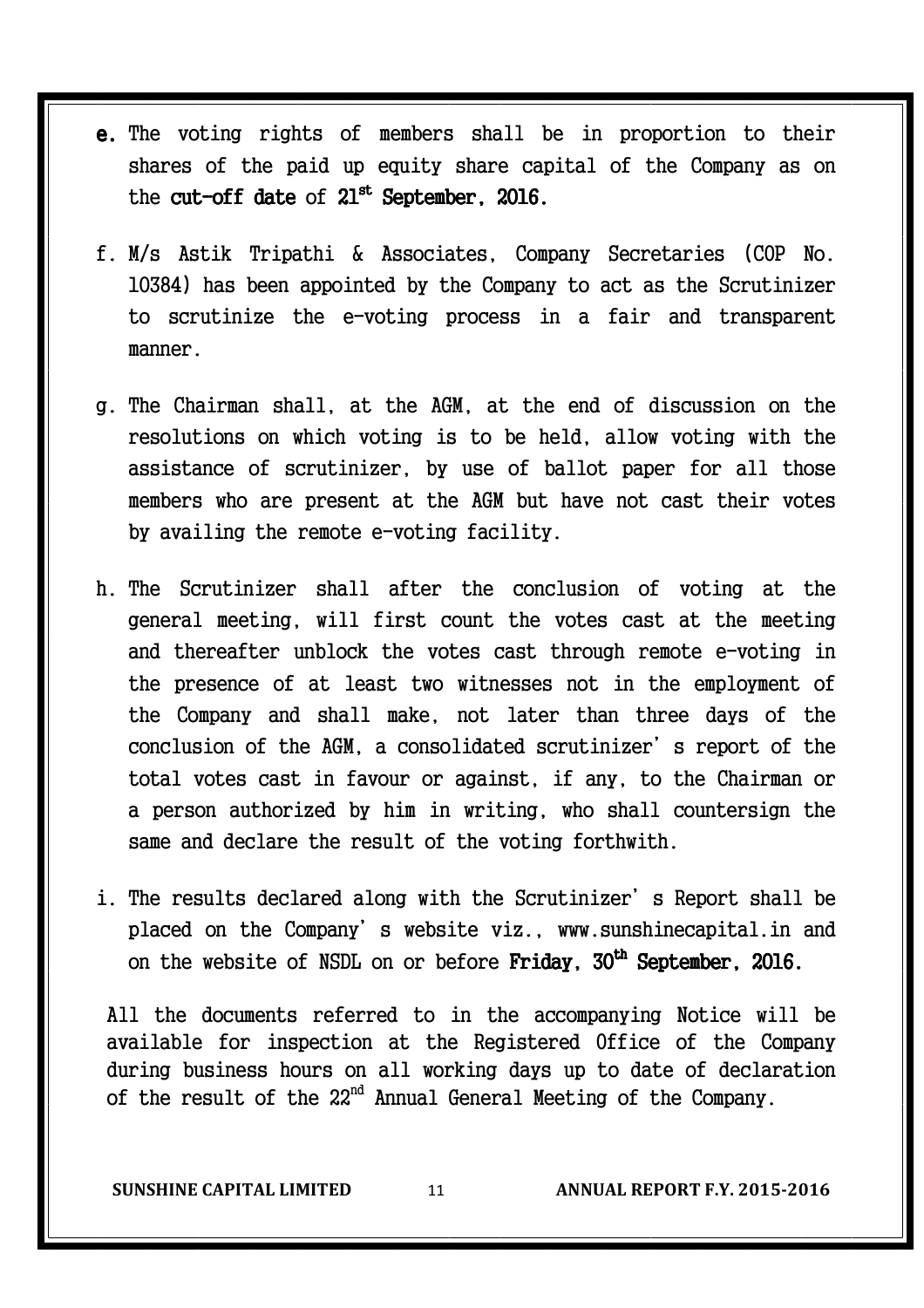#### Other information:

- Login to e-voting website will be disabled upon five unsuccessful attempts to key-in the correct password. In such an event, you will need to go through 'Forgot Password' option available on the site to reset the same.
- Your login id and password can be used by you exclusively for e-voting on the resolutions placed by the companies in which you are the shareholder.
- It is strongly recommended not to share your password with any other person and take utmost care to keep it confidential.
- Please note that if you have opened 3-in-1 account with ICICI Group i.e. bank account and demat account with ICICI Bank Limited and trading account with ICICI Securities Limited, you can access e-Voting website of NSDL through their website viz., www.icicidirect.com for the purpose of casting your votes electronically by using your existing user ID and password used for accessing the website www.icicidirect.com. Please note that in case you are not able to login through the ICICI direct website, you can also access the e-Voting system of NSDL by using your existing user ID and password for the e-voting system of NSDL.

In case of any queries, you may refer to the Frequently Asked Questions (FAQs) for members and e-voting user manual for members available at the Downloads sections of www.evoting.nsdl.com or contact NSDL at the following toll free no.: 1800-222-990.

MEMBERS HOLDING EQUITY SHARES IN ELECTRONIC FORM AND PROXIES THEREOF, ARE REQUESTED TO BRING THEIR DP ID AND CLIENT ID FOR IDENTIFICATION.

> By Order of the Board of Directors For Sunshine Capital Limited

Place: New Delhi Megha Bansal

in the contract of the contract of the contract of the contract of the contract of the contract of the contract of the contract of the contract of the contract of the contract of the contract of the contract of the contrac

Date:  $01.09.2016$  Company Secretary  $M. N0.$ : A36741

**SUNSHINE CAPITAL LIMITED** 12 **ANNUAL REPORT F.Y. 2015-2016**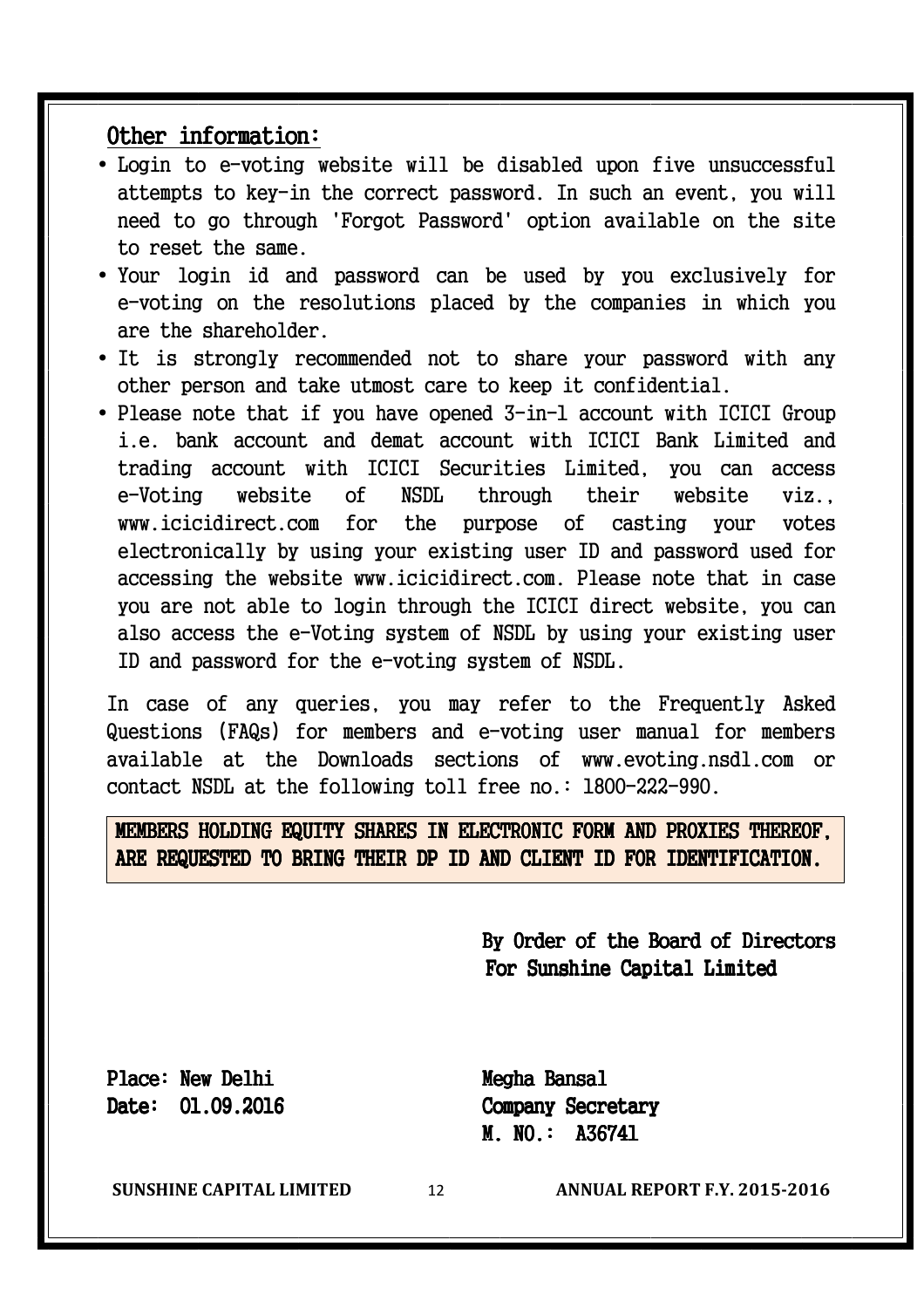### Details of Directors Retiring by Rotation and Seeking Re-Appointment

 ${In Pursuance of Regulation 27 (2) of SEBI (Listing Obligations and Disclosure)$ Requirements) Regulations, 2015}

| Particulars                   | Date of<br>Appointment | Qualifications | Expertise in<br>specific<br>Functional<br>areas | Director of other Companies<br>(excluding foreign Companies)                                                                                                                                                                                                                                                                                     |
|-------------------------------|------------------------|----------------|-------------------------------------------------|--------------------------------------------------------------------------------------------------------------------------------------------------------------------------------------------------------------------------------------------------------------------------------------------------------------------------------------------------|
| Mr.<br>Surender<br>Kumar Jain | 01/03/1997             | Post Graduate  | Finance<br>Sector                               | ASIA<br>1. EURO<br><b>LABORATORIES</b><br><b>LIMITED</b><br>2. RKG FINVEST LIMITED<br>3. SITAL LEASING<br>AND<br>FINANCE<br><b>LTD</b><br>4. SHRI<br><b>NIWAS</b><br><b>LEASING</b><br>AND<br>FINANCE LIMITED<br>5. SRI<br><b>AMARNATH</b><br><b>FINANCE</b><br><b>LIMITED</b><br><b>FUND</b><br>6. TRANSNATIONAL<br><b>GROWTH</b><br><b>LTD</b> |

**SUNSHINE CAPITAL LIMITED** 13 **ANNUAL REPORT F.Y. 2015-2016**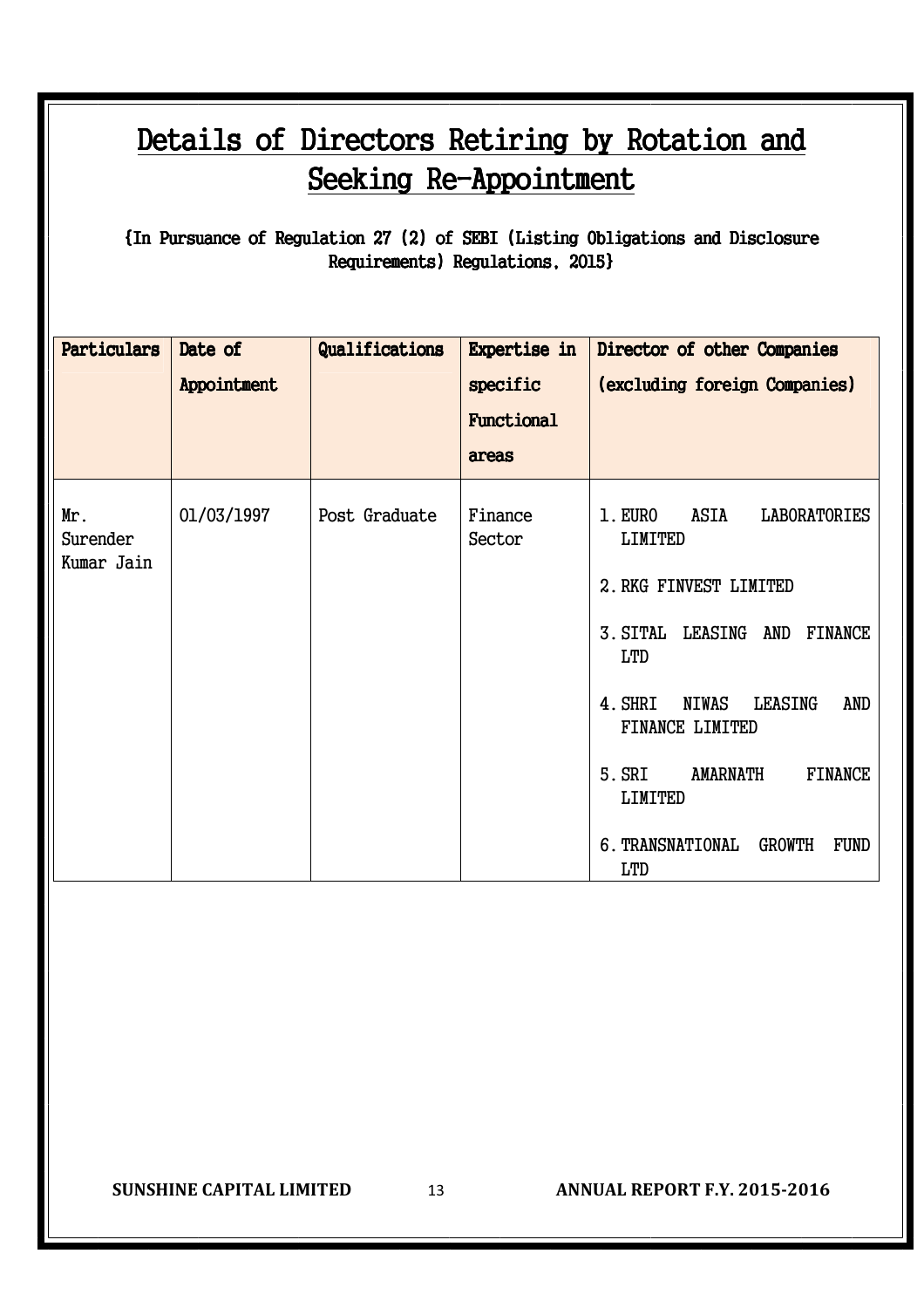

**SUNSHINE CAPITAL LIMITED** 14 **ANNUAL REPORT F.Y. 2015-2016**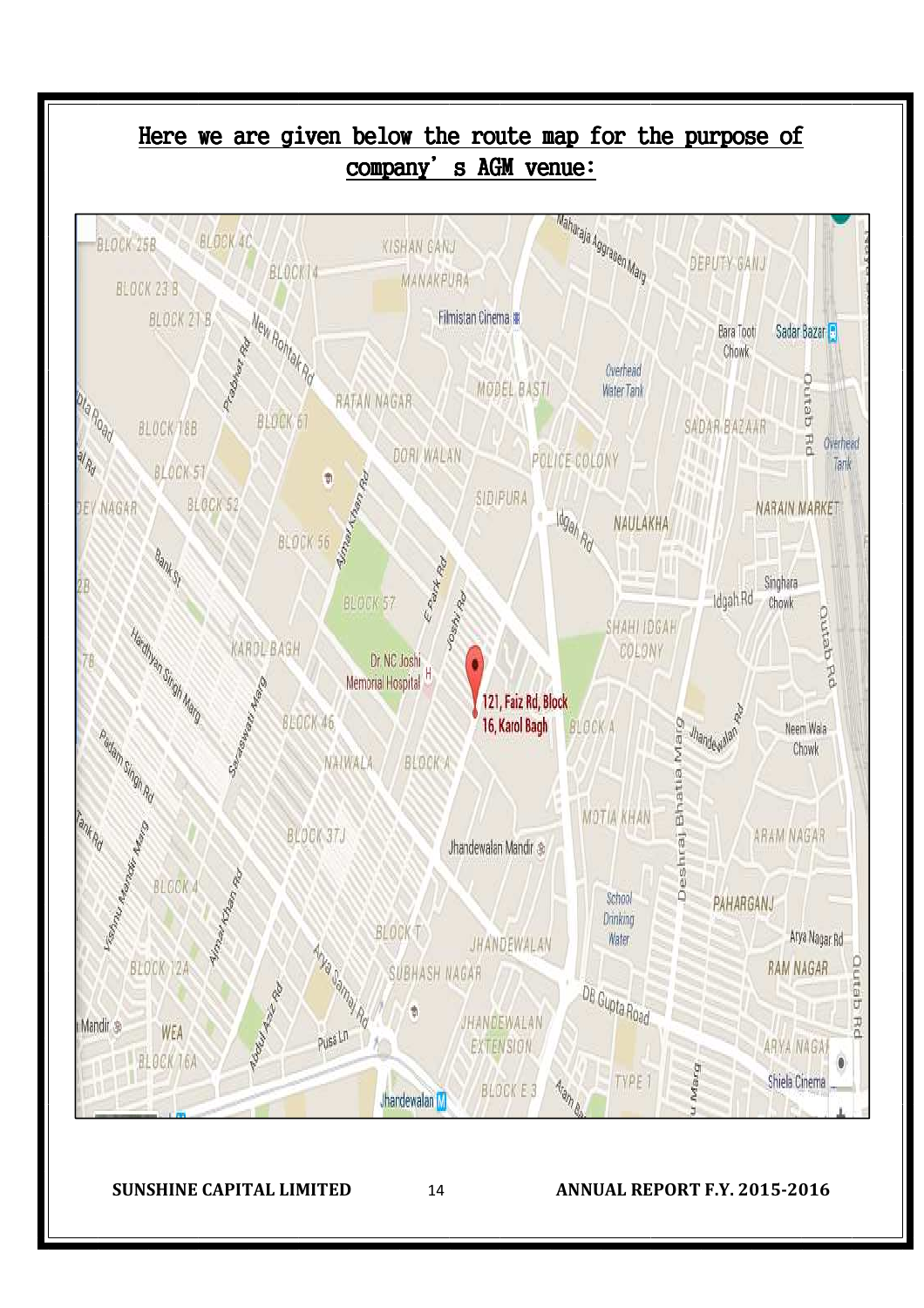## DIRECTOR'S REPORT



#### To The Members Sunshine Capital Limited

The Directors have pleasure in submitting their Annual Report on the business and operations of the Company alongwith the Audited Financial Statement for the financial year ended 31<sup>st</sup> March, 2016.

#### FINANCIAL HIGHLIGHTS

Financial Results of the Company for the year under review along with the figures for previous year are as follows:

|                           | 1 TM /                       |                              |
|---------------------------|------------------------------|------------------------------|
| Particulars               | 31 <sup>st</sup> March, 2016 | 31 <sup>st</sup> March, 2015 |
| <b>Total Revenue</b>      | 99,77,029                    | 1, 19, 25, 159               |
| Profit before Tax         | 51,87,524                    | 48,75,902                    |
| Current Tax               | (16,08,252)                  | (15, 26, 660)                |
| MAT Credit Entitlement    |                              |                              |
| Earlier Year tax          |                              | (90)                         |
| Deferred Tax              | (36,376)                     | 27,266                       |
| Net Profit after Tax      | 35,42,896                    | 33,76,418                    |
| Earning per Equity Shares |                              |                              |
| Basic                     | 0.27                         | 0.26                         |
| Diluted                   | 0.27                         | 0.26                         |

**SUNSHINE CAPITAL LIMITED** 15 **ANNUAL REPORT F.Y. 2015-2016** 

 $(IN \tmathcal{F})$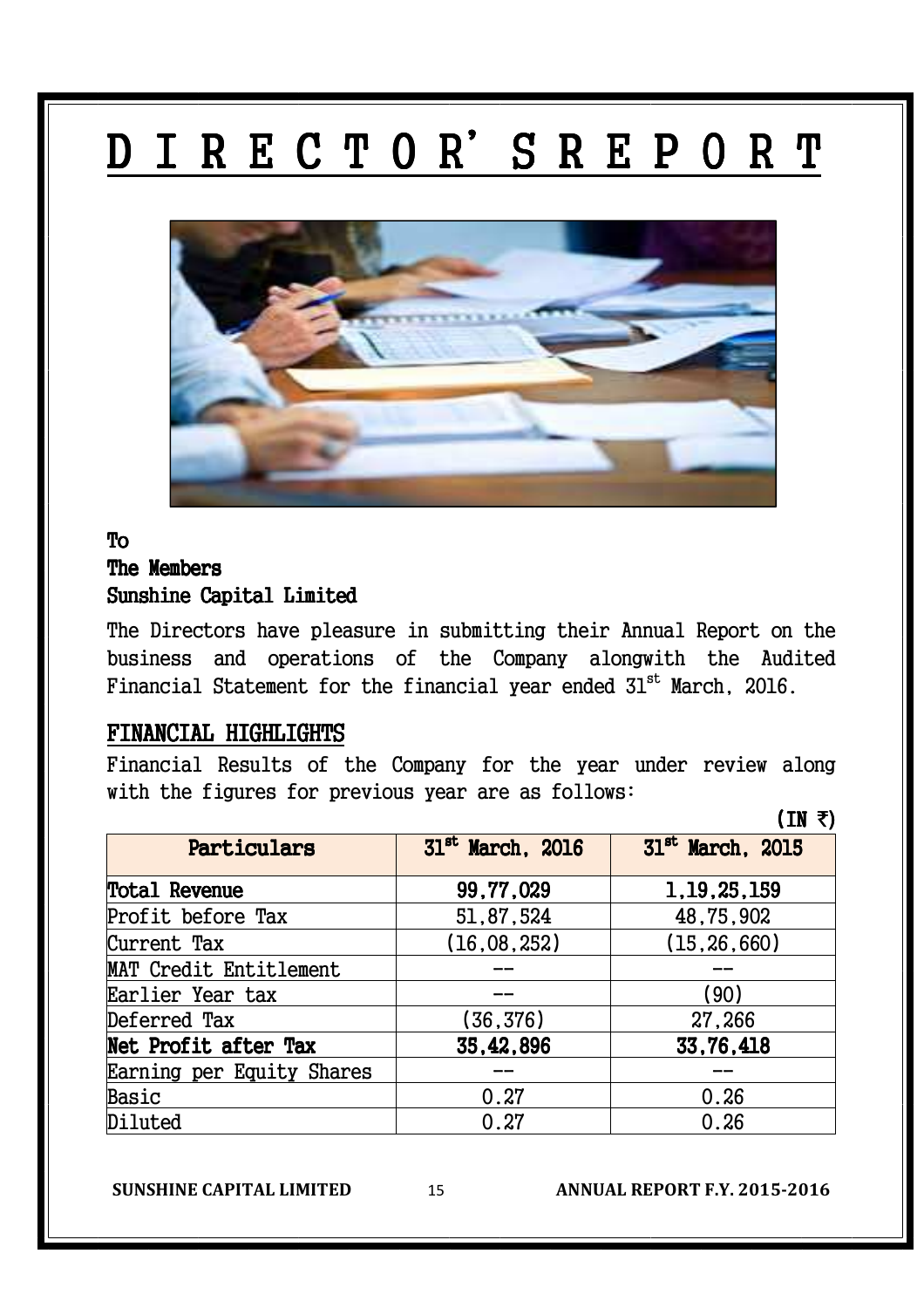#### OPERATIONAL PERFORMANCE:

During the financial year 2015-16, the Company has recorded revenue of  $\bar{\tau}$  99.77.029/-. The Company has earned net profit of ₹ 35,42,896/- during the year as compared to profit ₹ 33,76,418/- in the last year. The Directors are optimistic about future performance of the Company.

#### SUBSIDIARY COMPANIES:

The Company does not have any subsidiary company.

#### DIVIDEND:

As the company kept the profits for investment in better projects it regret not to recommend any dividend. But the directors are hopeful better result in ensuring future.

#### DEPOSITS:

During the year, the Company has not invited/accepted any deposits under Companies Act, 2013.

#### INTERNAL CONTROL SYSTEM:

The company has in place well defined and adequate internal controls commensurate with the size of the company and same were operating throughout the year. The company has in-house internal audit functions

#### SHARE CAPITAL:

The paid up share capital as on 31 $^{\rm{st}}$  March, 2016 was  $\bar{x}$  13,02,09,000/- and Authorised Share Capital of  $\bar{x}$  13,11,00,000/-. The company has neither issued shares with differential rights as to dividend, voting or otherwise nor issued shares (including sweat equity shares) to the employees or directors of the company, under any scheme.

**SUNSHINE CAPITAL LIMITED** 16 **ANNUAL REPORT F.Y. 2015-2016**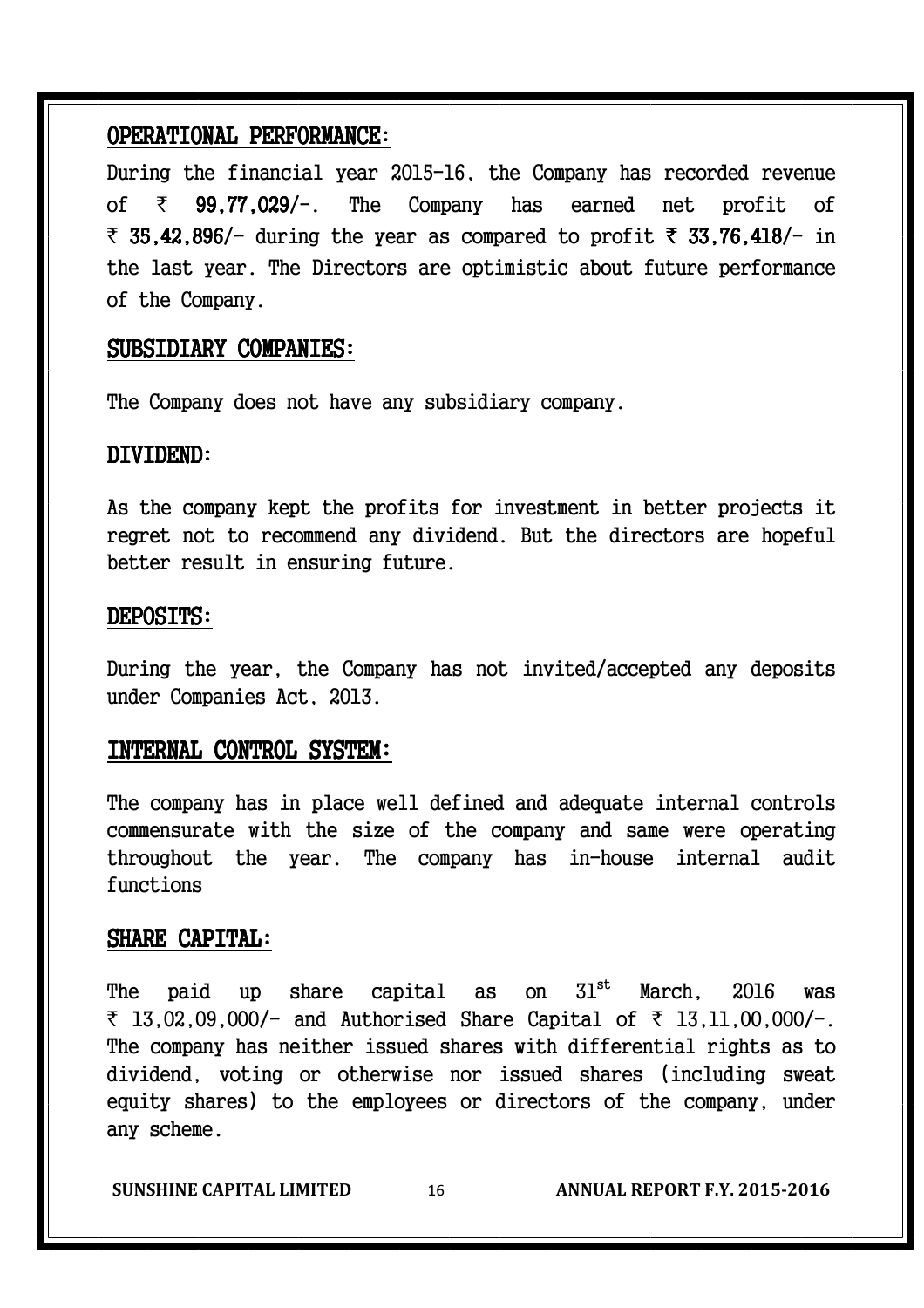There has been no change in the equity share capital of the Company during the year.

No disclosure is required under Section 67(3) of the Act, in respect of voting rights not exercised directly by the employees of the company as the provisions of the said section are not applicable.

#### TRANSFER TO STATUTORY RESERVES:

During the year under review Company has transferred  $\bar{\tau}$  7.30.548/- to the Statutory Reserves Fund from the profits of the Company in accordance with the provision of Section 45IC of the Reserve Bank of India.

#### NO. OF BOARD MEETINGS HELD:

The Board of Directors duly meets Ten (10) times during the financial year from  $l^{st}$  April, 2015 to  $31^{st}$  March, 2016. The dates on which meetings were held are as follows:

 $1^{\rm st}$  April 2015, 21 $^{\rm st}$  May 2015, 29 $^{\rm th}$  May 2015, 10 $^{\rm th}$  August 2015,  $31^{\rm st}$ August  $2015$ ,  $3<sup>rd</sup>$ November 2015,  $28<sup>th</sup>$ December 2015,  $30^{\rm th}$  January 2016,  $18^{\rm th}$  February 2016,  $14^{\rm th}$  March, 2016.

#### BOARD OF DIRECTORS:

#### A. DIRECTOR RETIRE BY ROTATION:

Mr. Surender Kumar Jain (DIN: 00530035), Director of the Company, is liable to retire by rotation at the ensuing Annual General Meeting and being eligible, offer himself for re-appointment. The Board of Directors recommends their re-appointment.

#### B. DECLARATION BY INDEPENDENT DIRECTORS:

The Independent Directors hold office for a fixed term of five years and are not liable to retire by rotation.

The Independent Directors have submitted their disclosure to the board that they fulfill all the requirements as to qualify for their appointment as an Independent Director under the provisions of the

**SUNSHINE CAPITAL LIMITED** 17 **ANNUAL REPORT F.Y. 2015-2016**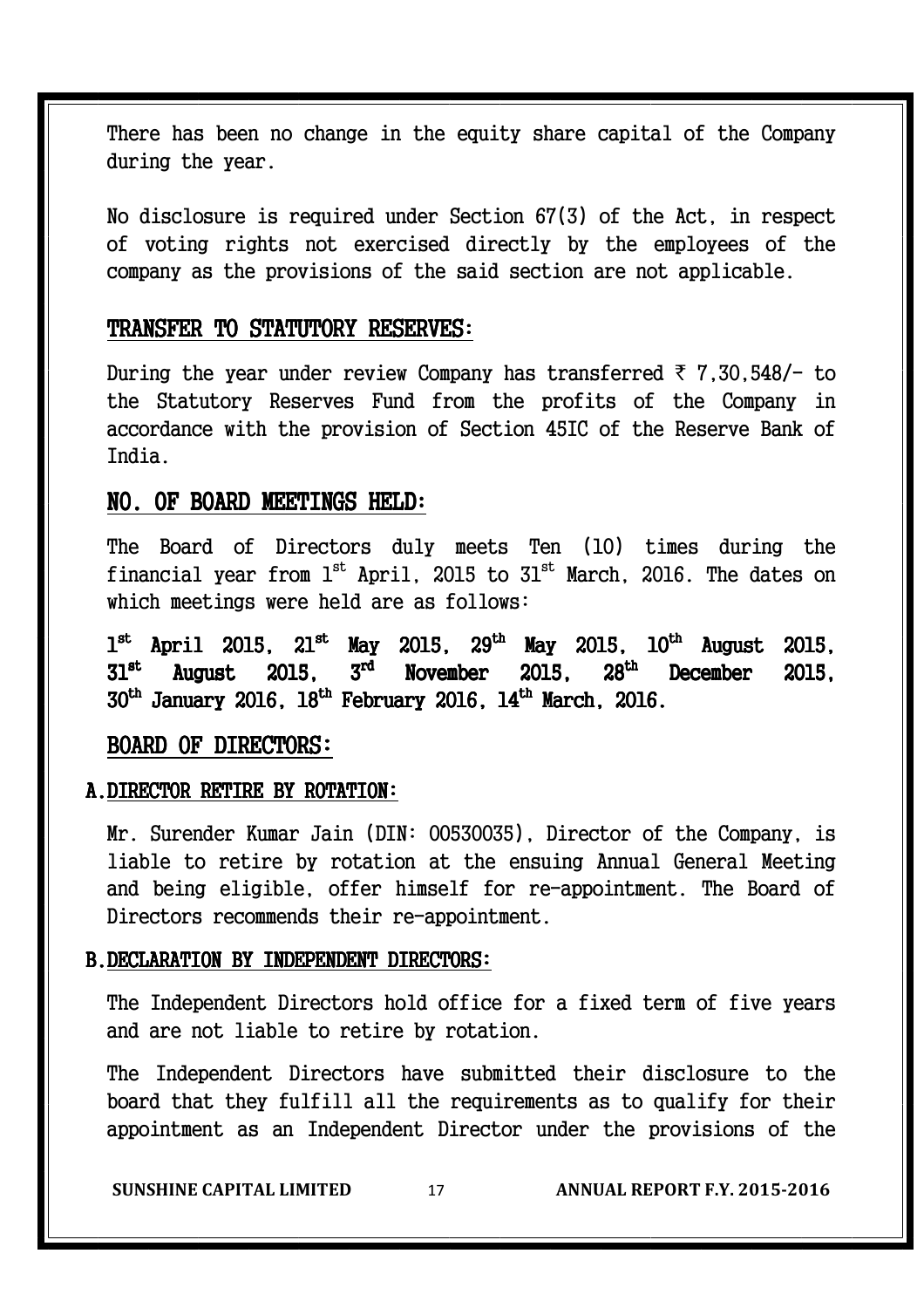Companies Act, 2013 as well as SEBI (Listing Obligations and Disclosure Requirements) Regulations, 2015.

#### BOARD EVALUATION:

Pursuant to the provisions of the Companies Act, 2013 and Regulation 27 (2) of the SEBI (Listing Obligations and Disclosure Requirement) Regulations, 2015, the Board has carried out an annual performance evaluation of its own performance, the directors individually as well as the evaluation of the working of its Audit, Nomination & Remuneration, Stakeholders Relationship Committee and Risk Management Committees. The manner in which the evaluation has been carried out has been explained in the Corporate Governance Report.

#### KEY MANAGERIAL PERSONNEL:

The Following employees were designated as whole time key managerial personnel during the year under review:

- (i) Mrs. Priti Jain, Managing Director
- (ii) Ms. Megha Bansal, Company Secretary

#### DIRECTORS' RESPONSIBILITY STATEMENT:

In accordance with the provision of Section 134(5) of the Companies Act, 2013 the Board confirms and submits the Director's Responsibility Statement:

- in the preparation of the Annual Accounts, the applicable Accounting Standards have been followed;
- The Directors had selected such accounting policies and applied them consistently and made judgments and estimates that were reasonable and prudent so as to give a true and fair view of the state of affairs of the Company at the end of the financial year and of the profit of the Company for the year under review;

**SUNSHINE CAPITAL LIMITED** 18 **ANNUAL REPORT F.Y. 2015-2016**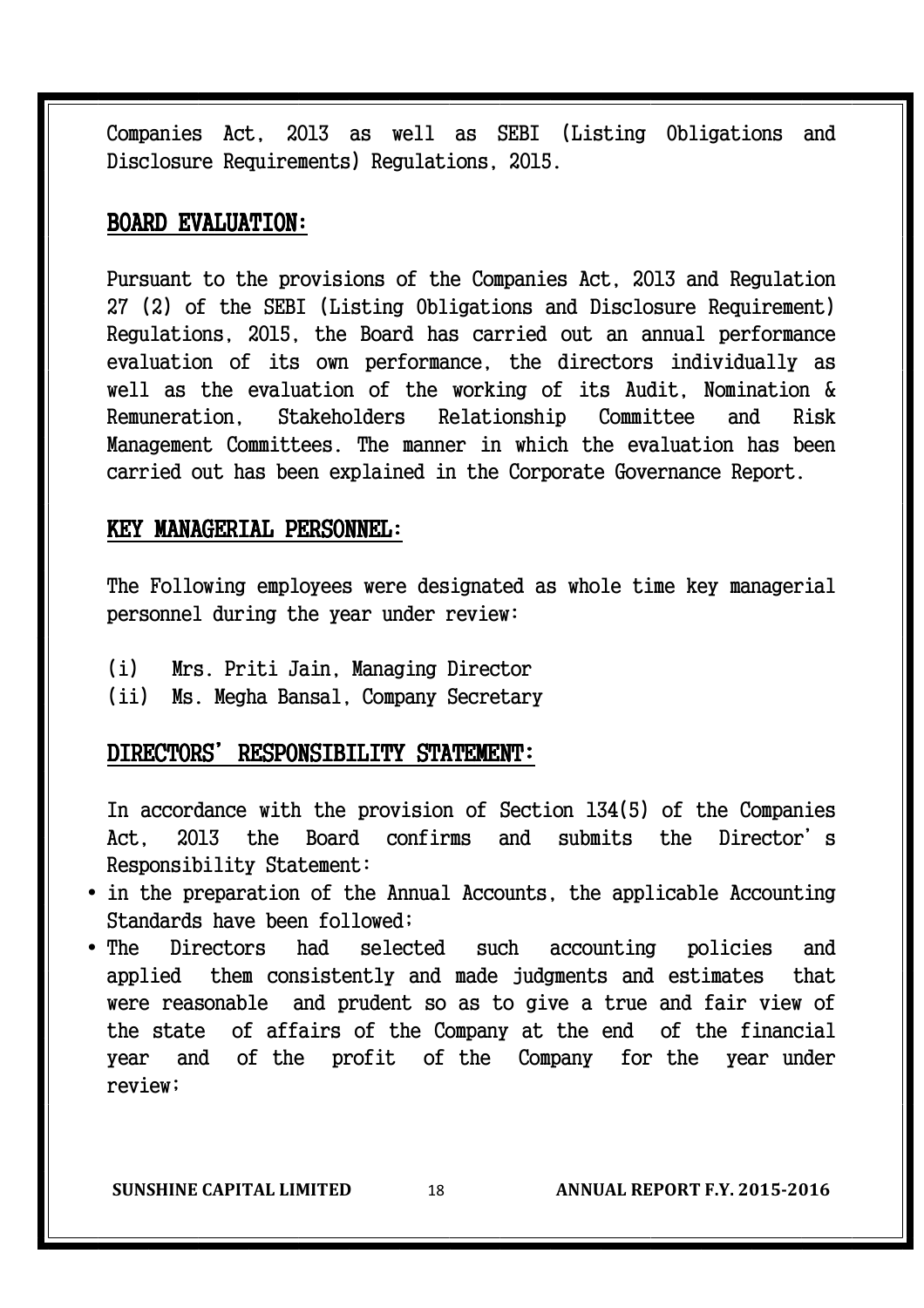- The Directors have taken proper & sufficient care of the maintenance of adequate accounting records in accordance with the provisions of the Companies Act, 2013 for safeguarding the assets of the Company and for prevention & detecting fraud & other irregularities;
- The Directors have prepared the accounts for the year ended  $31<sup>st</sup>$  March, 2016 on a going concern basis.
- The directors had laid down internal financial controls to be followed by the Company and that such internal financial controls are adequate and were operating effectively.
- The directors had devised proper system to ensure compliance with the provision of all applicable laws and that such systems were adequate and operating effectively.

#### **AUDITORS:**

#### A. STATUTORY AUDITOR:

Mr. Anil Kumar, Chartered Accountant, had re- appointed as the Statutory Auditor of the company pursuant to the provisions of Section 139, 142 of the Companies act, 2013 and other applicable provisions, if any, to hold office from the conclusion of this Annual General Meeting till the conclusion of next Annual General Meeting, on such remuneration to be decided by the Board of Directors of the Company

In this regard, written consent have submitted by Statutory Auditor for their eligibility and qualification to be re- appointed as Statutory Auditors of the company in terms of Section 139 of the Companies act, 2013 and also satisfy the criteria provided in section 141 of the Companies Act, 2013.

#### AUDITORS' REPORT:

The Auditors' Report is annexed herewith marked as **Annexure III** and forms part of the Annual Report.

**SUNSHINE CAPITAL LIMITED** 19 **ANNUAL REPORT F.Y. 2015-2016**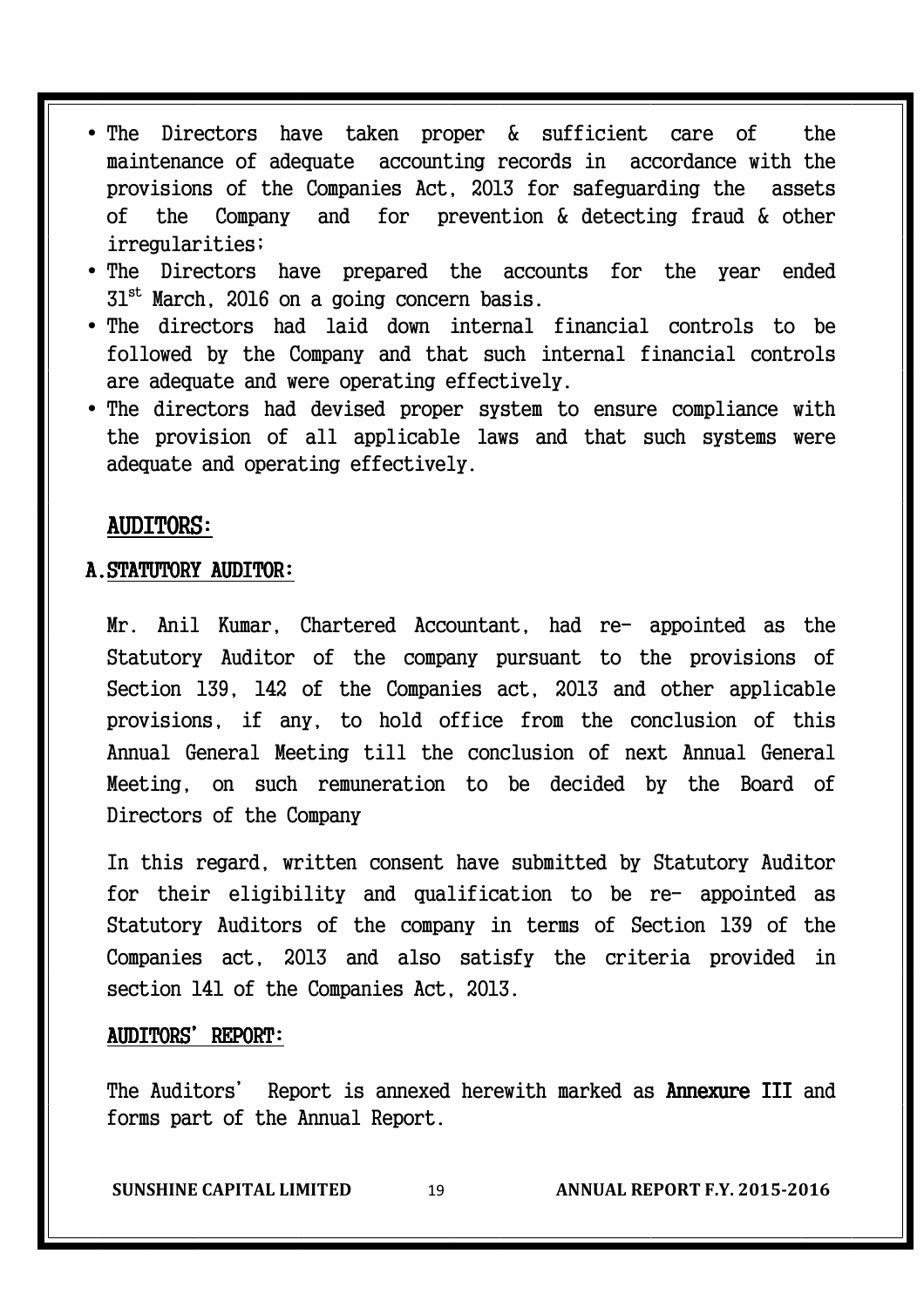#### AUDITORS' AUDITORS'OBSERVATIONS: OBSERVATIONS:

The observation made by auditor with reference to notes to account are self explanatory and need no comments.

#### B.SECRETARIAL AUDIT AND THE APPOINTMENT OF THE SECRETARIAL AUDITORS:

The Company has appointed Ms. Shazan Ali partner of M/s SAS & Associates having C.P. No. 9354 to hold the office of the Secretarial Auditors and to conduct the Secretarial Audit and the Secretarial Audit Report is annexed herewith marked as Annexure I to this report in Form No MR-3.

There is a qualification in the report that Company did not appoint Chief Financial Officer during the audit period. The Management clarified that, it is in the search of suitable candidate for the post of Chief Financial Officer.

#### C.APPOINTMENT OF INTERNAL AUDITOR:

The Company has appointed Mr. Deepak Tyagi as an Internal Auditor of the Company for the financial year 2015-16. Mr. Deepak Tyagi placed the internal audit report to the Company which is self explanatory and need no comments.

#### EXTRACT OF THE ANNUAL RETURN:

The Extract of the Annual Return for the financial year 2015-16 is being attached with the Directors report in Form No MGT-9 marked as Annexure II.

#### PARTICULARS OF LOANS, GUARANTEES OR INVESTMENTS:

Details of Loans, Guarantees and Investment covered under the provisions of section 186 of the Companies Act, 2013 are given in the Notes to the Financial Statements.

**SUNSHINE CAPITAL LIMITED** 20 **ANNUAL REPORT F.Y. 2015-2016**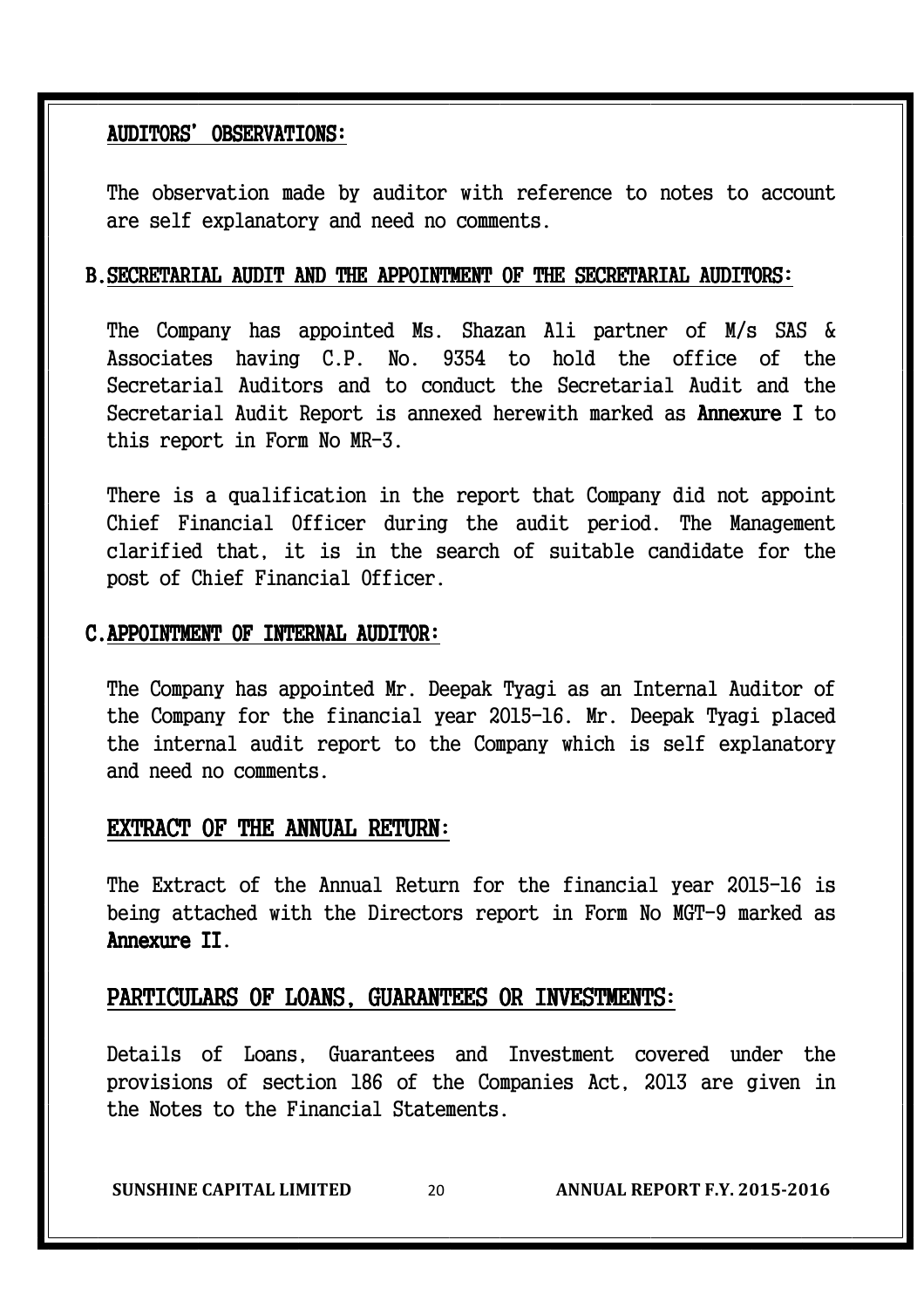#### PARTICULARS OF CONTRACTS OR ARRANGEMENTS WITH RELATED PARTIES:

The particulars of contracts or arrangements with related parties for the financial year 2015-16 is annexed herewith to this report in Form No  $AOC -2$ .

#### LISTING OF SHARES:

The Company has got listed 1,30,20,900 equity shares of  $\bar{\tau}$  10/- each on Bombay Stock Exchange Limited (BSE) with effect from  $20<sup>th</sup>$  January, 2016.

Also, Equity Shares of the Company are listed at the Jaipur Stock Exchange and Delhi Stock Exchange Limited, but as per SEBI circular no. WTM/RKA /MRD/20/2015 dated 23rd March, 2015; and SEBI circular no. WTM/PS/45/MRD/DSA/NOV/2014 dated 19<sup>th</sup> November 2014; JSE and DSE have been derecognized as Stock Exchange respectively.

#### ENHANCING SHAREHOLDER VALUE:

Our Company firmly believes that its success in the market place and a good reputation is among the primary determination of value to the shareholders.

#### MATERIAL CHANGES AND COMMITMENTS

Except as disclosed elsewhere in the Report, there have been no material changes and commitments made between the end of the financial year of the company and the date of this report.

#### SIGNIFICANT & MATERIAL ORDERS PASSED BY THE REGULATORS OR COURTS OR TRIBUNALS IMPACTING THE GOING CONCERN STATUS OF THE COMPANY

There are no significant and material orders passed by the regulators or courts or tribunals impacting the going concern status of the company.

**SUNSHINE CAPITAL LIMITED** 21 **ANNUAL REPORT F.Y. 2015-2016**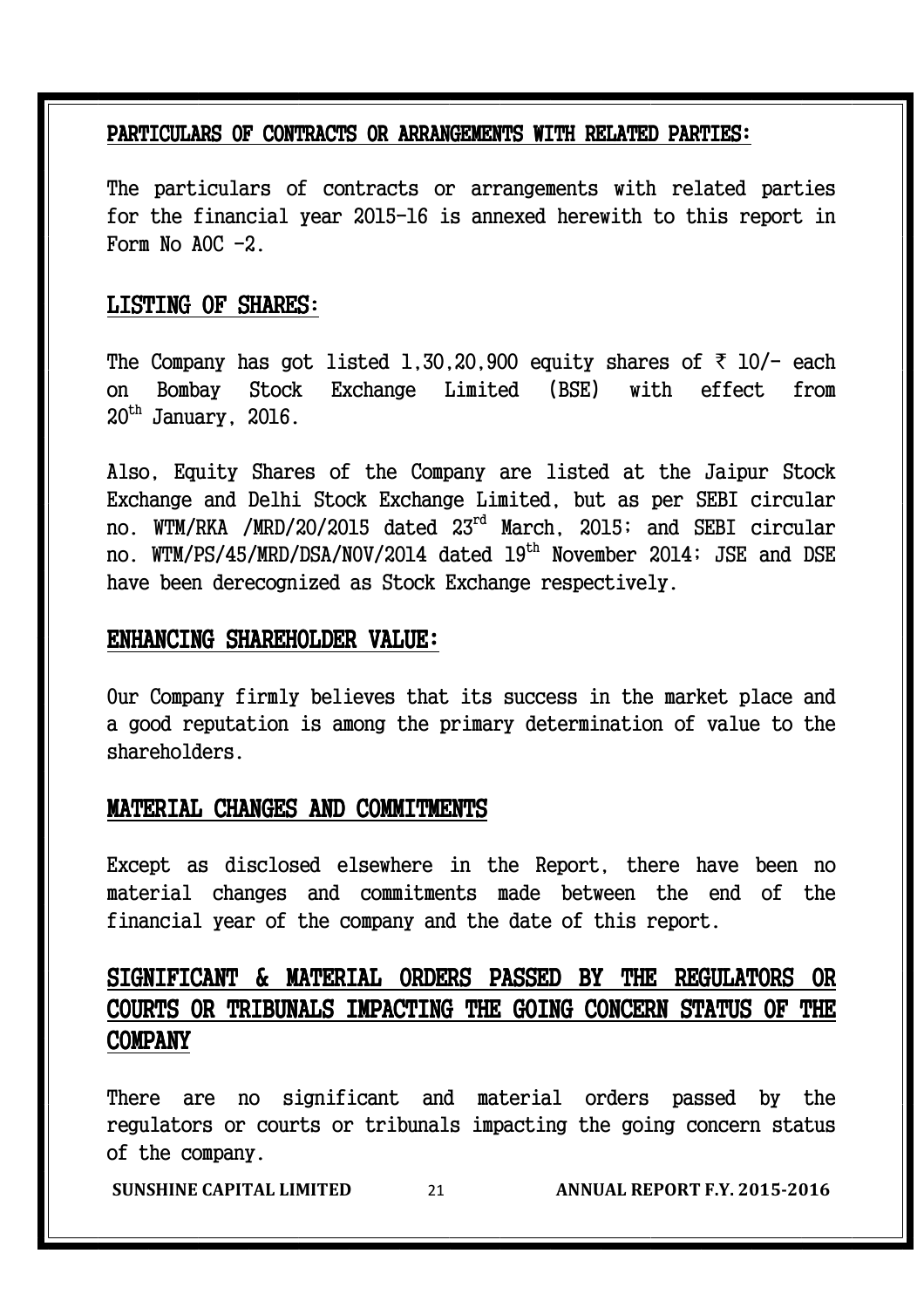#### DETAILS OF ESTABLISHMENT OF VIGIL MECHANISM:

In pursuant to the provision of Section 177 (9) & (10) of the Companies Act, 2013, The Company has formulated a Whistle Blower Policy to establish a vigil mechanism for Directors and employees of the Company to report concerns about unethical behavior, actual or suspected fraud or violation of the company's code of conduct or ethics policy. The Whistle Blower Policy is available on the website of the Company www.sunshinecapital.in

#### DEMATERILISATION OF SHARES:

The Company has connectivity with NSDL & CDSL for dematerialization of its equity shares. The ISIN INE974F01017 has been allotted for the Company. Therefore, the investors may keep their shareholding in the electronic mode with their Depository Participants. 63.01% of the Company's Paid-up Share Capital is in dematerialized form as on 31st March, 2016 and balance 36.99% is in physical form.

#### CORPORATE GOVERNANCE:

As per Regulation 27 (2) of the SEBI (Listing Obligations and Disclosure Requirements) Regulations, 2015, a report on Corporate Governance together with the Auditors Certificate regarding the compliance of conditions of Corporate Governance forms part of the Annual Report.

#### MANAGEMENT DISCUSSION ANALYSIS REPORT:

The Management Discussion and Analysis Report for the year under review, as stipulated under SEBI (Listing Obligations and Disclosure Requirements) Regulations, 2015, is presented in a separate section which forms part of the Annual Report.

**SUNSHINE CAPITAL LIMITED** 22 **ANNUAL REPORT F.Y. 2015-2016**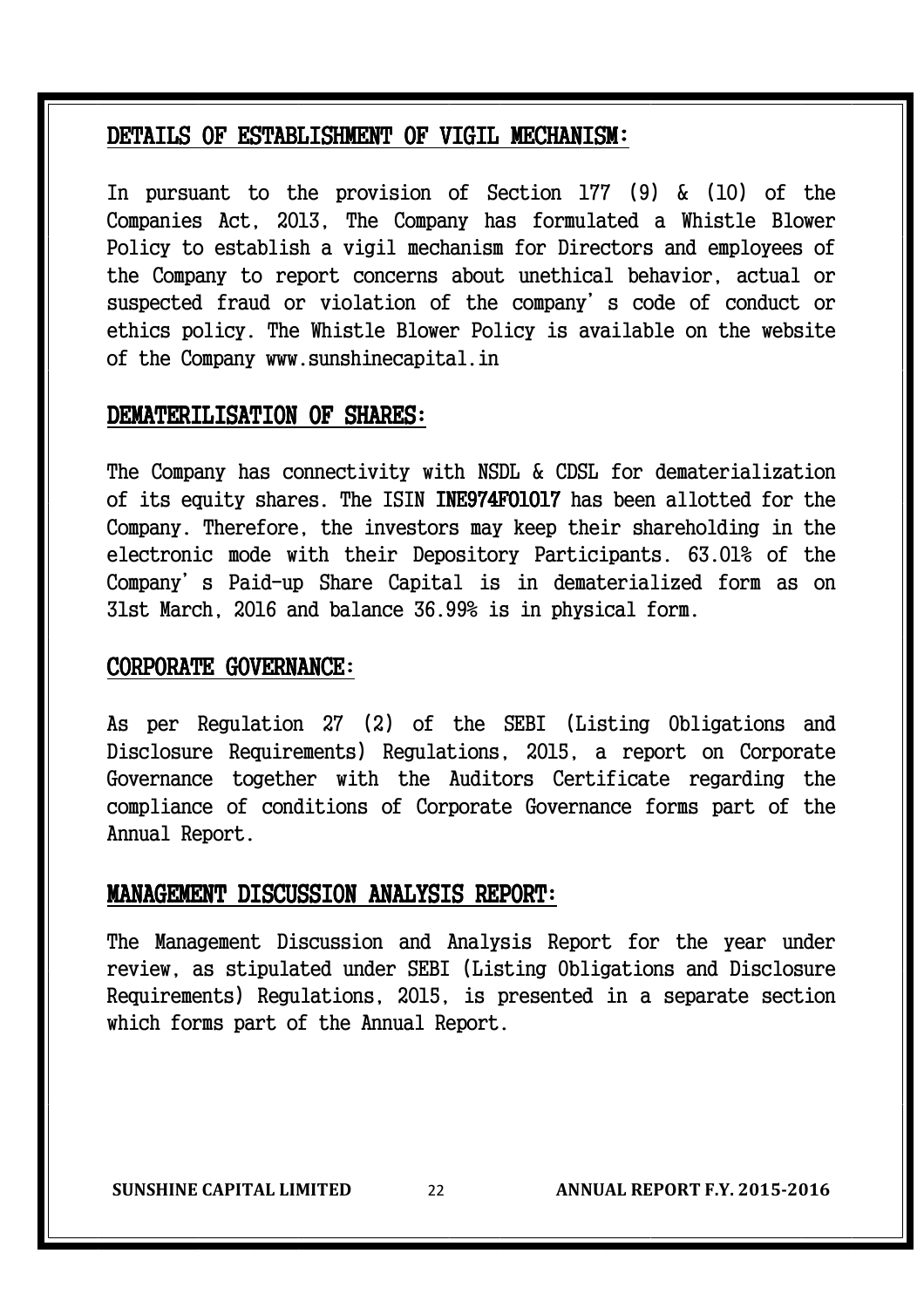#### HEALTH, SAFETY AND ENVIRONMENT PROTECTION:

The Company has complied with all the applicable environmental law and labour laws. The Company has been complying with the relevant laws and has been taking all necessary measures to protect the environment and maximize worker protection and safety.

#### SEXUAL HARASSMENT OF WOMEN AT WORKPLACE (PREVENTION, PROHIBITION AND  $REDRESSAL)$   $ACT.$   $2013:$

The Company has in place an Anti Sexual Harassment Policy in line with the requirements of the Sexual Harassment of Women at the Workplace (Prevention, Prohibition & Redressal) Act, 2013. Internal Complaints Committee (ICC) has been set up to redress complaints received regarding sexual harassment. All employees (permanent, contractual, temporary, trainees) are covered under this policy.

The policy is available on the website of the company i.e. www.sunshinecapital.in

The following is a summary of sexual harassment complaints received and disposed off during the year 2015-16.

- No of complaints received : 0
- No of complaints disposed off : N.A.

#### DEVELOPMENT & IMPLEMENTATION OF RISK MANAGEMENT POLICY:

The assets of the Company are adequately insured against the loss of fire, riot, earthquake, terrorism, loss of profits, etc other risks which considered necessary by the management. The Company has been addressing the various risks impacting the Company and policy of the Company on risk management is provided elsewhere in this Annual Report in Management Discussion and Analysis.

#### PARTICULARS OF EMPLOYEES:

None of the employee was drawing in excess of the limits by the Companies Act, 2013 and rules made there under which needs to be disclosed in the directors report.

**SUNSHINE CAPITAL LIMITED** 23 **ANNUAL REPORT F.Y. 2015-2016**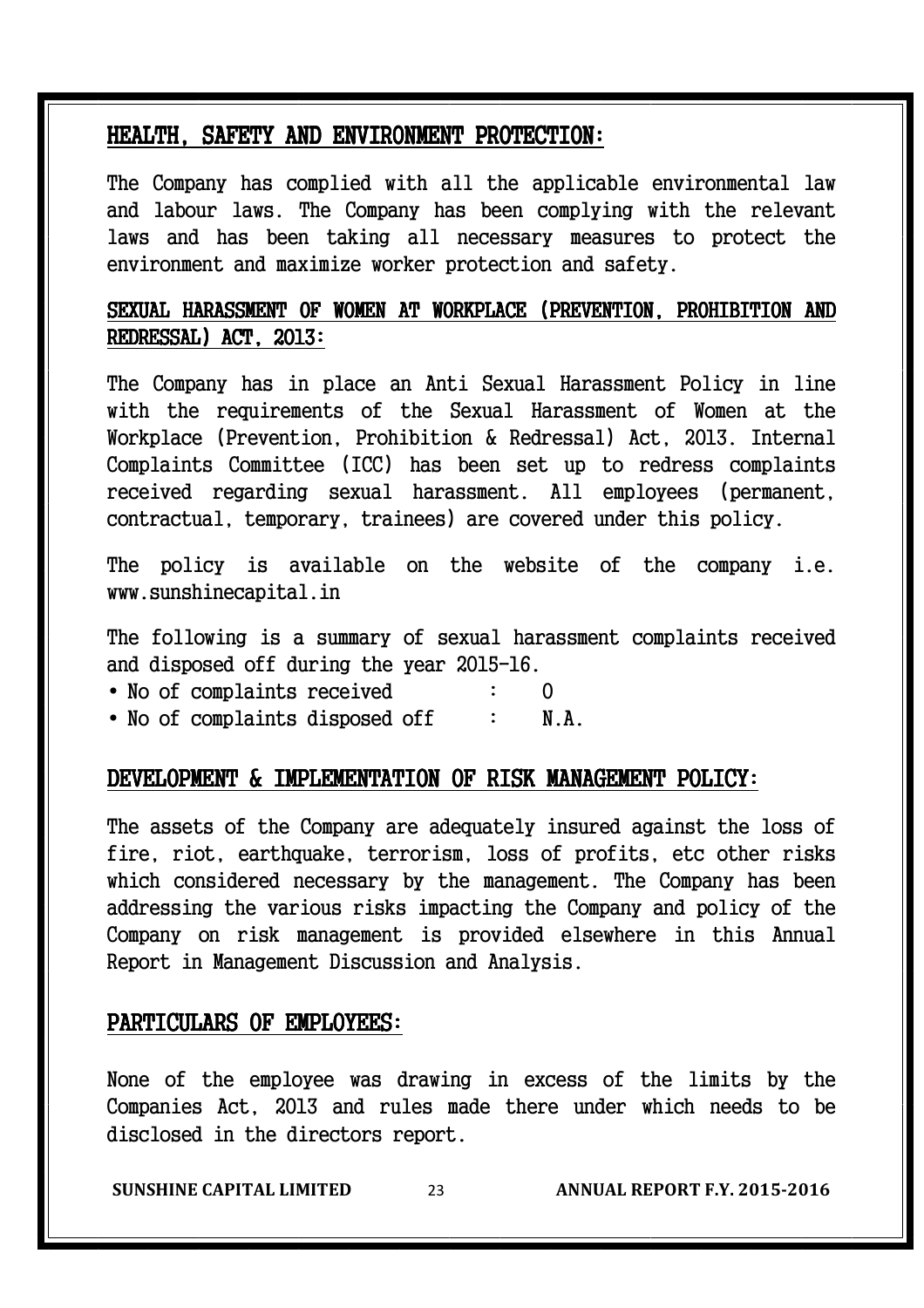#### CONSERVATION OF ENERGY, TECHNOLOGY ABSORPTION, FOREIGN EXCHANGE EARNINGS & OUTGO: EARNINGS & OUTGO:

The Company does not fall under any of the industries covered by the Companies (Accounts) Rules, 2014. Hence, the requirements of disclosure in relation to the conservation of energy, technology absorption, foreign exchange earnings & outgo are not applicable to it.

|               | Particulars                       | <b>Current Year</b><br>$2015 - 16$ | <b>Previous Year</b><br>$2014 - 15$ |
|---------------|-----------------------------------|------------------------------------|-------------------------------------|
|               | Conservation of Energy            | Nil                                | Nil                                 |
| B             | Technology Absorption             | Nil                                | Nil                                 |
| $\mathcal{C}$ | Foreign Exchange Earnings & Outgo | Nil                                | Nil                                 |

#### RBI GUIDELINES:

The Company continues to fulfill all the norms and standards laid down by the Reserve Bank of India for the Non Banking Financial Company.

#### NBFC REGISTRATION:

The company has been registered with Reserve Bank of India as Non Banking Finance Company Vide Registration No. B-14.01266 on dated 25th September 1998.

#### CREDIT RATING:

The Directors of the Company are also happy to report that the Company gets its membership Certificate from all four CICs i.e, Credit Information Bureau (India) Limited (CIBIL), Equifax Credit Information Services Private Limited (ECIS), Experian Credit Information Company of India Pvt Ltd, CRIF High Mark Credit Information Services Pvt Ltd. A sound rating/upgrade in a challenged business environment speaks volumes about the Company's performance and its systems & processes.

**SUNSHINE CAPITAL LIMITED** 24 **ANNUAL REPORT F.Y. 2015-2016**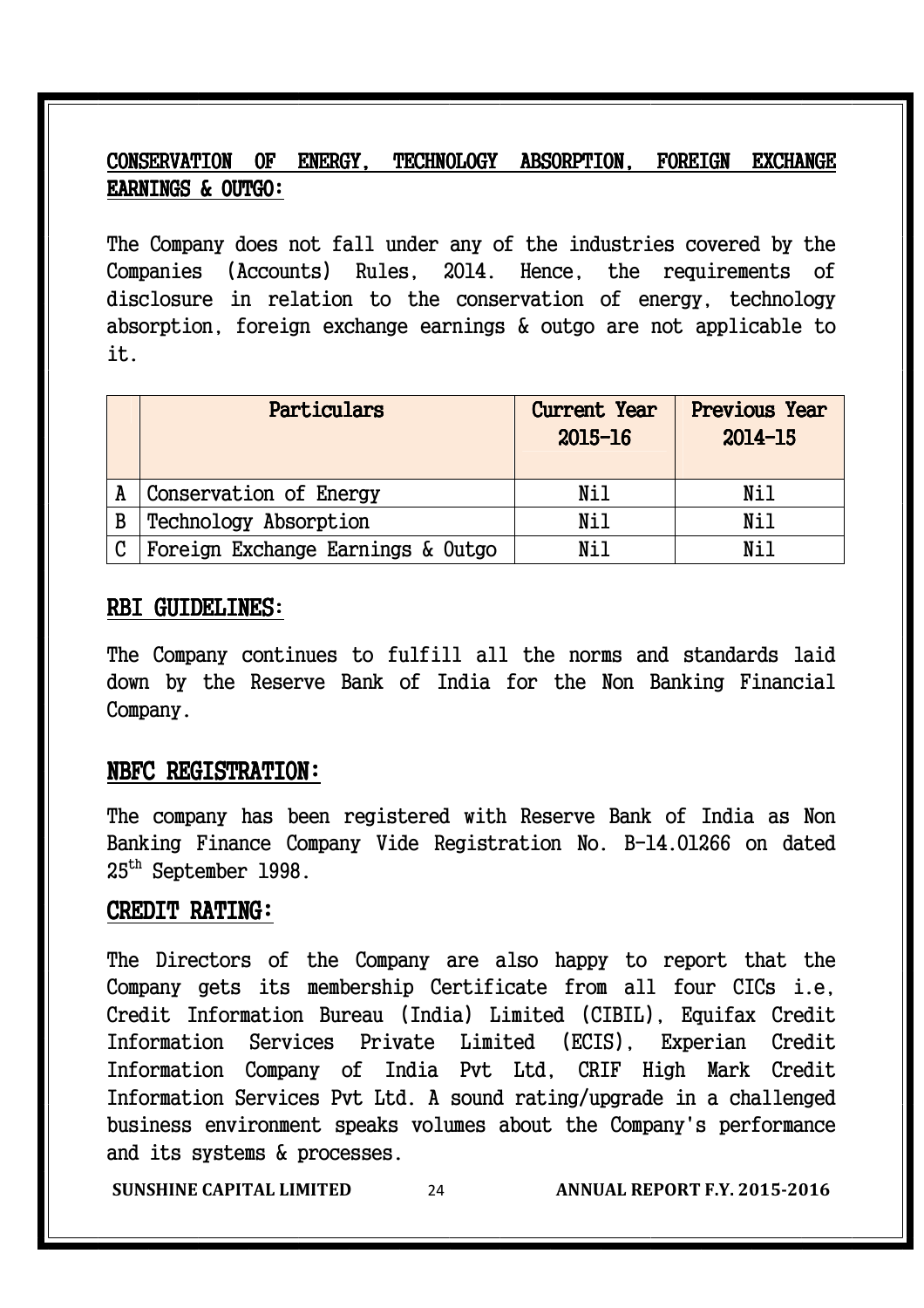#### EXPOSURE TO REAL ESTATE:

The following are details of loan provided to the Companies engaged in real estate business during the financial year 2015-16:

|    | S. No.   Name of Companies    | Amount (in $\bar{z}$ ) |
|----|-------------------------------|------------------------|
|    | Sunworld Developers Pvt. Ltd. | $13,85,082/-$          |
| 2. | Sunworld Residnecy Pvt. Ltd.  | $1,44,836/-$           |
| 3. | Sunworld City Pvt. Ltd.       | $76,229/-$             |
| 4. | Vishal Infrabuild Ltd.        | $1,47,87,629/-$        |

The policy is available on the website of the company i.e. www.sunshinecapital.in

#### CAPITAL FUND TO RISK WEIGHTED ASSETS:

Percentages to capital funds to risk weighted assets/exposures are as follows:

| Particulars     | (in 8) |
|-----------------|--------|
| Tier-I Capital  | 100.56 |
| Tier-II Capital | 0.21   |
| Total           | 100.77 |

#### NON-BANKING FINANCIAL COMPANIES AUDITORS REPORT (RBI) DIRECTIONS, 1998:

Pursuant to the Non-Banking Financial Companies Auditor's Report (Reserves Bank) directions, 1998, a report from the Statutory Auditors to the board of directors has been received by your company. This report has certified that the company has complied with all the directions and prudential norms as prescribed under the RBI Act, 1934.

**SUNSHINE CAPITAL LIMITED** 25 **ANNUAL REPORT F.Y. 2015-2016**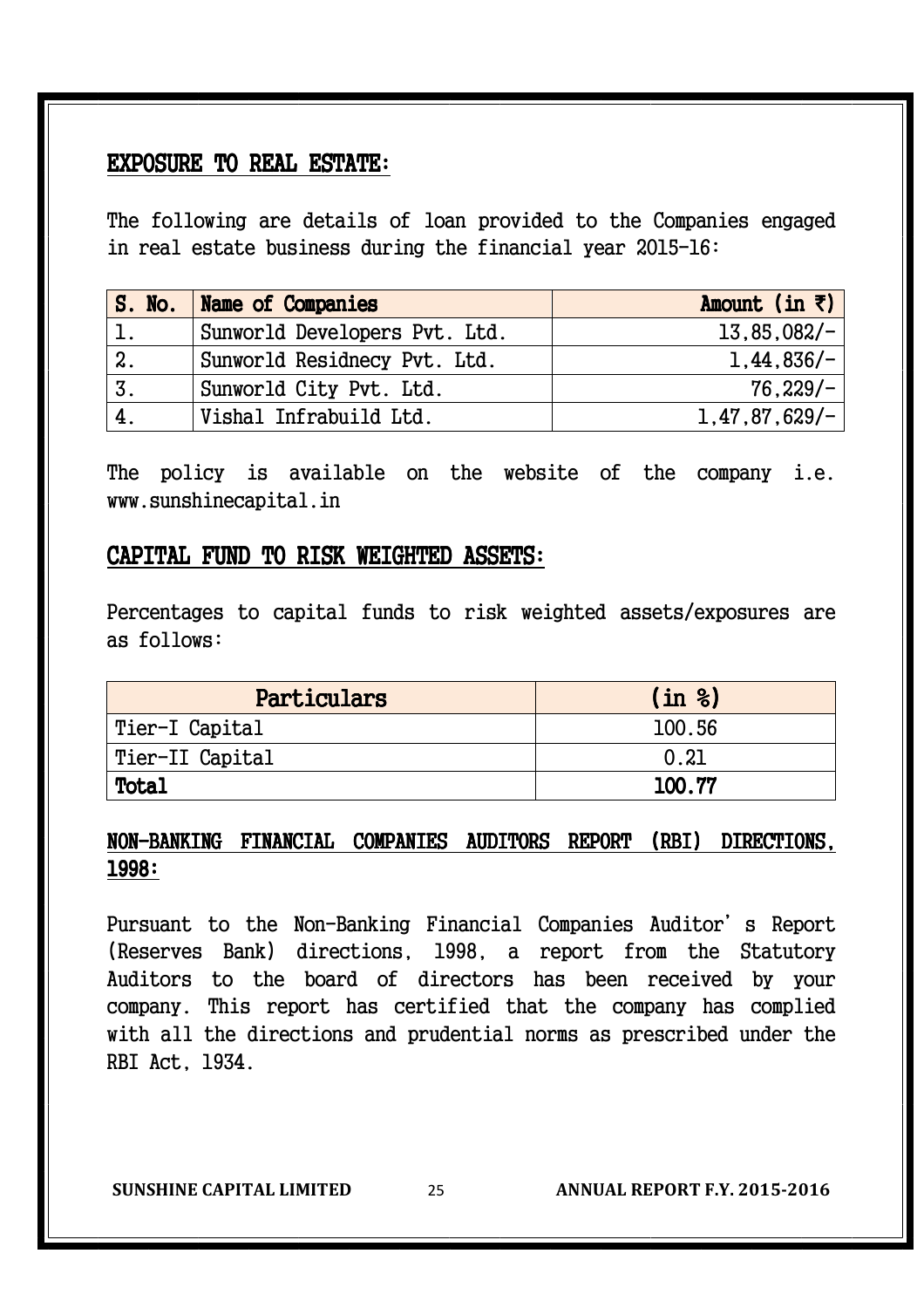#### CAUTIONARY STATEMENT

Statements in the Board's Report describing the Company's objectives, expectations or forecasts may be forward-looking within the meaning of applicable Securities Laws and Regulations. Actual results may differ materially from those expressed in the statement. Important factors that could influence the company's operations include changes in Government Regulations, tax laws, economic developments within the country and other factors such as litigation and industrial relations.

#### ACKNOWLEDGEMENT: ACKNOWLEDGEMENT:

The Directors are thankful to the Bankers, Customers, Dealers and Vendors for their valuable support and assistance.

The Directors wish to place on record their appreciation of the commendable work done, dedication and sincerity by all the employees of the Company at all levels during the year under review.

The Company will make every effort to meet the aspirations of its shareholders and wish to sincerely thank them for their whole hearted co-operation and support at all times.

#### For and on behalf of the Board of Directors For Sunshine Capital Limited

Date: 26.05.2016 Managing Director Director DIN: 00537234 DIN: 00530035

Place: New Delhi New Priti Jain Surender Kumar Jain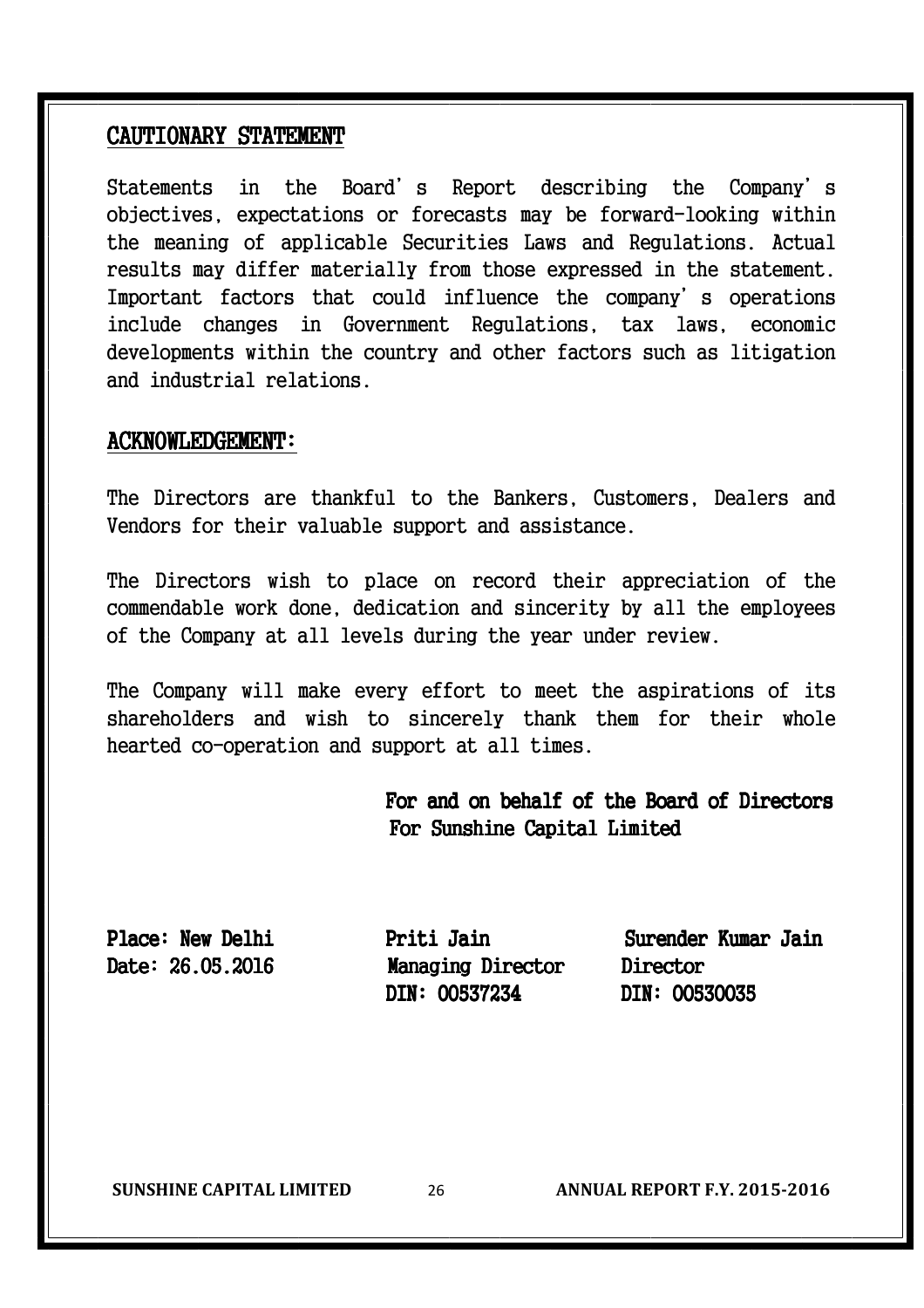#### Form  $No. AOC-2$

(Pursuant to clause (h) of sub-section (3) of section 134 of the Act and Rule 8(2) of the Companies (Accounts) Rules, 2014)

Form for disclosure of particulars of contracts/arrangements entered into by the company with related parties referred to in sub-section (1) of section 188 of the Companies Act, 2013 including certain arm's length transactions under third proviso thereto.

1. Details of contracts or arrangements or transactions not at arm's length basis

(a) Name(s) of the related party and nature of relationship: NIL

(b) Nature of contracts/arrangements/transactions: NIL

(c) Duration of the contracts / arrangements/transactions: NIL

(d) Salient terms of the contracts or arrangements or transactions including the value: NIL

(e) Justification for entering into such contracts or arrangements or transactions: NIL

(f) Date of approval by the Board: NIL

(g) Amount paid as advances: NIL

(h) Date on which the special resolution was passed in general meeting as required under first proviso to section 188: NIL

2. Details of material contracts or arrangement or transactions at arm's length basis

(a) Name(s) of the related party and nature of relationship: NIL

(b) Nature of contracts/arrangements/transactions: NIL

(c) Duration of the contracts / arrangements/transactions: NIL

(d) Salient terms of the contracts or arrangements or transactions including the value: NIL

(e) Date(s) of approval by the Board: NIL

(f) Amount paid as advances, if any: NIL

**SUNSHINE CAPITAL LIMITED** 27 **ANNUAL REPORT F.Y. 2015-2016**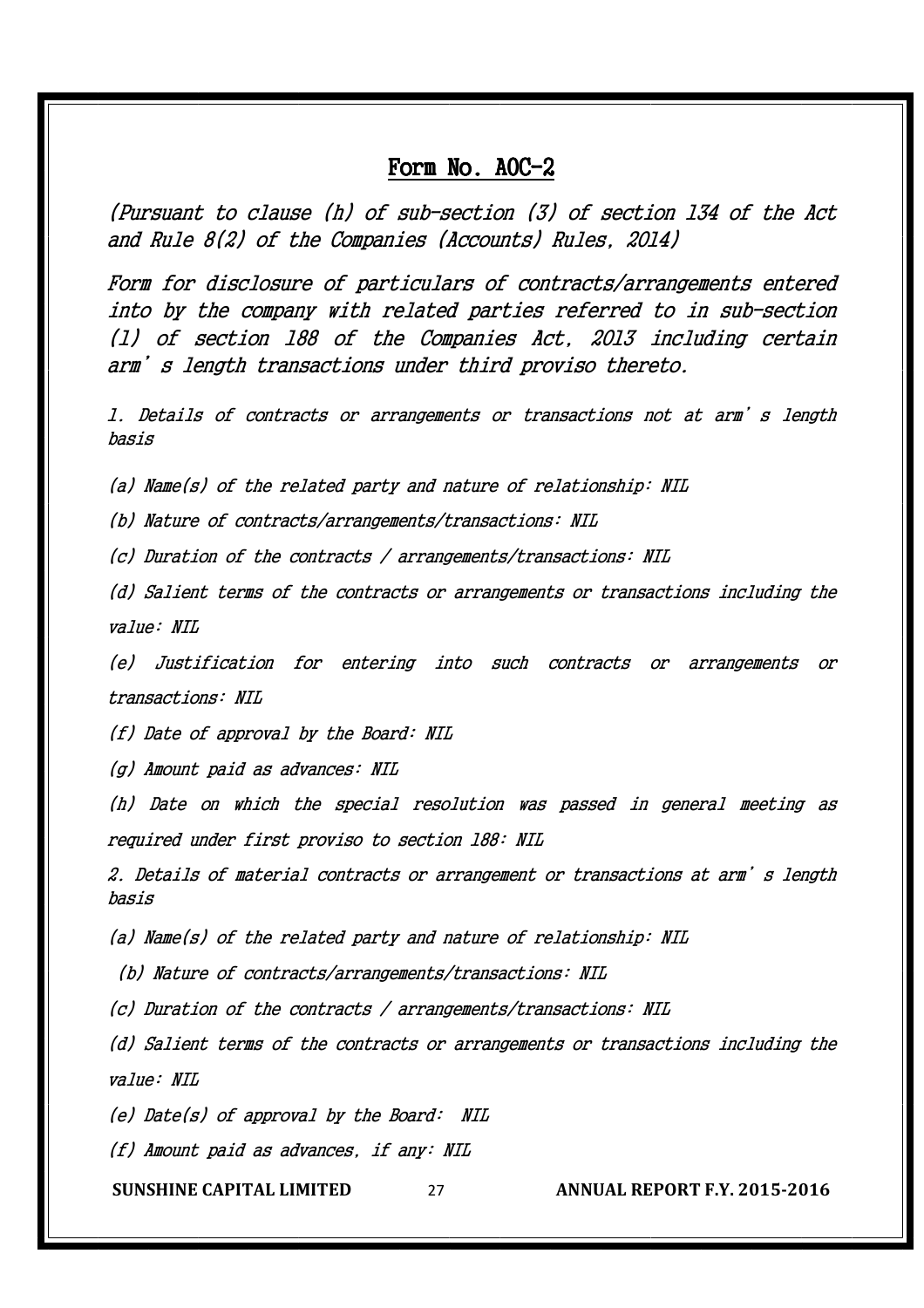### MANAGEMENT DISCUSSION AND ANALYSIS REPORT



#### ECONOMIC OUTLOOK:

The long-term fundamentals of the Indian economy continue to be strong due to rising incomes and large investments. These growth drivers are expected to sustain over a long period of time. At the same time, there are some concerns due to uncertain global economic environment and slow recovery in developed markets.

#### COMPANY OVERVIEW:

The company is engaged in financial services and investment activities where the outlook of the business seems to be encouraging over and above we have been diversified into different businesses ranging from third party product distributions (lowest balance sheet risk) to originating unsecured personal loans, corporate loans (highest balance sheet risk). We believe that we are well placed to leverage on the growth opportunities in the economy.

#### FINANCIAL PERFORMANCE:

The Company has achieved a turnover of  $\bar{\tau}$  99,77,029/- during the year with net profitability of  $\bar{\zeta}$  35,42,896/-. The company's income from operations primarily includes income from trading and distributions of financial products such as Interest income from Inter-Corporate Loan and Long Term Investments.

**SUNSHINE CAPITAL LIMITED** 28 **ANNUAL REPORT F.Y. 2015-2016**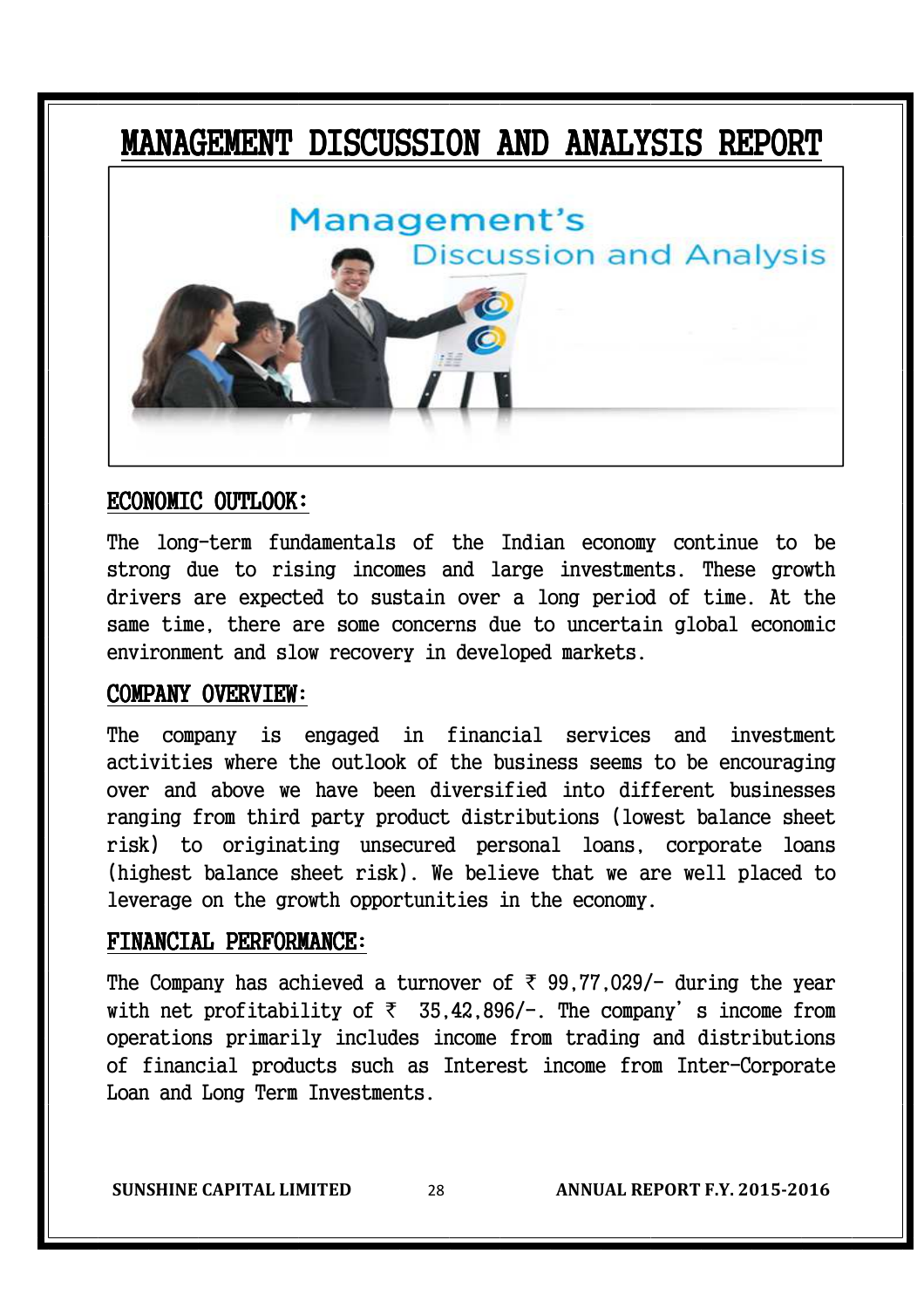#### FUTURE OUTLOOK:

The future outlook of the Company is very prospective and it urges to diversify the various areas related to financial markets. Besides continuing aggressively in the existing growth areas, there are certain specifics initiatives that we would like to highlight which the company would be undertaking in the financial year 2015-16. The Company is effectively putting together a growth strategy in the area of Debt Syndication, Private Placement, Corporate/Personal Loan, Advisory Services, Arranger and Distributions of Mutual Fund & Liaison for Financial Products.

#### OPPORTUNITIES & THREATS:

#### Opportunities

- **—** Increase in Income levels will aid greater penetration of financial products
- **—** Positive regulatory reforms
- **—** Increase in corporate growth & risk appetite
- **—** Greater efficiency in debt market operations which will also help greater penetration
- **—** Increased securitization
- **—** Focus on selling new product/services

#### Threats

- **—** Inflation could trigger increase in consumer price inflation, which would dampen growth
- **—** Increased competition in both local & overseas markets
- **—** Unfavorable economic development
- **—** Market risk arising from changes in the value of financial instruments as a result of changes in market variables like interest rate and exchange rates

**SUNSHINE CAPITAL LIMITED** 29 **ANNUAL REPORT F.Y. 2015-2016**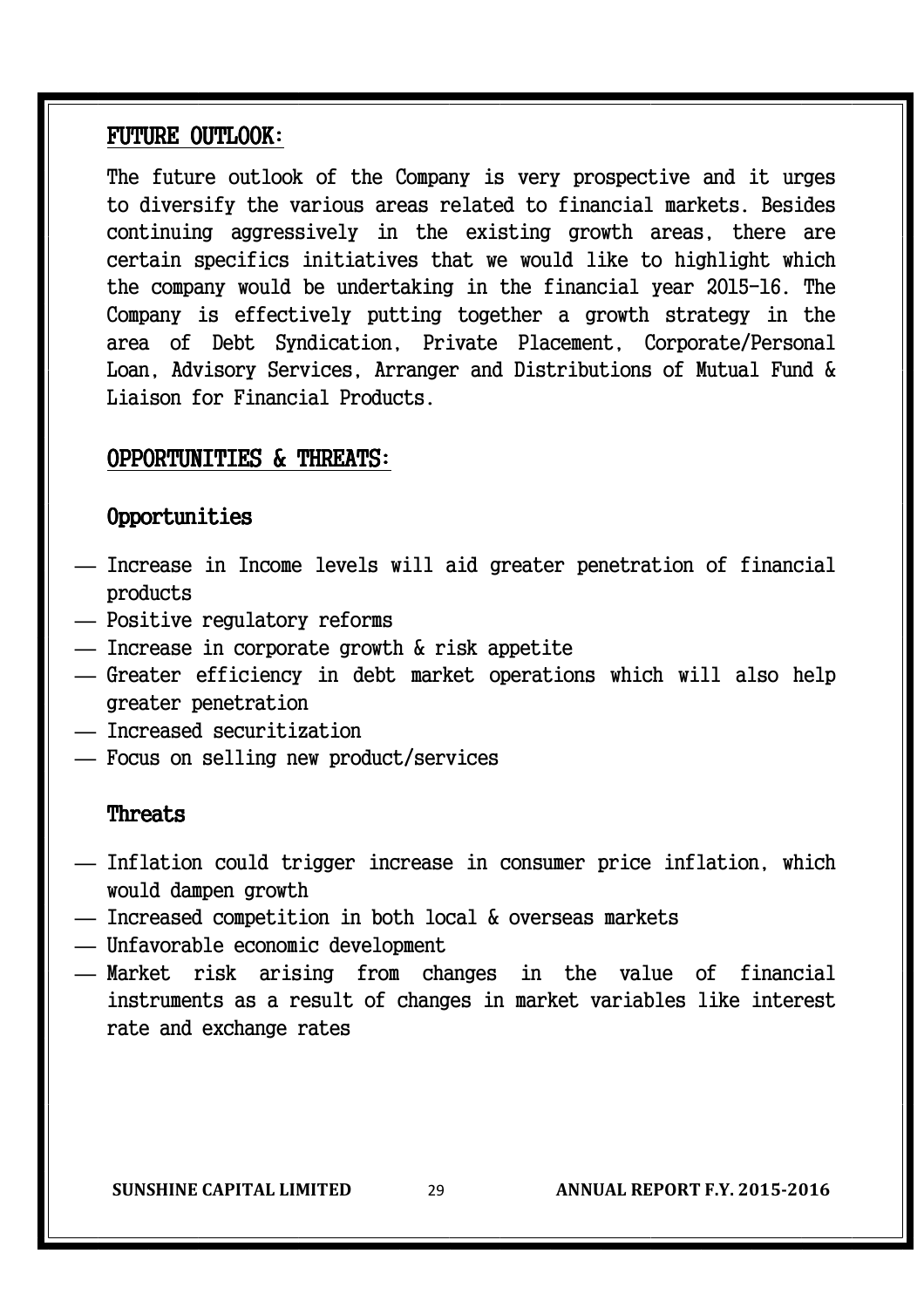#### RISK MANAGEMENT:

The company operates in the Financial Services Sector, which is affected by variety factors linked to economic development in India and globally which, in turn, also affected global fund flows. Any economic event across the globe can have direct or indirect impact on your company. To mitigate this, Company has diversified its revenue stream across multiple verticals. Your Company's risk management system is a comprehensive and integrated framework comprising structured reporting and stringent controls. Through its approach it strives to identify opportunities that enhance organizational values while managing or mitigating risks that can adversely impact the company's future performance. Within the organization, every decision taken is after weighing the pros and cons of such a decision making taking note of the risk attributable.

#### HUMAN RESOURCE:

The Company keeps developing its organizational structure consistently over time. Efforts are made to follow excellent Human Resource practices. Adequate efforts of the staff and management personnel are directed on imparting continuous training to improve the management practices. The objective of your Company is to create a workplace where every person can achieve his or her full potential. The employees are encouraged to put in their best. Lot of hard work is put in to ensure that new and innovative ideas are given due consideration to achieve the short and long term objectives of your company.

#### INTERNAL CONTROL SYSTEMS AND THEIR ADEQUACY:

The Company's well defined organization structure, documented policy guidelines, predefined authority levels, and an extensive system of internal controls ensure optimal utilization and protection of resources, IT security, accurate reporting of financial transactions and compliance with applicable laws and regulations. The Internal Control systems are guided to ensure that assets are safeguarded against loss from unauthorized use or disposition, and that transactions are authorized, recorded, and reported correctly. The Company has an exhaustive budgetary control system. Actual performance is reviewed with reference to the budget

**SUNSHINE CAPITAL LIMITED** 30 **ANNUAL REPORT F.Y. 2015-2016**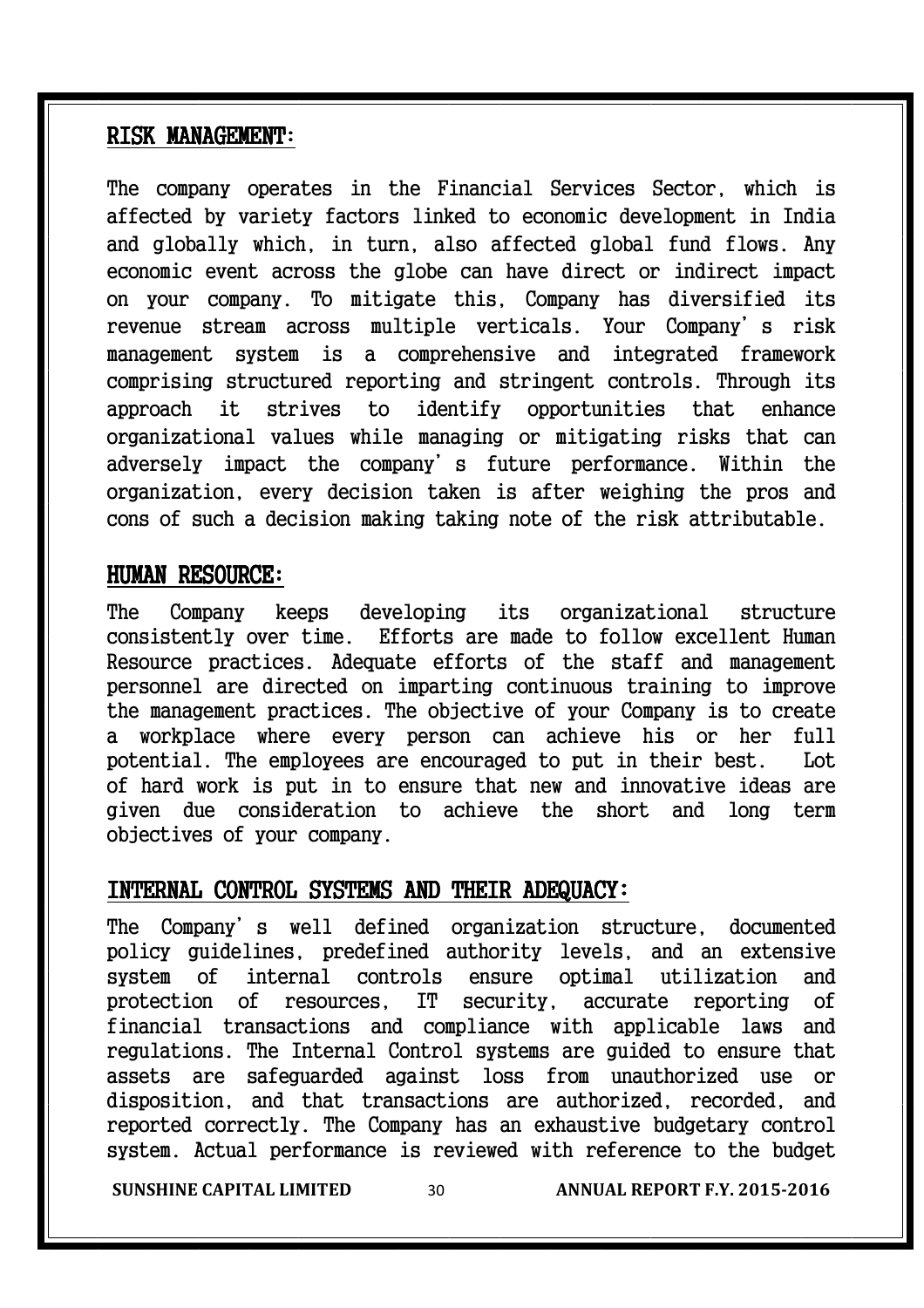by the management on an ongoing basis. The Company's internal auditors review business processes and controls. The Audit Committee of the Board then discusses significant findings and corrective measures initiated.

#### CAUTIONARY STATEMENT:

Statements in the Management Discussion and Analysis describing the Company's objectives, expectations, predictions and assumptions may be "FORWARD LOOKING" within the meaning of applicable Laws and Regulations. Actual results may differ materially from those expressed herein, important factors that could influence the Company's operations include domestic economic Conditions affecting demand, supply, price conditions, and change in Government's regulations, tax regimes, other statutes and other factors such as industrial relations.

#### MATERIAL DEVELOPMENT IN HUMAN RESOURCES / INDUSTRIAL RELATION FRONT, INCLUDING NUMBER OF PEOPLE EMPLOYED: EMPLOYED:

The employees are satisfied and having good relationship with the Management.

#### DECLARATION REGARDING COMPLIANCE BY BOARD MEMBERS AND SENIOR MANAGEMENT PERSONNEL WITH THE COMPANY'S CODE OF CONDUCT:

This is to confirm that the Company has adopted a Code of conduct for its employees including the director. I confirm that the Company has in respect of the financial Year ended  $31<sup>st</sup>$  March, 2016, received from the Senior Management team of the Company and the members of the Board, a declaration of Compliance with the code of Conduct as applicable to them.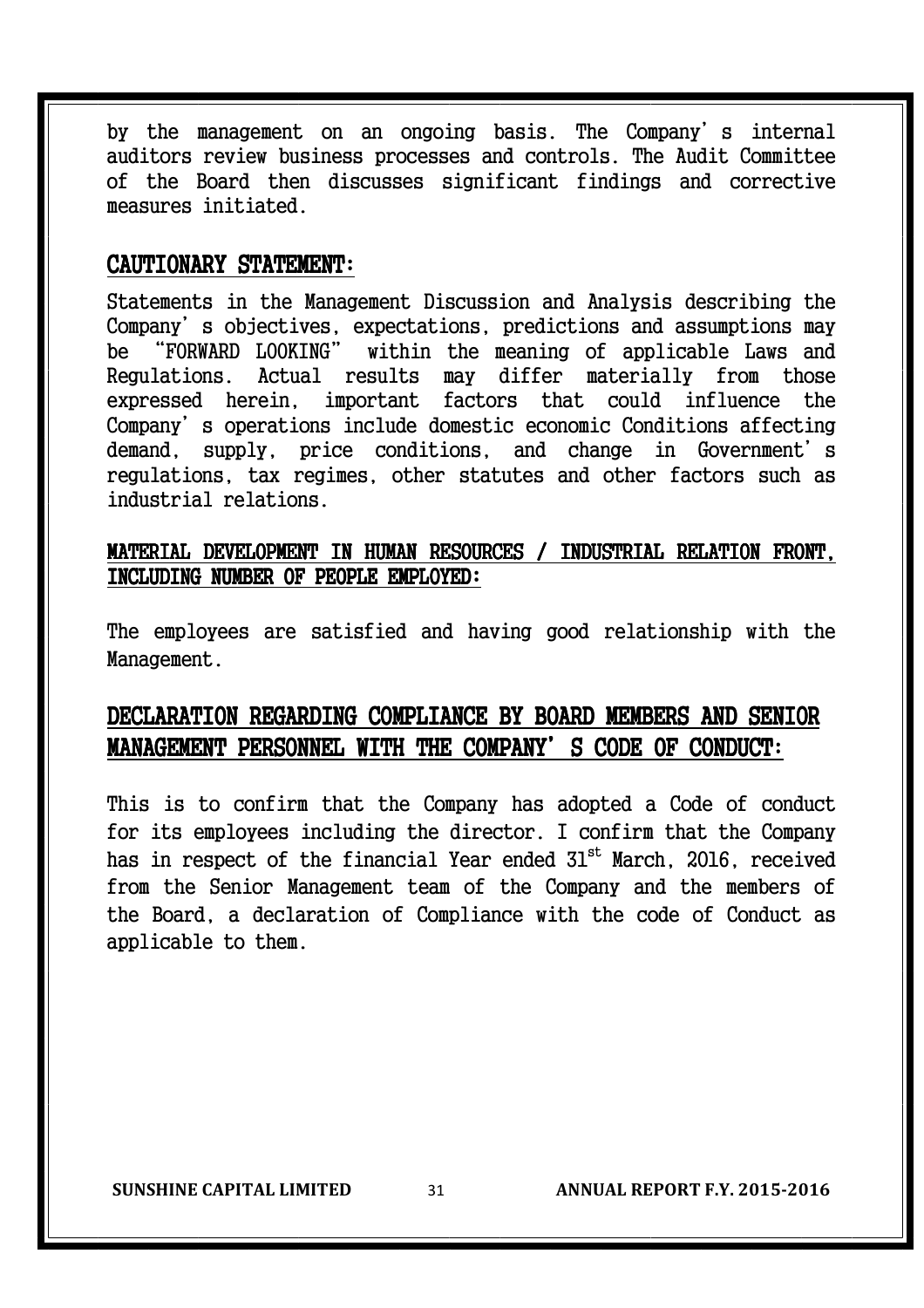### CORPORATE GOVERNANCE REPORT FOR THE YEAR 2015-16

{As required under Regulation 27 of the SEBI (Listing Obligations and Disclosure Requirements) Regulations, 2015}



Corporate governance is a term that refers broadly to the rules, processes, or laws by which businesses are operated, regulated, and controlled. The term can refer to internal factors defined by the officers, stockholders or constitution of a corporation, as well as to external forces such as consumer groups, clients, and government regulations. The Corporate Governance is a key element in enhancing investor confidence, promoting competitiveness and ultimately improving economic growth.

The objective of Corporate Governance is "Enhancement of long term shareholders value and ensuring the protection of rights of the shareholders" and your company reiterates its commitment to good Corporate Governance.

#### COMPANY'S PHILOSOPHY ON CORPORATE GOVERNANCE

The Company policy on Corporate Governance rests on the pillars of transparency, accountability, integrity, equity and environment responsibility in all facets of its operations. Good Corporate

**SUNSHINE CAPITAL LIMITED** 32 **ANNUAL REPORT F.Y. 2015-2016**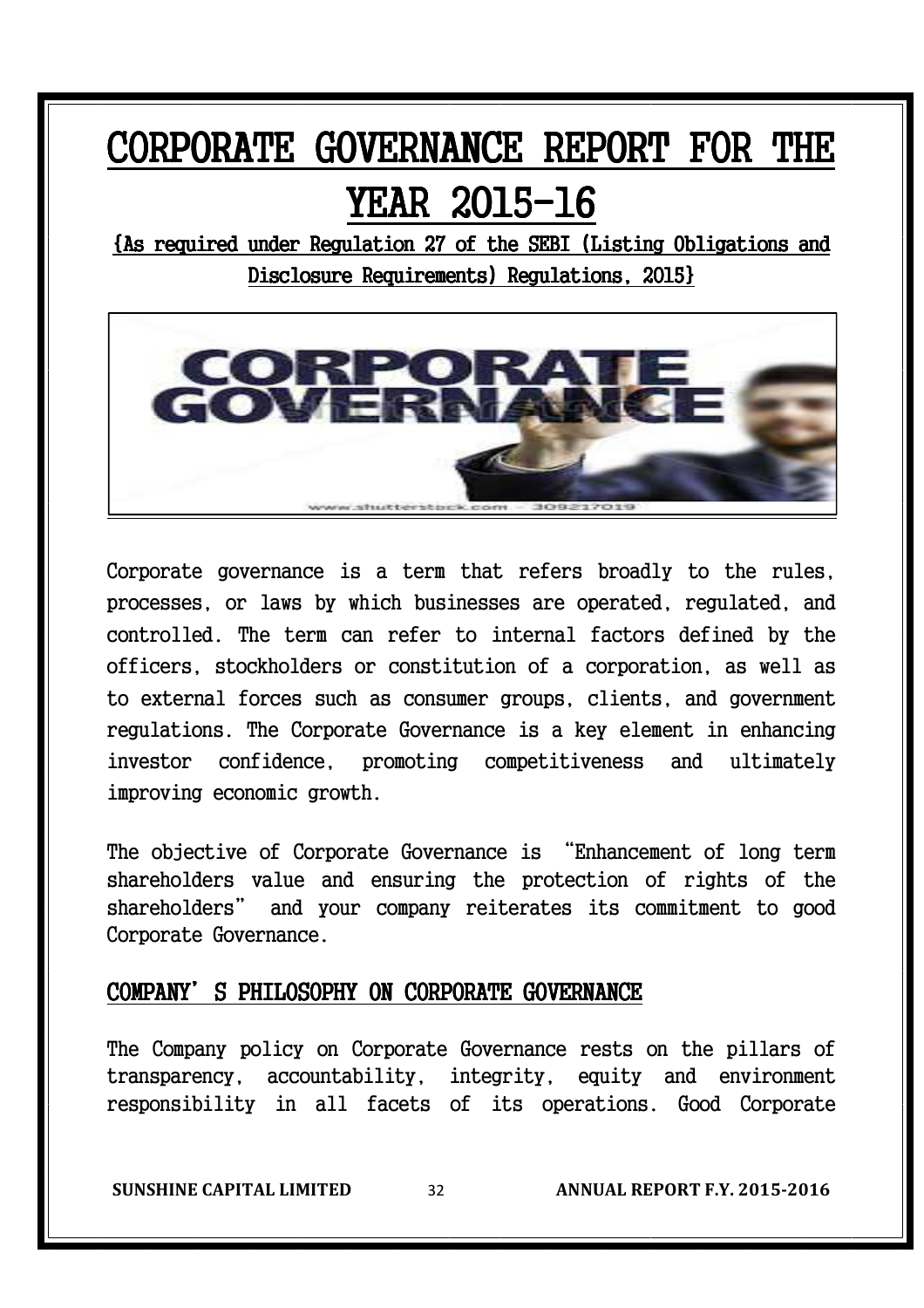Governance therefore, embodies both enterprise (performance) and accountability (conformance).

Independent directors are appointed not merely to fulfill the listing requirement but for their diverse skills, experience and external objectivity that they bring to effectively perform their role to provide strategic direction and guidance and provide constructive support to management by asking the right questions and generating quality debates and discussions on major decisions.

#### MEETINGS:

#### 1. BOARD OF DIRECTORS MEETINGS:

The Board of Directors duly met ten (10) times during the financial year from  $1^{st}$  April, 2015 to  $31^{st}$  March, 2016. The dates on which meetings were held are as follows:

 $1^{\text{st}}$  April 2015,  $21^{\text{st}}$  May 2015,  $29^{\text{th}}$  May 2015,  $10^{\text{th}}$  August 2015,  $31^\mathrm{st}$  August 2015, 3<sup>rd</sup> November 2015, 28<sup>th</sup>  $28<sup>th</sup>$  December 2015.  $30^{\rm th}$  January 2016,  $18^{\rm th}$  February 2016,  $14^{\rm th}$  March, 2016.

The periodicity between two Board Meetings was within the maximum time gap as prescribed in the SEBI (Listing Obligations and Disclosure Requirements) Regulations, 2015/ Companies Act, 2013.

The composition of the Board of Directors, their attendance at Board Meetings and last Annual General Meeting is as under:

| Name of the Director    | Designation | Category                        | Number of Board<br><b>Meetings during</b><br>the year |          | Attendance<br>of Last<br><b>AGM</b> |
|-------------------------|-------------|---------------------------------|-------------------------------------------------------|----------|-------------------------------------|
|                         |             |                                 | Held                                                  | Attended |                                     |
| Mrs. Priti Jain         | Managing    | Executive & Non Independent     | 10                                                    | 10       | Yes                                 |
|                         | Director    |                                 |                                                       |          |                                     |
| Mr. Surender Kumar Jain | Director    | Non-Executive & Non Independent | 10                                                    | 10       | Yes                                 |
| Mr. Sujan Mal Mehta     | Director    | Non-Executive & Independent     | 10                                                    | 10       | Yes                                 |
| Mr. Anil Prakash        | Director    | Non-Executive & Independent     | 10                                                    | 10       | Yes                                 |
| Mrs. Rajni              | Director    | Non-Executive & Independent     | 10                                                    | 10       | Yes                                 |

**SUNSHINE CAPITAL LIMITED** 33 **ANNUAL REPORT F.Y. 2015-2016**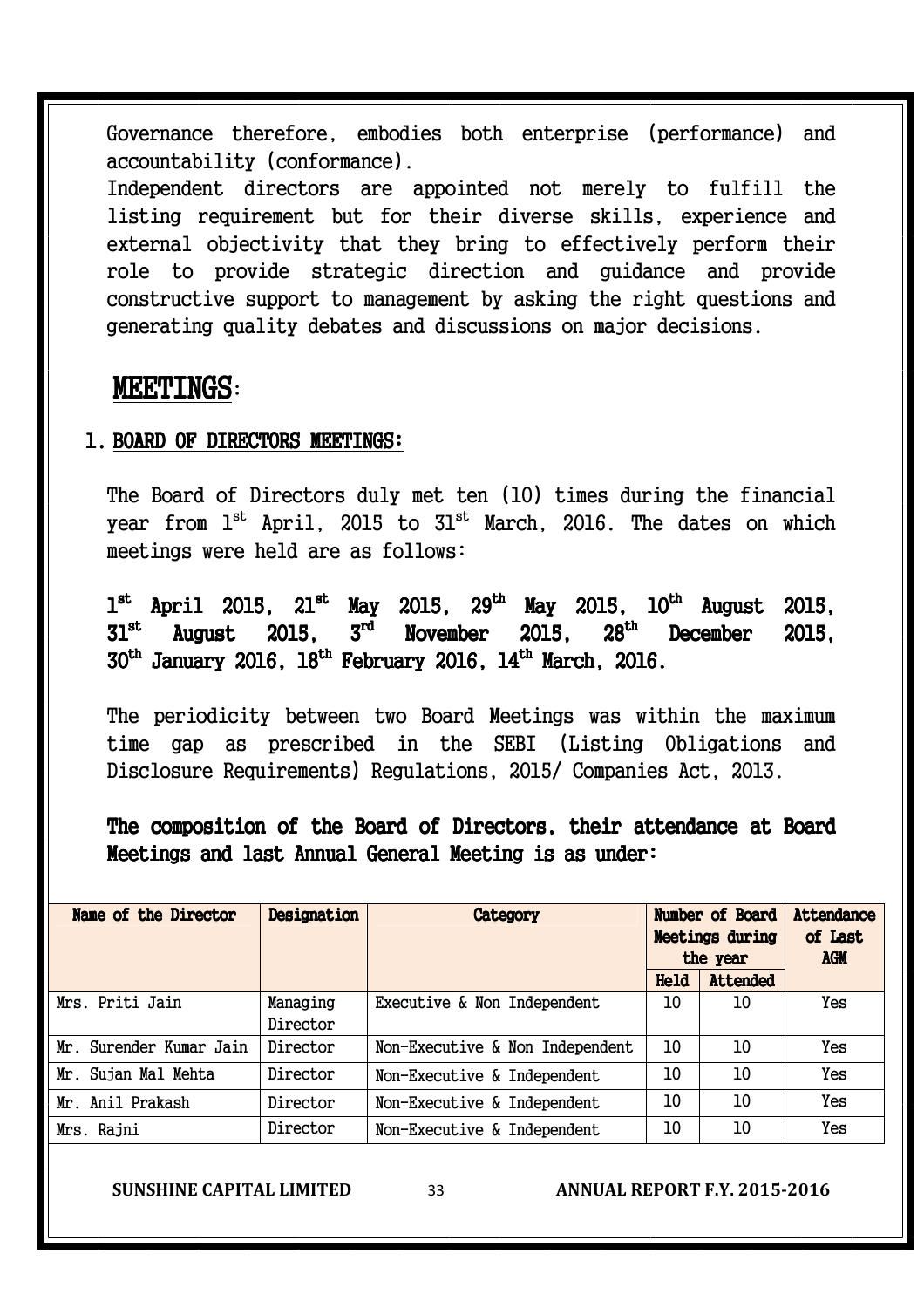#### Information provided to the Board:

The Board of the Company is presented with all information under the following heads, whenever applicable and materially significant. These are surmised either as part of the agenda will in advance of the Board Meetings or are tabled in the course of the Board Meetings. This, inter-alia, include:

- Annual operating plans of businesses, capital budgets, updates.
- Quarterly results of the Company and its operating divisions or business segments.
- Information on recruitment and remuneration of senior officers just below the Board level, including appointment or removal of Chief Financial Officer and the Company Secretary.
- Materially important litigations, show cause, demand, prosecution and penalty notices.
- Fatal or serious accidents.
- Any material default in financial obligations to and by the Company or substantial non-payment for services rendered by the Company.
- Details of any joint venture or collaboration agreement or new client win.
- Any issue, which involves possible public liability claims of substantial nature, including any judgment or order, which, may have passed strictures on the conduct of the Company or taken an adverse view regarding another enterprise that can have negative implications on the Company.
- Transactions had involved substantial payments towards good-will, brand equity, or intellectual property.
- Significant development in the human resources front.
- Sale of material, nature of investments, subsidiaries, assets which is not in the normal course of business.
- Quarterly details of foreign exchange exposure and the steps taken by management to limit the risks of adverse exchange rate movement.
- Quarterly update on the return from deployment of surplus funds.
- Non-compliance of any regulatory or statutory provisions or listing requirements as well as shareholder services as non-payment of dividend and delays in share transfer.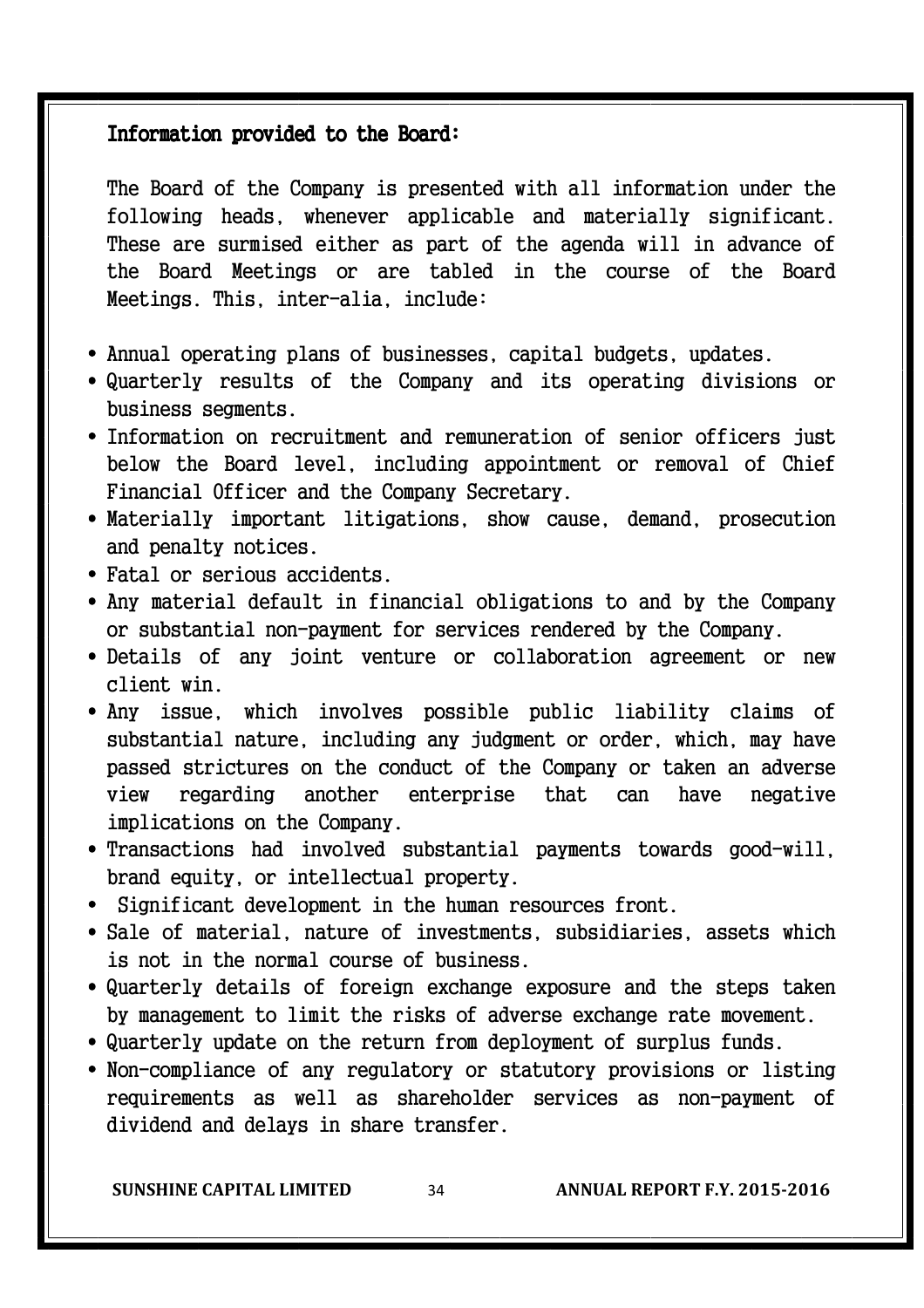- Significant labour problems and their proposed solutions. Any significant development in Human Resources /Industrial Relations front like signing of wage agreement, implementation of Voluntary Retirement Scheme etc.
- Company has policy for the familiarization programme for Independent Diretor which is available on website of the company i.e. www.sunshinecapital.in

#### 2. INDEPENDENT DIRECTORS MEETING:

One Meeting of Independent Directors was held on 7<sup>th</sup> March. 2016 during the financial year ended March  $31<sup>st</sup>$ , 2016.

The meeting shall:

- Review the performance of non-independent directors and the Board as a whole ;
- Review the performance of Chairperson of the company, taking into account the views of executive directors and non executive directors and;
- Assess the quality, quantity and timeliness of flow of information between the company management and the Board that is necessary for the Board to effectively and reasonably perform their duties.

#### FAMILIARIZATION PROGRAMME FOR DIRECTORS

At the time of appointing a director, a formal letter of appointment is given to him/her, which inter alia explains the role, function, duties and responsibilities expected by him/her as a director of company. The chairman and Managing Director also have a one to one discussion with the newly appointed director to familiarize him/her with the company operations.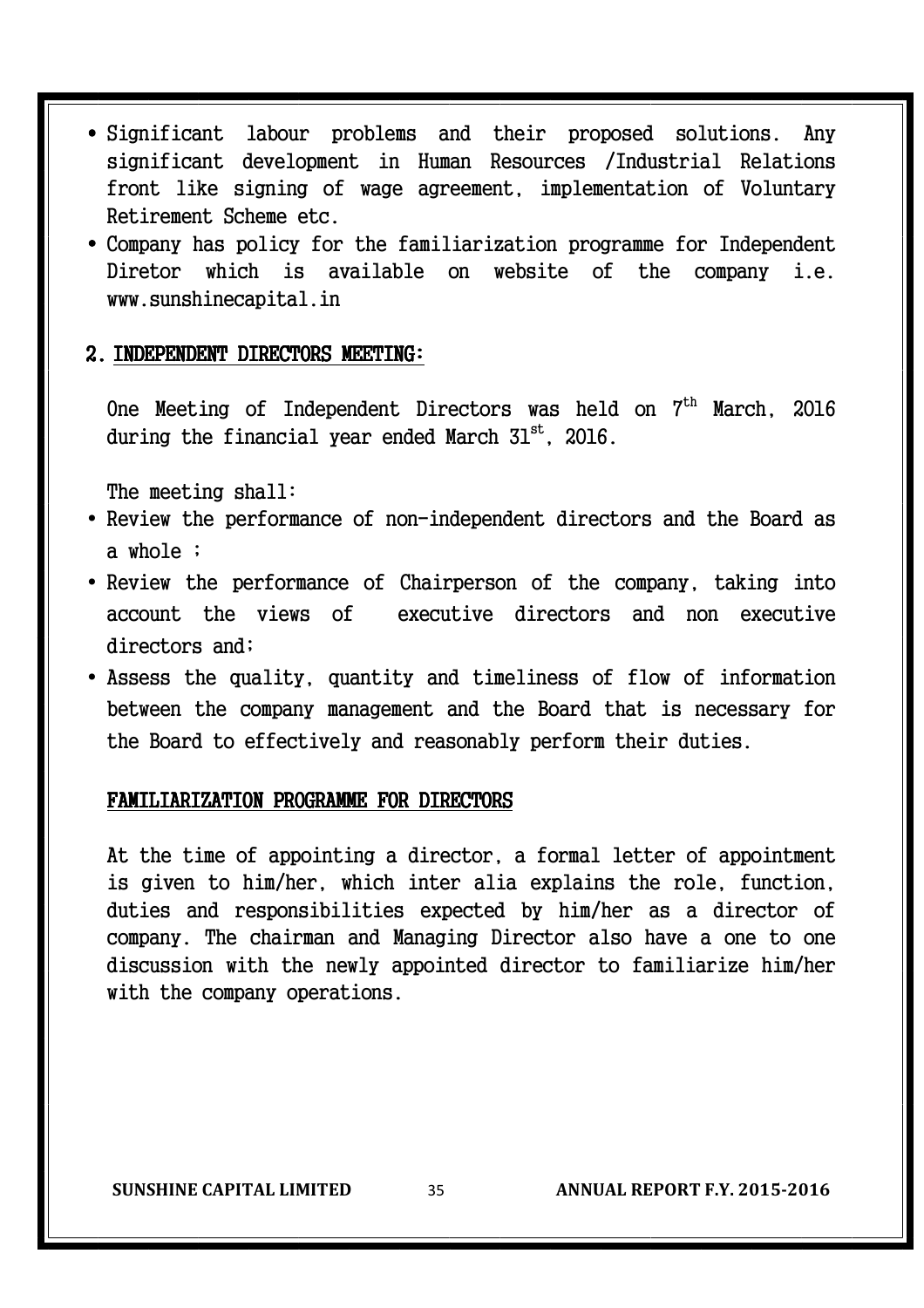#### PERFORMANCE EVALUATION OF NON-EXECUTIVE AND INDEPENDENT DIRECTORS:

The Board evaluates the performance of Non-executive and Independent Directors every year. All the Non-executive and Independent Directors are eminent personalities having wide experience in the field of business, Industry and administration. Their presence on the Board is advantageous and fruitful in taking business decision.

#### 3. COMMITTEES MEETINGS:

The Board has Six Committees namely:

A.Audit Committee B.Nomination & Remuneration Committee C.Stakeholders' Relationship Committee D.Risk Management Committee E. Asset Liability Management Committee and F. Investment Committee

## A. AUDIT COMMITTEE:

The Audit Committee comprises three members out of which two including Chairman of the Committee are Independent Director. During the Year Four (4) Audit Committee Meetings were convened and held.

## Objectives of Audit Committee:

The primary objective of the Audit Committee is to monitor and provide effective supervision of the management's financial reporting progress with a view to ensuring accurate timely and proper disclosures and transparency, integrity and quality of financial reporting. The Committee oversees the work carried out by the management, internal auditors on the financial reporting process and the safeguards employed by them.

**SUNSHINE CAPITAL LIMITED** 36 **ANNUAL REPORT F.Y. 2015-2016**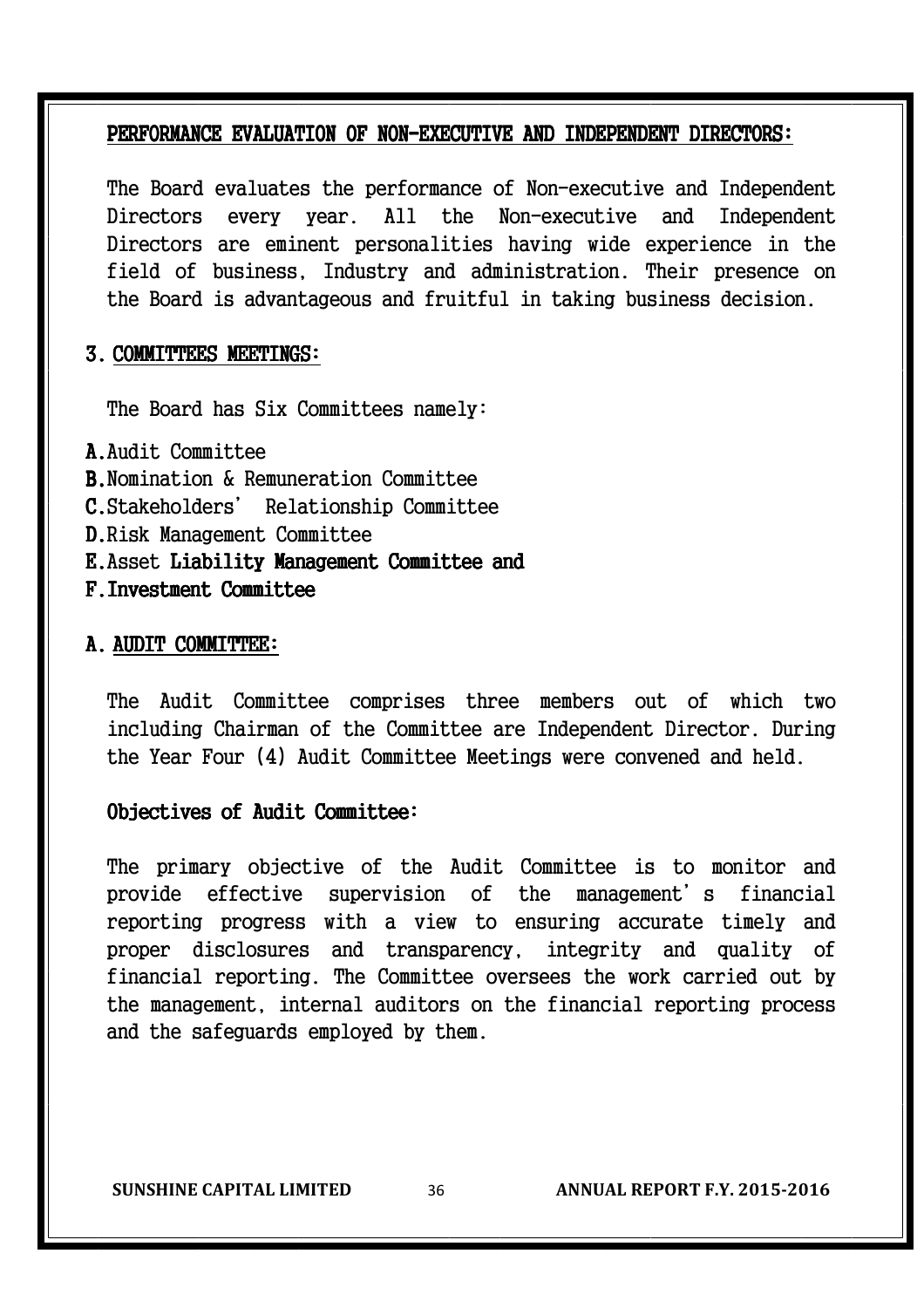## Brief description of the terms of reference:

- Overview of the Company's financial reporting process and the disclosure of its financial information to ensure that the financial statements reflect a true and fair position.
- Recommending the appointment, re-appointment and removal of external auditors, fixation of audit fee and also approval for payment for any other services.
- Reviewing the financial statements and draft audit report, including quarterly / half yearly financial information.
- Reviewing with management the annual financial statements before submission to the Board, focusing primarily on:
	- $\lozenge$  Any changes in accounting policies and practices;
	- Major accounting entries based on exercise of judgment by management;
	- Qualifications in draft audit report;
	- Significant adjustments arising out of audit;
	- Compliance with accounting standard;
	- Compliance with stock exchange and legal requirements concerning financial statements;
	- Any related party transactions as per Accounting Standard 18.
	- \* Reviewing the Company's financial and risk management policies.
	- Disclosure of contingent liabilities.
	- $\div$  Reviewing with the management, external and internal auditors and the adequacy of internal control systems.
	- Discussion with internal auditors of any significant findings and follow-up thereon.
	- $\div$  Reviewing the findings of any internal investigations by the internal auditors into matters where there is suspected fraud or irregularity or a failure of internal control systems of a material nature and reporting the matter to the Board.
	- Looking into the reasons for substantial defaults in payments to the depositors, debenture holders, shareholders (in case of nonpayment of declared dividends) and creditors.
	- $\cdot$  Reviewing compliances as regards the Company's Whistle Blower Policy.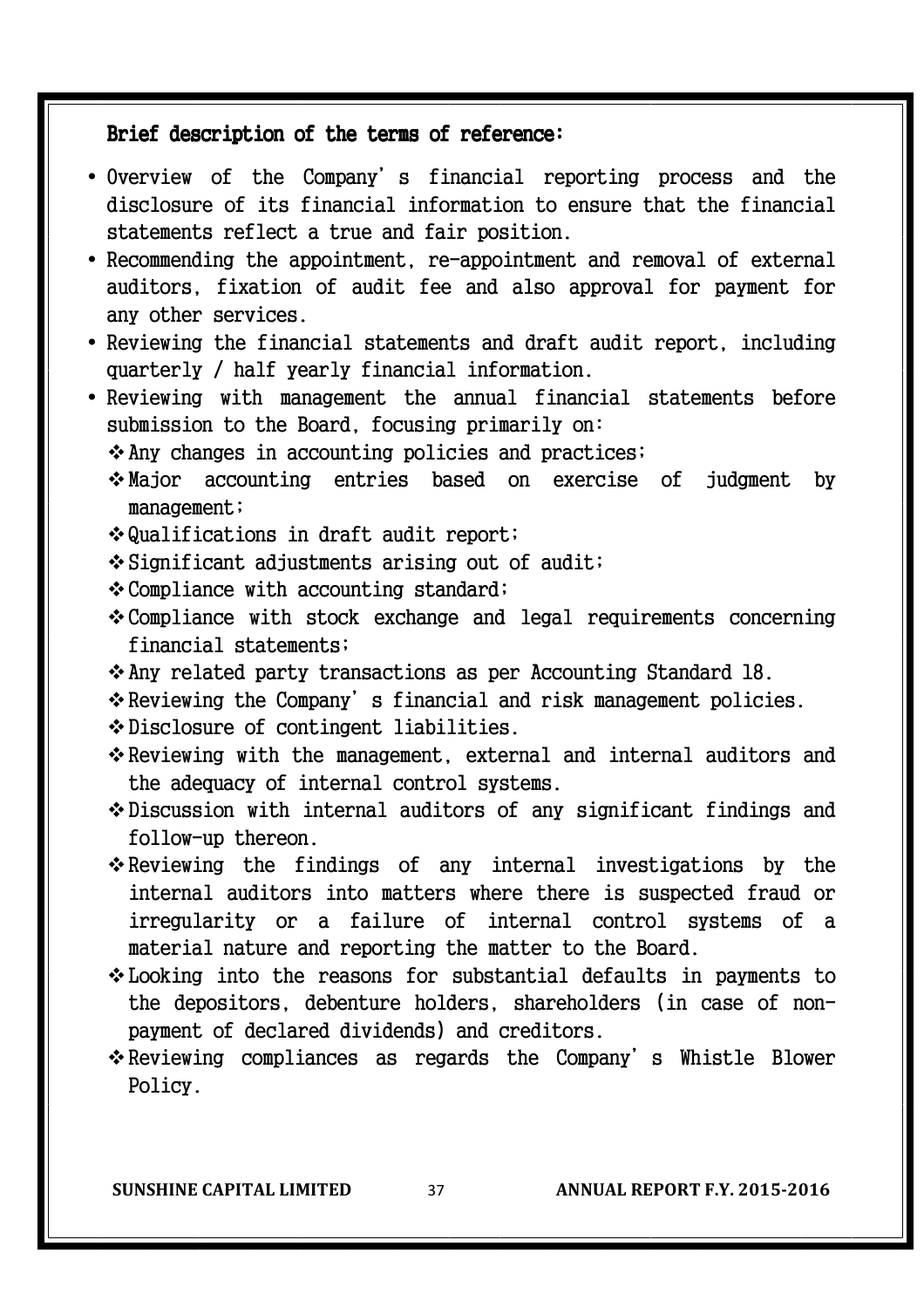- Mandatory review of following information:
	- Management discussion and analysis of financial condition and results of operations;
	- Statement of significant related party transactions, submitted by management;
	- Management letters / letters of internal control weaknesses issued by Statutory Auditors and:
	- Appointment, removal and terms of remuneration of Internal Auditor.

## Meetings of the Committee:

The Committee met 4 (Four) times on 29<sup>th</sup> May, 2015, 10<sup>th</sup> August, 2015,  $3^{\text{rd}}$  November, 2015 & 30<sup>th</sup> January, 2016  $\,$  during the financial year ended March 31, 2016.

The Minutes of the Meetings of the Audit Committee are discussed and taken note by the board of directors.

The Statutory Auditor, Internal Auditor and Executive Directors/ Chief Financial Officer are invited to the meeting as and when required.

Composition of the Audit Committee and Their Attendance at the Meeting:

| <b>Name of Members</b>  | Category/   |      | No. of Meetings |
|-------------------------|-------------|------|-----------------|
|                         | Designation | Held | Attended        |
| Mrs. Rajni              | Chairperson |      |                 |
| Mr. Surender Kumar Jain | Member      |      |                 |
| Mr. Anil Prakash        | Member      |      |                 |

## Powers of Audit Committee:

The audit committee shall have the following powers, which includes the following:

- To investigate any activity within its terms of reference.
- To seek information from any employee.

**SUNSHINE CAPITAL LIMITED** 38 **ANNUAL REPORT F.Y. 2015-2016**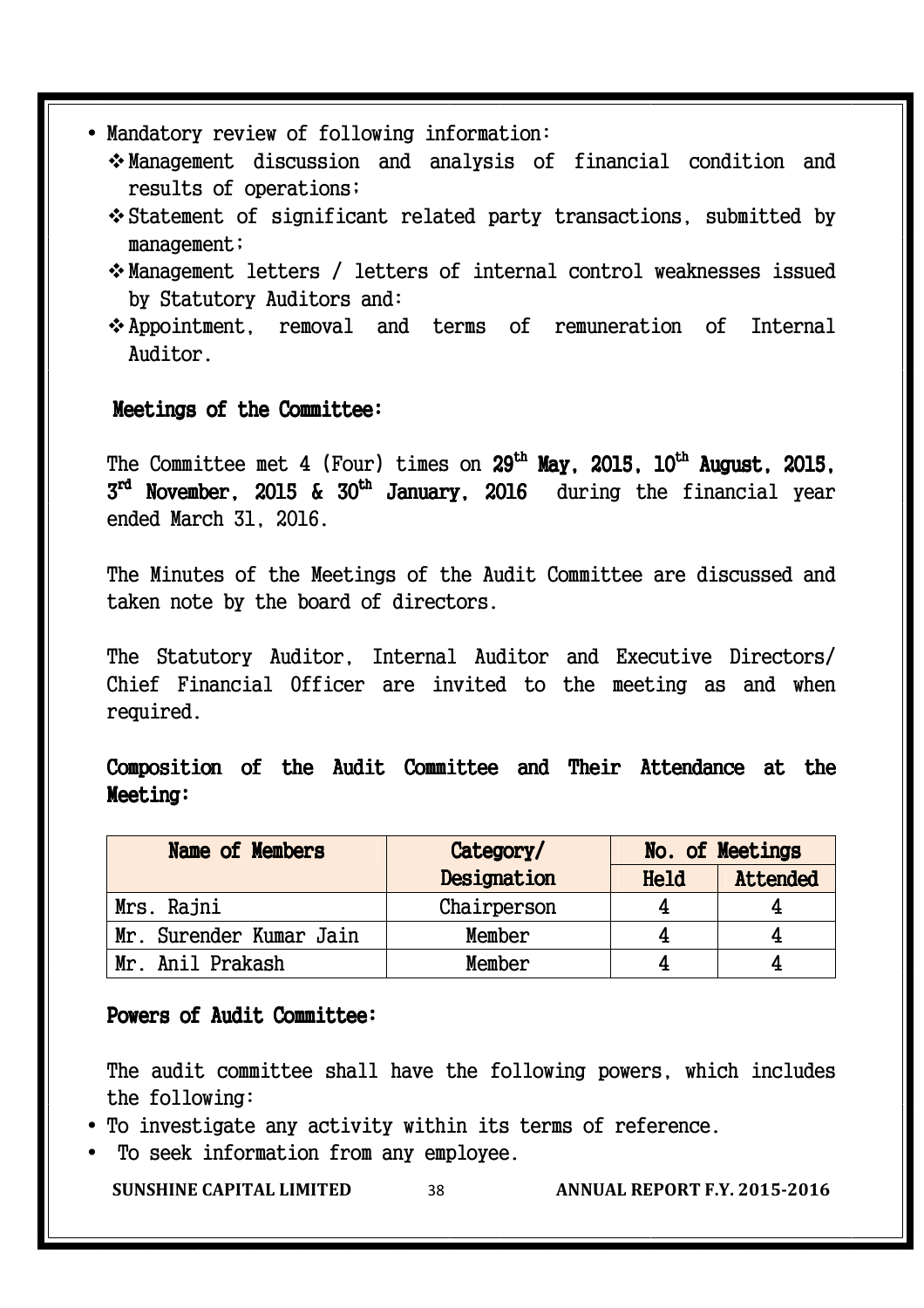- To obtain outside legal or other professional advice.
- To secure attendance of outsiders with relevant with relevant expertise, if it considers necessary.

## Review of Information by Audit committee:

The Audit Committee shall mandatorily review the following information:

- Management Discussion and analysis of financial condition and results of operations;
- Statement of related party transactions (As defined by Audit Committee), submitted by Management;
- Management letters / letters of internal control weakness issued by the statutory auditors;
- Internal audit reports relating to internal control weaknesses; and
- The appointment, removal and terms of remuneration of the Chief internal auditor shall be subject to review by the Audit Committee.

## B. NOMINATION & REMUNERATION COMMITTEE:

The Nomination & Remuneration Committee comprises three members out of which two including Chairman of the Committee are Independent Director. During the Year Two (2) Nomination & Remuneration Committee Meetings were convened and held.

#### Scope of the Committee:

The terms of reference of the remuneration committee in brief pertain to inter-alia, determining the Companies policy on and approve specific remuneration packages for executive director (s)/Manager under the Companies Act, 2013 after taking in to account the financial position of the Company, trend in the industry, appointees qualification, experience, past performance, interest of the Company and members.

**SUNSHINE CAPITAL LIMITED** 39 **ANNUAL REPORT F.Y. 2015-2016**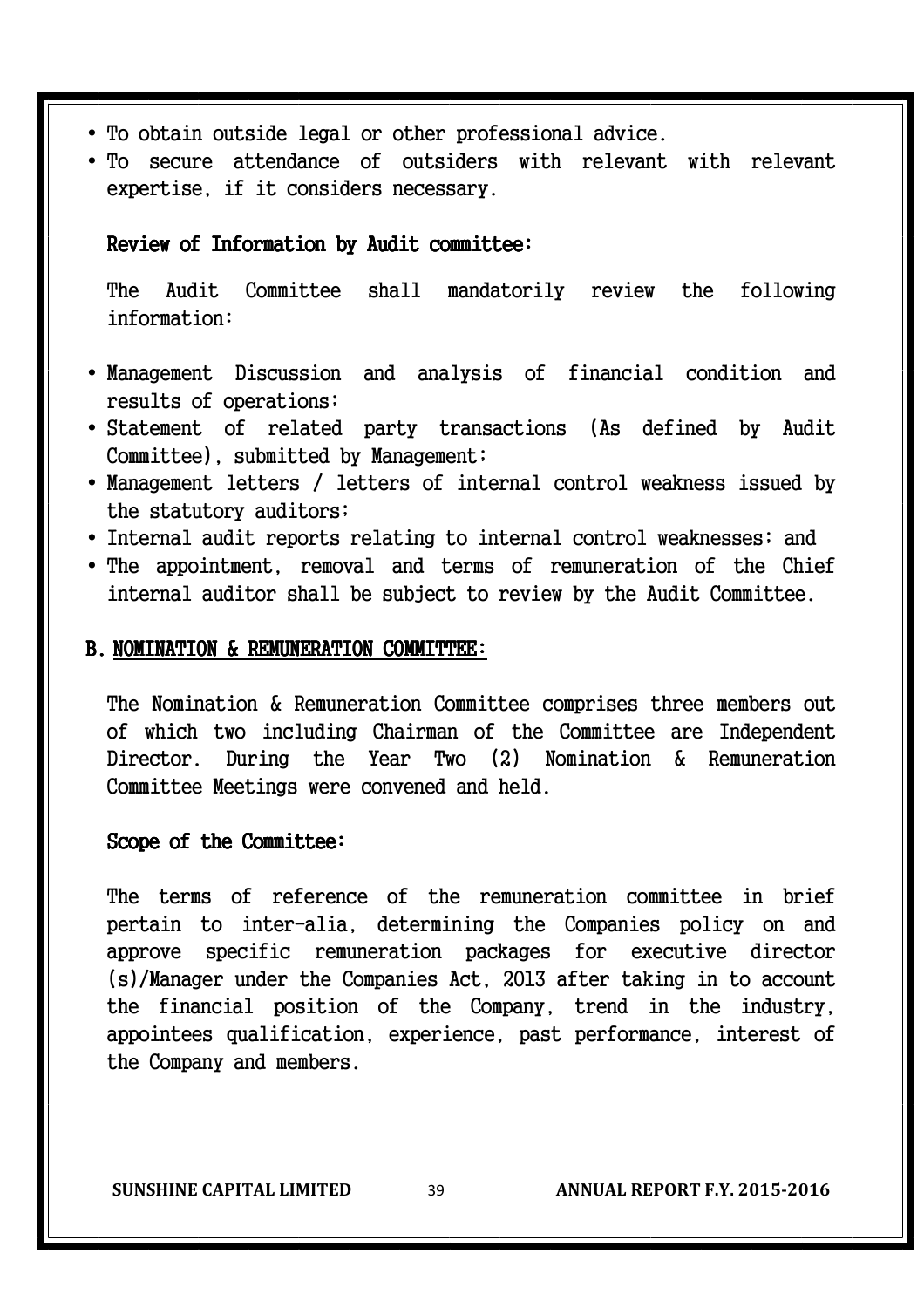#### Meetings of the Committee:

The Committee met 2 times on  $31^\text{st}$  August, 2015 & 17<sup>th</sup> February, 2016 during the financial year ended March 31, 2016.

The Minutes of the Meetings of the Nomination & Remuneration Committee are discussed and taken note by the board of directors.

Composition of the Nomination & Remuneration Committee and their attendance at the meeting:

| Name of Members         | No. of Meetings<br>Category/ |      |          |
|-------------------------|------------------------------|------|----------|
|                         | Designation                  | Held | Attended |
| Mrs. Rajni              | Chairperson                  | 2    |          |
| Mr. Surender Kumar Jain | Member                       |      |          |
| Mr. Anil Prakash        | Member                       | ი    |          |

#### C. STAKEHOLDERS RELATIONSHIP COMMITTEE:

The Stakeholders' Relationship Committee comprises three members of which two including Chairman of the Committee are Independent Director. During the Year Two (2) Stakeholders' Relationship Committee Meetings were convened and held.

## Scope of the Committee:

The scope of the Stakeholders' Relationship Committee is to review and address the grievance of the shareholders in respect of share transfers, transmission, non-receipt of annual report, non-receipt of dividend etc, and other related activities. In addition, the Committee also looks into matters which can facilitate better investor's services and relations.

## Meetings of the Committee:

The Committee met 2 times on  $21^\text{st}$  May, 2015 and  $3^\text{rd}$  November, 2015 during the financial year ended March 31, 2016.

**SUNSHINE CAPITAL LIMITED** 40 **ANNUAL REPORT F.Y. 2015-2016**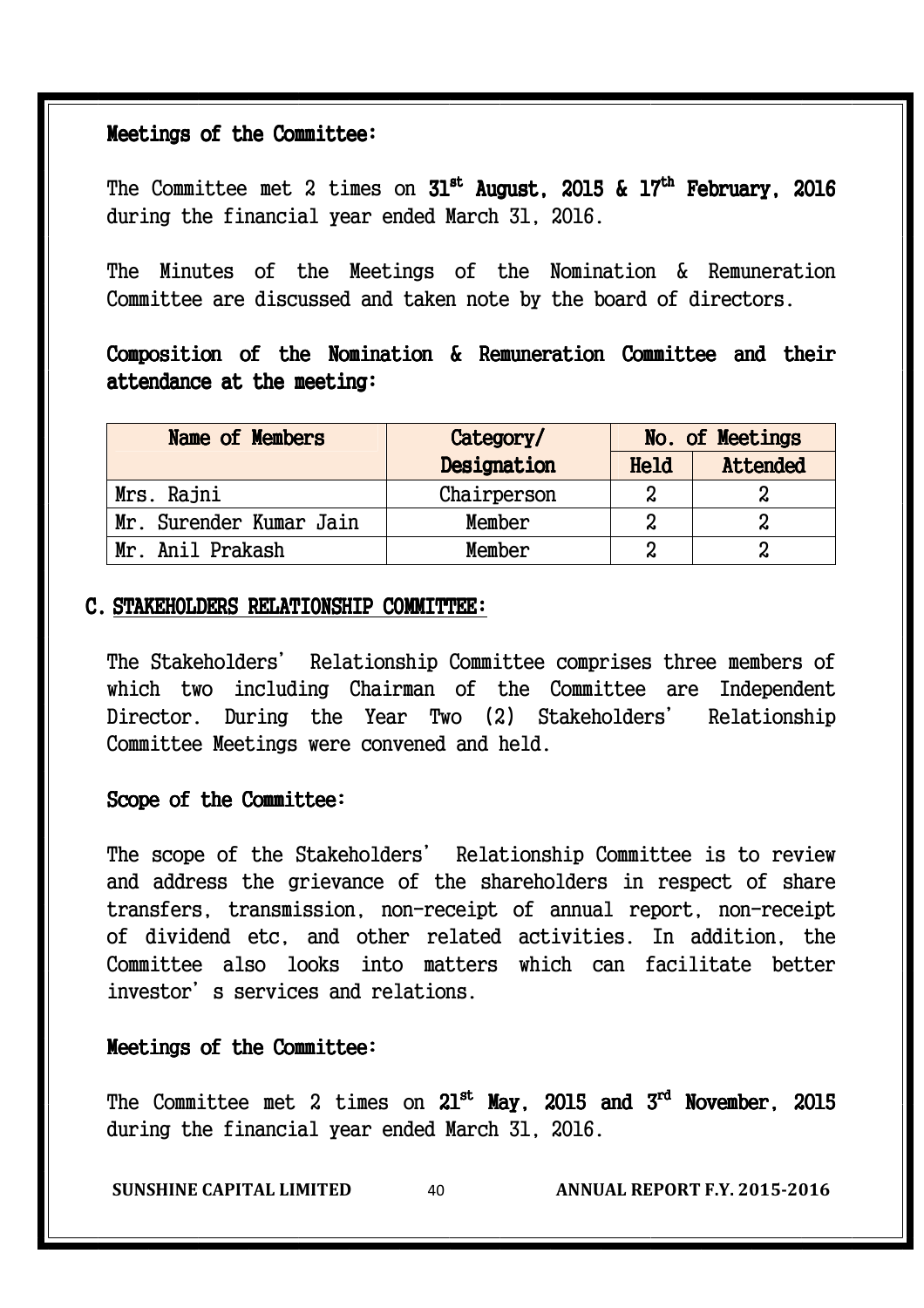The Minutes of the Meetings of the Stakeholders' Relationship Committee are discussed and taken note by the board of directors. Composition of the Stakeholders' Relationship Committee and their attendance at the meeting:

| Name of Members         | Category/   | No. of Meetings |          |
|-------------------------|-------------|-----------------|----------|
|                         | Designation | Held            | Attended |
| Mr. Anil Prakash        | Chairman    |                 |          |
| Mr. Surender Kumar Jain | Member      |                 |          |
| Mrs. Rajni              | Member      |                 |          |

#### Compliance Officer:

| <b>NAME OF THE COMPLIANCE OFFICER   Ms. Megha Bansal</b> |                                   |  |
|----------------------------------------------------------|-----------------------------------|--|
| <b>CONTACT DETAILS</b>                                   | 209, Bhanot Plaza II, 3 D B Gupta |  |
|                                                          | Road, New Delhi-110055            |  |
| E-MAIL ID                                                | sunshinecapital95@gmail           |  |

#### D. RISK MANAGEMENT COMMITTEE:

The Risk Management Committee comprises three members out of which two including Chairman of the Committee are Independent Director. During the Year Two (2) Risk Management Committee Meetings were convened and held.

#### Scope of the Committee:

The Committee constituted to understand and assess various kinds of risks associated with the running of business and suggesting/implementing ways and means for eliminating/minimizing risks to the business of the Company and periodic review of the management control procedures/tools used to mitigate such risks.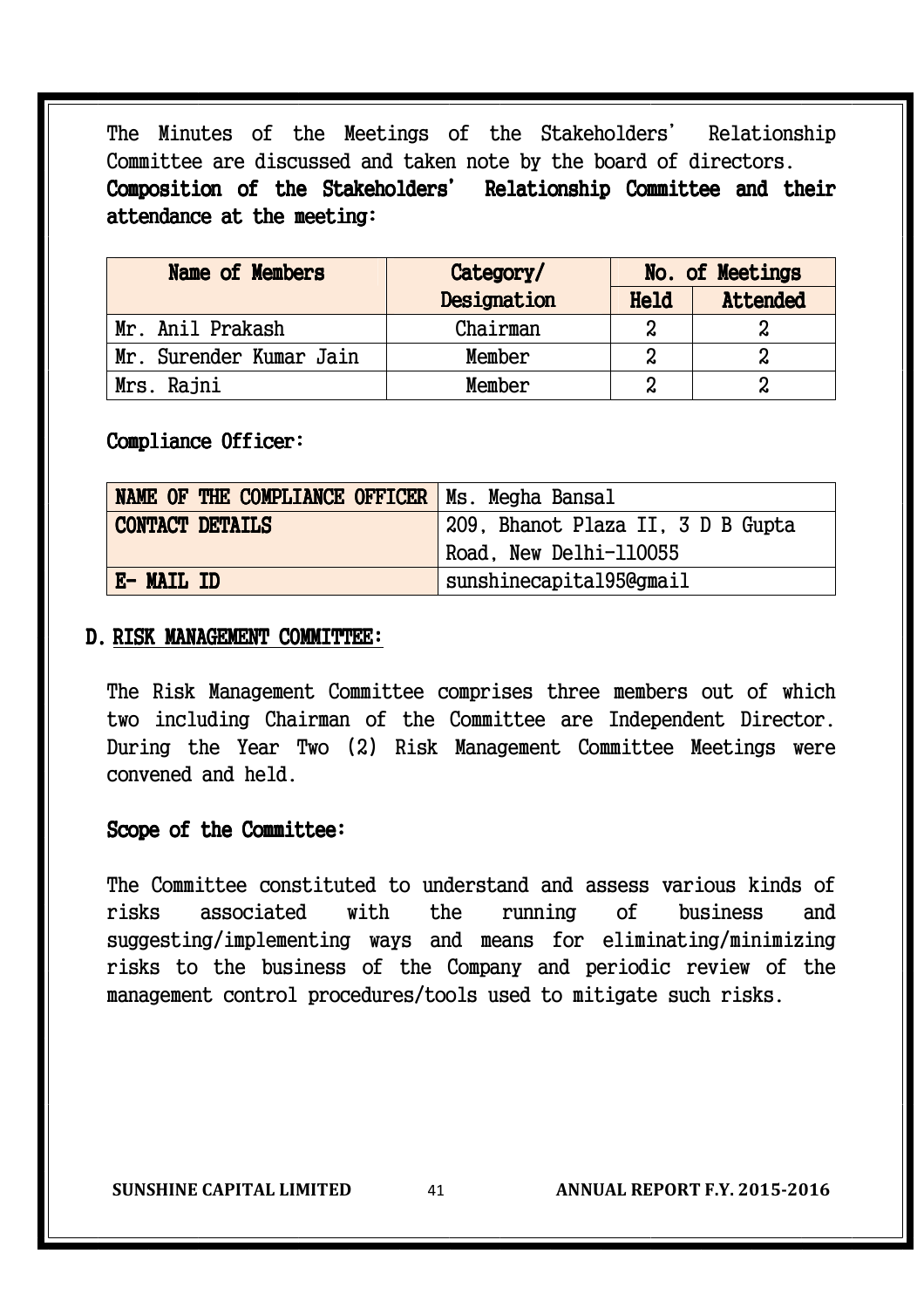#### Meetings of the Committee:

The Committee met 2 times on  $29^\text{th}$  May, 2015 and  $28^\text{th}$  December, 2015 during the financial year ended March 31, 2016. The Minutes of the Meetings of the Risk Management Committee are

discussed and taken note by the board of directors.

## Composition of Risk Management Committee and their attendance at the meeting: meeting:

| Name of Members         | Category/   |      | No. of Meetings |
|-------------------------|-------------|------|-----------------|
|                         | Designation | Held | Attended        |
| Mr. Anil Prakash        | Chairman    |      | N               |
| Mr. Surender Kumar Jain | Member      |      |                 |
| Mrs. Rajni              | Member      |      |                 |

#### E. ASSET LIABILITY MANAGEMENT COMMITTEE:

The Asset Liability Management Committee of the Board was comprises of three members. During the Year Four (4) Asset Liability Management Committee Meetings were convened and held.

The Asset Liability Management Committee of the Board has been entrusted with the following responsibilities: -

• To ensure proper funding and capital planning, management of market risks, profit planning, forecasting and analyzing interest rate movements etc.

#### Meetings of the Committee:

The Committee met 4 times on 30<sup>th</sup> May, 2015, 12<sup>th</sup> August, 2015,  $3^{\text{rd}}$  November 2015 and 30<sup>th</sup> January, 2016 during the financial year ended March 31, 2016.

The Minutes of the Meetings of the Asset Liability Management Committee are discussed and taken note by the board of directors.

**SUNSHINE CAPITAL LIMITED** 42 **ANNUAL REPORT F.Y. 2015-2016**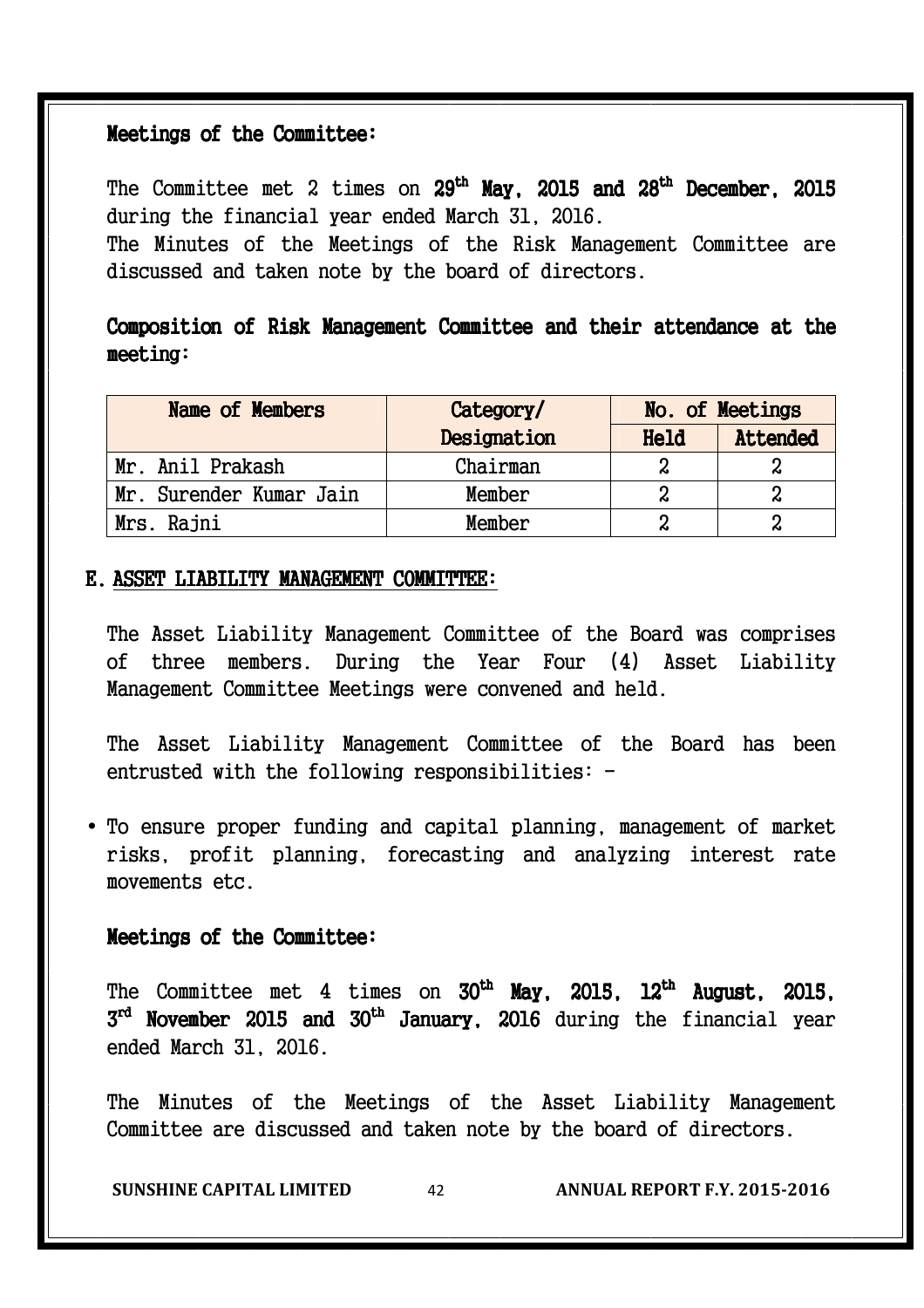Composition of Asset Liability Management Committee and their attendance at the meeting:

| <b>Name of Members</b>  | Category/   | No. of Meetings |          |
|-------------------------|-------------|-----------------|----------|
|                         | Designation | Held            | Attended |
| Mr. Anil Prakash        | Chairman    |                 |          |
| Mr. Surender Kumar Jain | Member      |                 |          |
| Mrs. Priti jain         | Member      |                 |          |

#### F. INVESTMENT COMMITTEE:

The Investment Committee of the Board was comprises of three members. During the Year Four (4) Investment Committee meetings were convened and held.

The Investment Committee of the Board has been entrusted with the following responsibilities:

- To keep check on sale and purchase of the investment of the company.
- Approve Personal and Business Loan.
- Approve the opening and operating of Letters of Credit, Buyers Credit, Forex facility etc.

#### Meetings of the Committee:

The Committee met 4 times on 17th April, 2015, 25th August 2015, 17th December, 2015 and 21st March, 2016 during the financial year ended March 31, 2016.

The Minutes of the Meetings of the Investment Committee are discussed and taken note by the board of directors.

## Composition of Investment Committee and their attendance at the meeting

| Name of Members         | Category/   |      | No. of Meetings |
|-------------------------|-------------|------|-----------------|
|                         | Designation | Held | Attended        |
| Mr. Anil Prakash        | Chairman    |      |                 |
| Mr. Surender Kumar Jain | Member      |      |                 |
| Mrs. Priti jain         | Member      |      |                 |

**SUNSHINE CAPITAL LIMITED** 43 **ANNUAL REPORT F.Y. 2015-2016**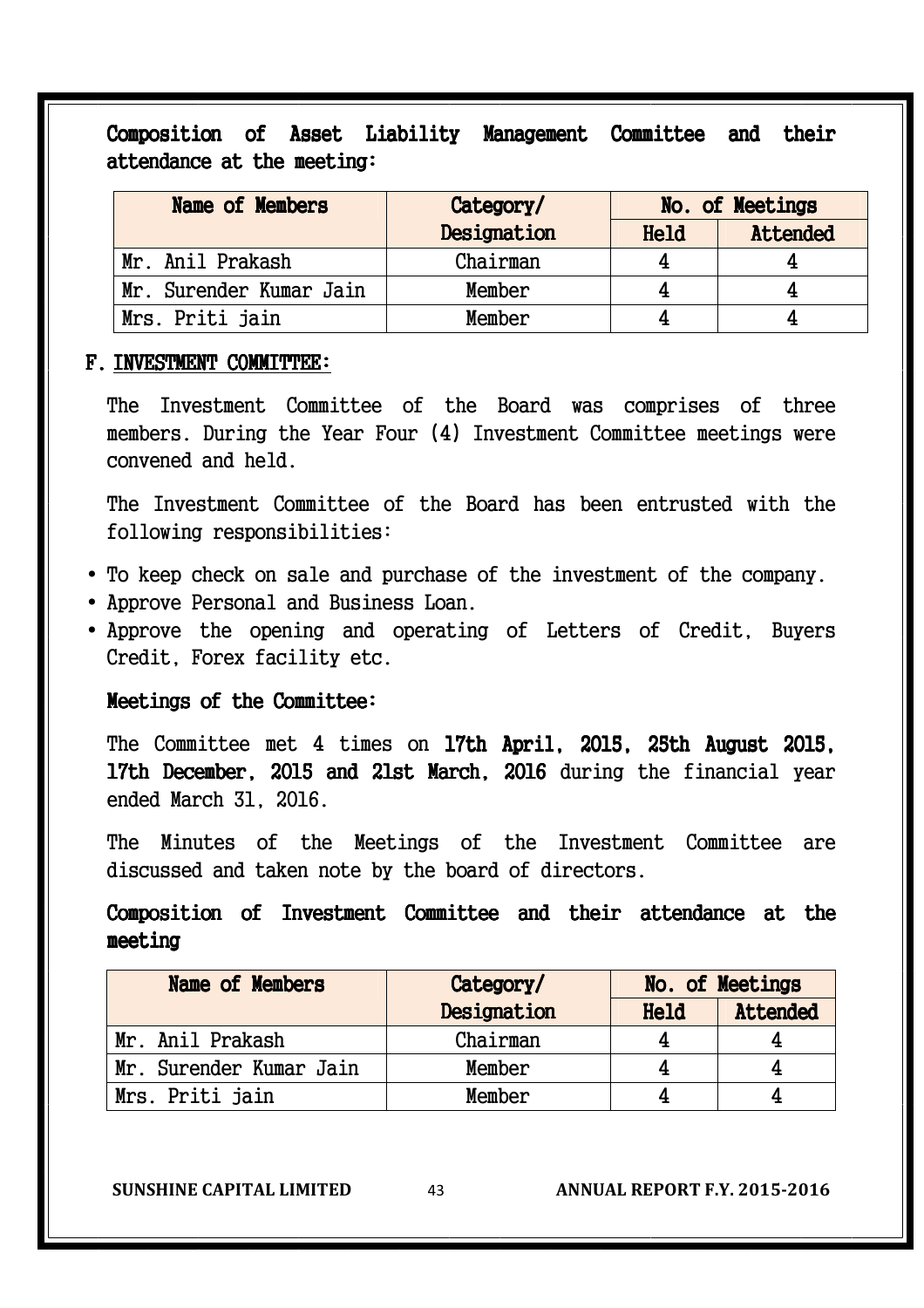#### 4. SHARE HOLDERS MEETING:

There is only one Share Holder Meeting (Annual General Meeting) held on 30<sup>th</sup> September, 2015.

#### VIGIL MECHANISM/ WHISTLE BLOWER POLICY:

The Board has approved the Whistle Blower Policy, a mechanism for employees to report to the management concerns about unethical behavior, actual or suspected fraud or violation of the Company's code of conduct. The mechanism also provide for adequate safeguards against victimization of employees who avail of the mechanism and also provide for direct access to the Chairman of the Audit Committee in exceptional cases.

During the year under review no personnel has been denied access to the audit committee.

The Company has adopted a formal Vigil Mechanism/ Whistle-blower policy. The approved policy is available on the Company's website www.sunshinecapital.in

#### PERFORMANCE EVALUATION:

Pursuant to the provisions of the Companies Act, 2013 and Regulation 27 (2) of the SEBI (Listing Obligations and Disclosure Requirements) Regulations, 2015, the Board has carried out the annual performance evaluation of its own performance, the Directors individually as well as the evaluation of the working of its Audit, Nomination and Remuneration, Stakeholders' Relationship Committee and Risk Management Committee. A structured questionnaire was prepared after taking into consideration inputs received from the Directors, covering various aspects of the Board's functioning such as adequacy of the composition of the Board and its Committees, Board culture, execution and performance of specific duties, obligations and governance.

**SUNSHINE CAPITAL LIMITED** 44 **ANNUAL REPORT F.Y. 2015-2016**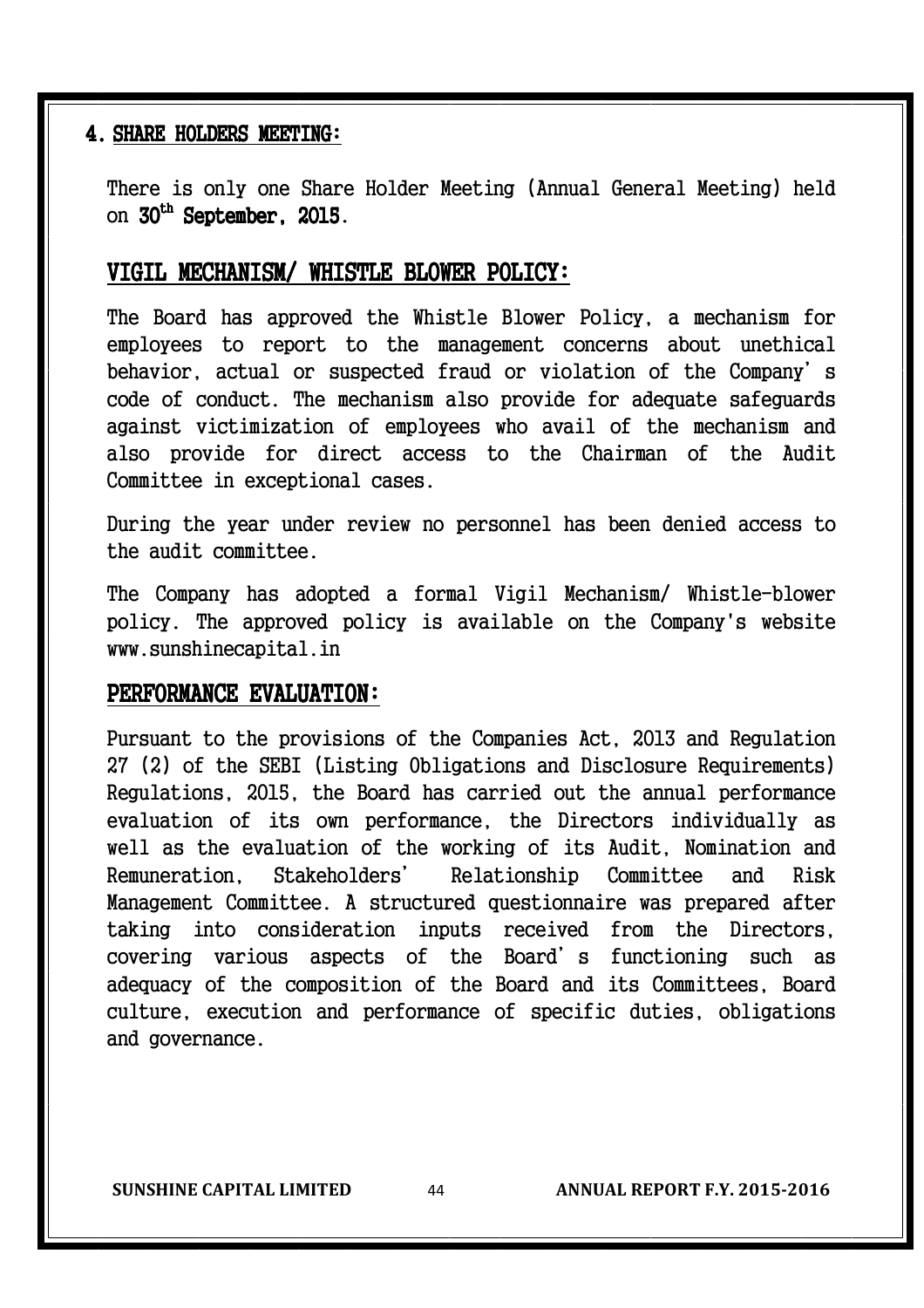A separate exercise was carried out to evaluate the performance of individual Directors including the Chairman of the Board, who were evaluated on parameters such as level of engagement and contribution, independence of judgement, safeguarding the interest of the Company and its minority shareholders etc. The performance evaluation of the Independent Directors was carried out by the entire Board. The performance evaluation of the Chairman and the Non Independent Directors was carried out by the Independent Directors who also reviewed the performance of the Secretarial Department. The Directors expressed their satisfaction with the evaluation process.

## STATEMENT INDICATING THE MANNER IN WHICH FORMAL ANNUAL EVALUATION HAS BEEN MADE BY THE BOARD OF ITS OWN PERFORMANCE AND THAT OF ITS COMMITTEES AND INDIVIDUAL DIRECTORS:

- Nomination and Remuneration Committee of the Board had prepared and sent through its Chairman draft parameterized feedback forms for evaluation of the Board, Independent Directors and Chairman.
- Independent Directors at a meeting without anyone from the non independent directors and management, considered/evaluated the Board's performance, performance of the Chairman and other nonindependent Directors.
- The Board subsequently evaluated performance of the Board, the Committees and Independent Directors (without participation of the relevant director).

## SUBSIDIARY COMPANY:

The company does not have any Subsidiary company.

## GENERAL BODY MEETING:

Annual General Meeting held during the previous financial year:

| Year | Date       | <b>Venue</b>                                          | Time           |
|------|------------|-------------------------------------------------------|----------------|
| 2015 | 30.09.2015 | 16/121-122, Jain Bhawan First Floor, Faiz             | 11:00 A.M.     |
|      |            | Road, Karol Bagh, New Delhi - 110005                  |                |
| 2014 | 05.09.2014 | 209, Bhanot Plaza-II, 3, D.B. Gupta Road              | $03:00$ $P.M.$ |
|      |            | New Delhi-110055.                                     |                |
| 2013 | 06.06.2013 | 209, Bhanot Plaza-II, 3, D.B. Gupta Road   10:00 A.M. |                |
|      |            | New Delhi-110055.                                     |                |

**SUNSHINE CAPITAL LIMITED** 45 **ANNUAL REPORT F.Y. 2015-2016**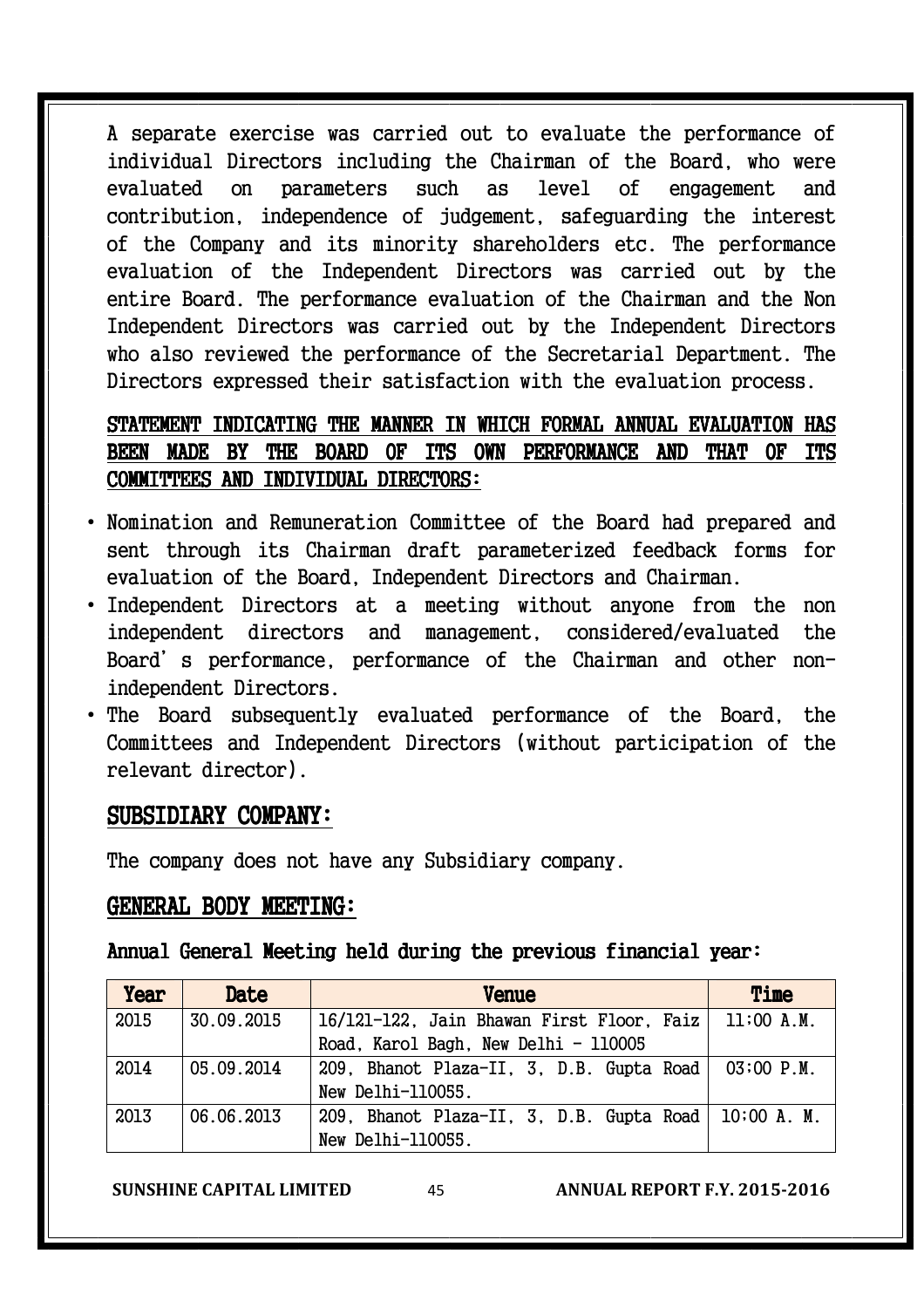## MANAGEMENT: MANAGEMENT:

## A.Management Discussion and Analysis

A statement of management Discussion and Analysis is appearing elsewhere in this Annual report in terms of requirement of the Code of Corporate Governance.

## B.Disclosure of material transactions

Pursuant to Regulation of the SEBI (Listing Obligations and Disclosure Requirements) Regulations, 2015, senior management members have given disclosures to the Board that there are no material, financial and commercial transactions where they had (or were deemed to have had) personal interest that might have been in potential conflict with the interest of the Company.

## APPOINTMENT/REAPPOINTMENT OF DIRECTORS:

Mr. Surender Kumar Jain retires from Board by rotation this year and, being eligible, has offered his candidature for re-appointment. Their candidature has been recommended by the remuneration and nomination committee to the Board, which in turn has recommended the same for approval of the shareholders.

## MEANS OF COMMUNICATIONS:

A.The Unaudited/ Audited Financial Results have been published in a Hindi National Newspaper and an English National Newspaper. The results were sent to the Stock Exchanges on quarterly basis. Details of publication of Financial Results are given below:

| Period                            | Name of Newspaper               |  |  |
|-----------------------------------|---------------------------------|--|--|
| Audited Financial Results for the | Dainik Rashtriya Ujala (Hindi   |  |  |
| year ended 31.03.2016             | News Paper) and Indian Horizon  |  |  |
|                                   | (English News Paper)            |  |  |
| Unaudited Financial Results for   | Naya India (Hindi News Paper)   |  |  |
| the Quarter ended on 31.12.2015   | and Indian Horizon (English     |  |  |
|                                   | News Paper)                     |  |  |
| Unaudited Financial Results for   | Naya India (Hindi News Paper)   |  |  |
| the Quarter ended on 30.09.2015   | and Financial Chronicle         |  |  |
|                                   | (English News Paper)            |  |  |
| Unaudited Financial Results for   | Mahalaxmi Bhagyodai (Hindi News |  |  |
| the Quarter ended on 30.06.2015   | Paper) and Money Maker (English |  |  |
|                                   | News Paper)                     |  |  |

**SUNSHINE CAPITAL LIMITED** 46 **ANNUAL REPORT F.Y. 2015-2016**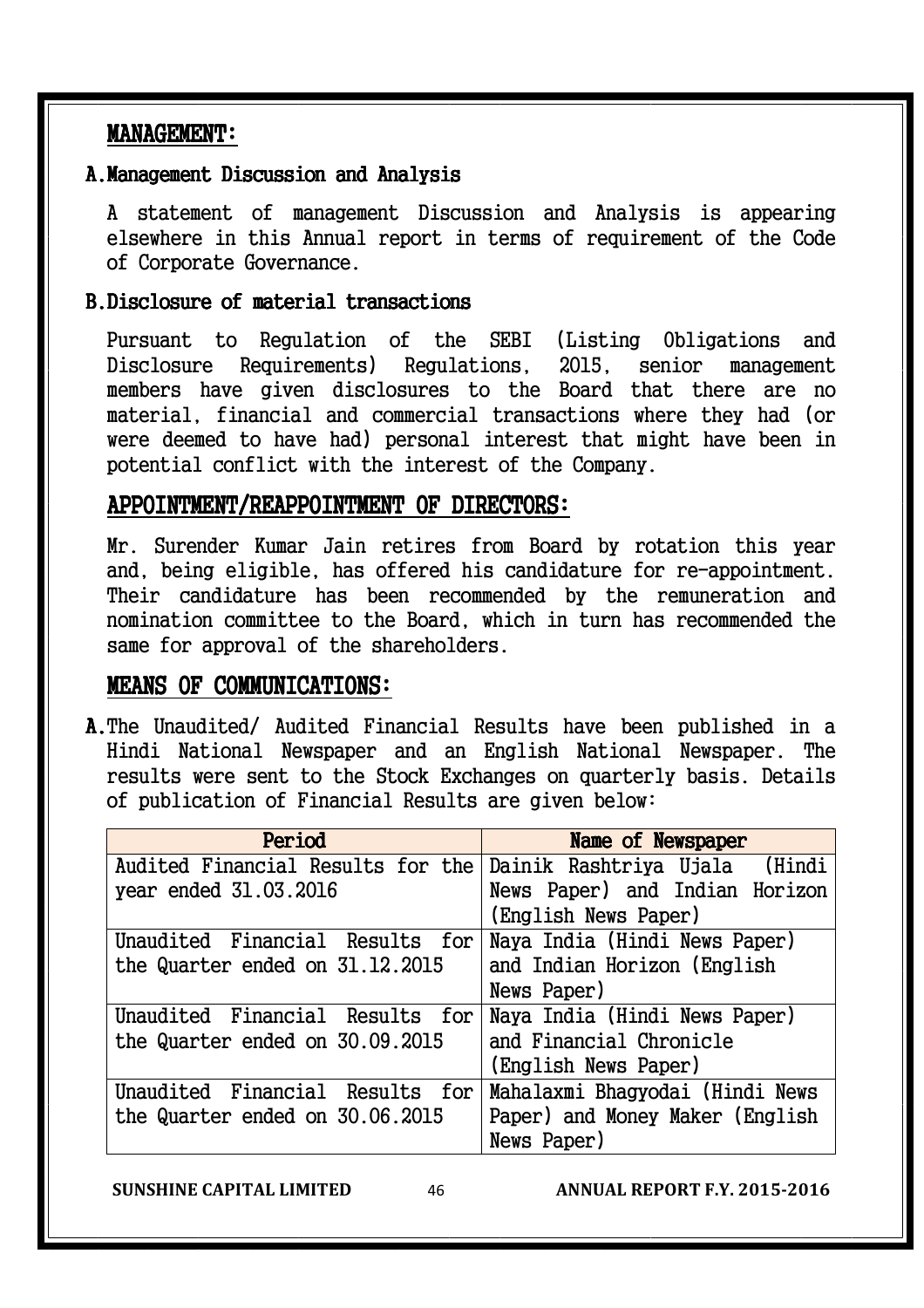The audited yearly / unaudited quarterly results of the Company are also displayed on the website of the Company at www.sunshinecapital.in as per the requirements of the Regulation 46 (2) of the SEBI (Listing Obligations and Disclosure Requirements) Regulations, 2015 the website of the Company is regularly updated.

B.Half yearly results are not sent to the shareholders. Annual Report and Financial Statements are sent to all the shareholders at their email addresses registered with the Company/RTA.

### DISCLOSURES:

#### A. Related Party Transactions:

There have been no materially significant related party transactions with the Company's promoters, directors, management or their relatives which may have a potential conflict with the interests of the Company. Members may refer to Disclosures of transactions with related parties i.e. Promoters, Directors, Relatives, or Management made in the Balance Sheet in Notes to the Accounts. Also the Related party Transaction Policy of the Company is available on the website of the Company i.e. www.sunshinecapital.in

## B.Accounting Standards:

The Company has followed the Accounting Standards laid down by the Companies Act, 2013.

#### C. Compliance with Regulations:

The Company has complied fully with the requirements of the regulatory authorities on capital markets. There have been no instances of non-compliance by the Company on any matters related to the capital markets, nor has any penalty been imposed on the Company by the stock exchanges, SEBI or any other statutory authority.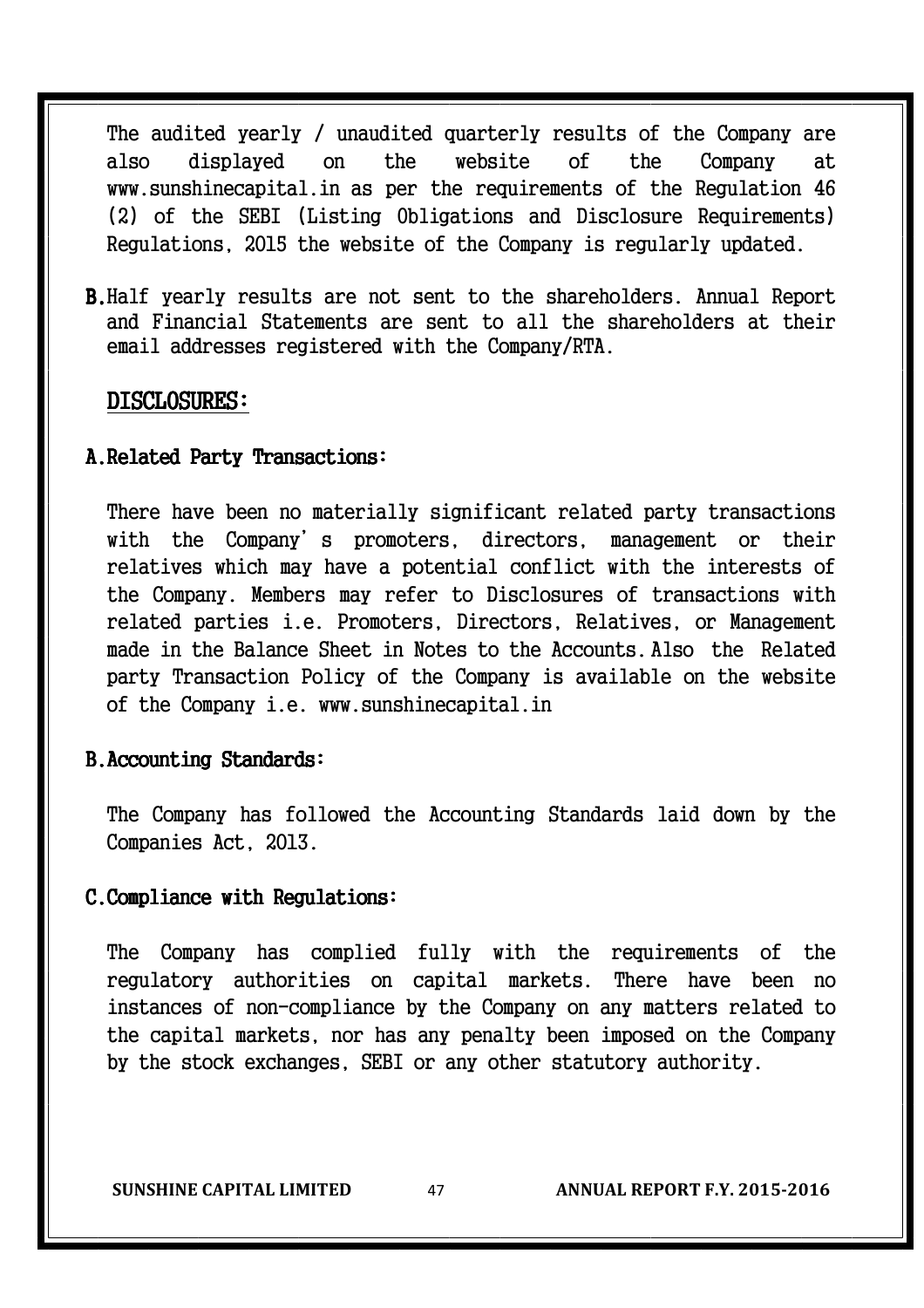## D. Auditors Certificate on Corporate Governance:

The Statutory Auditors of the Company have furnished the requisite Certificate to the Board of Directors as required by Regulation 27 (2) of the SEBI (Listing Obligations and Disclosure Requirements) Regulations, 2015.

## E. Secretarial Audit:

A qualified practicing Company Secretary carried out secretarial audit to reconcile the total admitted capital with National Securities Depository Limited (NSDL) and Central Depository Services (India) Limited (CDSL) and the total issued and listed capital. The secretarial audit report confirms that the total issued / paid up capital is in agreement with the total number of shares in physical form and the total number of dematerialized shares held with NSDL and CDSL.

## F. Prohibition of Insider Trading:

In compliance with the SEBI (Prohibition of Insider Trading) Regulations, 2015, the Company has constituted a comprehensive Code of Conduct for its Senior Management, Staff, and relevant business associates. The code lays down guidelines, which advise them on procedure to be followed and disclosures to be made while dealing with the Shares of the Company.

## G. Code Of Conduct:

In terms of Regulation 27 (2) of the SEBI (Listing Obligations and Disclosure Requirements) Regulations, 2015, the Company has adopted a Code of Conduct for the Board of Directors and Senior Management Personnel of the Company. The same has been posted on the Company's website i.e. www.sunshinecapital.in The Declaration by the Chairman and Managing Director of the Company forms part of this Report.

**SUNSHINE CAPITAL LIMITED** 48 **ANNUAL REPORT F.Y. 2015-2016**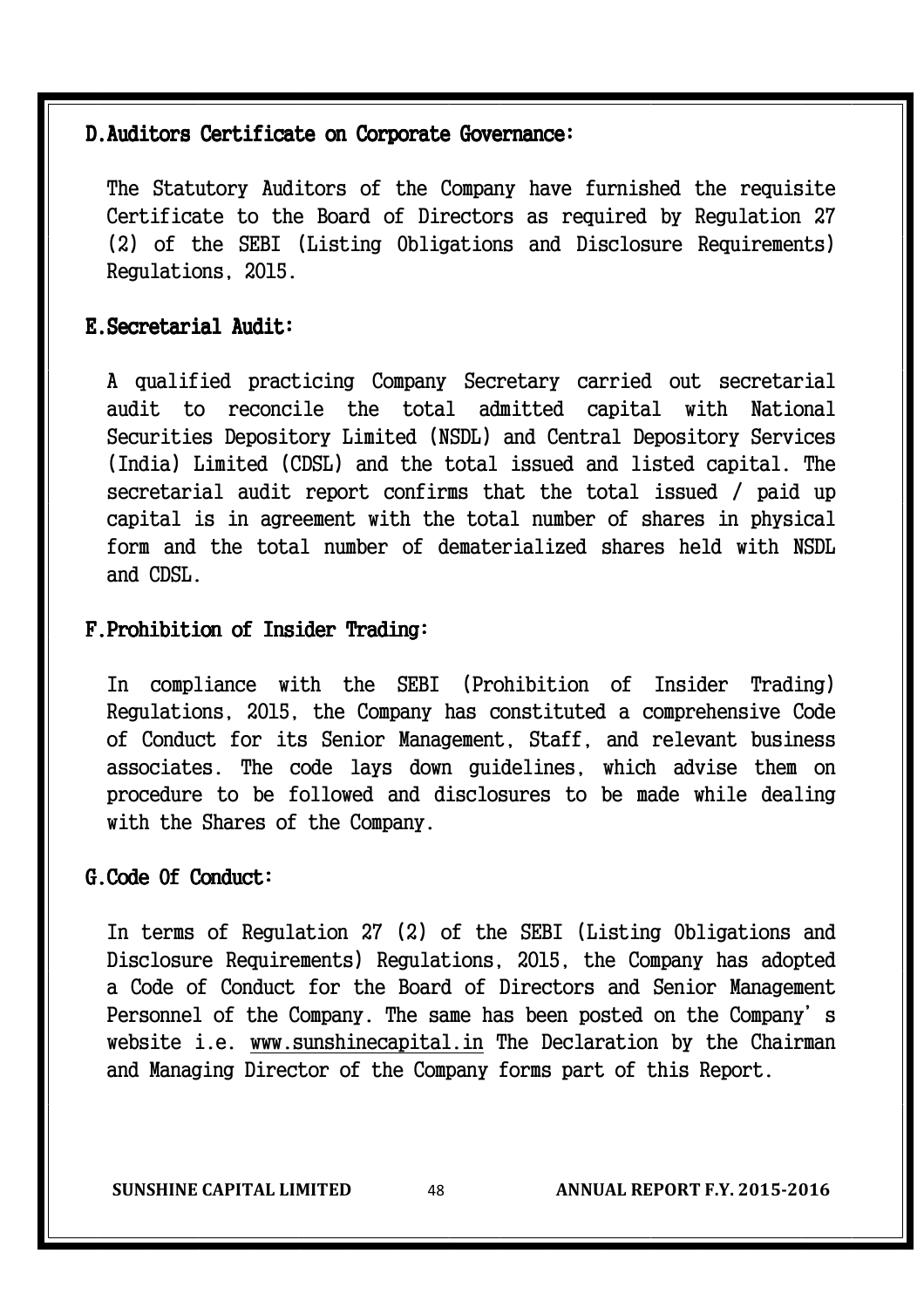The Chairman & Managing Director of the Company has given the certification on financial reporting and internal controls to the Board in terms of Regulation 27 (2) of the SEBI (Listing Obligations and Disclosure Requirements) Regulations, 2015. The Chairman & Managing Director also gives quarterly certification on financial results while placing the financial results before the Board in terms of Regulation 33 of the SEBI (Listing Obligations and Disclosure Requirements) Regulations, 2015.

## DECLARATION OF COMPLIANCE OF THE CODE OF CONDUCT IN TERMS OF SCHEDULE V OF SEBI (LISTING OBLIGATIONS AND DISCLOSURE REQUIREMENTS) REGULATIONS, 2015

I hereby confirm that all the Board Members and senior management personnel of the company have affirmed their compliance of the "Code of Conduct for Members of the Board and Senior Management" for the year ended 31st March 2016 in term of the Regulation 26(3) of the SEBI (Listing Obligations and Disclosure Requirements) Regulations, 2015 with the Stock Exchanges.

## For and on behalf of the Board of Directors For Sunshine Capital Limited

Place: New Delhi Priti Jain

Date: 26.05.2016 Date: 26.05.2016 DIN: 00537234

**SUNSHINE CAPITAL LIMITED** 49 **ANNUAL REPORT F.Y. 2015-2016**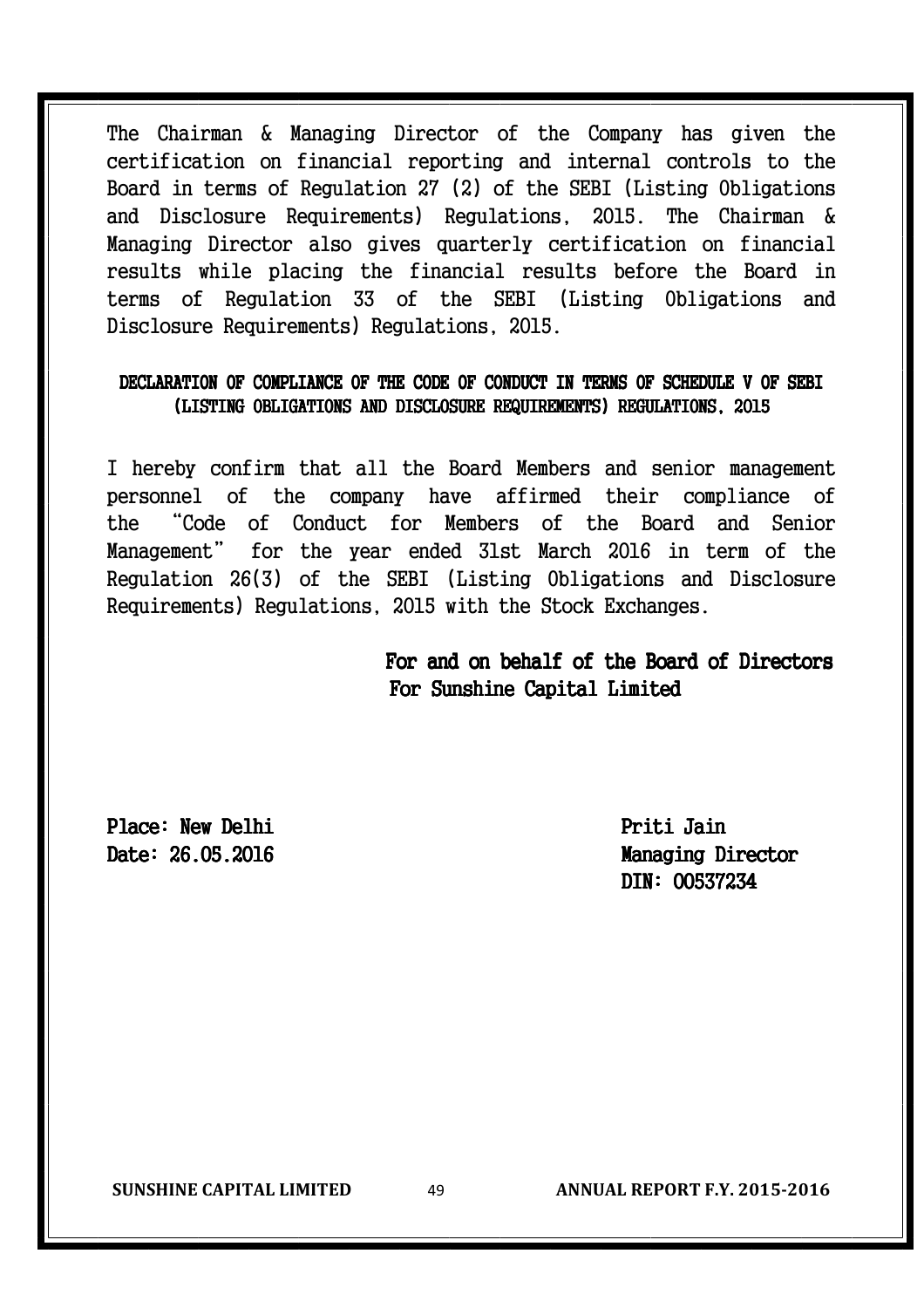## GENERAL SHAREHOLDERS INFORMATION:

## A.22<sup>nd</sup> Annual General Meeting:

Date :  $28<sup>th</sup>$  September, 2016

Time : 01.00 P.M.

Venue :16/121-122, Jain Bhawan, Faiz Road Karol Bagh, New Delhi-110005

## B. Date of Book Closure:

The Company's Register of Members and Share Transfer Books will remain close from 22<sup>nd</sup> August, 2016 to 28<sup>th</sup> September, 2016 (both days inclusive)

#### C. Financial Year:

 $1^{\rm st}$  April to  $31^{\rm st}$  March

## D. Registered Office:

209, Bhanot Plaza-II, 3, D.B. Gupta Road, New Delhi-110055

## E. Corporate Office:

16/121-122, Jain Bhawan, Faiz Road,Karol Bagh, New Delhi-110005

## F. Stock Exchanges:

Shares of the Company are listed on Bombay Stock Exchange Limited (BSE), Delhi Stock Exchange Limited (DSE) and Jaipur Stock Exchange Limited (JSE) out of which Delhi Stock Exchange Limited (DSE) and Jaipur Stock Exchange Limited (JSE) are derecognized.

## G.Market Price Data:

There has been no trading in DSE, JSE & BSE during the year 2015-16.

**SUNSHINE CAPITAL LIMITED** 50 **ANNUAL REPORT F.Y. 2015-2016**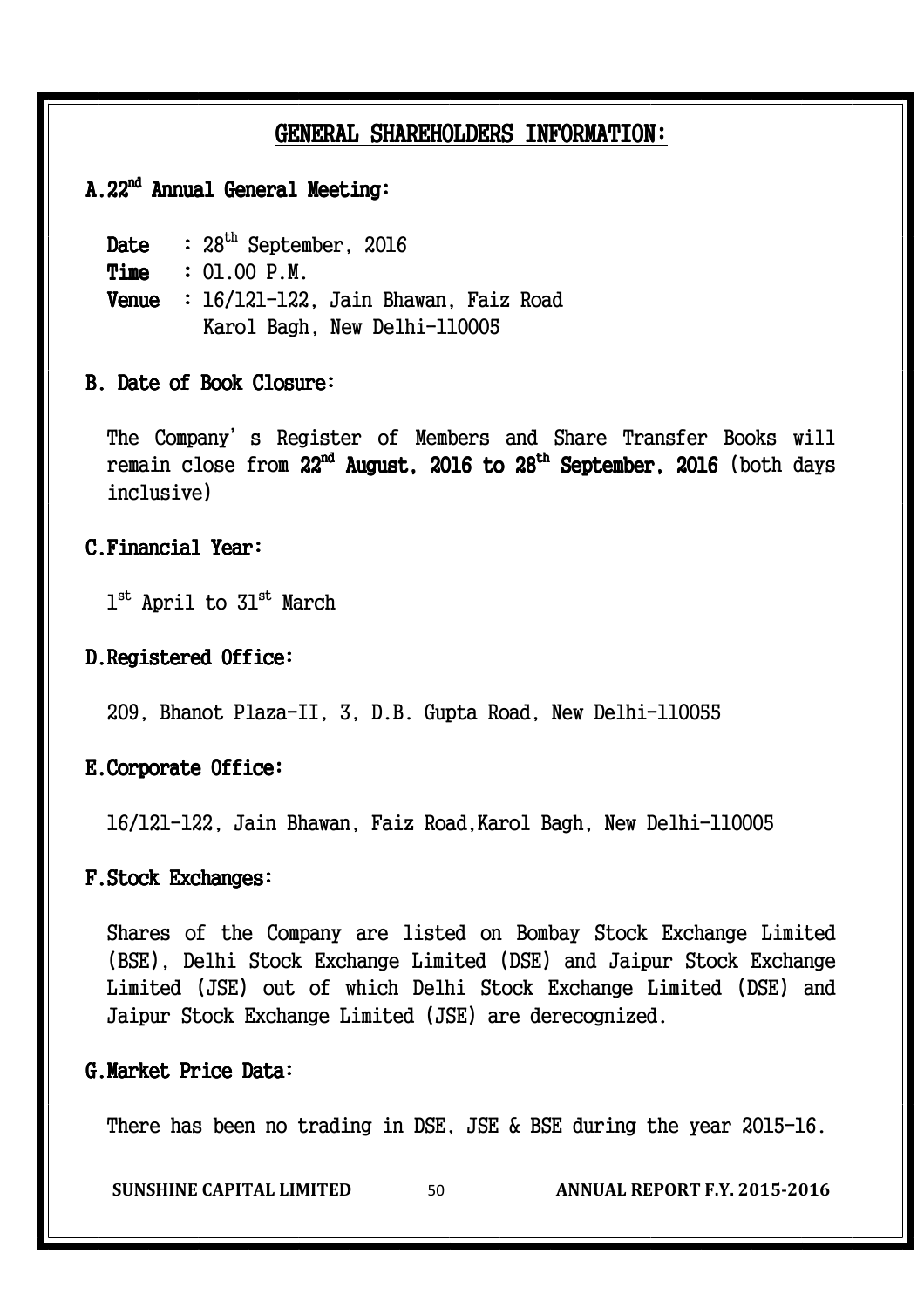## H.Scrip Code

The Scrip Code on BSE is 539574.

#### I. Registrar and Share Transfer Agents:

Skyline Financial Services Pvt Ltd., D-153 A, 1st Floor, Okhla Industrial Area, Phase-I, New Delhi-110020, is the Registrar and Share Transfer Agents of the Company.

## J. Share Transfer System:

- The Share Transfer Committee meets as often as possible to approve transfers and related matters as may be required by the Registrars and share Transfer Agents.
- All matters connected with the share transfer, dividends and other matters are being handled by the RTA located at the address mentioned elsewhere in this report.
- Shares lodged for transfers are normally processed within ten days from the date of lodgment, if the documents are clear in all respects. All requests for dematerialization of securities are processed and the confirmation is given to the depositories within seven days. Grievances received from investors and other miscellaneous correspondence relating to change of address, mandates, etc.
- Certificates are being obtained and submitted to Stock Exchanges, on half-yearly basis, from a Company Secretary-in-practice towards due compliance of share transfer formalities by the Company within the due dates, in terms of Regulation 7(3) of the SEBI (Listing Obligations and Disclosure Requirements) Regulations, 2015 with Stock Exchanges.
- Certificates have also been received from a Company Secretary-inpractice and submitted to the Stock Exchanges, on a quarterly basis, for timely dematerialization of shares of the Company and for reconciliation of the share capital of the Company, as required under SEBI (Depositories and Participants) Regulations, 1996.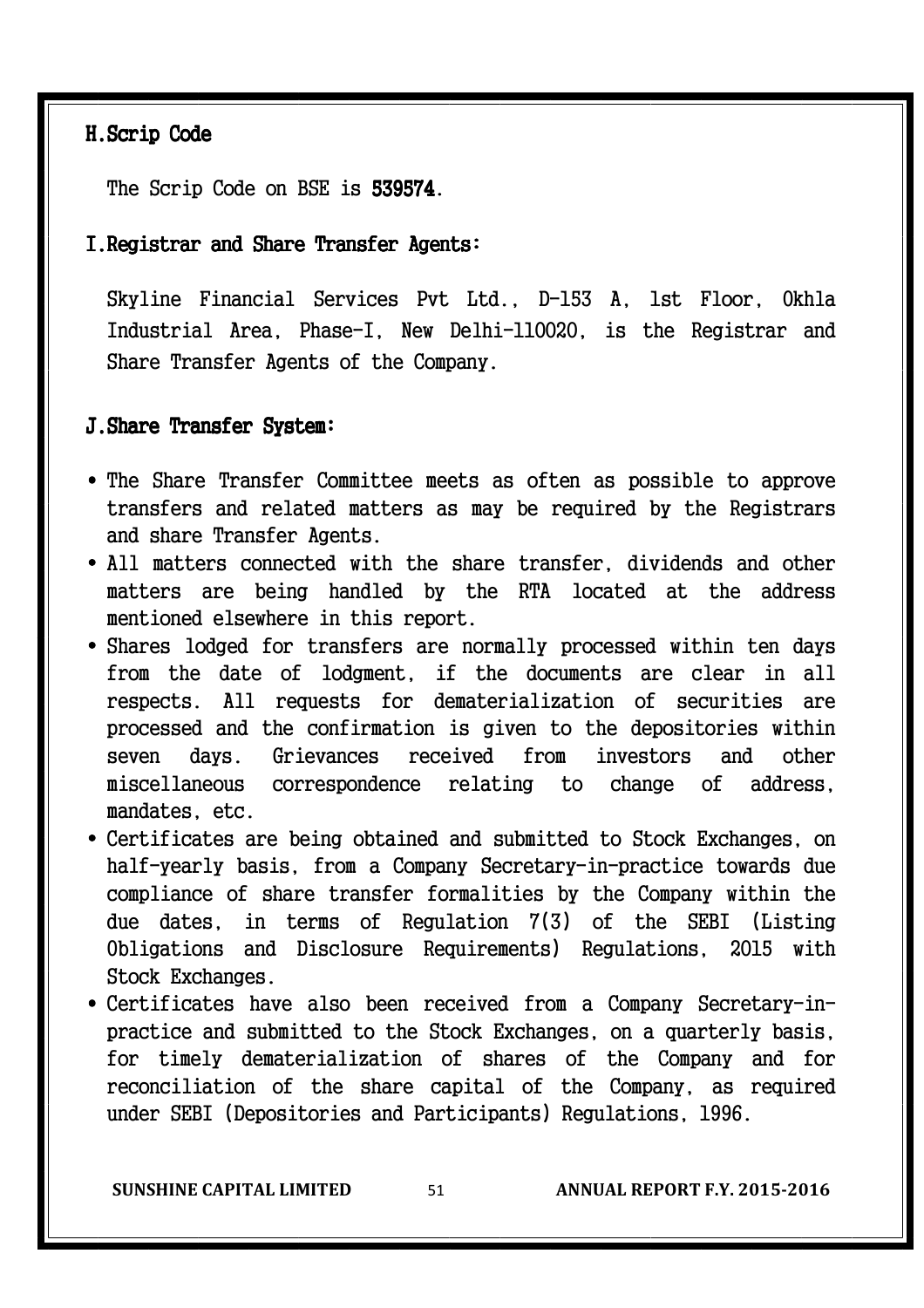- The Company has designated the following e-mail IDs, namely www.sunshinecapital.in for the purpose of registering complaints, if any, by the investors and expeditious redressal of their grievances.
- Shareholders are, therefore, requested to correspond with the RTA for transfer / transmission of shares, change of address and queries pertaining to their shareholding, dividend, etc., at their address given in this report www.sunshinecapital.in

#### K.Dematerialization of Shares:

The shares of the Company are permitted for trading on dematerialized form only. The Company's shares are available for trading in the depository system of both NSDL and CDSL. As on March 31, 2016, 63.01% of the share capital of the Company stands dematerialized and balance 36.99% is in the physical form. The ISIN with NSDL and CDSL is INE974F01017.

| Category          | No. of<br>shareholders | No. of<br><b>Shares</b><br>(Face<br>value of<br>$Rs. 10/-$<br>each) | No. of<br>shares<br>in demat<br>form | % of<br>shareholding |
|-------------------|------------------------|---------------------------------------------------------------------|--------------------------------------|----------------------|
| Promoters         | 4                      | 716200                                                              | 716200                               | 5.50                 |
| Body Corporate    | 29                     | 5278950                                                             | 2395900                              | 40.54                |
| NRI/OCBs/Clearing | 0                      |                                                                     | 0                                    |                      |
| Members/Trust     |                        |                                                                     |                                      |                      |
| Bank/Financial    | $\Omega$               | $\overline{0}$                                                      | 0                                    | 0                    |
| Institutions      |                        |                                                                     |                                      |                      |
| Indian Public     | 573                    | 7023550                                                             | 5807950                              | 53.94                |
| <b>HUF</b>        | $\boldsymbol{S}$       | 2200                                                                | 1200                                 | 0.02                 |
| Total             | 608                    | 13020900                                                            | 8921250                              | 100                  |

#### L. Shareholding Pattern as on March 31, 2016:

**SUNSHINE CAPITAL LIMITED** 52 **ANNUAL REPORT F.Y. 2015-2016**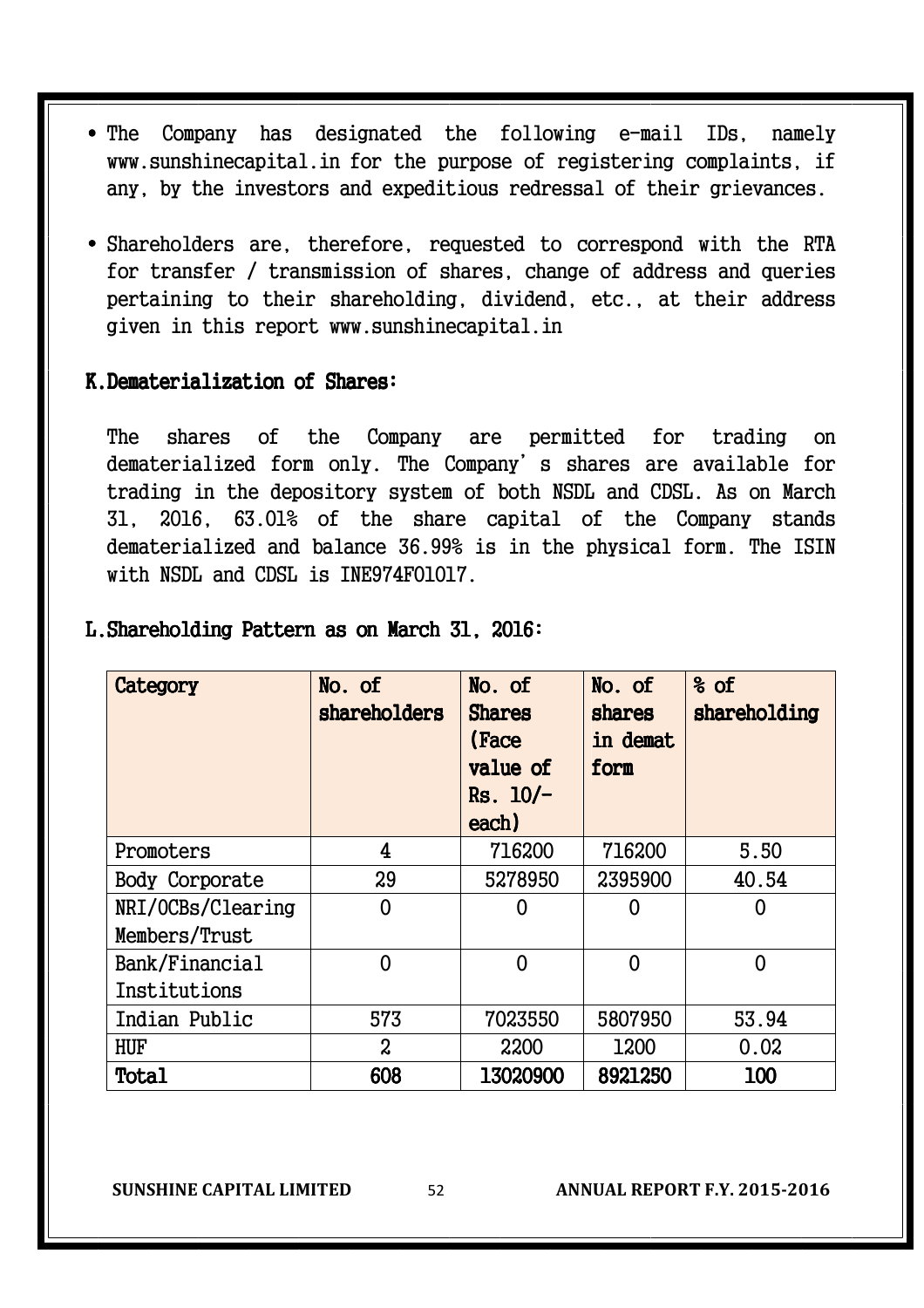| Shareholding<br>of Nominal Value |              | No. of<br>Shareholder   | % of<br>Shareholder | No of<br><b>Shares</b> | % of<br>Shareholding |
|----------------------------------|--------------|-------------------------|---------------------|------------------------|----------------------|
| (Rs.)                            | (Rs.)        |                         |                     | held                   |                      |
| Upto                             | 5000         | 215                     | 35.36               | 101200                 | 0.78                 |
| 5001                             | 10000        | 279                     | 45.89               | 268100                 | 2.06                 |
| 10001                            | 20000        | 13                      | 2.14                | 21900                  | 0.17                 |
| 20001                            | 30000        | 5                       | 0.82                | 13000                  | 0.10                 |
| 30001                            | 40000        | $\overline{4}$          | 0.66                | 15400                  | 0.12                 |
| 40001                            | 50000        | $\overline{\mathbf{4}}$ | 0.66                | 18700                  | 0.14                 |
| 50001                            | 100000       | 15                      | 2.47                | 120050                 | 0.92                 |
| 100001                           | <b>ABOVE</b> | 73                      | 12.01               | 12462550               | 95.71                |
| <b>TOTAL</b>                     |              | 608                     | 100                 | 13020900               | 100                  |

M.Distribution Schedule of Shareholding as on March 31, 2016:

## N. Address for Correspondence:

The shareholders may address their communication/ suggestion/ grievances/ queries to the Company's registered office or our Share Transfer Agent:

Skyline Financial Services Pvt Ltd D-153 A, 1<sup>st</sup> Floor, Okhla Industrial Area, Phase-I, NewDelhi-110020 Tel No: 011-26812682 Fax No: 011-26812683 Website: www.skylinerta.com E-mail: virenr@skylinerta.com

The Question relating to share and requests for transactions such as transfer, transmission and nomination facilities, change of address, may please be taken up with the Registrar and Transfer Agent at above given address.

**SUNSHINE CAPITAL LIMITED** 53 **ANNUAL REPORT F.Y. 2015-2016**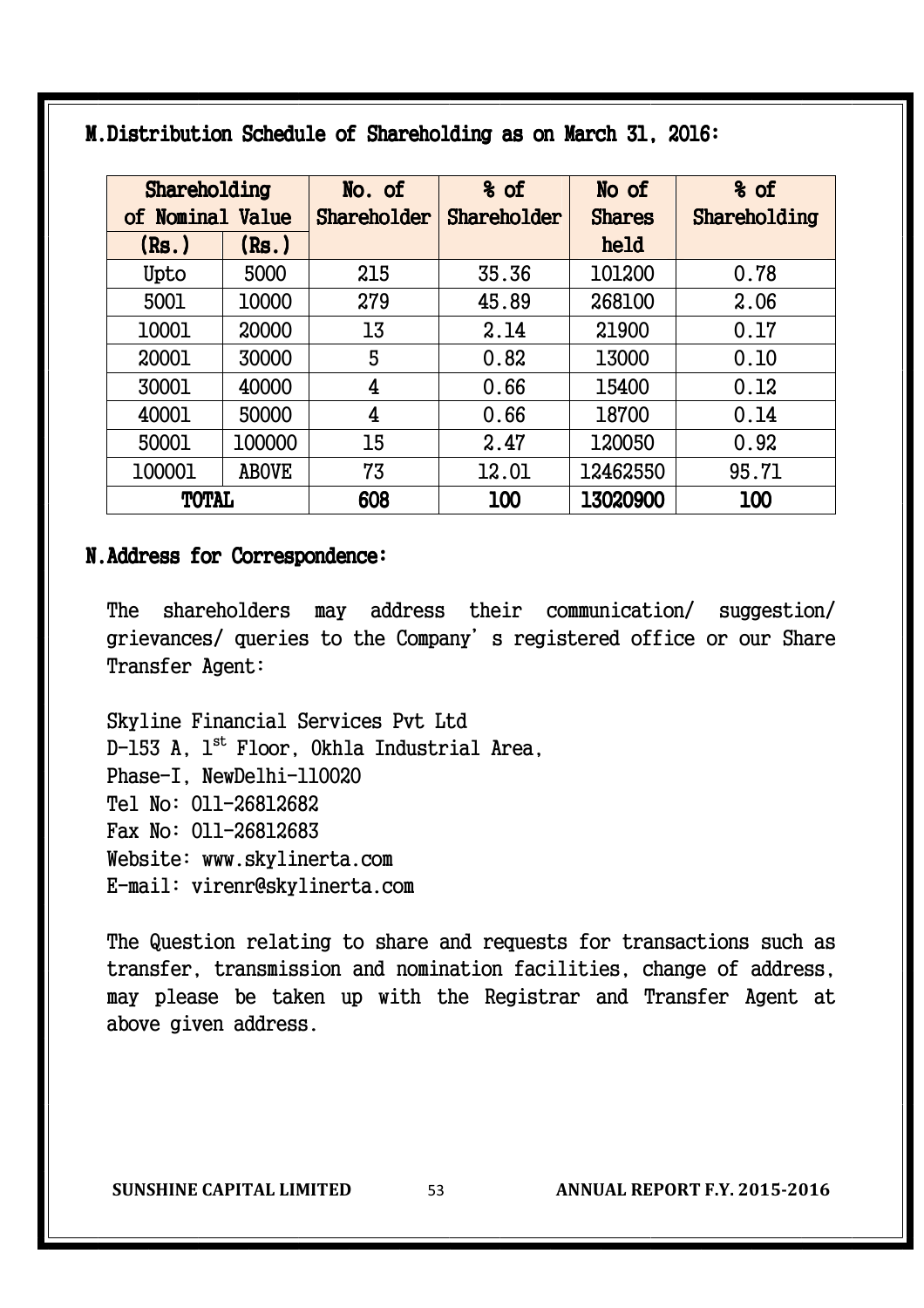# CERTIFICATE ON CORPORATE GOVERNANCE

## To The Members Sunshine Capital Limited

I have examined all relevant records of Sunshine Capital Limited ('the Company') for the purpose of certifying of the conditions of Corporate Governance under Regulation of the SEBI (Listing Obligations and Disclosure Requirements) Regulations, 2015 of the Listing Agreement with Stock Exchanges for the financial year ended 31st March, 2016. I have obtained all the information and explanations, which are to the best of my knowledge and belief, were necessary for the purposes of certification.

The compliance of the condition of Corporate Governance is responsibility of the management. My Examination has been limited to a review of the procedure and implementations thereof. This certificate is neither an assurance for the future viability of the company nor of the efficiency or effectiveness with which the management has conducted the affairs of the company.

On the basis of my examination of the records produced explanations and information furnished, I certify that the Company has complied with the conditions of Corporate Governance as stipulated in the SEBI (Listing Obligations and Disclosure Requirements) Regulations, 2015 of the above mentioned Listing Agreement.

Anil Kumar Chartered Accountant M. No. 86223

Date: 26.05.2016 Place: New Delhi

**SUNSHINE CAPITAL LIMITED** 54 **ANNUAL REPORT F.Y. 2015-2016**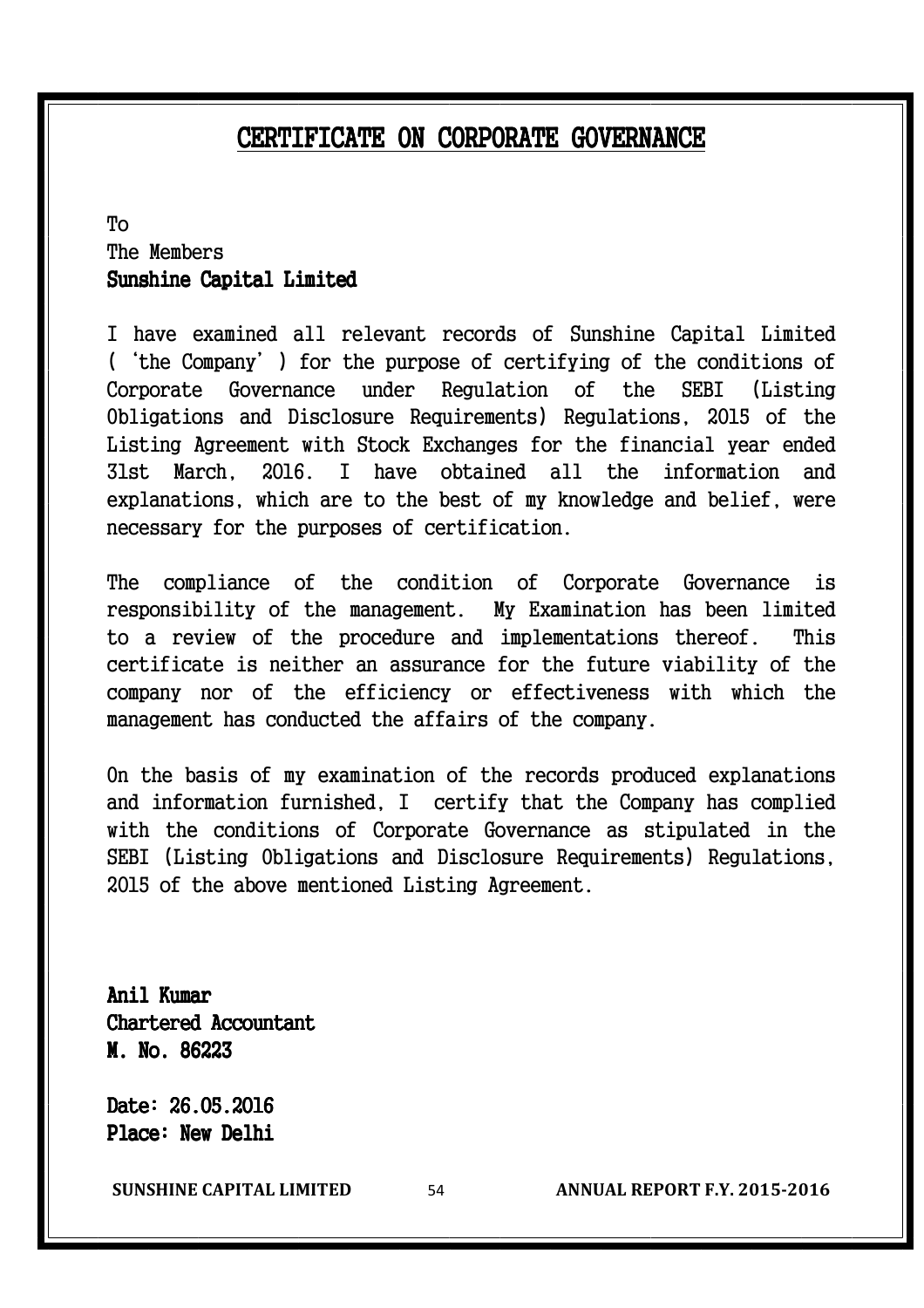# CEO/CFO/MD CERTIFICATION

I, Priti Jain, Managing Director of Sunshine Capital Limited, to the best of my knowledge and belief hereby certify that:-

- (a) I have reviewed the financial statements and the cash flow statements for the year ended 31-03-2016 and that the best of my knowledge and belief:-
	- (i) These statements do not contain any materially untrue statement or omit any material fact or contain statements that might be misleading
	- (ii) These statements together present a true and fair view of the Company's affairs and are in compliance with existing Accounting Standards, applicable laws and regulations.
- (b) There are to the best of my knowledge and belief, no transactions entered into by the company during the year that are fraudulent, illegal or violate the company's Code of conduct.
- (c) I accept responsibility for establishing and maintaining internal controls for financial reporting and that I have evaluated the effectiveness of internal control systems of the company pertaining to financial reporting and we have disclosed to the Auditors and the Audit committee deficiencies in the design and operations of such internal controls, if may, of which I am aware and the steps we have taken or propose to take to rectify these deficiencies.
- (d) I have indicated to the auditors and the Audit Committee:
- (i) Significant changes in the internal control over financial reporting during the year under reference.
- (ii) Significant changes in the accounting policies during the year and that the same has been disclosed in the notes to the financial statements and
- (iii) Instances of significant fraud of which we have become aware and the involvement therein, if any, of the management or an employee having a significant role in the Company's internal control system over financial reporting.
- (e) I further declare that the board members and senior managerial personnel have affirmed compliance with the code of conduct under Regulation of the SEBI (Listing Obligations and Disclosure Requirement) Regulations'2015, for the Current Year.

For and on behalf of the Board of Directors For Sunshine Capital Limited

Place: New Delhi Priti Jain

Date: 26.05.2016 Managing Director DIN: 00537234

**SUNSHINE CAPITAL LIMITED** 55 **ANNUAL REPORT F.Y. 2015-2016**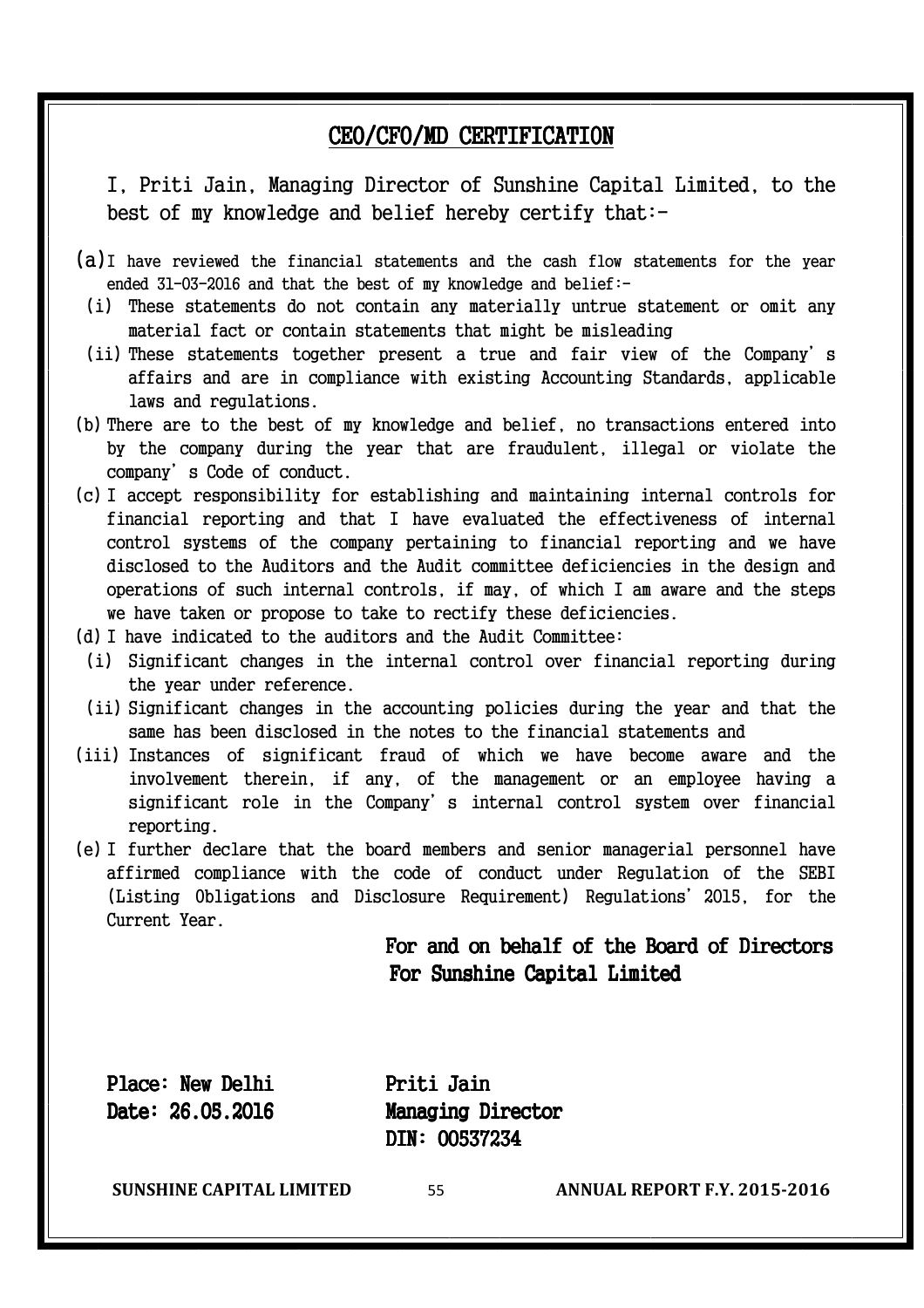Annexure I I

## Form No.  $MR-3$

# SECRETARIAL AUDIT REPORT

## FOR THE FINANCIAL YEAR ENDED 31.03.2016

[Pursuant to section 204(1) of the Companies Act, 2013 and rule No.9 of the Companies (Appointment and Remuneration Personnel) Rules, 2014]

## SECRETARIAL AUDIT REPORT FOR THE FINANCIAL YEAR ENDED 31.03.2016

To,

The Members, SUNSHINE CAPITAL LIMITED 209 Bhanot Plaza II 3 D B Gupta Road New Delhi 110055

## Date of Incorporation: 11/07/1994 Authorized Share Capital: 131100000.00 Paid up Share Capital: 130209000.00

We have conducted the secretarial audit of the compliance of applicable statutory provisions SUNSHINE CAPITAL LIMITED hereinafter referred to as ("the company").Secretarial Audit was conducted in a manner that provided us a reasonable basis for evaluating the corporate conducts/statutory compliances and expressing our opinion thereon.

Based on our verification of the SUNSHINE CAPITAL LIMITED books, papers, minute books, forms and returns filed and other records maintained by the company and also the information provided by the Company, its officers, agents and authorized representatives during the conduct of secretarial audit, We hereby report that in our opinion, the company has, during the audit period covering the financial year ended on 31st Day of March, 2016 ('Audit Period') complied with the statutory provisions listed hereunder and also that the Company has proper Board-processes and compliance-mechanism in place to the extent, in the manner and subject to the reporting made hereinafter:

**SUNSHINE CAPITAL LIMITED** 56 **ANNUAL REPORT F.Y. 2015-2016**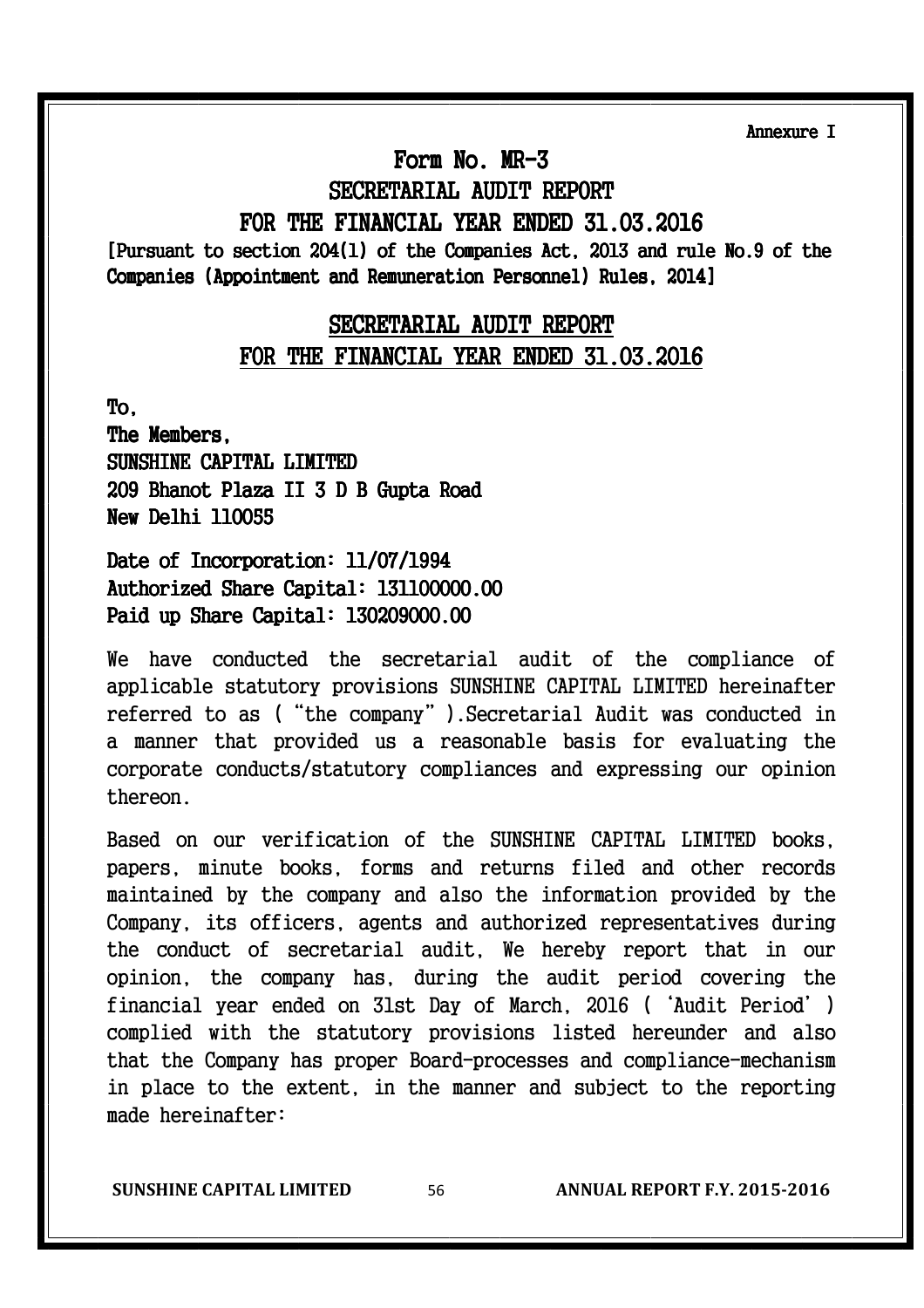We have examined the books, papers, minute books, forms and returns filed and other records maintained by SUNSHINE CAPITAL LIMITED ('The Company') for the financial year ended on 31st Day of March, 2016 according to the provisions of:

- i. The Companies Act, 2013 (the Act) and the rules made thereunder;
- ii. The Securities Contracts (Regulation) Act, 1956 ('SCRA') and the rules made there under;
- iii. The Depositories Act, 1996 and the Regulations and Bye-laws framed there under;
	- iv. Foreign Exchange Management Act, 1999 and the rules and regulations made thereunder to the extent of Foreign Direct Investment, Overseas Direct Investment and External Commercial Borrowings; (Not applicable to the company during the audit period)
	- v. The following Regulations and Guidelines prescribed under the Securities and Exchange Board of India Act, 1992 ('SEBI Act'):
		- a. The Securities and Exchange Board of India (Substantial Acquisition of Shares and Takeovers) Regulations, 2011;
		- b. The Securities and Exchange Board of India (Prohibition of Insider Trading) Regulations, 1992;
		- c. The Securities and Exchange Board of India (Issue of Capital and Disclosure Requirements) Regulations, 2009;
		- d. The Securities and Exchange Board of India (Employee Stock Option Scheme and Employee Stock Purchase Scheme) Guidelines, 1999;
		- e. The Securities and Exchange Board of India (Issue and Listing of Debt Securities) Regulations, 2008;
		- f. The Securities and Exchange Board of India (Registrars to an Issue and Share Transfer Agents) Regulations, 1993 regarding the Companies Act and dealing with client;
		- g. The Securities and Exchange Board of India (Delisting of Equity Shares) Regulations, 2009; and
		- h. The Securities and Exchange Board of India (Buyback of Securities) Regulations, 1998;

As per the information furnished before us. We have also examined compliance with the applicable clauses of the following:

i. Secretarial Standards issued by The Institute of Company Secretaries of India.

**SUNSHINE CAPITAL LIMITED** 57 **ANNUAL REPORT F.Y. 2015-2016**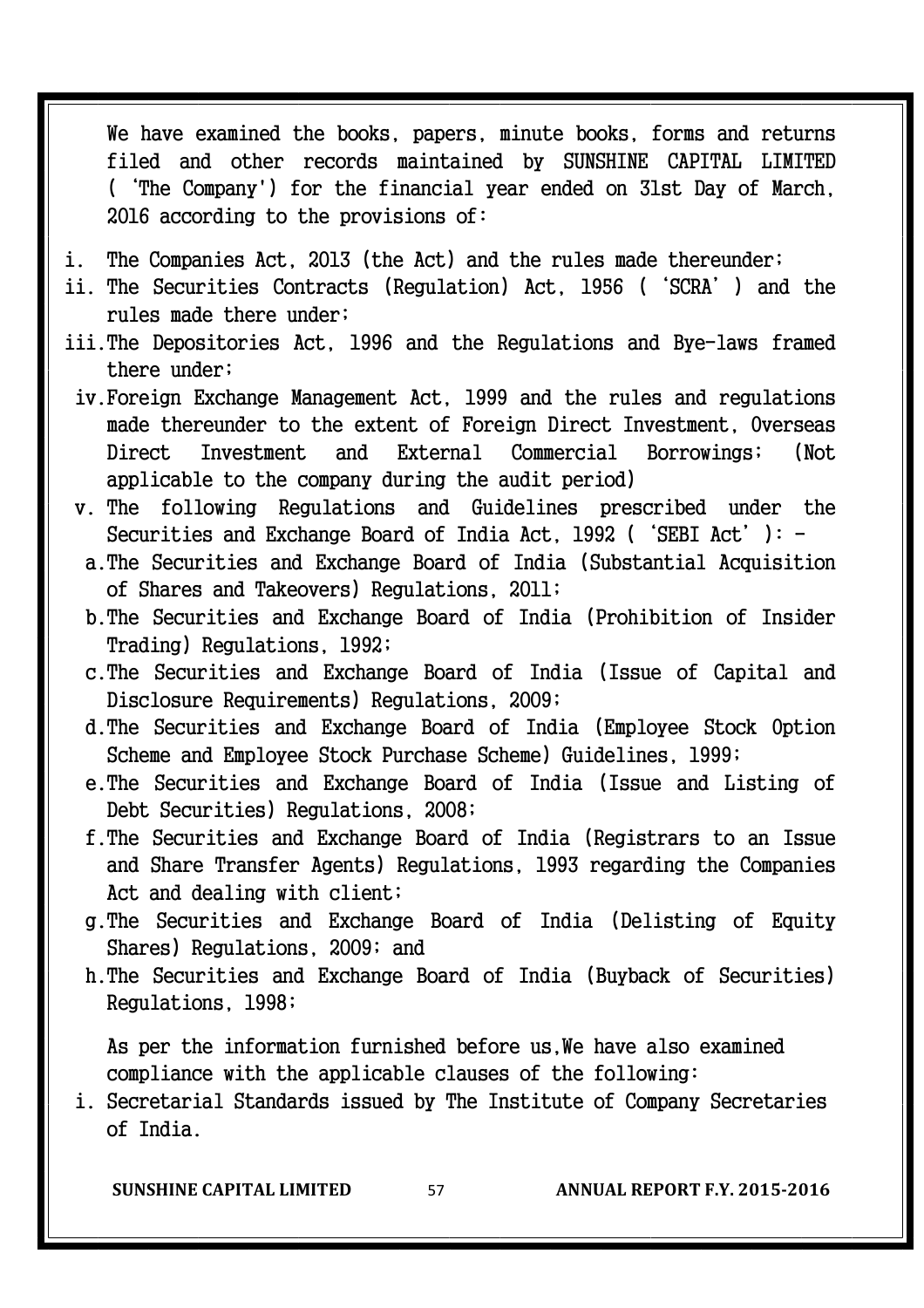ii. The Listing Agreements entered into by the Company with Stock  $Exchange(s)$ .

During the period under review the Company has complied with the provisions of the Act, Rules, Regulations, Guidelines, Standards, etc. mentioned above subject to the following observations:

1. Company has not complied with the provisions of Section 203 (iii) of Companies Act, 2013 for appointment of Chief Financial Officer during the audit period.

#### We further report that:

The Board of Directors of the Company is duly constituted with proper balance of Executive Directors, Non-Executive Directors and Independent Directors. The changes in the composition of the Board of Directors that took place during the period under review were carried out in compliance with the provisions of the Act.

Adequate notice is given to all directors to schedule the Board Meetings, agenda and detailed notes on agenda were sent at least seven days in advance, and a system exists for seeking and obtaining further information and clarifications on the agenda items before the meeting and for meaningful participation at the meeting however, Company does not have proof of payment of sitting fee to the directors.

Majority decision is carried through while the dissenting members' views are captured and recorded as part of the minutes.

We further report that there are adequate systems and processes in the company commensurate with the size and operations of the company to monitor and ensure compliance with applicable laws, rules, regulations and guidelines.

Place: Delhi SAS and Associates

Date: 26.05.2016

Shazan Ali Partner ACS No. 25996  $C$  P No.: 9354

This report is to be read with our letter of even date which is annexed as Annexure A and forms an integral part of this report.

**SUNSHINE CAPITAL LIMITED** 58 **ANNUAL REPORT F.Y. 2015-2016**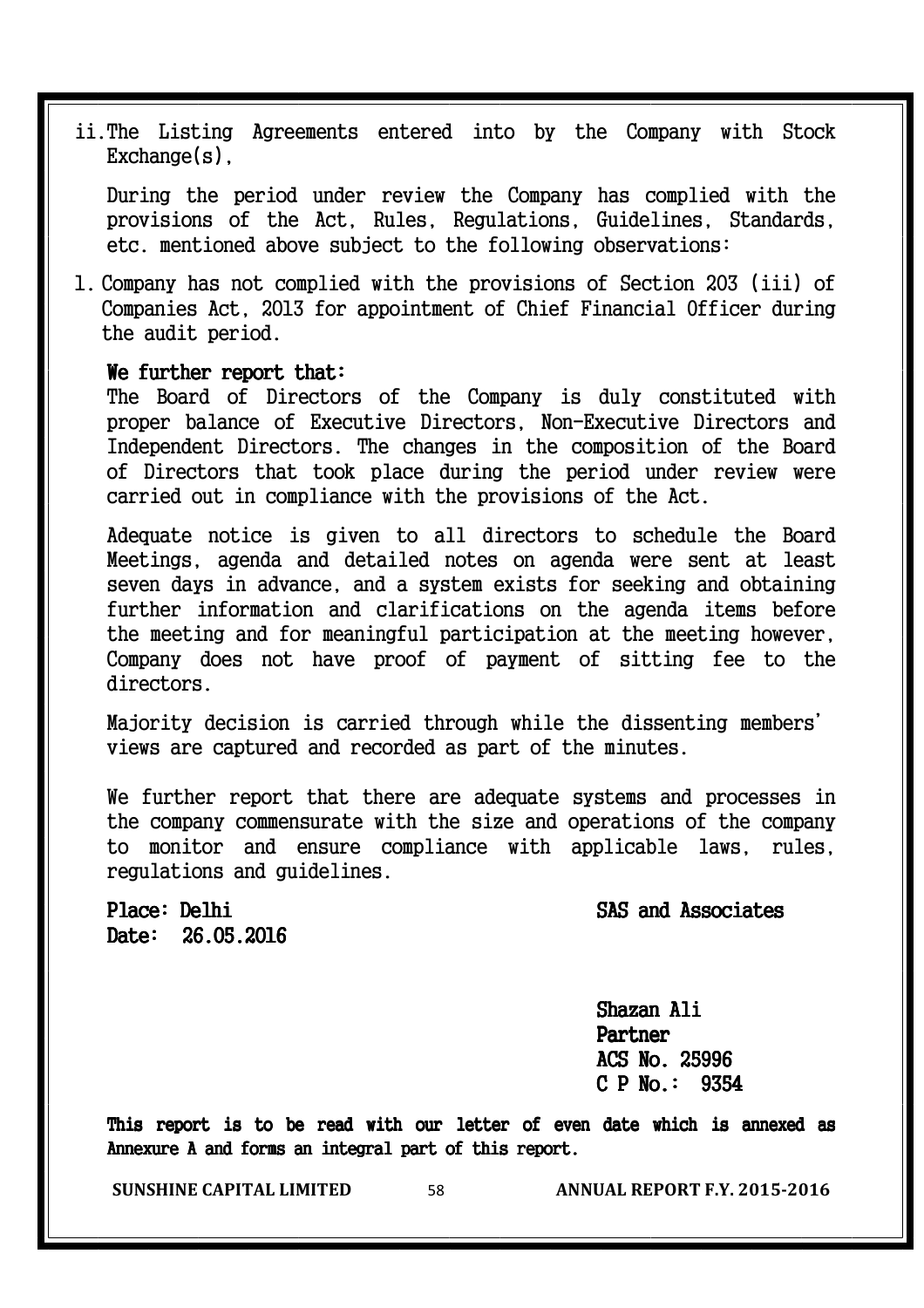Annexure- A

To, The Members, SUNSHINE CAPITAL LIMITED 209 Bhanot Plaza II 3 D B Gupta Road New Delhi 110055

Our report of even date is to be read along with this letter.

- i. Maintenance of Secretarial record is the responsibility of the management of the Company. Our responsibility is to express an opinion on these secretarial records based on our audit.
- ii. We have followed the audit practices and process as were appropriate to obtain reasonable assurance about the correctness of the contents of the Secretarial records. The verification was done on test basis to ensure that correct facts are reflected in Secretarial records. We believe that the process and practices, we followed provide a reasonable basis for our opinion.
- iii. We have not verified the correctness and appropriateness of financial records and Books of Accounts of the Company.
- iv. Where ever required, we have obtained the management representations about the compliance of laws, rules and regulations and happening of events etc.
- v. The Compliance of provisions of corporate and other applicable laws, rules, regulations, standards is the responsibility of the management. Our examination was limited to the verification of procedure on test basis.
- vi. The Secretarial Audit report is neither an assurance as to the future viability nor of the efficacy of the effectiveness with which the management has conducted the affairs of the Company.

Date: 26.05.2016

## Place: Delhi SAS and Associates

Shazan Ali Partner ACS No. 25996  $C$  P No.: 9354

**SUNSHINE CAPITAL LIMITED** 59 **ANNUAL REPORT F.Y. 2015-2016**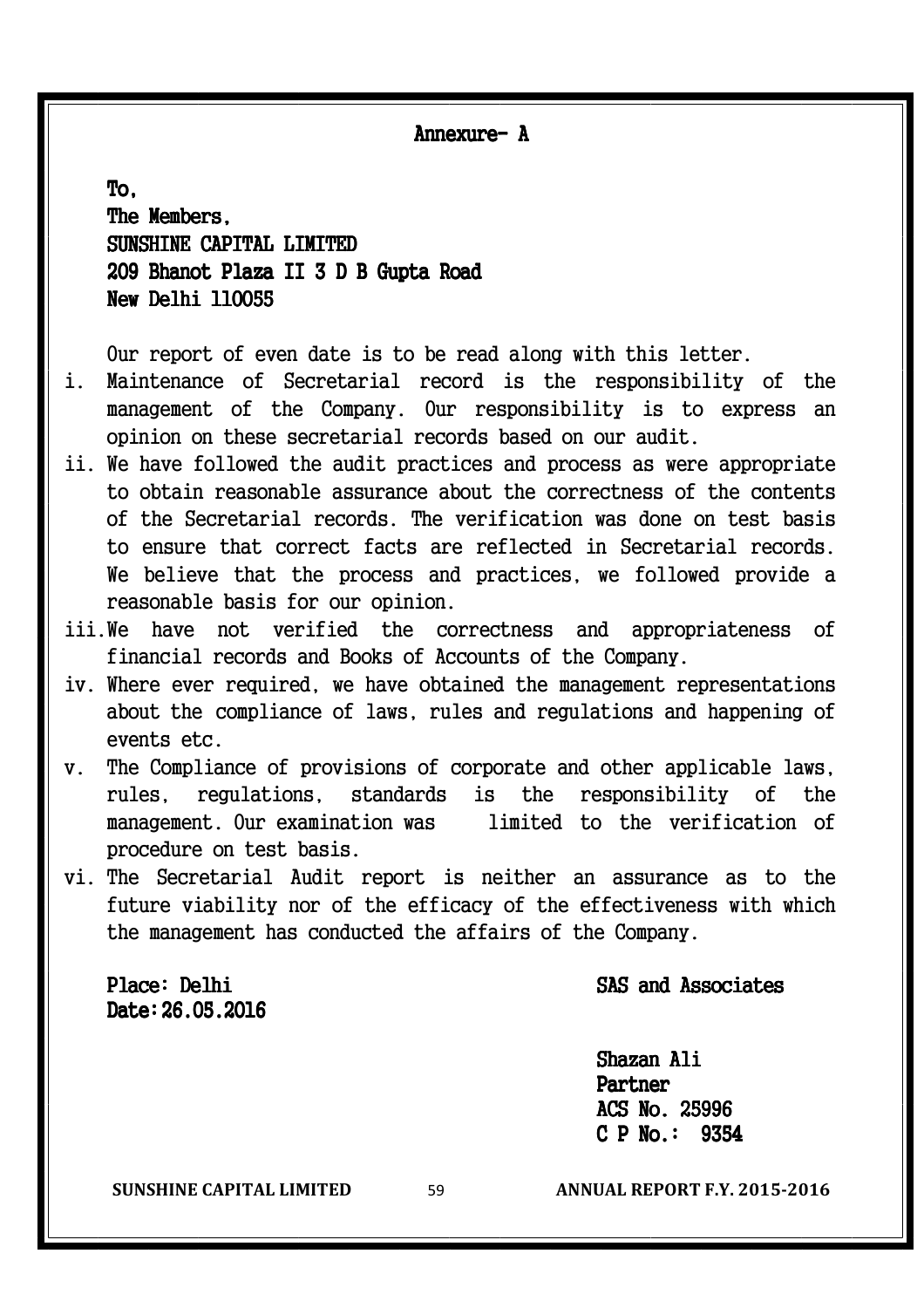Annexure II

# Form No. MGT-9

## EXTRACT OF ANNUAL RETURN

## As on the financial year ended on  $31/03/2016$

[Pursuant to section 92(3) of the Companies Act, 2013 and rule 12(1) of the Companies (Management and Administration) Rules, 2014]

## I. REGISTRATION AND OTHER DETAILS: DETAILS:

| i.    | <b>CIN</b>                 | L74899DL1994PLC060154                                                   |  |
|-------|----------------------------|-------------------------------------------------------------------------|--|
| ii.   | <b>REGISTRATION DATE</b>   | 11/07/1994                                                              |  |
| iii.  | <b>NAME OF COMPANY</b>     | SUNSHINE CAPITAL LIMITED                                                |  |
| iv.   | <b>CATEGORY OF COMPANY</b> | Having Share Capital                                                    |  |
| V     | SUB-CATEGORY OF COMPANY    | Indian Non-Government Company                                           |  |
| vi.   | ADDRESS OF COMPANY         | 209 Bhanot Plaza II, 3 D B Gupta Road,<br>New Delhi- 110055             |  |
| vii.  | <b>LISTED/UNLISTED</b>     | Listed                                                                  |  |
| viii. | NAME & ADDRESS OF RTA      | Skyline Services Private Limited<br>D-153/A lst Floor, Okhla Industrial |  |
|       |                            | area, Phase-1, New Delhi- 110020                                        |  |

## II. PRINCIPAL BUSINESS ACTIVIES OF THE COMPANY

All the business activities contributing 10 % or more of the total turnover of the company shall be stated:-

| S1. No Name and Description of main NIC Code of the<br><b>Products / Services</b> | Product / Service | 8 to total turnover<br>of the Company |
|-----------------------------------------------------------------------------------|-------------------|---------------------------------------|
| Other Financial Services-                                                         |                   |                                       |
| Dealing in shares and                                                             | 0649              | 100%                                  |
| securities                                                                        |                   |                                       |

## III. PARTICULARS OF HOLDING, SUBSIDIARY AND ASSOCIATE COMPANIES - NIL

| S.<br>N. | <b>NAME AND ADDRESS</b><br>THE COMPANY<br>0F                          | CIN/<br><b>GLN</b> | HOLDING/ SUBSIDIARY/<br><b>ASSOCIATE</b> | <b>%OF SHARES</b><br><b>HELD</b> | <b>APPLICABLE</b><br><b>SECTION</b> |  |  |
|----------|-----------------------------------------------------------------------|--------------------|------------------------------------------|----------------------------------|-------------------------------------|--|--|
|          |                                                                       |                    | <b>NIL</b>                               |                                  |                                     |  |  |
|          | <b>ANNUAL REPORT F.Y. 2015-2016</b><br>SUNSHINE CAPITAL LIMITED<br>60 |                    |                                          |                                  |                                     |  |  |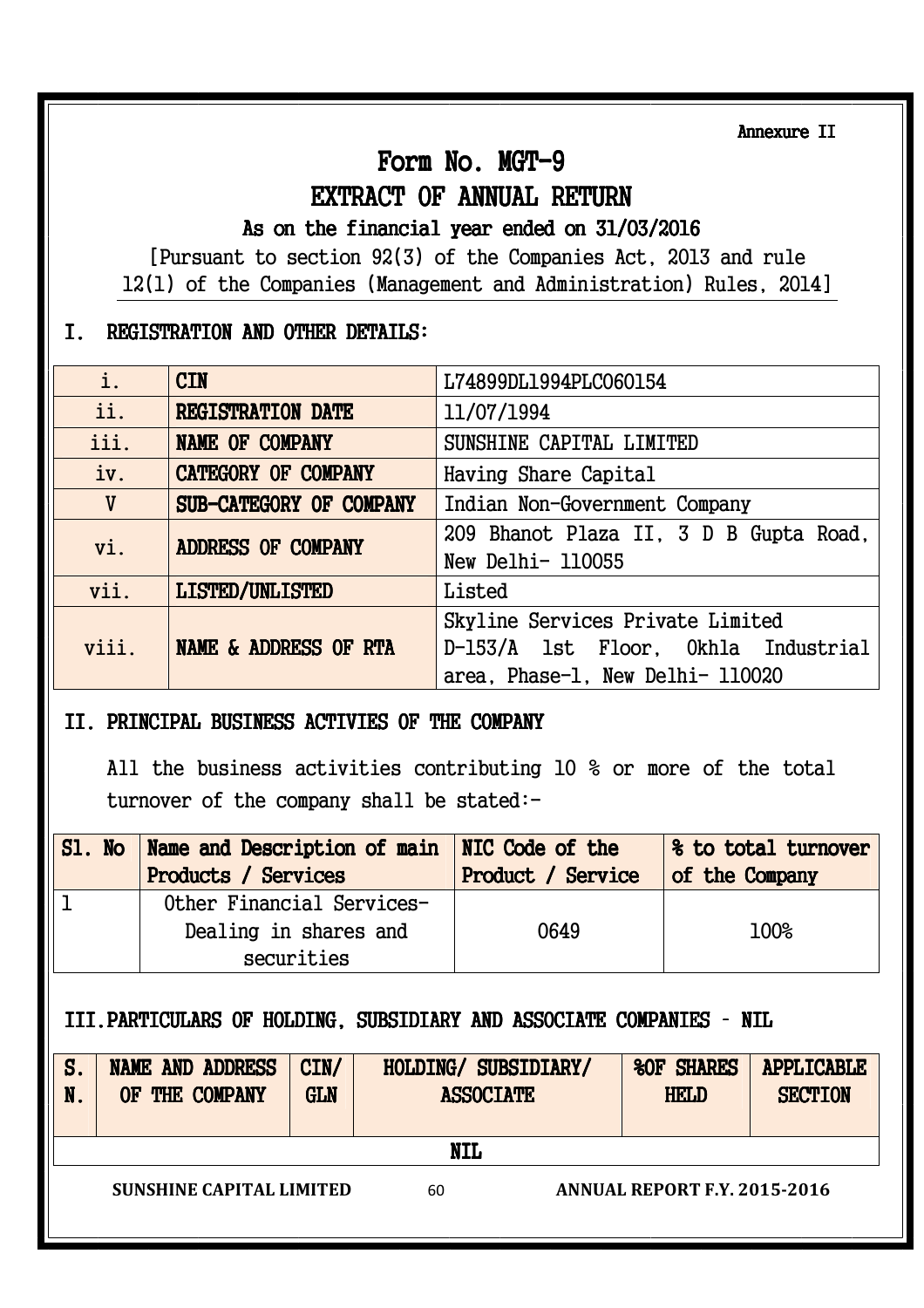| IV. SHARE HOLDING PATTERN (Equity Share Capital Breakup as Percentage of |                                                    |                                               |                                               |                                              |                          |                          |                                        |                                       |                          |
|--------------------------------------------------------------------------|----------------------------------------------------|-----------------------------------------------|-----------------------------------------------|----------------------------------------------|--------------------------|--------------------------|----------------------------------------|---------------------------------------|--------------------------|
|                                                                          | <b>Total Equity</b><br><u>)</u>                    |                                               |                                               |                                              |                          |                          |                                        |                                       |                          |
| i.                                                                       | Category-wise share Holding                        |                                               |                                               |                                              |                          |                          |                                        |                                       |                          |
|                                                                          | No. of Shares held at the beginning<br>of the year |                                               |                                               | No. of Shares held at the end of the<br>year |                          |                          |                                        | 옹<br>Change                           |                          |
|                                                                          | Demat                                              | Physical                                      | <b>Total</b>                                  | % of<br><b>Total</b><br><b>Shares</b>        | <b>Demat</b>             | Physical                 | <b>Total</b>                           | % of<br><b>Total</b><br><b>Shares</b> | during<br>the<br>year    |
| A. Promoter s                                                            |                                                    |                                               |                                               |                                              |                          |                          |                                        |                                       |                          |
| $(1)$ Indian                                                             |                                                    |                                               |                                               |                                              |                          |                          |                                        |                                       |                          |
| a)Individual/<br>HUF                                                     | 716200                                             | $\overline{\phantom{0}}$                      | 716200                                        | 5.50                                         | 716200                   | $\overline{\phantom{a}}$ | 716200                                 | 5.50                                  | $\mathbf 0$              |
| b) Central<br>Govt                                                       | $\qquad \qquad -$                                  | $\qquad \qquad -$                             | $\overline{\phantom{0}}$                      | $\qquad \qquad -$                            | $\qquad \qquad -$        | $\qquad \qquad -$        | $\qquad \qquad -$                      | $\qquad \qquad -$                     | $\qquad \qquad -$        |
| c) State<br>Govt(s)                                                      |                                                    | $\qquad \qquad -$                             | $\qquad \qquad -$                             | $\qquad \qquad -$                            | $\qquad \qquad -$        | $\overline{\phantom{0}}$ | $\qquad \qquad -$                      | $\qquad \qquad -$                     | $\overline{\phantom{m}}$ |
| d) Bodies<br>Corp.                                                       |                                                    | $\overline{\phantom{0}}$                      | $\overline{\phantom{0}}$                      | $\overline{\phantom{0}}$                     | $\overline{\phantom{0}}$ |                          |                                        | $\overline{\phantom{0}}$              |                          |
| e) Banks / FI                                                            | $\qquad \qquad -$                                  | $\qquad \qquad -$                             | $\blacksquare$                                | $\blacksquare$                               | $\qquad \qquad -$        | $\qquad \qquad -$        | $\overline{\phantom{a}}$               | $\qquad \qquad -$                     | $\overline{\phantom{a}}$ |
| f) Any other                                                             |                                                    | $\qquad \qquad -$                             | $\qquad \qquad -$                             | $\overline{\phantom{a}}$                     | $\qquad \qquad -$        | $\overline{\phantom{m}}$ | $\qquad \qquad -$                      | $\overline{\phantom{a}}$              | $\overline{\phantom{m}}$ |
| <b>Total</b>                                                             | 716200                                             | $\qquad \qquad -$                             | 716200                                        | 5.50                                         | 716200                   |                          | 716200                                 | 5.50                                  | $\mathbf 0$              |
| shareholding<br>of Promoter<br>(A)                                       |                                                    |                                               |                                               |                                              |                          |                          |                                        |                                       |                          |
| <b>B.</b> Public<br>Shareholding                                         |                                                    |                                               |                                               |                                              |                          |                          |                                        |                                       |                          |
| 1. Institution                                                           |                                                    |                                               |                                               |                                              |                          |                          |                                        |                                       |                          |
| S                                                                        |                                                    | -                                             | $\overline{\phantom{0}}$                      | $\overline{\phantom{0}}$                     | $\qquad \qquad$          |                          |                                        | $\qquad \qquad$                       |                          |
| a) Mutual                                                                |                                                    |                                               |                                               |                                              |                          |                          |                                        |                                       |                          |
| Funds                                                                    |                                                    | $\overline{\phantom{m}}$                      |                                               |                                              | $\overline{\phantom{m}}$ |                          |                                        |                                       |                          |
| b) Banks / FI<br>c) Central                                              |                                                    | -                                             |                                               |                                              | -                        |                          |                                        |                                       |                          |
| Govt                                                                     |                                                    | $\qquad \qquad \blacksquare$                  | -                                             |                                              | $\qquad \qquad -$        |                          | $\qquad \qquad -$                      |                                       |                          |
| d) State                                                                 |                                                    |                                               |                                               |                                              |                          |                          |                                        |                                       |                          |
| Govt(s)                                                                  |                                                    | $\qquad \qquad -$                             | -                                             |                                              | $\qquad \qquad -$        | $\qquad \qquad -$        | $\overline{\phantom{m}}$               | $\qquad \qquad$                       | $\overline{\phantom{0}}$ |
| e) Venture<br>Capital Funds                                              | $\qquad \qquad -$                                  | $\qquad \qquad -$                             | $\overline{\phantom{0}}$                      | $\qquad \qquad -$                            | $\overline{\phantom{0}}$ |                          | $\qquad \qquad -$                      | $\overline{\phantom{0}}$              |                          |
| f) Insurance                                                             |                                                    |                                               |                                               |                                              |                          |                          |                                        |                                       |                          |
| Companies                                                                |                                                    |                                               |                                               |                                              |                          |                          |                                        |                                       |                          |
| g) FIIs<br>h) Foreign<br>Venture                                         | $\overline{\phantom{0}}$                           | $\qquad \qquad -$<br>$\overline{\phantom{m}}$ | $\qquad \qquad -$<br>$\overline{\phantom{0}}$ | $\qquad \qquad -$<br>$\qquad \qquad -$       | $\qquad \qquad -$        | $\overline{\phantom{a}}$ | $\qquad \qquad -$<br>$\qquad \qquad -$ | $\qquad \qquad -$                     | $\overline{\phantom{m}}$ |
| Capital Funds<br>i) Others                                               |                                                    |                                               |                                               |                                              | $\qquad \qquad$          |                          |                                        |                                       |                          |
| (specify)                                                                |                                                    | $\qquad \qquad -$                             | -                                             | $\overline{\phantom{a}}$                     | $\qquad \qquad -$        |                          | $\qquad \qquad -$                      | $\qquad \qquad -$                     | $\qquad \qquad -$        |

**SUNSHINE CAPITAL LIMITED** 61 **ANNUAL REPORT F.Y. 2015-2016**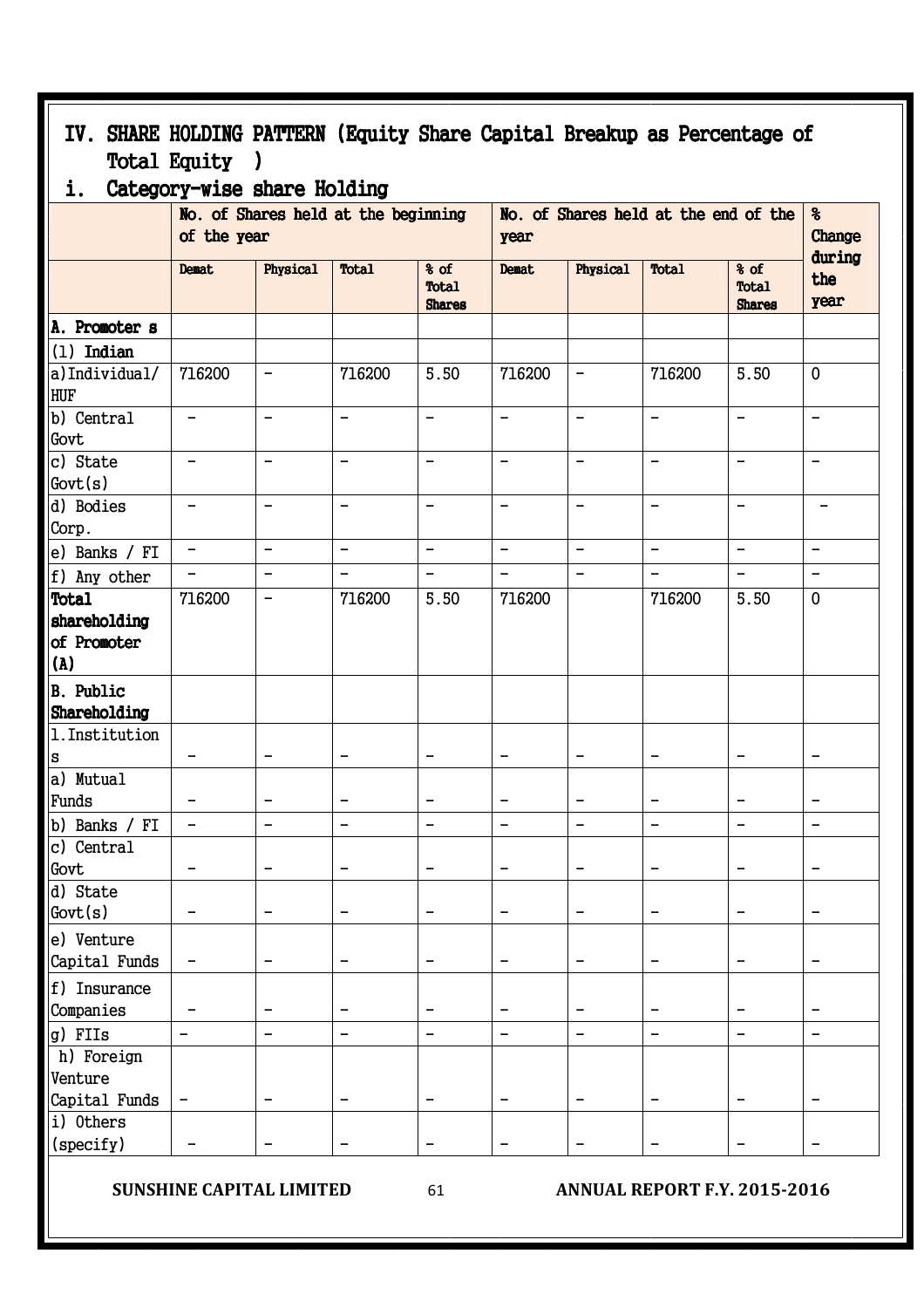| Sub-total              | $\overline{\phantom{0}}$ | $\overline{\phantom{0}}$ |                          |                              |                          | $\overline{\phantom{0}}$ |                          |                          | $\overline{\phantom{0}}$     |
|------------------------|--------------------------|--------------------------|--------------------------|------------------------------|--------------------------|--------------------------|--------------------------|--------------------------|------------------------------|
| (B)(1):                |                          |                          |                          |                              |                          |                          |                          |                          |                              |
| $2.$ Non-              |                          |                          |                          |                              |                          |                          |                          |                          |                              |
| Institutions           |                          |                          |                          |                              |                          |                          |                          |                          |                              |
| a) Bodies              |                          |                          |                          |                              |                          |                          |                          |                          |                              |
| Corp.                  | $\overline{\phantom{0}}$ | $\overline{\phantom{0}}$ | -                        | $\qquad \qquad -$            |                          | $\overline{\phantom{m}}$ | $\overline{\phantom{0}}$ | $\qquad \qquad -$        |                              |
| i) Indian              | 2395900                  | 2883050                  | 5278950                  | 40.54                        | 2395900                  | 2883050                  | 5278950                  | 40.54                    | $\qquad \qquad -$            |
| ii) Overseas           | $\overline{\phantom{m}}$ | $\qquad \qquad -$        | $\overline{\phantom{0}}$ | $\qquad \qquad -$            | $\qquad \qquad -$        | $\overline{\phantom{a}}$ | $\qquad \qquad -$        | $\qquad \qquad -$        | $\overline{\phantom{0}}$     |
| $\overline{b}$         |                          |                          |                          |                              |                          |                          |                          |                          |                              |
| Individuals            | $\overline{\phantom{m}}$ | $\qquad \qquad -$        | -                        | $\overline{\phantom{0}}$     | $\overline{\phantom{m}}$ | $\overline{\phantom{m}}$ | $\qquad \qquad -$        | $\qquad \qquad -$        | $\qquad \qquad -$            |
| i) Individual          |                          |                          |                          |                              |                          |                          |                          |                          |                              |
| shareholders           |                          |                          |                          |                              |                          |                          |                          |                          |                              |
| holding                |                          |                          |                          |                              |                          |                          |                          |                          |                              |
| nominal share          |                          |                          |                          |                              |                          |                          |                          |                          |                              |
| capital upto           |                          |                          |                          |                              |                          |                          |                          |                          |                              |
| Rs. 1 lakh/2           |                          |                          |                          |                              |                          |                          |                          |                          |                              |
| lakh                   | 43950                    | 497700                   | 541650                   | 4.16                         | 113950                   | 566200                   | 680150                   | 5.22                     | 1.06                         |
| ii)                    |                          |                          |                          |                              |                          |                          |                          |                          |                              |
| Individual             |                          |                          |                          |                              |                          |                          |                          |                          |                              |
| shareholders           |                          |                          |                          |                              |                          |                          |                          |                          |                              |
| holding                |                          |                          |                          |                              |                          |                          |                          |                          |                              |
| nominal share          |                          |                          |                          |                              |                          |                          |                          |                          |                              |
| capital in             |                          |                          |                          |                              |                          |                          |                          |                          |                              |
| excess of Rs           |                          |                          |                          |                              |                          |                          |                          |                          |                              |
| $1$ lakh/ $2$          |                          |                          |                          |                              |                          |                          |                          |                          |                              |
| lakh                   | 5049000                  | 1434100                  | 6483100                  | 49.79                        | 4979000                  | 4911500                  | 6345600                  | 48.73                    | (01.06)                      |
| c) Others              |                          |                          |                          |                              |                          |                          |                          |                          |                              |
| (specify)              |                          | $\qquad \qquad -$        | $\qquad \qquad -$        | $\qquad \qquad -$            | $\qquad \qquad -$        | $\overline{\phantom{a}}$ | -                        | $\qquad \qquad -$        | $\qquad \qquad -$            |
| <b>HUF</b>             | $\overline{\phantom{0}}$ | 1000                     | 1000                     | 0.01                         | $\qquad \qquad -$        | $\qquad \qquad -$        | -                        | $\overline{\phantom{0}}$ | (0.01)                       |
| Sub-total              |                          |                          |                          |                              |                          |                          |                          |                          |                              |
| (B)(2):                | 7488850                  | 4815850                  | 12304700                 | 94.50                        | 7488850                  | 8360750                  | 12304700                 | 94.50                    | 0.00                         |
| <b>Total Public</b>    |                          |                          |                          |                              |                          |                          |                          |                          |                              |
| Shareholding           |                          |                          |                          |                              |                          |                          |                          |                          |                              |
| $(B)=(B)(1)+$          |                          |                          |                          |                              |                          |                          |                          |                          |                              |
| (B)(2)                 | 7488850                  | 4815850                  | 12304700                 | 94.50                        | 7488850                  | 8360750                  | 12304700                 | 94.50                    | 0.00                         |
| C. Shares              |                          |                          |                          |                              |                          |                          |                          |                          |                              |
| held by                |                          |                          |                          |                              |                          |                          |                          |                          |                              |
| Custodian for          |                          |                          |                          |                              |                          |                          |                          |                          |                              |
| <b>GDRs &amp; ADRs</b> | -                        | $\qquad \qquad -$        | $\overline{\phantom{m}}$ | $\qquad \qquad \blacksquare$ | -                        | $\overline{\phantom{a}}$ | -                        | $\overline{\phantom{a}}$ | $\qquad \qquad \blacksquare$ |
| Grand Total            |                          |                          |                          |                              |                          |                          |                          |                          |                              |
| $(A+B+C)$              | 8205050                  | 4815850                  | 13020900                 | 100.00                       | 8205050                  | 8360750                  | 13020900                 | 100.00                   | 0.00                         |
|                        |                          |                          |                          |                              |                          |                          |                          |                          |                              |

**SUNSHINE CAPITAL LIMITED** 62 **ANNUAL REPORT F.Y. 2015-2016**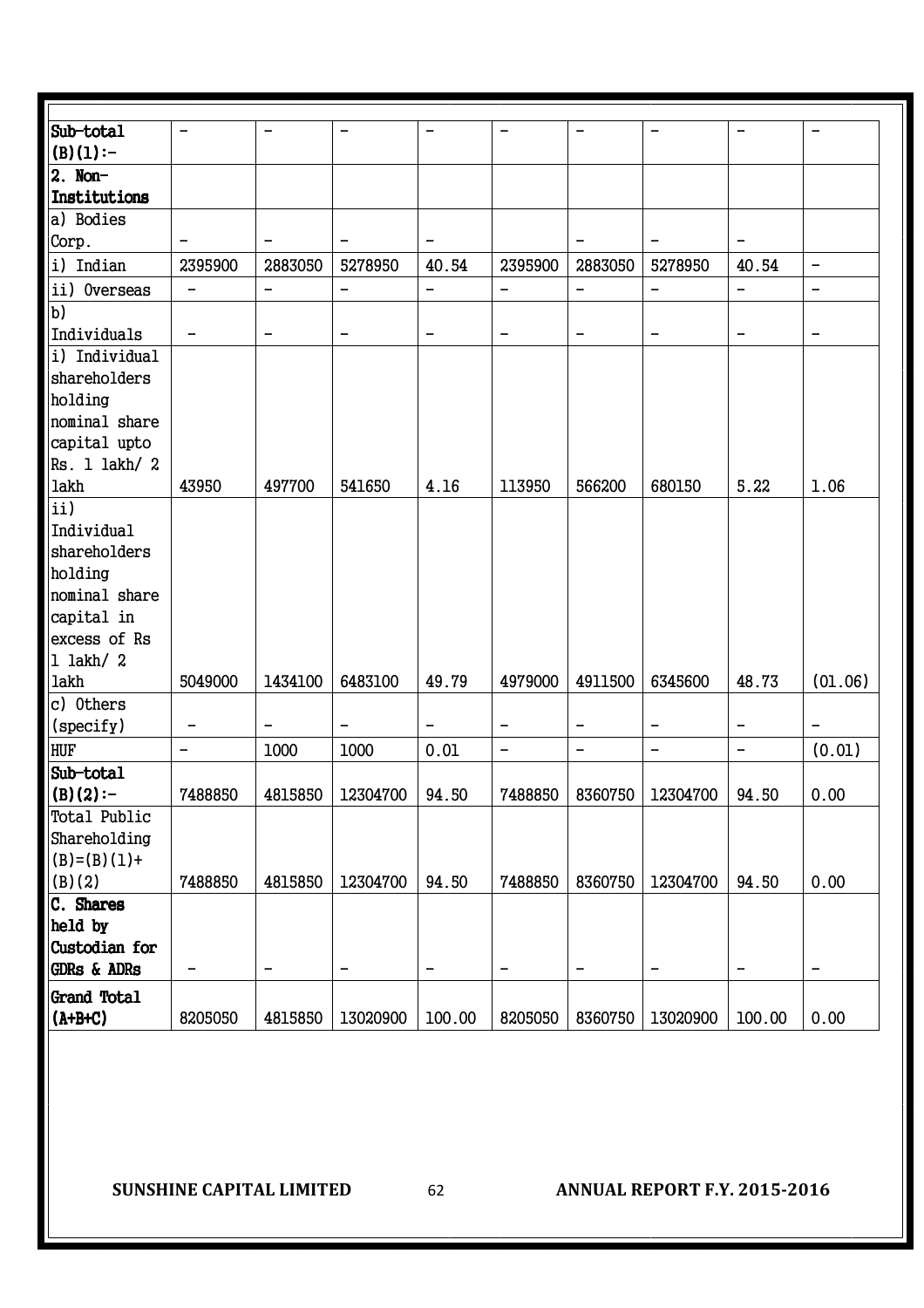# ii. Shareholding of Promoters

| Shareholder's Name  | of the year             |                                                     | Shareholding at the beginning                                | Share holding at the end of the<br>year | % change<br>in share<br>holding<br>during<br>the year |  |    |
|---------------------|-------------------------|-----------------------------------------------------|--------------------------------------------------------------|-----------------------------------------|-------------------------------------------------------|--|----|
|                     | No. of<br><b>Shares</b> | % of<br>total<br><b>Shares</b><br>of the<br>company | % of Shares<br>Pledged /<br>encumbered<br>to total<br>shares | No. of<br><b>Shares</b>                 |                                                       |  |    |
| Priti Jain          | 2,73,320                | 2.10                                                |                                                              | 2,73,720                                | 2.10                                                  |  | No |
| Babita Jain         | 2,54,000                | 1.95                                                |                                                              | 2,54,000                                | 1.95                                                  |  | No |
| Virendra Kumar Jain | 300                     | 0.00                                                |                                                              | 300                                     | 0.00                                                  |  | No |
| Surender Kumar Jain | 1,88,180                | 1.45                                                |                                                              | 1,88,180                                | 1.45                                                  |  | No |

# iii. Change in Promoters' Shareholding ( please specify, if there is no change): change):

|                            | the year      | Shareholding at the beginning of | Cumulative Shareholding during<br>the year |                   |  |
|----------------------------|---------------|----------------------------------|--------------------------------------------|-------------------|--|
|                            | No. of shares | % of total shares                | No. of shares                              | % of total shares |  |
|                            |               | of the company                   |                                            | of the company    |  |
| At the beginning of the    | 7,16,200      | 5.50                             | 7,16,200                                   | 5.50              |  |
| year                       |               |                                  |                                            |                   |  |
| Date wise Increase /       |               |                                  |                                            |                   |  |
| Decrease in Promoters      |               |                                  |                                            |                   |  |
| Share holding during the   |               |                                  |                                            |                   |  |
| year specifying the        |               |                                  |                                            |                   |  |
| reasons for increase /     |               |                                  |                                            |                   |  |
| decrease (e.g. allotment / |               |                                  |                                            |                   |  |
| transfer / bonus/ sweat    |               |                                  |                                            |                   |  |
| $\sqrt{equity}$ etc):      |               |                                  |                                            |                   |  |
| At the End of the year     | 7,16,200      | 5.50                             | 7,16,200                                   | 5.50              |  |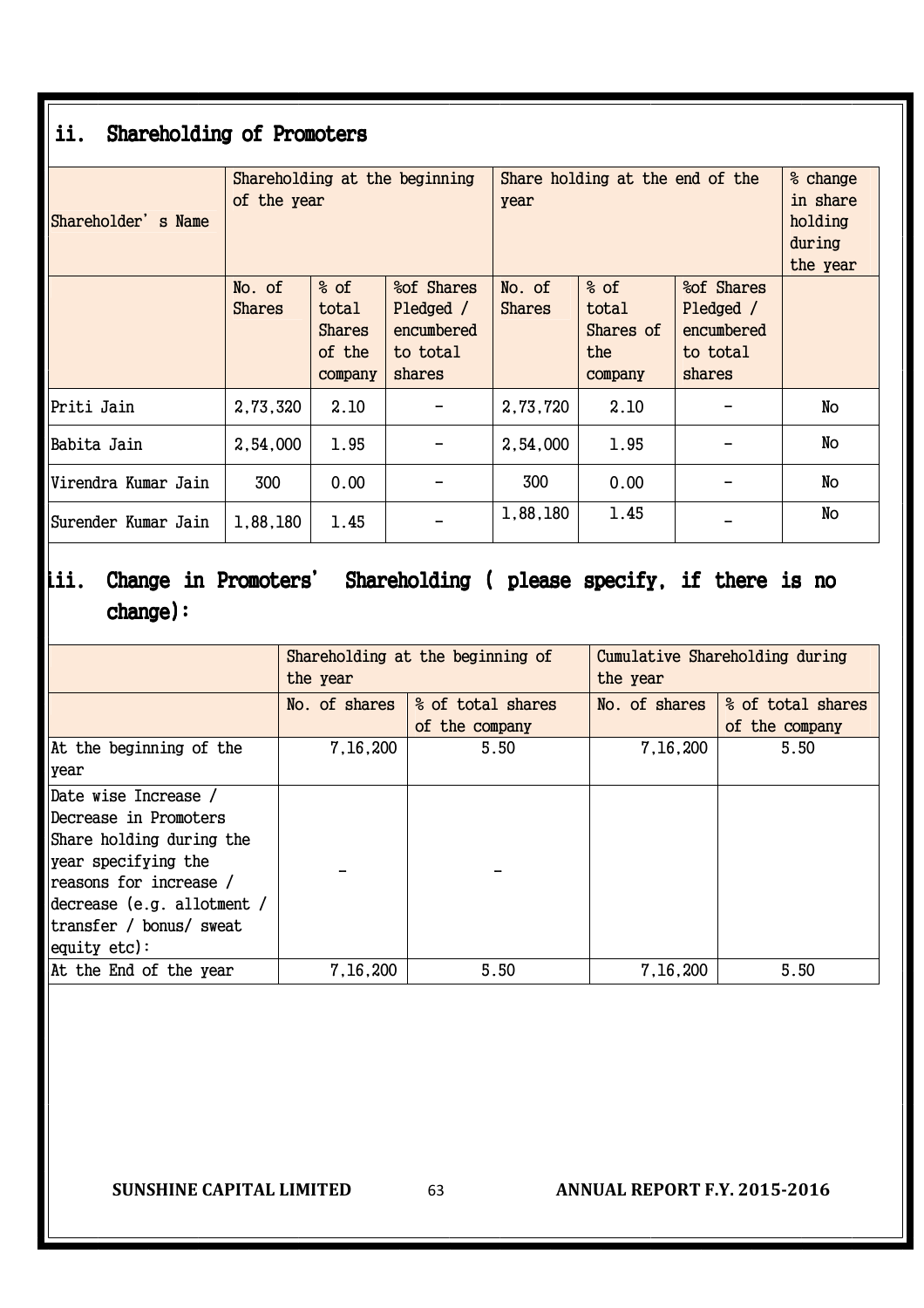# iv. Shareholding Pattern of top ten Shareholders (other than Directors, Promoters and Holders of GDRs and ADRs):

|                            | the year      | Shareholding at the beginning of | Cumulative Shareholding during<br>the year |                   |  |
|----------------------------|---------------|----------------------------------|--------------------------------------------|-------------------|--|
|                            | No. of shares | % of total shares                | No. of shares                              | % of total shares |  |
|                            |               | of the company                   |                                            | of the company    |  |
| At the beginning of the    |               |                                  |                                            |                   |  |
| year                       | 2613720       | 20.07                            | 2613720                                    | 20.07             |  |
| Date wise Increase /       |               |                                  |                                            |                   |  |
| Decrease in Share holding  |               |                                  |                                            |                   |  |
| during the year specifying |               |                                  |                                            |                   |  |
| the reasons for increase / |               |                                  |                                            |                   |  |
| decrease (e.g. allotment / |               |                                  |                                            |                   |  |
| transfer / bonus/ sweat    |               |                                  |                                            |                   |  |
| equity $etc$ ):            |               |                                  |                                            |                   |  |
| At the End of the year     |               |                                  |                                            |                   |  |
| (or on the date of         |               |                                  |                                            |                   |  |
| separation, if separated   |               |                                  |                                            |                   |  |
| during the year)           | 2613720       | 20.07                            | 2613720                                    | 20.07             |  |

# v. Shareholding of Directors and Key Managerial Personnel:

|                                                                                                                                                                                                          | year          | Shareholding at the beginning of the | Cumulative Shareholding during the<br>year |                                     |  |
|----------------------------------------------------------------------------------------------------------------------------------------------------------------------------------------------------------|---------------|--------------------------------------|--------------------------------------------|-------------------------------------|--|
|                                                                                                                                                                                                          | No. of shares | % of total shares<br>of the company  | No. of shares                              | % of total shares<br>of the company |  |
| At the beginning of<br>the year                                                                                                                                                                          | 566900        | 04.35                                | 566900                                     | 04.35                               |  |
| Date wise Increase /<br> Decrease in Share <br>holding during the<br>year specifying the<br>reasons for increase /<br>decrease (e.g.<br>allotment / transfer /<br>bonus/ sweat equity<br>$ etc\rangle$ : |               |                                      |                                            |                                     |  |
| At the End of the<br>year                                                                                                                                                                                | 566900        | 04.35                                | 566900                                     | 04.35                               |  |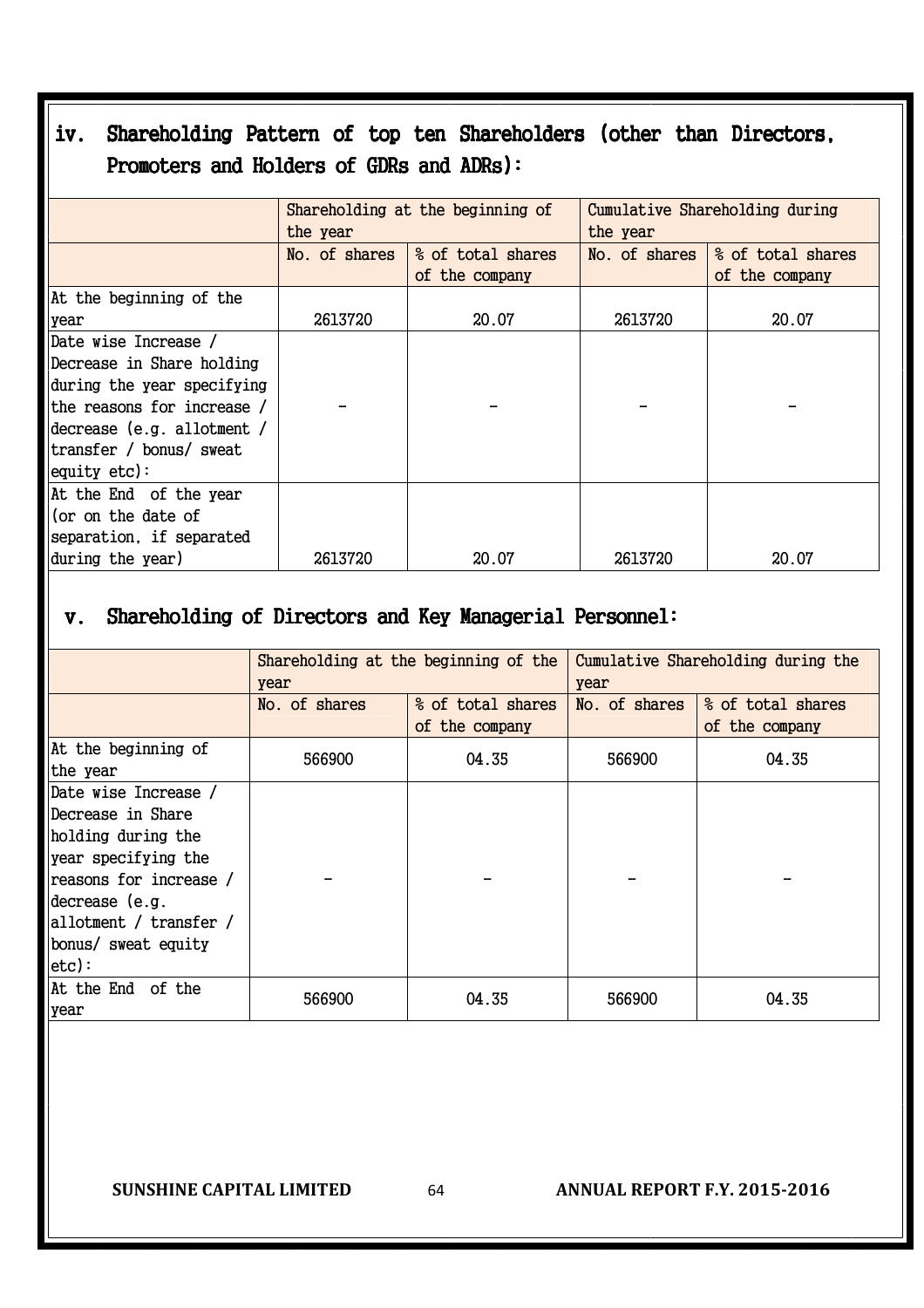## V. INDEBTEDNESS

Indebtedness of the Company including interest outstanding/accrued but not due for payment

|                                   | Secured Loans<br>excluding deposits | Unsecured<br>Loans | Deposits | Total<br>Indebtedness |
|-----------------------------------|-------------------------------------|--------------------|----------|-----------------------|
| Indebtedness at the beginning of  |                                     |                    |          |                       |
| the financial year                |                                     |                    |          |                       |
| i) Principal Amount               |                                     |                    |          |                       |
| ii) Interest due but not paid     |                                     |                    |          |                       |
| iii) Interest accrued but not due |                                     |                    |          |                       |
| Total (i+ii+iii)                  |                                     |                    |          |                       |
| Change in Indebtedness during the |                                     |                    |          |                       |
| financial year                    |                                     |                    |          |                       |
| * Addition                        |                                     |                    |          |                       |
| * Reduction                       |                                     |                    |          |                       |
| Net Change                        |                                     |                    |          |                       |
| Indebtedness at the end of the    |                                     |                    |          |                       |
| financial year                    |                                     |                    |          |                       |
| i) Principal Amount               |                                     |                    |          |                       |
| ii) Interest due but not paid     |                                     |                    |          |                       |
| iii) Interest accrued but not due |                                     |                    |          |                       |
| Total (i+ii+iii)                  |                                     |                    |          |                       |

## VI. REMUNARATION OF DIRECTORS AND KEY MANAGERIAL PERSONNEL

A. Remuneration to managing Director, Whole -time Directors and / or Manager:

| <b>S1. No Particulars of Remuneration</b>                                                                                                                                                                                                               | Name of MD/WTD/ Manager |  |  |  | Total<br>Amount |
|---------------------------------------------------------------------------------------------------------------------------------------------------------------------------------------------------------------------------------------------------------|-------------------------|--|--|--|-----------------|
|                                                                                                                                                                                                                                                         |                         |  |  |  |                 |
| Gross Salary<br>(a) Salary as per provisions<br>contained in section $17(1)$ of the<br>Income -tax Act.1961<br>(b) Value of perquisites $u/s$ 17(2)<br>Income tax Act, 1961<br>(c) Profit in lieu of salary under<br>section 17(3) Income tax Act, 1961 |                         |  |  |  |                 |

**SUNSHINE CAPITAL LIMITED** 65 **ANNUAL REPORT F.Y. 2015-2016**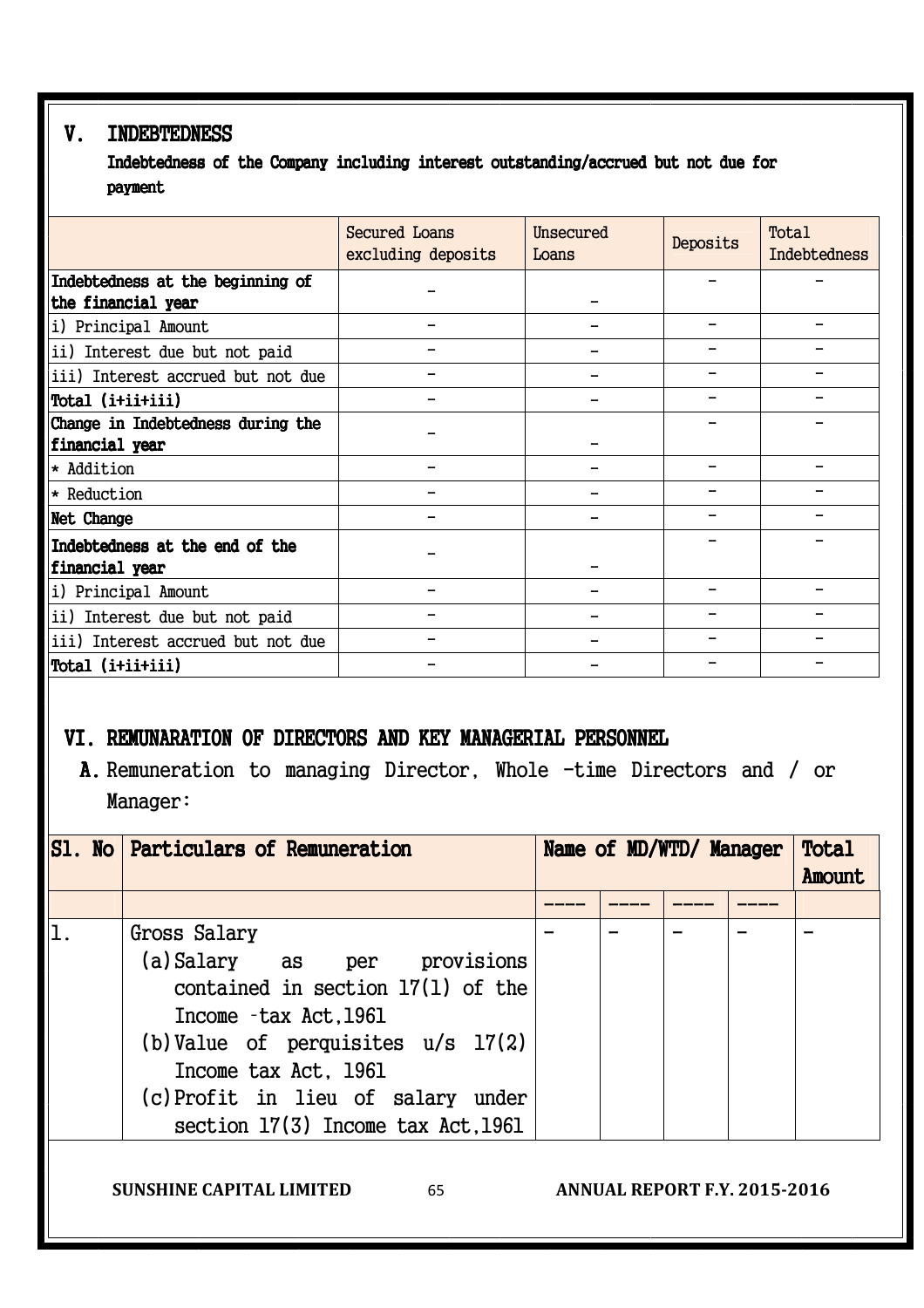| 2. | Stock Option           |  |   |   |
|----|------------------------|--|---|---|
| 3. | <b>Sweat Equity</b>    |  |   |   |
| 4. | Commission             |  |   |   |
|    | - As % of profit       |  |   |   |
|    | - others, $Specificy$  |  |   |   |
| 5. | Others, please specify |  |   |   |
|    | Total (A)              |  | - | - |
|    | Ceiling as per the Act |  |   |   |

B. Remunerations to others Director

| Particulars of Remuneration                                                                                                                |       | Name of Director |  |  |                         |  |
|--------------------------------------------------------------------------------------------------------------------------------------------|-------|------------------|--|--|-------------------------|--|
|                                                                                                                                            |       |                  |  |  |                         |  |
| 1. Independent Directors<br>• Fee for attending board<br>committee meetings<br>• Commission<br>• Others, Please specify                    | Rajni |                  |  |  | Rs.<br>$5000/-$<br>P.M. |  |
| Total $(1)$                                                                                                                                |       |                  |  |  |                         |  |
| Other Non - Executive<br>2.<br>Directors<br>• Fee for attending<br>board<br>committee meetings<br>• Commission<br>• Others, please specify |       |                  |  |  |                         |  |
| Total $(2)$                                                                                                                                |       |                  |  |  |                         |  |
| Total $(B) = (1+2)$                                                                                                                        |       |                  |  |  |                         |  |
| Total<br>Managerial<br>Remuneration                                                                                                        |       |                  |  |  |                         |  |
| Overall Ceiling as per the<br>Act                                                                                                          |       |                  |  |  |                         |  |
|                                                                                                                                            |       |                  |  |  |                         |  |

**SUNSHINE CAPITAL LIMITED** 66 **ANNUAL REPORT F.Y. 2015-2016**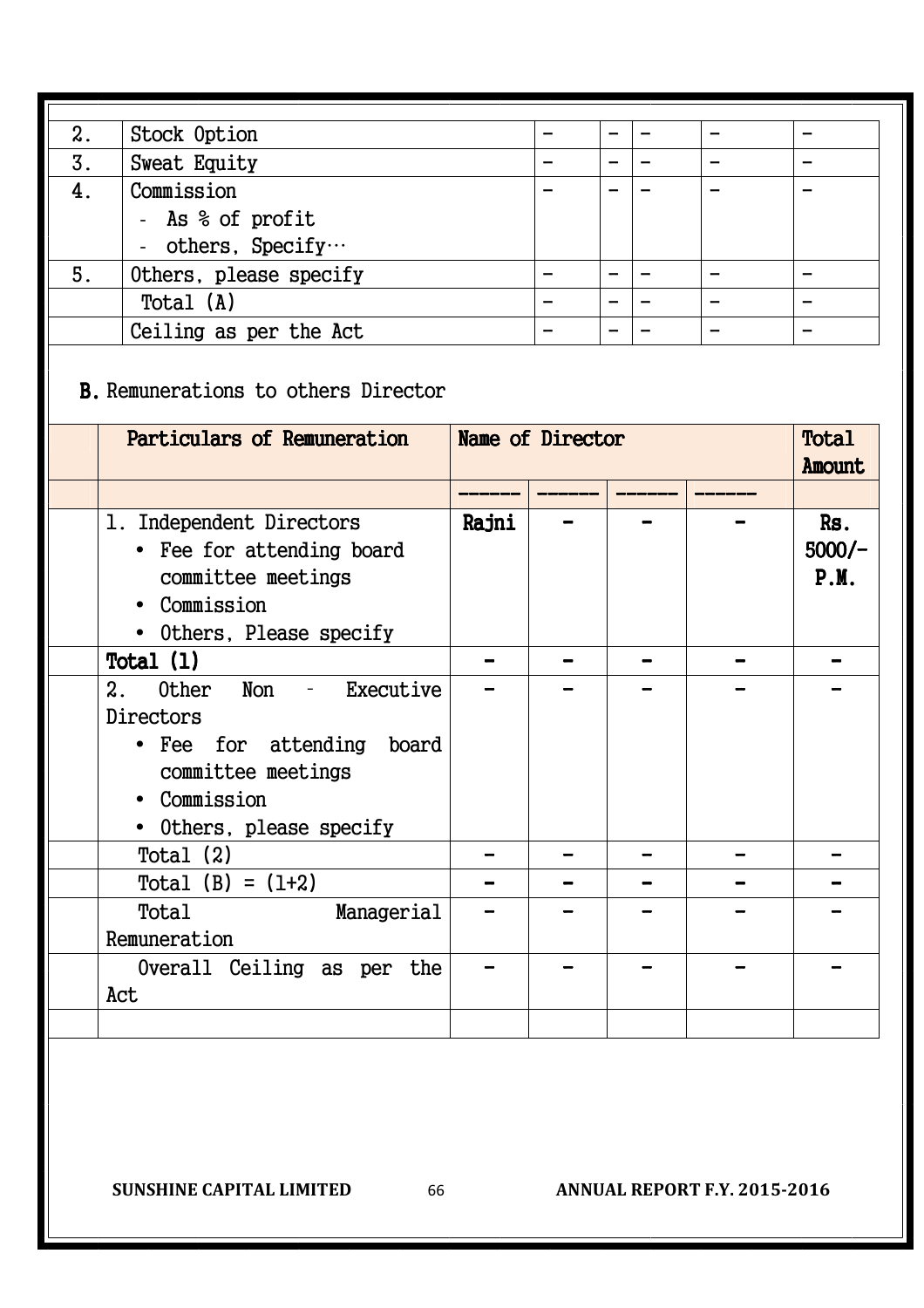|             |                        | C. REMUNERATION TO KEY MAMAGERIAL PERSONNEL OTHER THAN MD/ MANAGER/WTD                             |                          |                                 |  |                                                                 |                      |                          |                                                                   |                                                |                    |  |
|-------------|------------------------|----------------------------------------------------------------------------------------------------|--------------------------|---------------------------------|--|-----------------------------------------------------------------|----------------------|--------------------------|-------------------------------------------------------------------|------------------------------------------------|--------------------|--|
| $SL$ . No.  |                        | Particulars of Remuneration                                                                        |                          | <b>Key Managerial Personnal</b> |  |                                                                 |                      |                          |                                                                   |                                                |                    |  |
| 1.          |                        | Gross Salary                                                                                       |                          | <b>CEO</b>                      |  | Company<br>Secretary                                            |                      |                          | <b>CFO</b>                                                        | Total                                          |                    |  |
|             |                        | (a) Salary as per<br>provisions contained<br>in section $17(1)$ of<br>the Income -tax<br>Act, 1961 |                          |                                 |  | Megha Bansal                                                    |                      |                          |                                                                   |                                                | Rs. 21000/-<br>P.M |  |
|             |                        | (b) Value of<br>perquisites $u/s$ 17(2)<br>Income tax Act, 1961                                    |                          |                                 |  |                                                                 |                      |                          |                                                                   |                                                |                    |  |
|             |                        | (c) Profit in lieu of<br>salary under section<br>$17(3)$ Income tax<br>Act, 1961                   |                          |                                 |  |                                                                 |                      |                          |                                                                   |                                                |                    |  |
| 2.          |                        | Stock Option                                                                                       |                          |                                 |  |                                                                 |                      | -                        |                                                                   |                                                |                    |  |
| 3.          |                        | Sweat Equity                                                                                       |                          |                                 |  |                                                                 |                      |                          |                                                                   |                                                |                    |  |
| 4.          |                        | Commission<br>- As % of profit<br>- Others specify $\cdots$ .                                      |                          |                                 |  |                                                                 |                      |                          |                                                                   |                                                |                    |  |
| 5.          | Others, Please specify |                                                                                                    |                          |                                 |  |                                                                 |                      |                          |                                                                   |                                                |                    |  |
|             | <b>Total</b>           |                                                                                                    |                          |                                 |  |                                                                 |                      |                          | $Rs. 21000/-$<br>P.M                                              |                                                |                    |  |
|             |                        | VII. PENALTIES / PUNISHMENT / COMPOUNDING OF OFFENCES:                                             |                          |                                 |  |                                                                 |                      |                          |                                                                   |                                                |                    |  |
| <b>Type</b> |                        | <b>Section</b><br>the companies Description<br>Act                                                 | of $ $ Brief             |                                 |  | Details<br>Penalty<br>Punishment<br>Compounding<br>fees imposed | $\prime$<br>$\prime$ | <b>NCLT</b>              | $of$ Authorit<br>$y$ [RD /<br>$\overline{\phantom{a}}$<br>COURT 1 | Appeal<br>made,<br>if<br>any (give<br>Details) |                    |  |
| A. COMPANY  |                        |                                                                                                    |                          |                                 |  |                                                                 |                      |                          |                                                                   |                                                |                    |  |
| Penalty     |                        |                                                                                                    | $\overline{\phantom{0}}$ |                                 |  | $\overline{\phantom{0}}$                                        |                      | $\overline{\phantom{0}}$ |                                                                   |                                                |                    |  |
| Punishment  |                        |                                                                                                    | $\overline{\phantom{0}}$ |                                 |  | $\rightarrow$                                                   |                      |                          |                                                                   |                                                |                    |  |
| Compounding |                        |                                                                                                    |                          |                                 |  |                                                                 |                      |                          |                                                                   |                                                |                    |  |
|             |                        | <b>SUNSHINE CAPITAL LIMITED</b>                                                                    | 67                       |                                 |  | <b>ANNUAL REPORT F.Y. 2015-2016</b>                             |                      |                          |                                                                   |                                                |                    |  |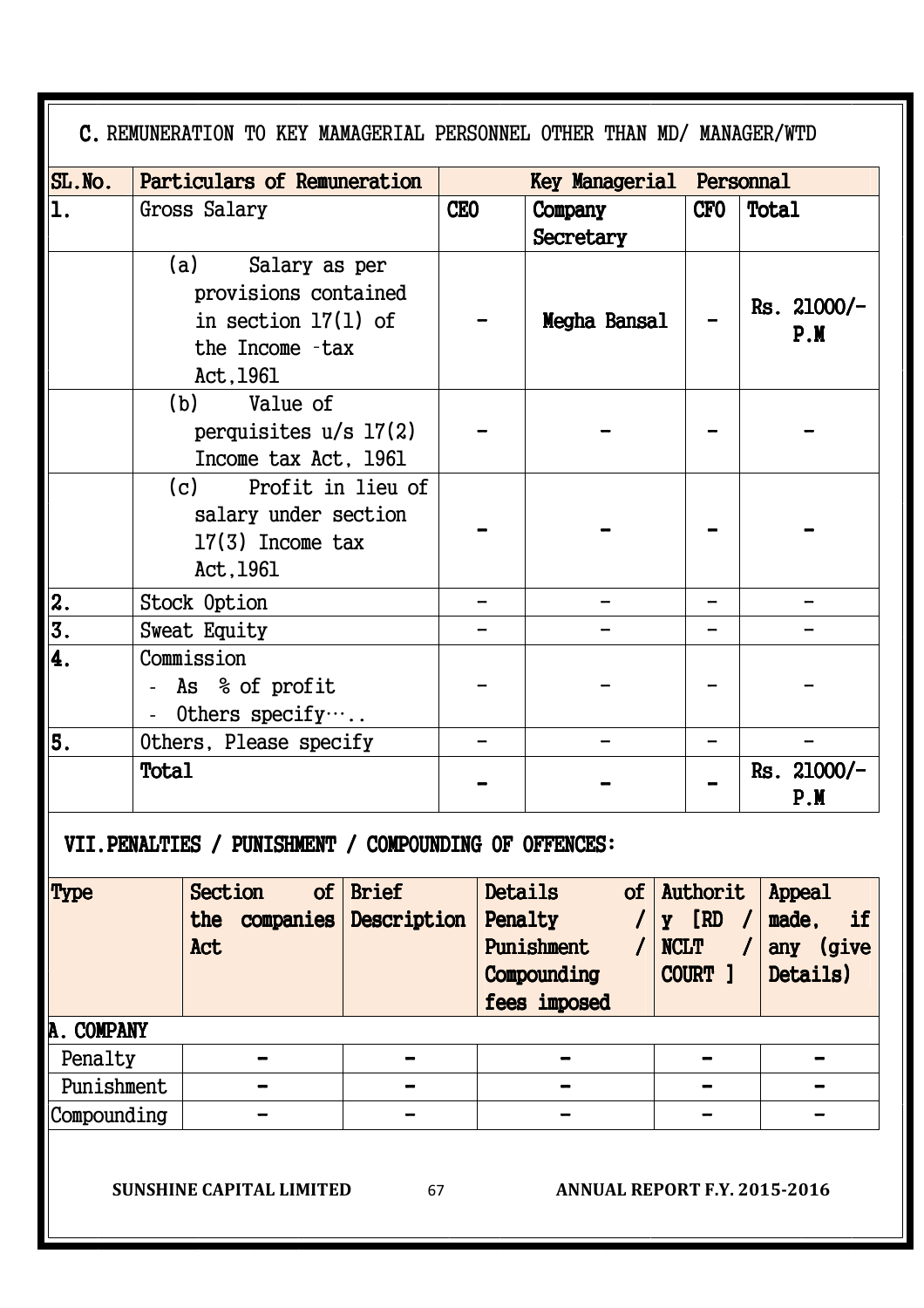| <b>B. DIRECTORS</b>          |  |  |  |  |  |  |  |  |  |
|------------------------------|--|--|--|--|--|--|--|--|--|
| Penalty                      |  |  |  |  |  |  |  |  |  |
| Punishment                   |  |  |  |  |  |  |  |  |  |
| Compounding                  |  |  |  |  |  |  |  |  |  |
| C. OTHER OFFICERS IN DEFAULT |  |  |  |  |  |  |  |  |  |
| Penalty                      |  |  |  |  |  |  |  |  |  |
| Punishment                   |  |  |  |  |  |  |  |  |  |
| Compounding                  |  |  |  |  |  |  |  |  |  |

For and on behalf of the Board of Directors For Sunshine Capital Limited

Place: New Delhi Priti Jain Priese Megha Bansal Date: 26.05.2016 Managing Director Company Secretary DIN: 00537234 M. No. A36741

**SUNSHINE CAPITAL LIMITED** 68 **ANNUAL REPORT F.Y. 2015-2016**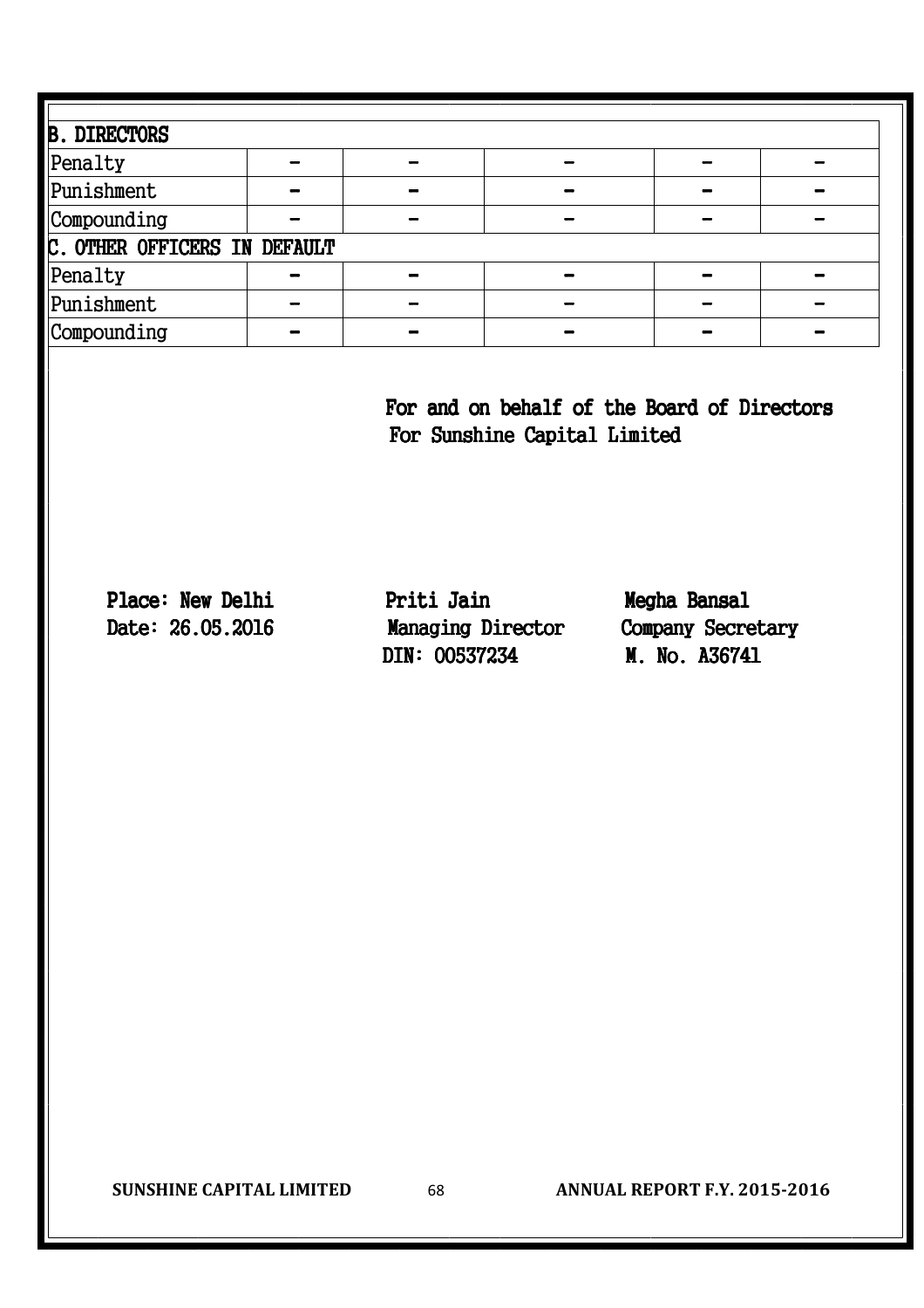Annexure III

# Independent Auditor's Report

## To the Members of SUNSHINE CAPITAL LIMITED

#### Report on the Financial Statements

I have audited the accompanying financial statements of M/s SUNSHINE CAPITAL LIMITED ("the Company") which comprise the Balance Sheet as at March 31, 2016 and the Statement of Profit and Loss, the Cash Flow Statement for the year then ended, and a summary of significant accounting policies and other explanatory information.

#### Management's Responsibility for the Financial Statements

The Company's Management is responsible for the matters in section 134(5) of the Companies Act, 2013 (the Act) with respect to preparation of these financial statements that give a true and fair view of the financial position, financial performance and cash flows of the Company in accordance with the accounting principles generally accepted in India, including the Accounting Standards specified under section 133 the Companies Act, 2013 read with rule 7 of Companies (Accounts) Amendment Rules, 2015. This responsibility also includes the maintenance of adequate accounting records in accordance with the provision of the act for the safeguarding of Assets of the company and for preventing and detecting the frauds and other irregularities, selection and application of appropriate accounting policies, making judgments and estimated that are reasonable and prudent and design, implementation and maintenance of internal financial control, that were operating effectively for ensuring the accuracy and completeness of the accounting records, relevant to the preparation and presentation of the financial statements that give a true and fair view and are free from material misstatement, whether due to fraud or error.

#### Auditor's Responsibility

My responsibility is to express an opinion on these financial statements based on my audit. I have taken into account the provisions of the act, the accounting and Auditing standards and matter which are required to be included in the audit report under the provision of the act and the rules made thereunder. I conducted my audit in accordance with the Standards on Auditing specified under section 143 (10) of the act.Those Standards require that I comply with ethical requirements and plan and perform the audit to obtain reasonable assurance about whether the financial statements are free from material misstatement.

**SUNSHINE CAPITAL LIMITED** 69 **ANNUAL REPORT F.Y. 2015-2016**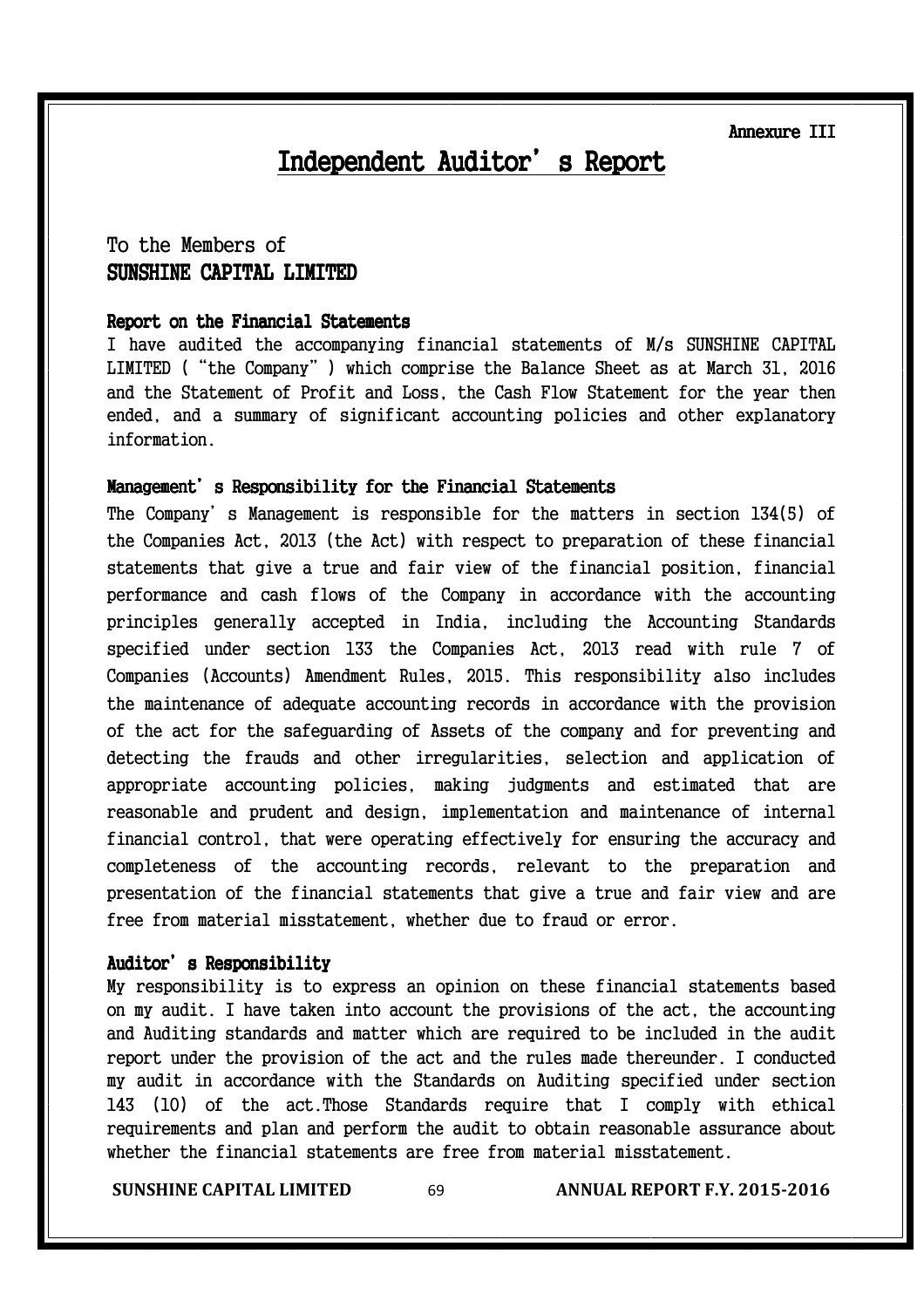An audit involves performing procedures to obtain audit evidence about the amounts and disclosures in the financial statements. The procedures selected depend on the auditor's judgment, including the assessment of the risks of material misstatement of the financial statements, whether due to fraud or error. In making those risk assessments, the auditor considers internal control relevant to the Company's preparation and fair presentation of the financial statements in order to design audit procedures that are appropriate in the circumstances. An audit also includes evaluating the appropriateness of accounting policies used and the reasonableness of the accounting estimates made by management, as well as evaluating the overall presentation of the financial statements.

I believe that the audit evidence I have obtained is sufficient and appropriate to provide a basis for my audit opinion on the financial statements.

#### Opinion

In my opinion and to the best of my information and according to the explanations given to me, the financial statements read together with NOTES thereon, subject to Note No. 24, regarding non provision of diminution in the value of Non Current Investment to the tune of  $\bar{\tau}$  25.03 Crores (Previous Year 12.00 Crore) by virtue of which profit of the company has been overstated by  $\bar{\tau}$  25.03 Crores. Further, as per AS-2, the inventories are to be valued at cost or market value whichever is less. There is non provision for shortfall in value of inventories to the tune of  $\bar{\tau}$  19.17 Crore by virtue of which profit of the company has been overstated by  $\bar{\tau}$  19.17 Crore, give the information required by the Act in the manner so required and give a true and fair view in conformity with the accounting principles generally accepted in India:

- (a) In the case of the Balance Sheet, of the state of affairs of the Company as at 31st March, 2016;
- (b) In the case of the Statement of Profit and Loss, of the Profit for the year ended on that date;
- (C) In the case of the Cash Flow Statement, of the Cash Outflows for the year ended on that date;

#### Report on other Legal and Regulatory Requirements

1. As required by the Companies (Auditor's Report) Order, 2016 ("the Order") issued by the Central Government of India in terms of sub-section (11) of section 143 of the Act, I give in the "Annexure A" statement on the matters Specified in paragraphs 3 and 4 of the Order.

**SUNSHINE CAPITAL LIMITED** 70 **ANNUAL REPORT F.Y. 2015-2016**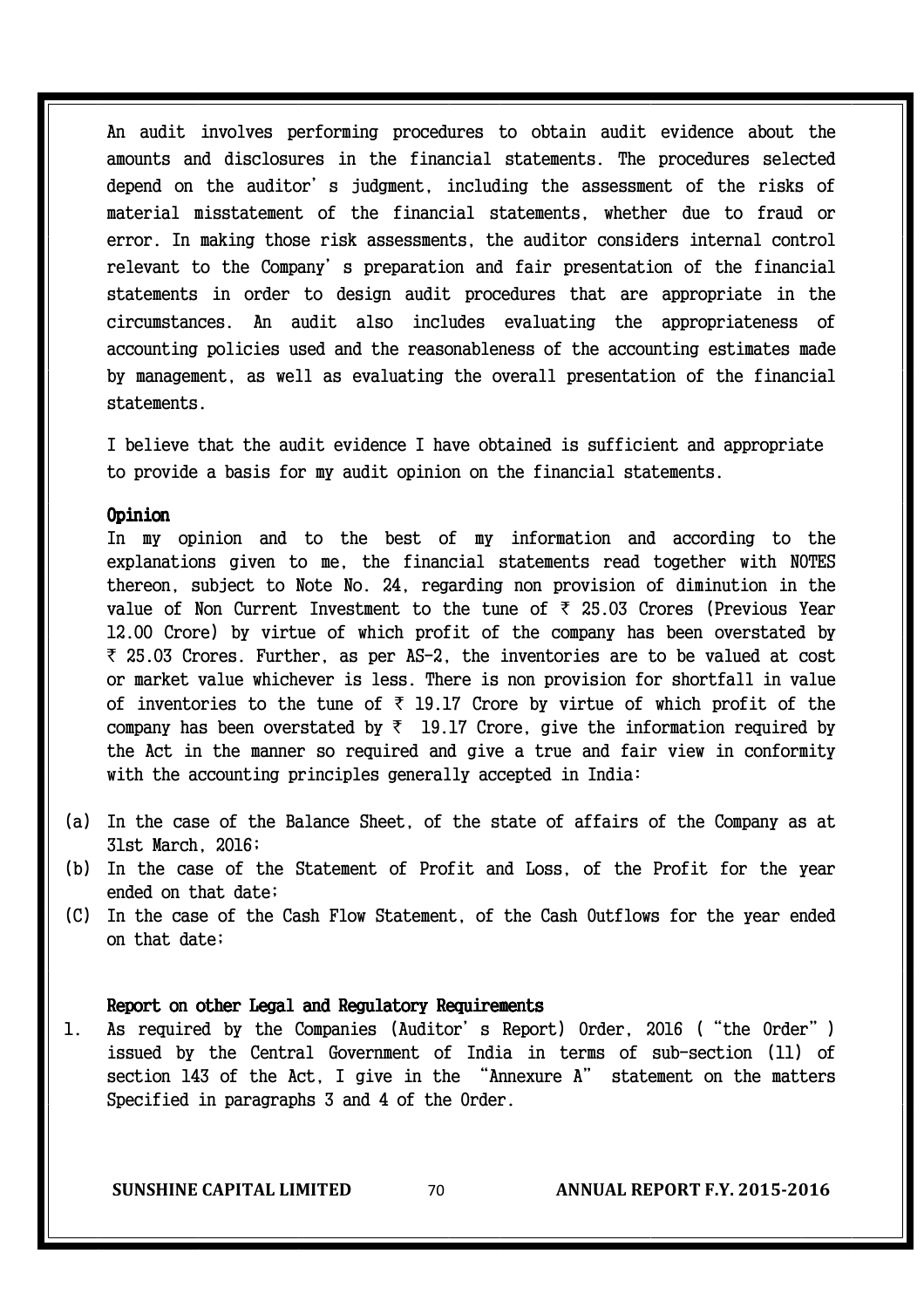- 2. As required by section 143(3) of the Act, I report that:
- a) I have sought and obtained all the information and explanations which to the best of my knowledge and belief were necessary for the purpose of my audit;
- b) in my opinion proper books of account as required by law have been kept by the Company so far as appears from my examination of those book;
- c) the Balance Sheet, Statement of Profit and Loss, and cash flow Statement dealt with by this Report are in agreement with the books of account;
- d) In my opinion, the aforesaid Financial Statements, comply with the Accounting Standards specified under section 133 of the act, read with 7 of Companies (Accounts) Amendment Rules, 2015.
- e) on the basis of written representations received from the directors as on 31st March, 2016, and taken on record by the Board of Directors, none of the directors is disqualified as on 31st March, 2016, from being appointed as a director in terms of section 164(2) of the act.
- f) with respect to adequacy of the internal financial controls over financial reporting of the Company and the operating effectiveness of such controls, refer to my separate report in "Annexure B",and
- g) with respect to the other matters to be included in the Auditor's Report in accordance with Rule 11 of the Companies (Audit and Auditors) Rules, 2014, in my opinion and to the best of my information and according to the explanations given to me:
- (i) the Company has disclosed the impact of pending litigations on its financial position in its Financial Statement as referred to in note no. 27 (a), (b) and (c) to the financial statement..
- (ii) the Company did not have any long-term contracts including derivative contracts for which there were any material foreseeable losses.
- (iii) there were no amounts which were required to be transferred to the Investor Education and Protection Fund by the Company

CA. ANIL KUMAR (Chartered Accountant) M.No. 086223 M.No.

Place: New Delhi Date: 26.05.2016

**SUNSHINE CAPITAL LIMITED** 71 **ANNUAL REPORT F.Y. 2015-2016**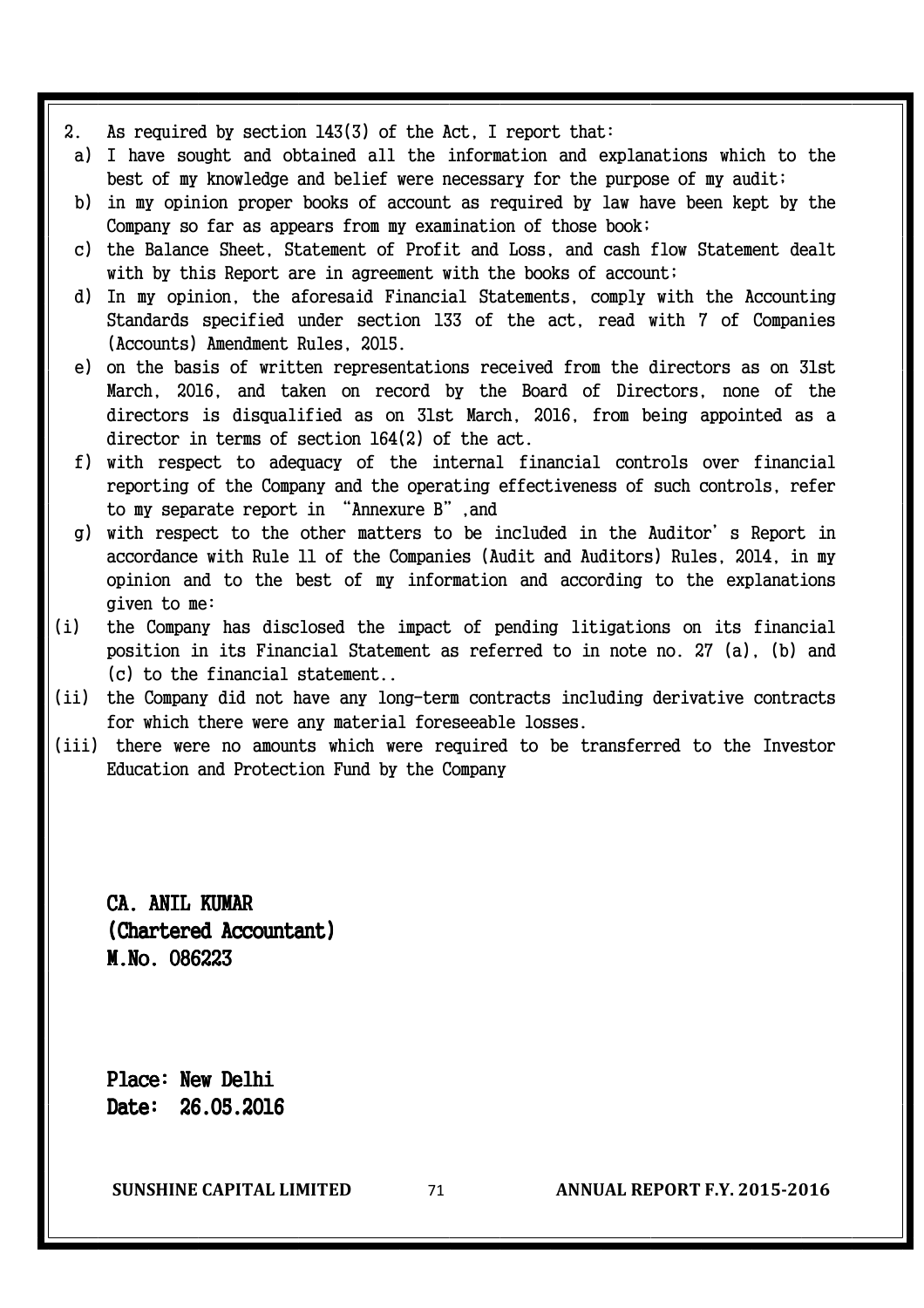#### "ANNEXURE A" TO THE AUDITOR' S REPORT

The Annexure referred to in my report of even date to the members of M/s SUNSHINE CAPITAL LIMITED as at and for the year ended 31st March, 2016, I report that:

- 1. Fixed Assets:
- a) The Company has maintained proper records showing full particulars including quantitative details and situation of fixed assets on the basis of available information.
- b) As explained to me, all the fixed assets have been physically verified by the management in a phased periodical manner, which in my opinion is reasonable, having regard to the size of the Company and nature of its assets. No material discrepancies were noticed on such physical verification.
- 2. Inventories:
- a) The inventories have been physically verified during the year by the management. In my opinion, the frequency of verification is reasonable.
- b) In my opinion and according to the information and explanations given to me, the procedures of physical verification of inventories followed by the management are reasonable and adequate in relation to the size of the Company and the nature of its business.
- c) The Company has maintained proper records of inventories. As per the information and explanation given to me, no material discrepancies were noticed on physical verification.
- 3. Secured or unsecured Loans The company has not granted any loans, secured or unsecured to companies, firms, Limited Liability Partnerships or other parties covered in the register maintained under section 189 of the Companies Act, 2013. So Further provisions of clause do not apply.
- 4. The company has complied with the provision of section 185 & 186 in respect of loans, investments, guarantees, and security.

**SUNSHINE CAPITAL LIMITED** 72 **ANNUAL REPORT F.Y. 2015-2016**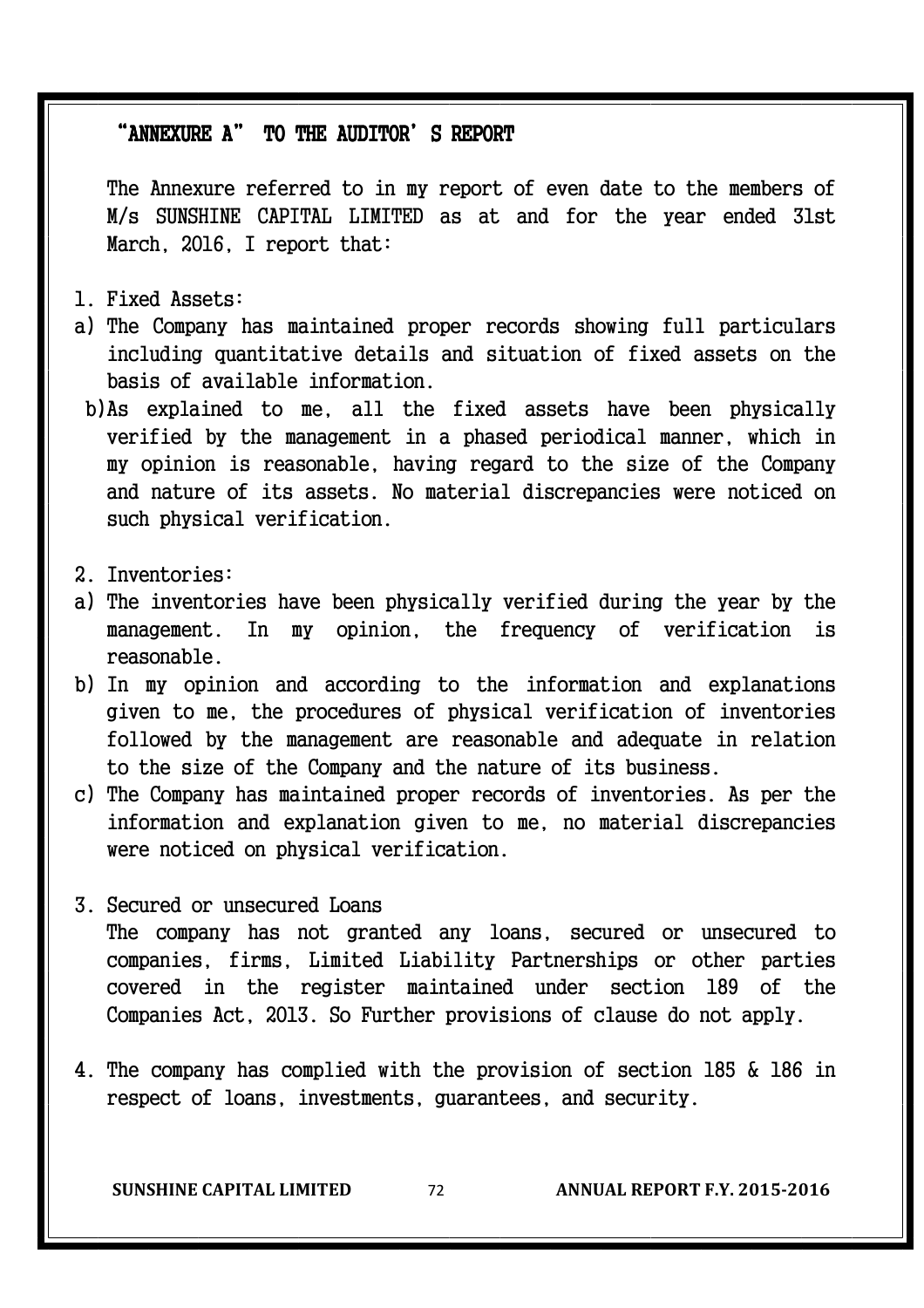- 5. In my opinion and according to the Information & Explanation given to me, The Company has not accepted deposits under the provisions of sections 73 to 76 are not applicable or any other relevant provisions of the Companies Act, 2013 and the rules framed there under.
- 6. I have been informed that the maintenance of cost records has not been prescribed by the Central Government under sub-section (1) of section 148 of the Companies Act, 2013.
- 7. Statutory Dues:
- a) According to the records of the Company, undisputed statutory dues including Provident Fund, Employees' State Insurance, Income Tax, Sales Tax, Wealth Tax, Service Tax, duty of Customs, Duty of Excise, Value Added Tax, Cess and other material statutory dues have been generally regularly deposited with the appropriate authorities. According to the information and explanations given to me, no undisputed amounts payable in respect of the aforesaid dues were outstanding as at March 31, 2016 for a period of more than six months from the date of becoming payable.
- b) According to the information and explanations given to me, there is a pending tax demands of which information given below:

 $(In \; \bar{\tau})$ 

| <b>ACT</b>     | Appeal pending Before | Assessment year | Amount of demand |
|----------------|-----------------------|-----------------|------------------|
| Income Tax Act | <b>ITAT</b>           | 2008-09         | 35,33,80,053/    |
| Income Tax Act | CIT(A)                | $2008 - 09$     | $33,99,00,000/-$ |
| Income Tax Act | TTAT                  | 2009-10         | $5,14,66,300/-$  |

- 8. Since the company has not taken any loan or borrowing from a financial institution, bank, Government or dues to debenture holders hence the default in repayment of dues to banks, financial institutions, and Government does not arise.
- 9. In my opinion and according to the Information & Explanation given to me, the company has not raised moneys by way of initial public offer or further public offer (including debt instruments) and term loans so the clause is not applicable for the company.

**SUNSHINE CAPITAL LIMITED** 73 **ANNUAL REPORT F.Y. 2015-2016**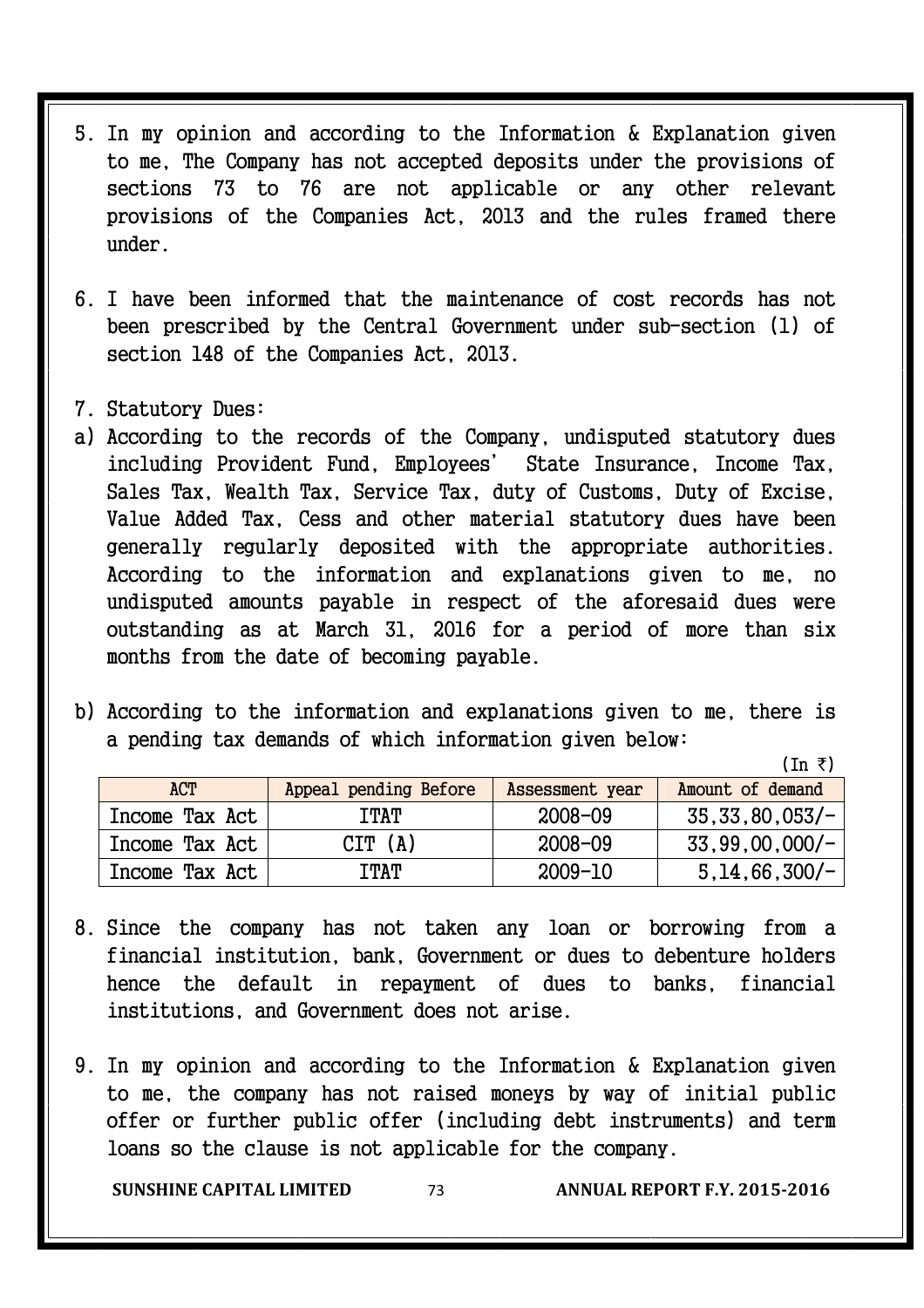- 10. Based on the procedure performed and the information and explanation given to me, I report that no fraud on or by the company has been noticed or reported during the year, nor I have been informed of such cases by the management.
- 11. In my opinion and according to the information and Explanation given to me, the company has not paid or provided managerial remuneration.
- 12. The company is not a Nidhi company hence the provision related to the Nidhi Company is not applicable.
- 13. The company has not any related party transaction.
- 14. The company has not made any preferential allotment or private placement of shares or fully or partly convertible debentures during the year under review.
- 15. The company has not entered into any non-cash transactions with directors or persons connected with him.
- 16. The Company having Certificate of Registration No. B-14.01266 issued on 25.09.1998 by Reserve Bank of India, New Delhi under Section 45 IA of the RBI Act, 1934

CA. ANTI, KIIMAR (Chartered Accountant) M.No. 086223

Place: New Delhi Date: 26.05.2016

**SUNSHINE CAPITAL LIMITED** 74 **ANNUAL REPORT F.Y. 2015-2016**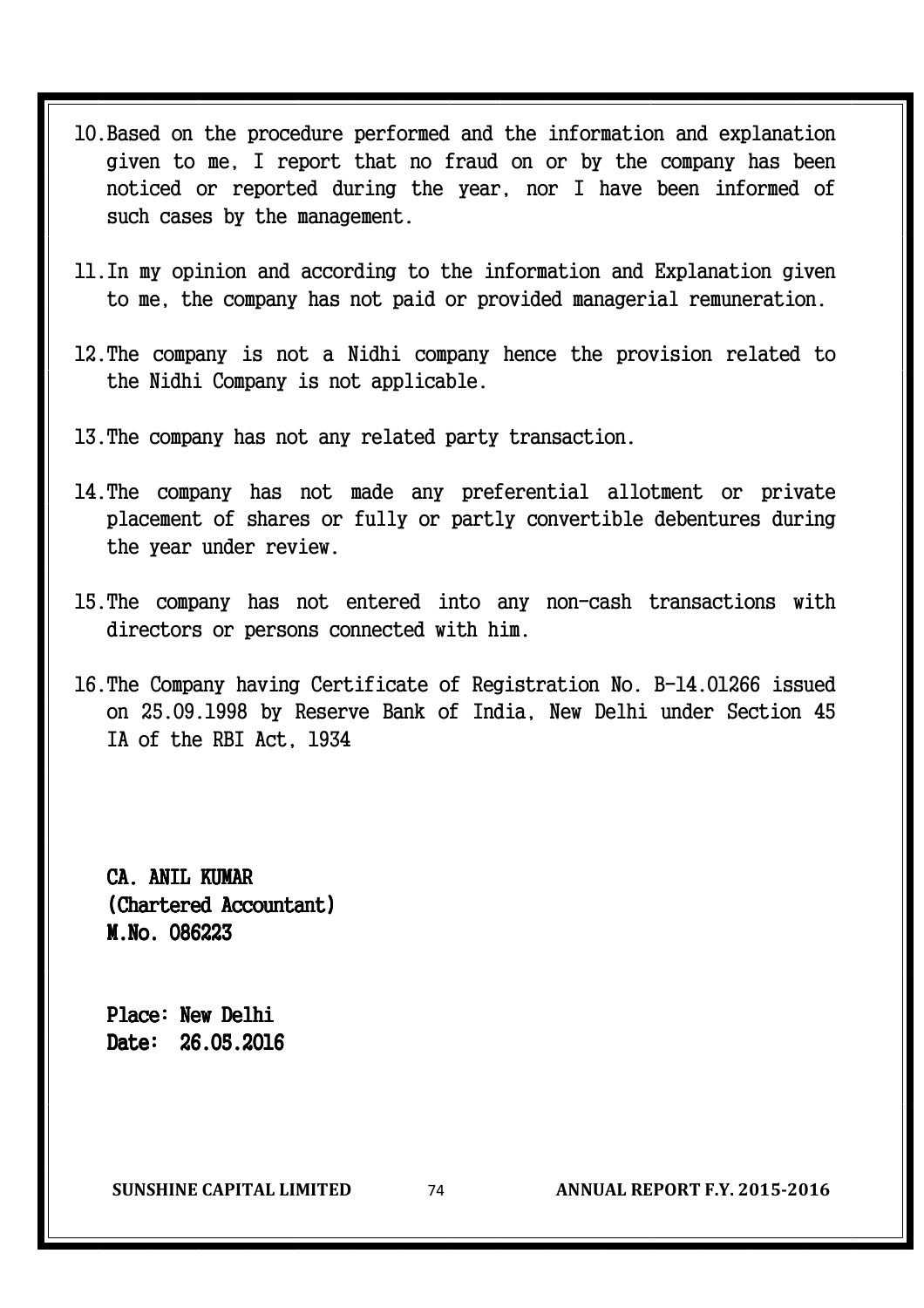#### "Annexure - B" to the Auditors' Report

#### Report on the Internal Financial Controls under Clause (i) of Subsection 3 of Section 143 of the Companies Act, 2013 ("the Act")

I have audited the internal financial controls over financial reporting of M/s SUNSHINE CAPITAL LIMITED ("the Company") as of 31 March 2016 in conjunction with my audit of the standalone financial statements of the Company for the year ended on that date.

#### Management's Responsibility for Internal Financial Controls

The Company's management is responsible for establishing and maintaining internal financial controls based on the internal control over financial reporting criteria established by the Company considering the essential components of internal control stated in the Guidance Note on Audit of Internal Financial Controls over Financial Reporting issued by the Institute of Chartered Accountants of India ('ICAI'). These responsibilities include the design, implementation and maintenance of adequate internal financial controls that were operating effectively for ensuring the orderly and efficient conduct of its business, including adherence to company's policies, the safeguarding of its assets, the prevention and detection of frauds and errors, the accuracy and completeness of the accounting records, and the timely preparation of reliable financial information, as required under the Companies Act, 2013.

#### Auditors' Responsibility

My responsibility is to express an opinion on the Company's internal financial controls over financial reporting based on my audit. I conducted my audit in accordance with the Guidance Note on Audit of Internal Financial Controls over Financial Reporting (the "Guidance Note") and the Standards on Auditing, issued by ICAI and deemed to be prescribed under section 143(10) of the Companies Act, 2013, to the extent applicable to an audit of internal financial controls, both applicable to an audit of Internal Financial Controls and, both issued by the Institute of Chartered Accountants of India. Those Standards and the Guidance Note require that I comply with ethical requirements and plan and perform the audit to obtain reasonable assurance about whether adequate internal financial controls over financial reporting was established and maintained and if such controls operated effectively in all material respects.

**SUNSHINE CAPITAL LIMITED** 75 **ANNUAL REPORT F.Y. 2015-2016**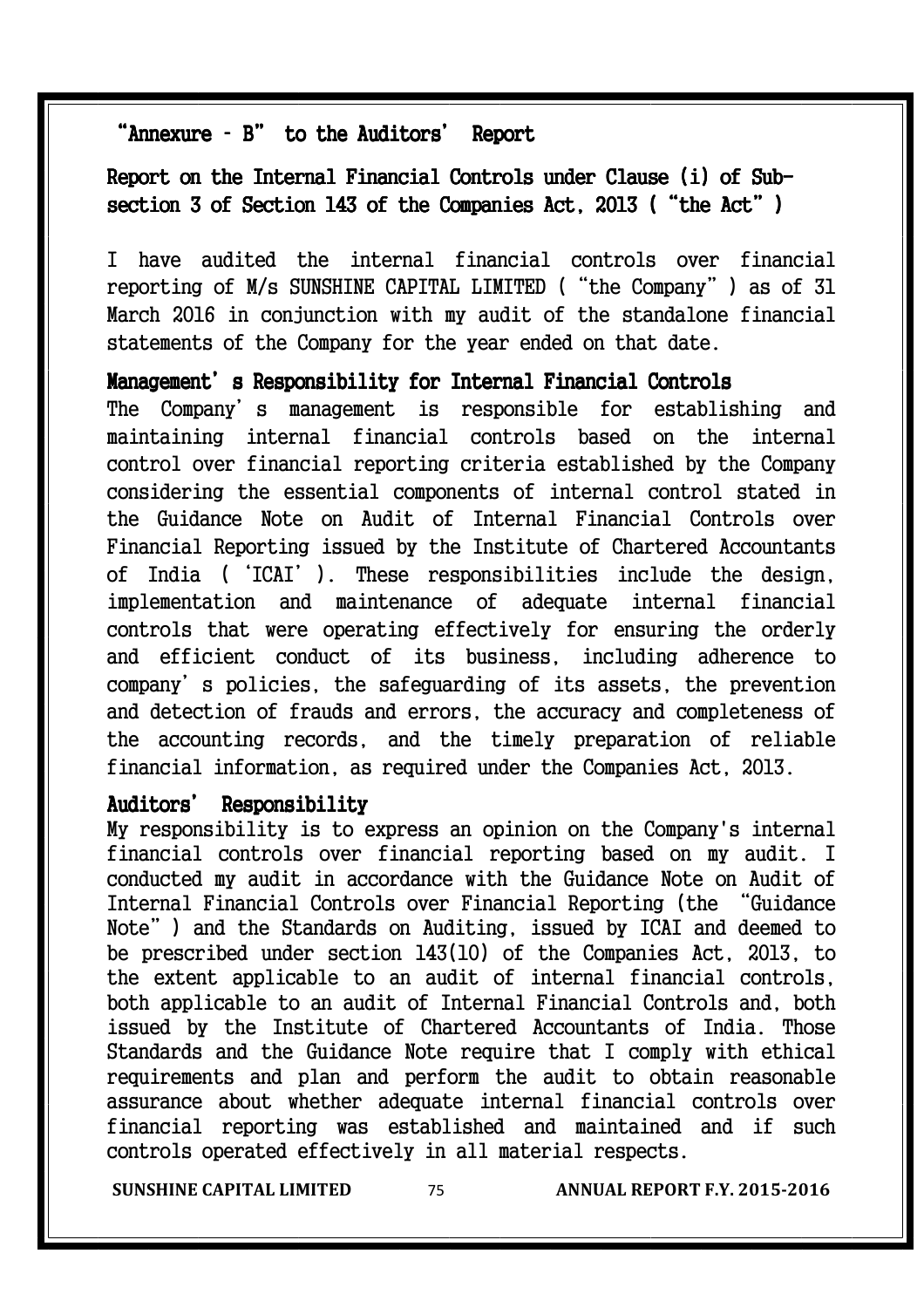My audit involves performing procedures to obtain audit evidence about the adequacy of the internal financial controls system over financial reporting and their operating effectiveness. My audit of internal financial controls over financial reporting included obtaining an understanding of internal financial controls over financial reporting, assessing the risk that a material weakness exists, and testing and evaluating the design and operating effectiveness of internal control based on the assessed risk. The procedures selected depend on the auditor's judgment, including the assessment of the risks of material misstatement of the financial statements, whether due to fraud or error.

I believe that the audit evidence I have obtained is sufficient and appropriate to provide a basis for my audit opinion on the Company's internal financial controls system over financial reporting.

#### Meaning of Internal Financial Controls over Financial Reporting

A company's internal financial control over financial reporting is a process designed to provide reasonable assurance regarding the reliability of financial reporting and the preparation of financial statements for external purposes in accordance with generally accepted accounting principles. A company's internal financial control over financial reporting includes those policies and procedures that Pertain to the maintenance of records that, in reasonable detail, accurately and fairly reflect the transactions and dispositions of the assets of the company; (2) provide reasonable assurance that transactions are recorded as necessary to permit preparation of financial statements in accordance with generally accepted accounting principles, and that receipts and expenditures of the company are being made only in accordance with authorisations of management and directors of the company; and (3) provide reasonable assurance regarding prevention or timely detection of unauthorised acquisition, use, or disposition of the company's assets that could have a material effect on the financial statements.

**SUNSHINE CAPITAL LIMITED** 76 **ANNUAL REPORT F.Y. 2015-2016**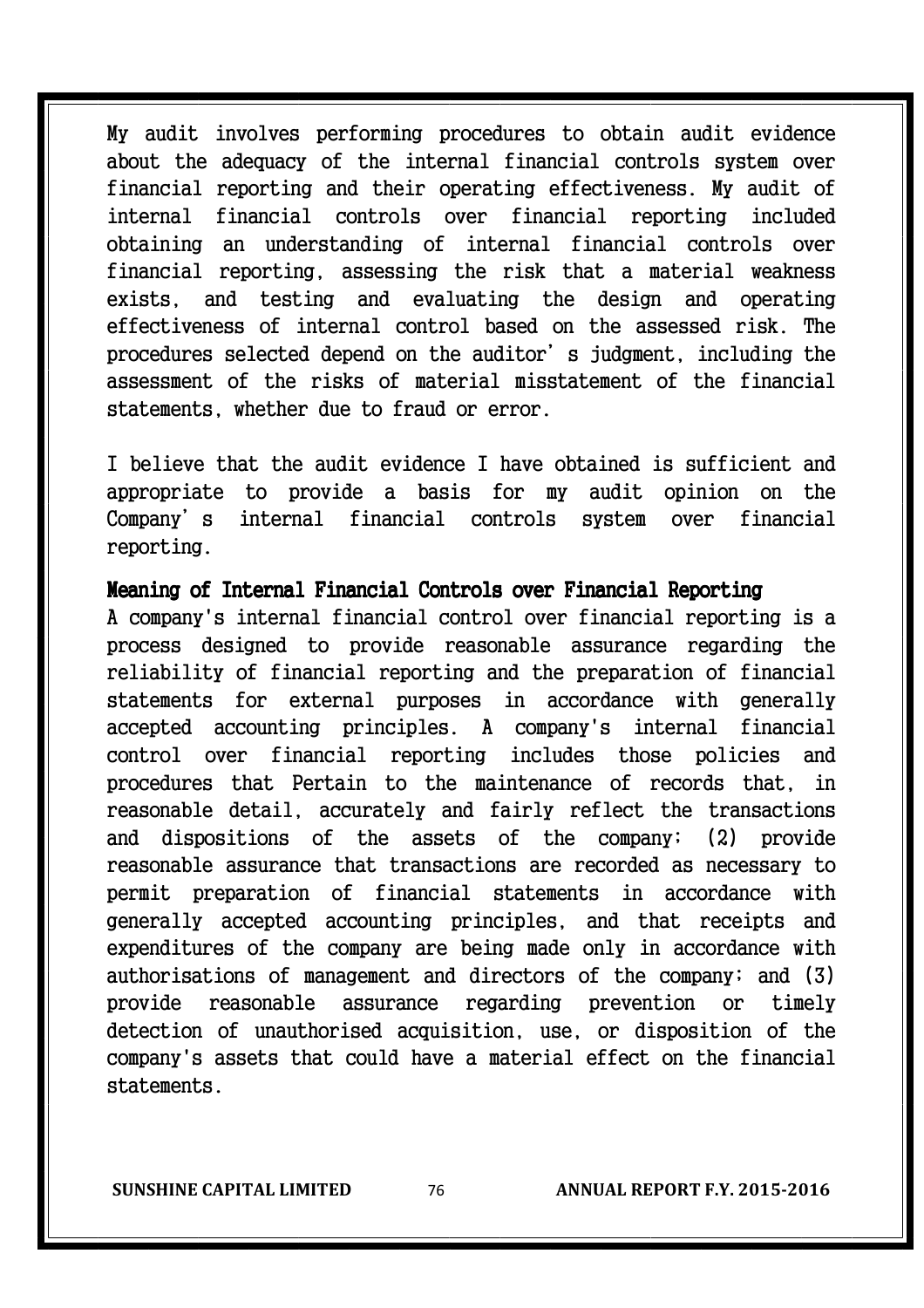#### Inherent Limitations of Internal Financial Controls Over Financial Reporting

Because of the inherent limitations of internal financial controls over financial reporting, including the possibility of collusion or improper management override of controls, material misstatements due to error or fraud may occur and not be detected. Also, projections of any evaluation of the internal financial controls over financial reporting to future periods are subject to the risk that the internal financial control over financial reporting may become inadequate because of changes in conditions, or that the degree of compliance with the policies or procedures may deteriorate.

#### Opinion

In my opinion, the Company has, in all material respects, an adequate internal financial controls system over financial reporting and such internal financial controls over financial reporting were operating effectively as at 31 March 2016, based on the internal control over financial reporting criteria established by the Company considering the essential components of internal control stated in the Guidance Note on Audit of Internal Financial Controls Over Financial Reporting issued by the Institute of Chartered Accountants of India.

CA. ANTI, KIIMAR (Chartered Accountant) M.No. 086223 M.No.

Place: New Delhi Date: 26.05.2016

**SUNSHINE CAPITAL LIMITED** 77 **ANNUAL REPORT F.Y. 2015-2016**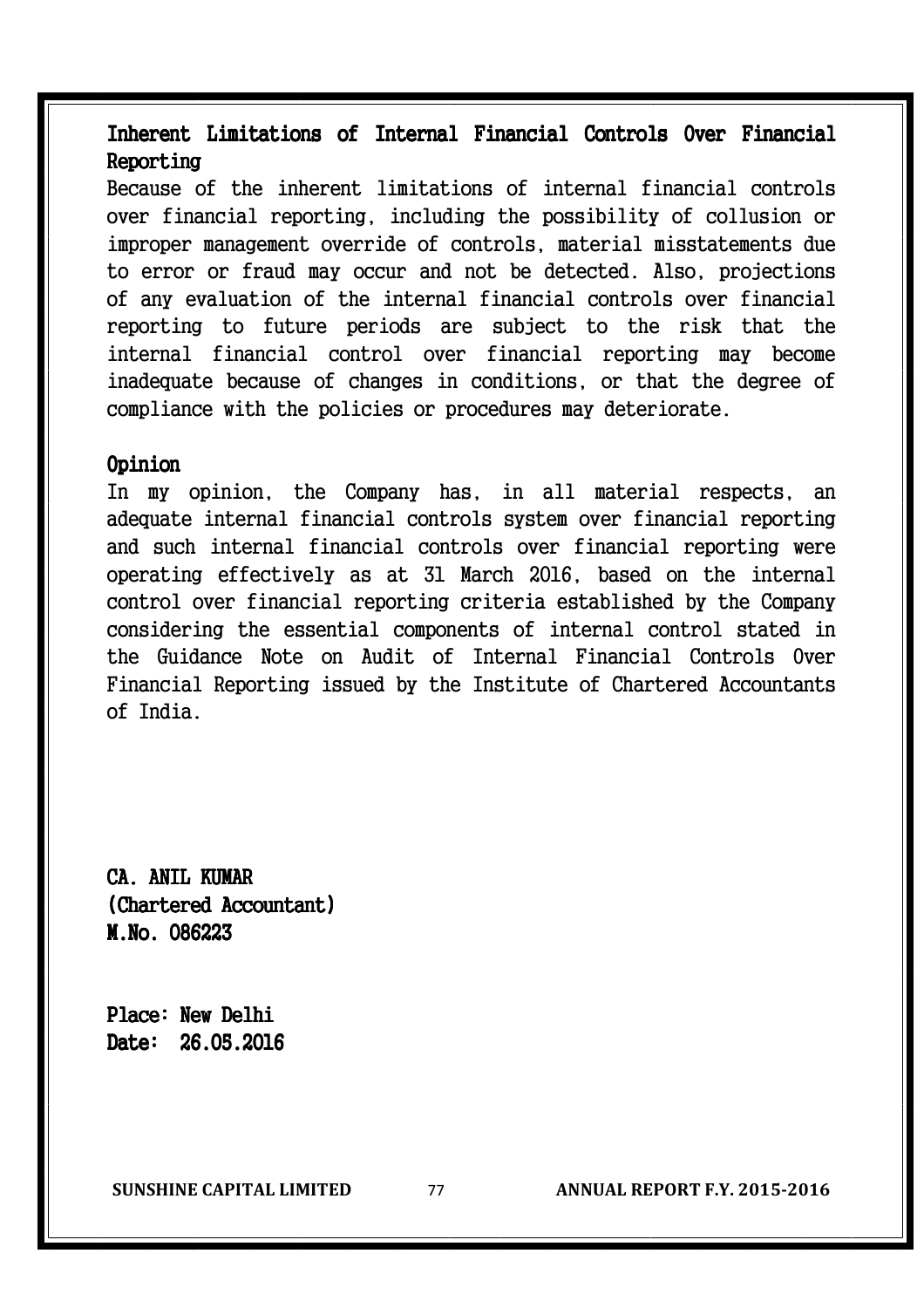#### AUDITORS' REPORT

(Under RBI Act)

 $To.$ 

The Board of Directors M/s Sunshine Capital Limited Limited 209, Bhanot Plaza-II, 3. D.B. Gupta Road, Paharganj New Delhi -110055

 I have audited the Balance Sheet of M/s Sunshine Capital Limited, ('the Company') as at 31st March 2016 and the Statement of Profit and loss for the year ended on that date, both annexed thereto.

 As required by the "Non-Banking Financial Companies Auditors Report (Reserve Bank of India) Directions 2008" dated September 18, 2008 issued in term of Sub Section (1A) of Section 45MA of RBI Act, 1934, our responsibility is to report on the matter specified in paragraphs 3 and 4 of the said Direction and now we report, on the matter to the extent applicable to the company, as hereunder:

- a) The company has obtained a certificate of registration (COR) from the Reserve Bank of India vide Registration No. B - 14.01266, issued on 25th September, 1998, the company is non-deposit accepting NDSI-NBFC.
- b) The company is entitled to continuing to undertake the business of Non Banking Finance Institution." In terms of its assets /income pattern criteria set by RBI vide its circular No. DNBS.PD.CC.No.85/03.02.089/2006-07 dated Dec 6, 2006).
- c) The Board of Directors of the company has passed a resolution for the non acceptance of any public deposits.
- d) The company has not accepted any public deposits during the financial year ended 31.03.2016.
- e) The Company has complied with the prudential norms relating to income recognition, accounting standards, asset classification and provisioning for bad and doubtful debts as applicable to it in terms of " "Systemically Important Non-Banking Financial (Non-Deposit Accepting or Holding) Companies Prudential Norms (Reserve Bank) Directions, 2015".

**SUNSHINE CAPITAL LIMITED** 78 **ANNUAL REPORT F.Y. 2015-2016**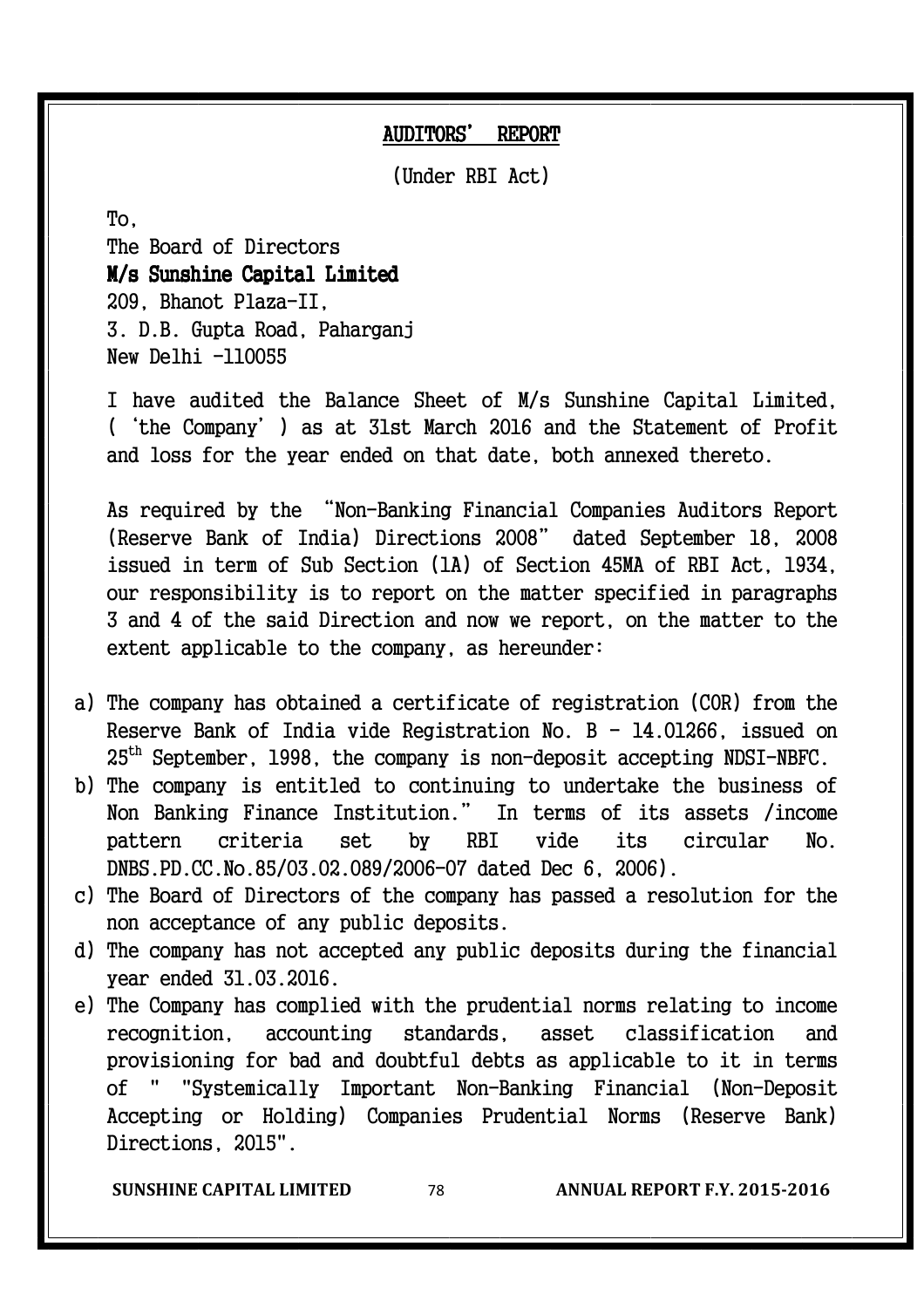- f) The Company has complied with the Capital adequacy, capital funds, risk assets/exposures and risk asset ratio as disclose in the return submitted to the bank in form of NBS\_7, has been correctly arrived at such ratio in compliance with the minimum CRAR prescribed by the bank.
- g) The company has furnished the annual statement of capital funds, risks assets/exposures and risk assets ratio (NBS\_7) within the stipulated time to Reserve Bank of India.
- h) The company has no branches during the financial year ended 31.03.2016.

ANTI, KUMAR (Chartered Accountant) Membership No: 086223

DATE: 26.05.2016 PLACE: NEW DELHI

**SUNSHINE CAPITAL LIMITED** 79 **ANNUAL REPORT F.Y. 2015-2016**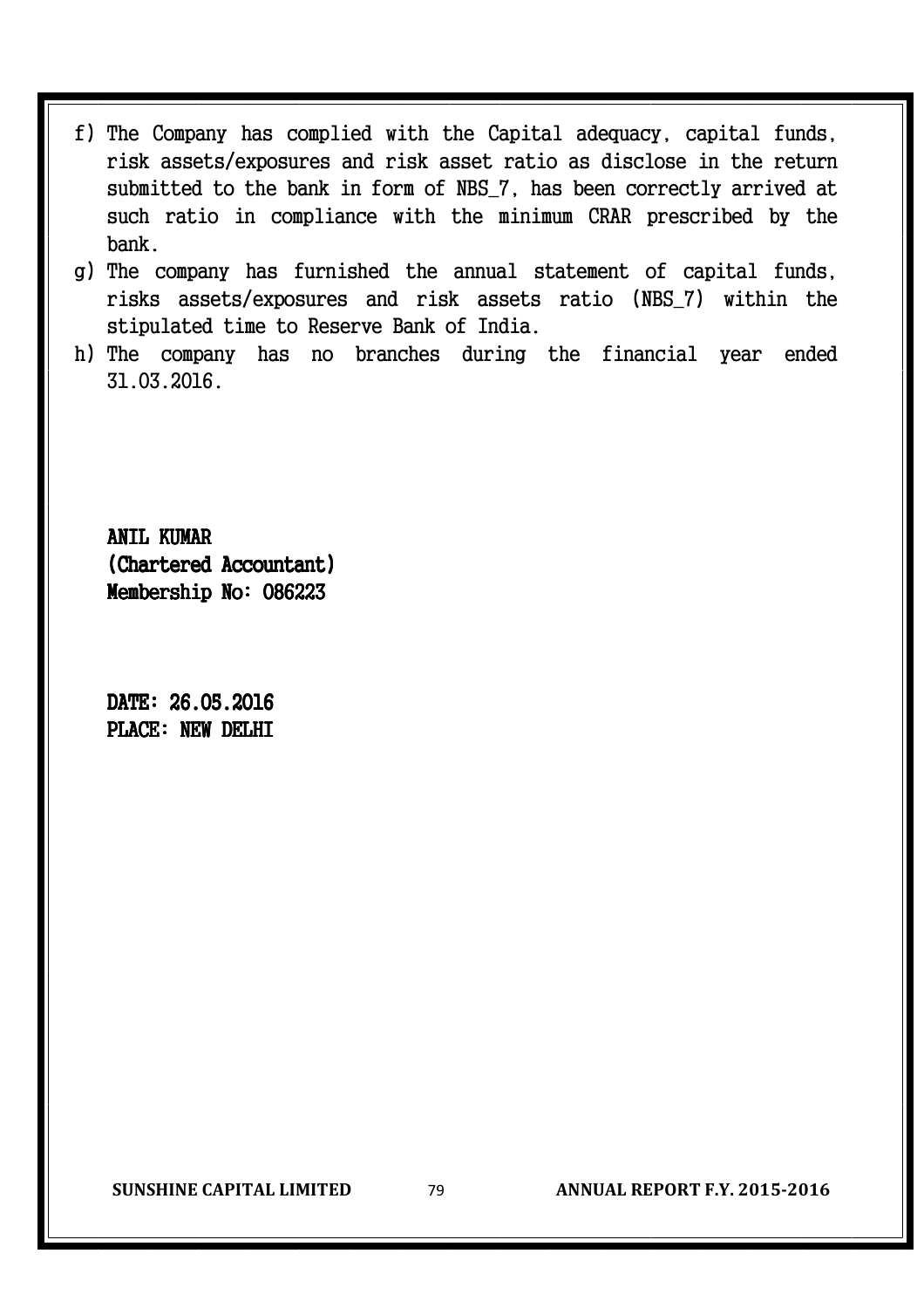## SUNSHINE CAPITAL LIMITED BALANCE SHEET AS AT 31-03-2016

 $(IN<sub>z</sub>)$ 

| <b>PARTICULARS</b>                | <b>NOTE</b><br>NO.      | AS AT<br><b>MARCH, 2016</b><br><b>31ST</b> | AS AT<br><b>MARCH, 2015</b><br><b>31ST</b> |
|-----------------------------------|-------------------------|--------------------------------------------|--------------------------------------------|
| I<br>EQUITY AND LIABILITIES       |                         |                                            |                                            |
| 1 Shareholders Funds              |                         |                                            |                                            |
| (A) Share Capital                 | ı                       | 13,02,09,000                               | 13,02,09,000                               |
| (B) Reserves And Surplus          | $\overline{\mathbf{c}}$ | 92,07,43,097                               | 91,72,00,201                               |
| 2 Non Current Liabilities         |                         |                                            |                                            |
| (A) Long Term Provisions          | 3                       | 21,69,959                                  | 20,96,492                                  |
| 3 Current Liabilities             |                         |                                            |                                            |
| (A) Other Current Liabilities     | 4                       | 1,39,200                                   | 42,236                                     |
| (B) Short Term Provisions         | 5                       | 16,08,252                                  | 15,26,660                                  |
| <b>TOTAL</b>                      |                         | 1,05,48,69,508                             | 1,05,10,74,589                             |
| ΙI<br><b>ASSETS</b>               |                         |                                            |                                            |
| 1 Non-Current Assets              |                         |                                            |                                            |
| (A) Fixed Assets                  |                         |                                            |                                            |
| (i) Tengible Assets               | 6                       | 3,43,25,497                                | 3,44,15,348                                |
| (B) Non-Current Investments       | 7                       | 20, 14, 734                                | 24,08,14,734                               |
| (C) Defered Tax Assets            | 8                       | 2,74,898                                   | 3, 11, 273                                 |
| (D) Long-Term Loans And Advances  | 9                       | 15,63,81,595                               | 15, 21, 72, 226                            |
| 2 Current Assets                  |                         |                                            |                                            |
| (A) Current investment            | 10                      | 60,96,84,000                               | 60, 96, 84, 000                            |
| (B) Stock In Trade                | 11                      | 24,08,87,758                               | 8,38,257                                   |
| (C) Cash And Cash Equivalents     | 12                      | 30,57,115                                  | 42,62,351                                  |
| (D) Short-Term Loans And Advances | 13                      | 82, 43, 911                                | 85,76,398                                  |
| <b>TOTAL</b>                      |                         | 1,05,48,69,508                             | 1,05,10,74,589                             |

Schedules referred to above and notes attached there to form an integral part of Balance Sheet

In Terms Of My Report Of Even Date Annexed

FOR SUNSHINE CAPITAL LIMITED

CA. ANIL KUMAR (Chartered Accountant) M. NO. 86223

SURENDRA KUMAR JAIN (Director)

DIN: 00530035

PRITI JAIN (Managing Director) DIN : 0537234

Place: New Delhi Date: 26.05.2016

**SUNSHINE CAPITAL LIMITED** 80 **ANNUAL REPORT F.Y. 2015-2016** 

M. No. A36741 (Company Secretary)

MEGHA BANSAL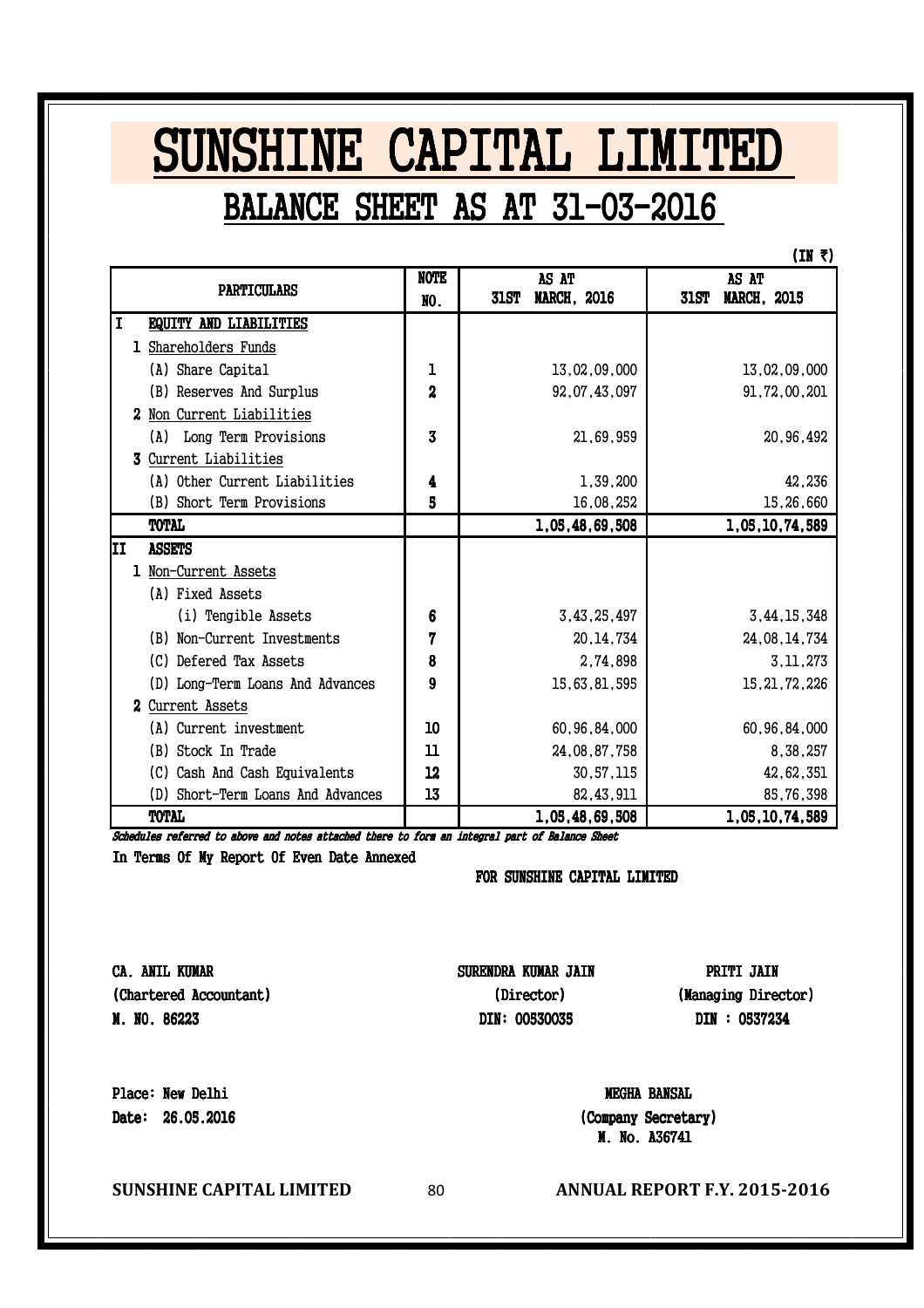# SUNSHINE CAPITAL LIMITED

STATEMENT OF PROFIT & LOSS FOR THE YEAR ENDED 31-03-2016

 $(IN<sub>x</sub>)$ 

| <b>PARTICULARS</b>                             | <b>NOTE</b> | <b>CURRENT PERIOD</b> | PREVIOUS PERIOD |
|------------------------------------------------|-------------|-----------------------|-----------------|
|                                                | NO.         | 2015-16               | 2014-15         |
| Revenue From Operations                        | 14          | 99,54,423             | 1, 16, 92, 437  |
| Other Income                                   | 15          | 22,606                | 2,32,722        |
| Total Revenue                                  |             | 99,77,029             | 1, 19, 25, 159  |
|                                                |             |                       |                 |
| Cost of Trading Goods                          | 16          | 24,03,96,489          |                 |
| Change in Stock In Trade                       | 17          | (24,00,49,501)        |                 |
| Employee Benefits Expenses                     | 18          | 8,86,177              | 7,79,973        |
| Depreciation And Amortization Expenses         | 6           | 1,26,116              | 5,32,775        |
| Other Expenses                                 | 19          | 33,56,757             | 57, 32, 429     |
| Total Expenses                                 |             | 47, 16, 038           | 70,45,177       |
| <b>Profit After Depreciation</b>               |             | 52,60,991             | 48,79,982       |
| Less: Contingent Provision For Standard Assets | 20          | 73,467                | 4,080           |
| Profit Before Tax                              |             | 51,87,524             | 48,75,902       |
| <b>Tax Expense</b>                             |             |                       |                 |
| Current Tax                                    |             | (16, 08, 252)         | (15, 26, 660)   |
| Earliar Years Tax                              |             |                       | (90)            |
| Deferred Tax                                   |             | (36, 376)             | 27,266          |
| Profit (Loss) For The Period                   |             | 35,42,896             | 33,76,418       |
| Earning Per Equity Share                       |             |                       |                 |
| Basic                                          |             | 0.27                  | 0.26            |
| Diluted                                        |             | 0.27                  | 0.26            |

In Terms Of My Report Of Even Date Annexed Schedules referred to above and notes attached there to form an integral part of the Statement of Profit & Loss

FOR SUNSHINE CAPITAL LIMITED

CA. ANIL KUMAR (Chartered Accountant) M. NO. 086223

DIN: 00530035 SURENDRA KUMAR JAIN (Director)

DIN : 0537234 (Managing Director) PRITI JAIN

MEGHA BANSAL (Company Secretary) M. No. A36741

Place: New Delhi Date: 26.05.2016

**SUNSHINE CAPITAL LIMITED** 81 **ANNUAL REPORT F.Y. 2015-2016**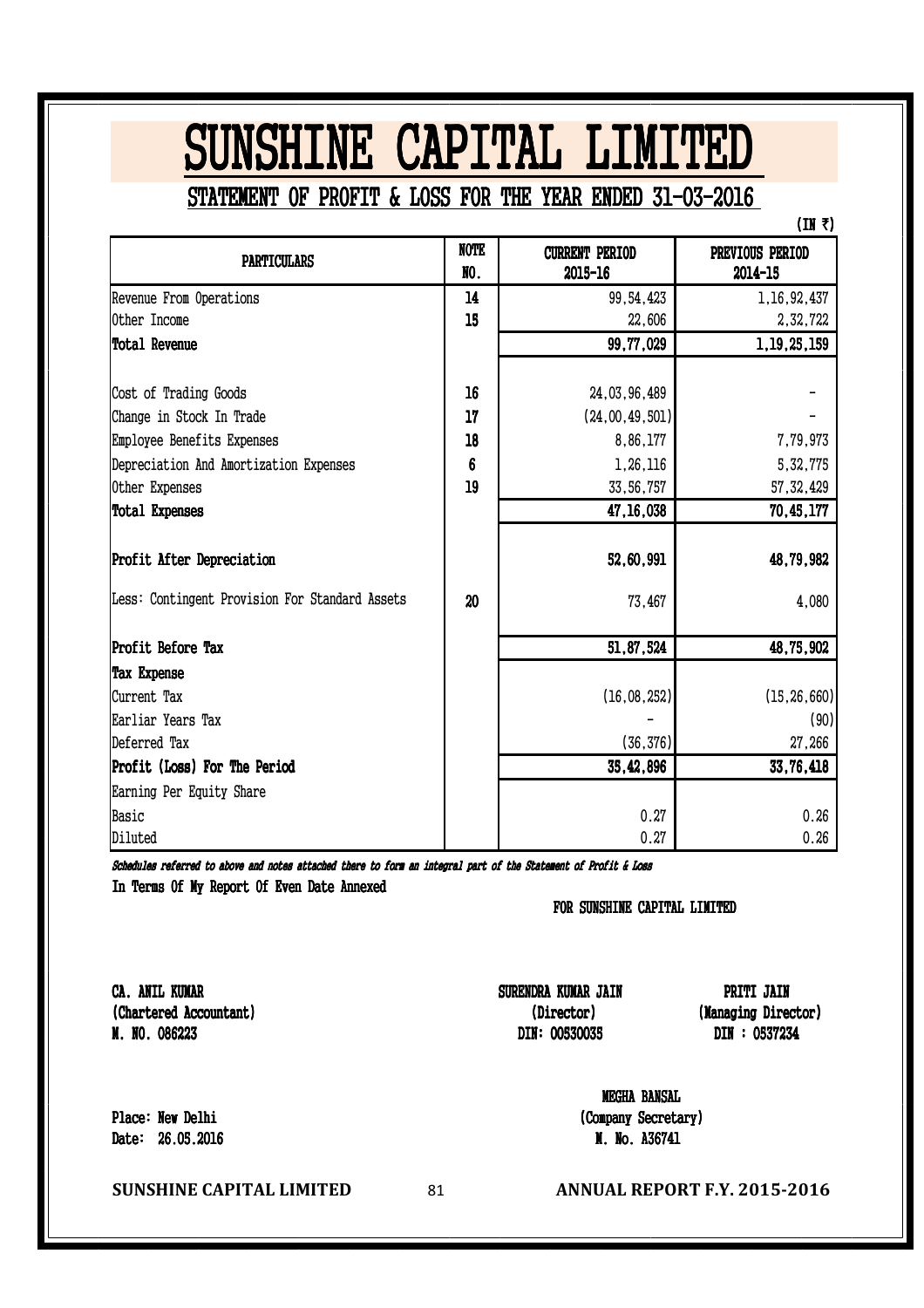|           | CASH FLOW STATEMENT FOR THE YEAR ENDED 31-03-2016                                                                      |                              |                                                    |
|-----------|------------------------------------------------------------------------------------------------------------------------|------------------------------|----------------------------------------------------|
|           |                                                                                                                        |                              | $(7 \text{ In } \text{Lacs})$                      |
|           | <b>PARTICULARS</b>                                                                                                     | $2015 - 16$                  | $2014 - 15$                                        |
| A.        | CASH FLOWS FROM OPERATION ACTIVITIES :                                                                                 |                              |                                                    |
|           | Net Profit Before Tax And Extraordinary Items                                                                          | 35.43                        | 33.76                                              |
|           | Adjustments For:<br>Depreciation                                                                                       | 1.26                         | 5.33                                               |
|           | Profit on sale of fixed asset                                                                                          | $\overline{\phantom{0}}$     | (1.90)                                             |
|           | Contiengent provision for Standard assets                                                                              | 0.73                         | 0.04                                               |
|           | Provision for Taxation                                                                                                 | 16.45                        | 14.99                                              |
|           | Operating Profit Before Working Capital Changes                                                                        | 53.87                        | 52.23                                              |
|           | <b>Adjustments For:</b>                                                                                                |                              |                                                    |
|           | Decrease In Current Assets                                                                                             | (9.17)                       | (1.48)                                             |
|           | Increase/ decrease In Current Liabilities                                                                              | 0.97                         | (0.31)                                             |
|           | Cash Generated From Operations                                                                                         | 45.67                        | 50.45                                              |
|           | Direct Tax Paid                                                                                                        | (15.27)                      | (12.06)                                            |
|           | Net Cash From Operating Activities                                                                                     | 30.40                        | 38.38                                              |
| <b>B.</b> | <b>CASH FLOWS FROM INVESTING ACTIVITIES</b>                                                                            |                              |                                                    |
|           | Purchase of Fixed assets                                                                                               | (0.36)                       | (0.19)                                             |
|           | Sale of Fixed Assets                                                                                                   |                              | 9.73                                               |
|           | Net Cash Used In Investment Activites                                                                                  | (0.36)                       | 9.54                                               |
| C.        | CASH FLOWS FROM FINANCING ACTIVITIES                                                                                   |                              |                                                    |
|           | Loans & Advances given                                                                                                 | (42.09)                      | (16.32)                                            |
|           | Net Cash From In Financing Activities                                                                                  | (42.09)                      | (16.32)                                            |
|           | NET INCREASE IN CASH AND CASH EQUVALENTS                                                                               | (12.05)                      | 31.60                                              |
|           | CASH & CASH EQUIVALENTS (Opening Balance)                                                                              | 42.62                        | 11.02                                              |
|           | CASH & CASH EQUIVALENTS (Closing Balance)<br>NOTE : NEGATIVE FIGURES HAVE BEEN SHOWN IN BRACKETS.                      | 30.57                        | 42.62                                              |
|           | In Terms Of My Report Of Even Date Annexed                                                                             | FOR SUNSHINE CAPITAL LIMITED |                                                    |
|           | <b>CA. ANIL KUMAR</b><br>SURENDRA KUMAR JAIN<br>(Chartered Accountant)<br>(Director)<br>M. NO. 086223<br>DIN: 00530035 |                              | PRITI JAIN<br>(Managing Director)<br>DIN : 0537234 |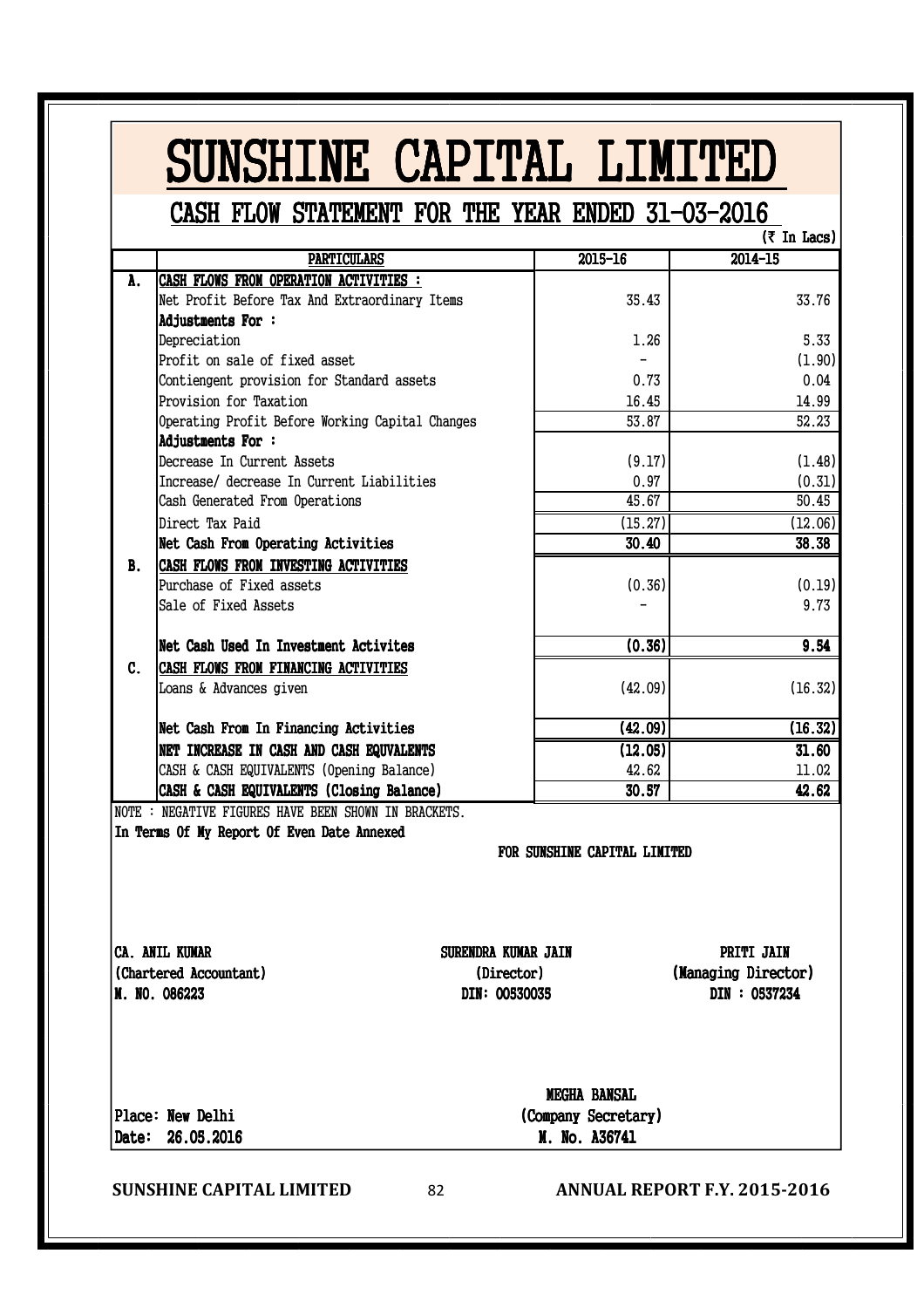NOTE 1. SHARE CAPITAL

| PARTICULARS                                                                                                                               | AS AT<br><b>31ST MARCH 2016</b> | AS AT<br><b>31ST MARCH 2015</b> |
|-------------------------------------------------------------------------------------------------------------------------------------------|---------------------------------|---------------------------------|
| Authorised Share Capital<br>13,110,000 Equity Share (Previous year                                                                        |                                 |                                 |
| 13,110,000) of ₹10 /- each                                                                                                                | 13, 11, 00, 000                 | 13, 11, 00, 000                 |
|                                                                                                                                           | 13, 11, 00, 000                 | 13, 11, 00, 000                 |
| Issued, Subscribed & Paid up Share Capital<br>Shares at the end of the Accounting Period<br>13,020,900 ( Previous Year 13,020,900) Equity |                                 |                                 |
| Shares of ₹10/- Each                                                                                                                      | 13,02,09,000                    | 13,02,09,000                    |
| Total                                                                                                                                     | 13,02,09,000                    | 13,02,09,000                    |

- 1.1 The company has only one class of equity Shares having Par Value of  $\bar{\tau}$  10 per Share. All these Shares have Same right & preferences with respect to payment of dividend, repayment of Capital & Voting.
- 1.2 There is no Shareholders' having more than 5% Shares of the share capital.
- 1.3 The reconciliation of the number of Shares outstanding is set out Below:

| <b>PARTICULARS</b>                                                                                                | AS AT<br><b>31ST MARCH 2016</b> | AS AT<br><b>31ST MARCH 2015</b> |  |  |
|-------------------------------------------------------------------------------------------------------------------|---------------------------------|---------------------------------|--|--|
| Equity Shares at the beginning of the year<br>Add: Issued during the year<br>Equity Shares at the end of the Year | 1,30,20,900<br>1,30,20,900      | 1,30,20,900<br>1,30,20,900      |  |  |

**SUNSHINE CAPITAL LIMITED** 83 **ANNUAL REPORT F.Y. 2015-2016**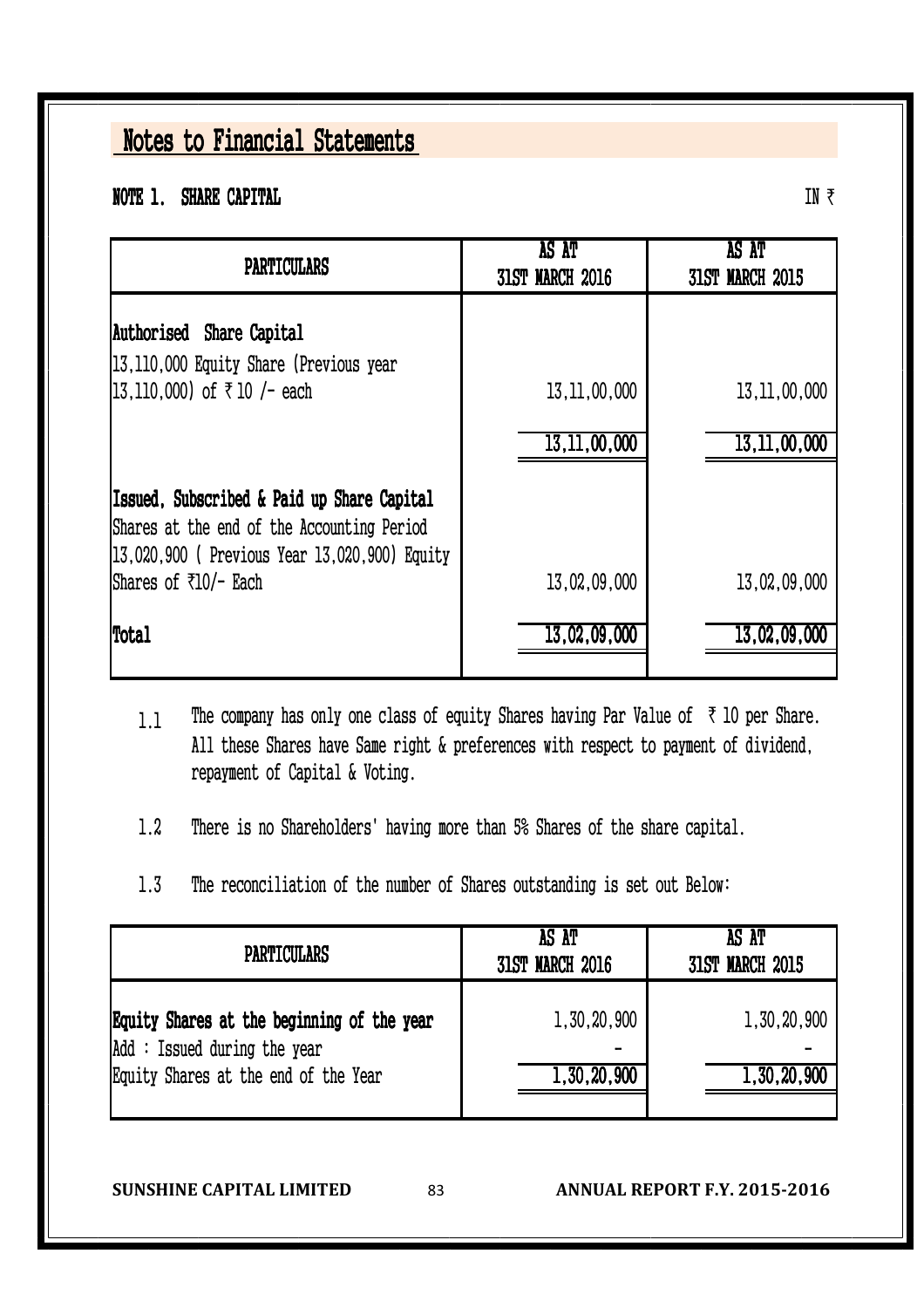#### NOTE 2: RESERVES & SURPLUS

Reserve Under Section 45(IC) At The Beginning Of The Accounting Period  $52.48,277$   $45.78,429$ Additions During The Year 6,69,848 7,30,548 7,30,548 6,69,848 At The End Of The Accounting Period  $59.78.825$   $52.48.277$ Securities Premium Account At The Beginning Of The Accounting Period  $90,00,00,000$   $90,00,000$   $90,00,00,000$  - - At The End Of The Accounting Period 90,00,00,000 90,00,000 90,00,00,000 Surplus in Statement of Profit And Loss At The Beginning Of The Accounting Period  $1,19,51,924$  92,50,994 Additions During The Year 35,42,896 33,76,418 (Balance In Statement Of Profit & Loss) Transfer To Reserves Fixed assets written off  $\vert$  and  $\vert$  and  $\vert$  are  $\vert$  and  $\vert$  (5,640)  $\vert$ Reserve U/S 45(IC) (7,30,548) (7,30,548) (6,69,848) At The End Of The Accounting Period  $1,47,64,272$   $1,19,51,924$ Grand Total 92,07,43,097 91,72,00,201 AS AT 31ST MARCH 2016 AS AT 31ST MARCH 2015 Additions During The Year PARTICULARS

#### NON CURRENT LIABLITIES

#### NOTE: 3 LONG TERM PROVISION

 $IN \bar{z}$ 

| <b>PARTICULARS</b>                                         | AS AT<br><b>31ST MARCH 2016</b> | AS AT<br><b>31ST MARCH 2015</b> |  |
|------------------------------------------------------------|---------------------------------|---------------------------------|--|
| Provision for Standard Assets<br>Provision for Loss Assets | 3,77,658<br>17,92,301           | 3,04,191<br>17,92,301           |  |
| <b>Total</b>                                               | 21,69,959                       | 20,96,492                       |  |

**SUNSHINE CAPITAL LIMITED** 84 **ANNUAL REPORT F.Y. 2015-2016**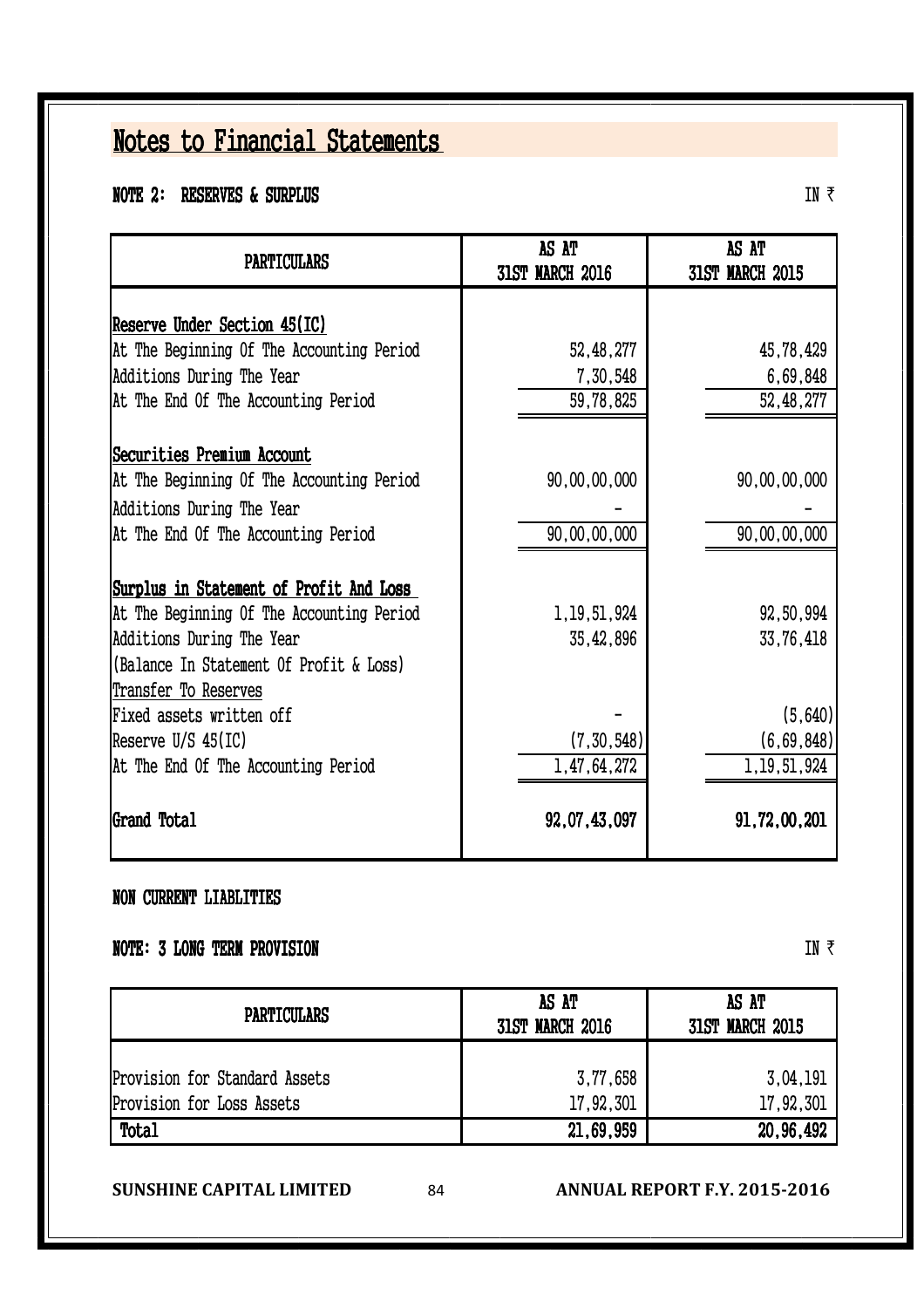CURRENT LIABILITES:

#### NOTE 4 : OTHER CURRENT LIABILITIES

IN  $\bar{z}$ 

| <b>PARTICULARS</b> | AS AT<br><b>31ST MARCH 2016</b> | AS AT<br><b>31ST MARCH 2015</b> |
|--------------------|---------------------------------|---------------------------------|
| Expenses Payable   | 1,39,200                        | 42,236                          |
| Total              | 1,39,200                        | 42,236                          |

#### NOTE 5 : SHORT TERM PROVISION

| <b>PARTICULARS</b>     | AS AT<br><b>31ST MARCH 2016</b> | AS AT<br><b>31ST MARCH 2015</b> |
|------------------------|---------------------------------|---------------------------------|
| Provision for Taxation | 16,08,252                       | 15,26,660                       |
| Total                  | 16,08,252                       | 15,26,660                       |

#### NON CURRENT ASSETS

#### NOTE 7: NON CURRENT INVESTMENT

| <b>31ST MARCH 2016</b> | AS AT<br><b>31ST MARCH 2015</b> |  |
|------------------------|---------------------------------|--|
|                        |                                 |  |
|                        |                                 |  |
|                        | 15,00,00,000                    |  |
|                        |                                 |  |
|                        | 8,88,00,000                     |  |
| 20, 14, 734            | 20, 14, 734                     |  |
| 20, 14, 734            | 24,08,14,734                    |  |
|                        | 11.87,78,464                    |  |
|                        | 23,88,00,000                    |  |
| 32,75,376              | 28, 37, 268                     |  |
|                        |                                 |  |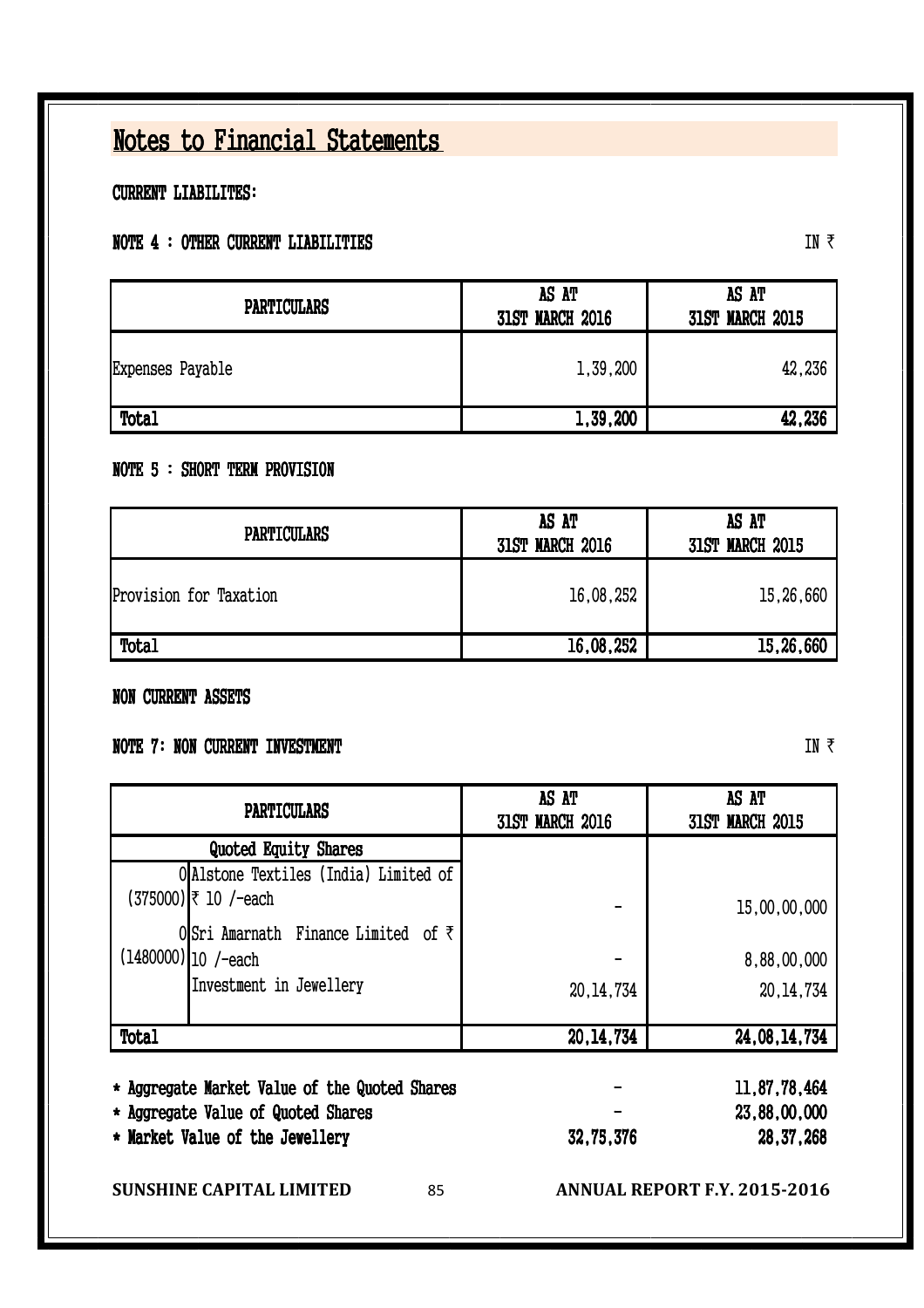#### Note : 6 Fixed Asset Notes to the Financial Statement

|           |                         |                           |                                       |                                        |                  |                           |                                |                                        |                          |                          |                                | и з                            |
|-----------|-------------------------|---------------------------|---------------------------------------|----------------------------------------|------------------|---------------------------|--------------------------------|----------------------------------------|--------------------------|--------------------------|--------------------------------|--------------------------------|
|           | Gross Block             |                           |                                       |                                        | Depreciaton      |                           |                                |                                        | <b>Net Block</b>         |                          |                                |                                |
| Sr.<br>No | <b>Particulars</b>      | Value at the<br>beginning | <b>Addition</b><br>during the<br>year | <b>Deduction</b><br>during the<br>year | Value at the end | Value at the<br>beginning | Addition<br>during the<br>year | <b>Deduction</b><br>during the<br>year | <b>Adjustment</b>        | Value at the<br>end      | <b>IDV</b> as on<br>31.03.2016 | <b>IDV</b> as on<br>31.03.2015 |
|           | Tangible Assets         |                           |                                       |                                        |                  |                           |                                |                                        |                          |                          |                                |                                |
|           |                         |                           |                                       |                                        |                  |                           |                                |                                        |                          |                          |                                |                                |
|           | 1 Land                  | 3, 35, 74, 535            | $\overline{\phantom{a}}$              | $\overline{\phantom{a}}$               | 3, 35, 74, 535   | $\overline{\phantom{0}}$  | $\overline{\phantom{a}}$       | $\overline{\phantom{a}}$               | $\overline{\phantom{a}}$ | $\overline{\phantom{a}}$ | 3, 35, 74, 535                 | 3, 35, 74, 535                 |
|           | 2 Vehicles              |                           | $\overline{\phantom{a}}$              | $\overline{\phantom{a}}$               |                  | -                         | -                              | $\overline{\phantom{a}}$               | $\overline{\phantom{0}}$ | ۰                        |                                | $\Omega$                       |
|           | 3 Office Equipment      | 1,30,964                  | 36,265                                | $\overline{\phantom{a}}$               | 1,67,229         | 1,12,903                  | 28,864                         | $\overline{\phantom{a}}$               | $\overline{\phantom{a}}$ | 1,41,767                 | 25,462                         | 18,061                         |
|           | 4 Plant & Machinery     | 1,95,651                  | $\overline{\phantom{a}}$              | $\overline{\phantom{a}}$               | 1,95,651         | 1,65,468                  | 9,173                          | $\overline{\phantom{a}}$               | $\overline{\phantom{0}}$ | 1,74,641                 | 21,010                         | 30,183                         |
|           | 5 Furniture & fixture   | 17,26,818                 | $\overline{\phantom{a}}$              | $\overline{\phantom{a}}$               | 17,26,818        | 9,34,249                  | 88,079                         | $\overline{\phantom{a}}$               | $\overline{\phantom{a}}$ | 10, 22, 328              | 7,04,490                       | 7,92,569                       |
|           |                         |                           |                                       |                                        |                  |                           |                                |                                        |                          |                          |                                |                                |
|           | <b>SUB TOTAL</b>        | 3,56,27,968               | 36,265                                | $\blacksquare$                         | 3.56.64.233      | 12, 12, 620               | 1,26,116                       | $\overline{\phantom{0}}$               |                          | 13, 38, 736              | 3,43,25,497                    | 3,44,15,348                    |
|           |                         |                           |                                       |                                        |                  |                           |                                |                                        |                          |                          |                                |                                |
|           | (Current Year)<br>Total | 3,56,27,968               | 36,265                                | $\qquad \qquad \blacksquare$           | 3,56,64,233      | 12, 12, 620               | 1,26,116                       | $\qquad \qquad \blacksquare$           | $\blacksquare$           | 13, 38, 736              | 3,43,25,497                    | 3,44,15,348                    |
|           | (Previous Year)         | 3,84,18,562               | 18,750                                | 28,09,344                              | 3,56,27,968      | 27,00,561                 | 5.32.775                       | 7,82,988                               | 12, 37, 728              | 12, 12, 620              | 3, 44, 15, 348                 | 3,57,18,002                    |

In Terms Of My Report Of Even Date Annexed

FOR SUNSHINE CAPITAL LIMITED

CA. ANIL KUMAR (Chartered Accountant) M. NO. 86223

SURENDRA KUMAR JAIN (Director) DIN: 00530035

PRITI JAIN (Managing Director) DIN : 0537234

MEGHA BANSAL (Company Secretary) M. No. A36741

Place: New Delhi Date: 26.05.2016

**SUNSHINE CAPITAL LIMITED** 86 **ANNUAL REPORT F.Y. 2015-2016**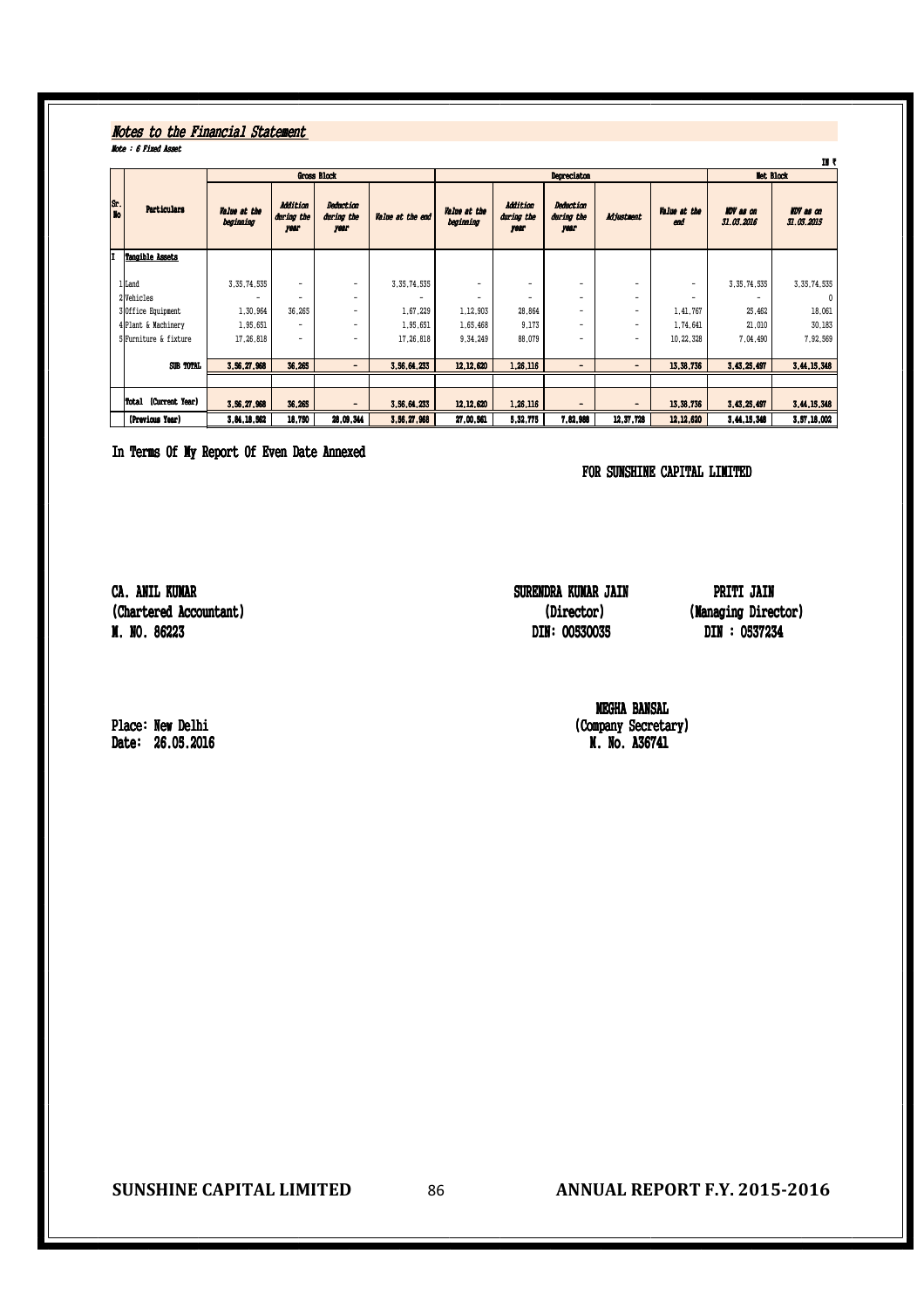#### NOTE 8 : DEFFERED TAX ASSETS (NET)

| <b>PARTICULARS</b>                                                     | AS AT<br><b>31ST MARCH 2016</b> | AS AT<br><b>31ST MARCH 2015</b> |
|------------------------------------------------------------------------|---------------------------------|---------------------------------|
| Opening Balance<br>Created During the Year<br>Reversed During the Year | 3, 11, 273<br>(36, 376)         | 2,84,007<br>27,266              |
| <b>Closing Balance</b>                                                 | 2,74,898                        | 3, 11, 273                      |

#### NOTE :9 LONG TERM LOAN & ADVANCES

| <b>PARTICULARS</b>                                  | AS AT<br><b>31ST MARCH 2016</b> | AS AT<br><b>31ST MARCH 2015</b> |
|-----------------------------------------------------|---------------------------------|---------------------------------|
| Unsecured Loan                                      |                                 |                                 |
| Loans at agreement values less installment received |                                 |                                 |
| (include overdue Amount)                            |                                 |                                 |
| Standard Assets                                     | 12,58,86,084                    | 12, 16, 76, 715                 |
| Doubtful Assets (NPA)                               | 17,92,301                       | 17,92,301                       |
| Capital Advance                                     |                                 |                                 |
| Advance Against Property                            | 2,87,03,210                     | 2,87,03,210                     |
|                                                     |                                 |                                 |
| Total                                               | 15,63,81,595                    | 15, 21, 72, 226                 |

#### NOTE :10 CURRENT INVESTMENT

| <b>PARTICULARS</b>                                     | AS AT<br><b>31ST MARCH 2016</b> | AS AT<br><b>31ST MARCH 2015</b> |
|--------------------------------------------------------|---------------------------------|---------------------------------|
| Unquoted Equity Shares                                 |                                 |                                 |
| 150000 Aquarius Fincap & Credits Pvt. Ltd. of ₹10 each | 15,02,25,000                    | 15,02,25,000                    |
| 153000Microland Developers Pvt. Ltd.of ₹10 each        | 15, 31, 53, 000                 | 15, 31, 53, 000                 |
| 153000 NKS Holdings Pvt. Ltd. of ₹10 each              | 15, 31, 53, 000                 | 15, 31, 53, 000                 |
| 153000 Solomon Holdings Pvt. Ltd. of ₹10 each          | 15, 31, 53, 000                 | 15, 31, 53, 000                 |
| Total                                                  | 60,96,84,000                    | 60,96,84,000                    |
| * Fair Value of the Unquoted Shares                    | 55, 10, 61, 014                 | 68, 14, 62, 686                 |

**SUNSHINE CAPITAL LIMITED** 87 **ANNUAL REPORT F.Y. 2015-2016** 

IN  $\bar{z}$ 

IN  $\bar{z}$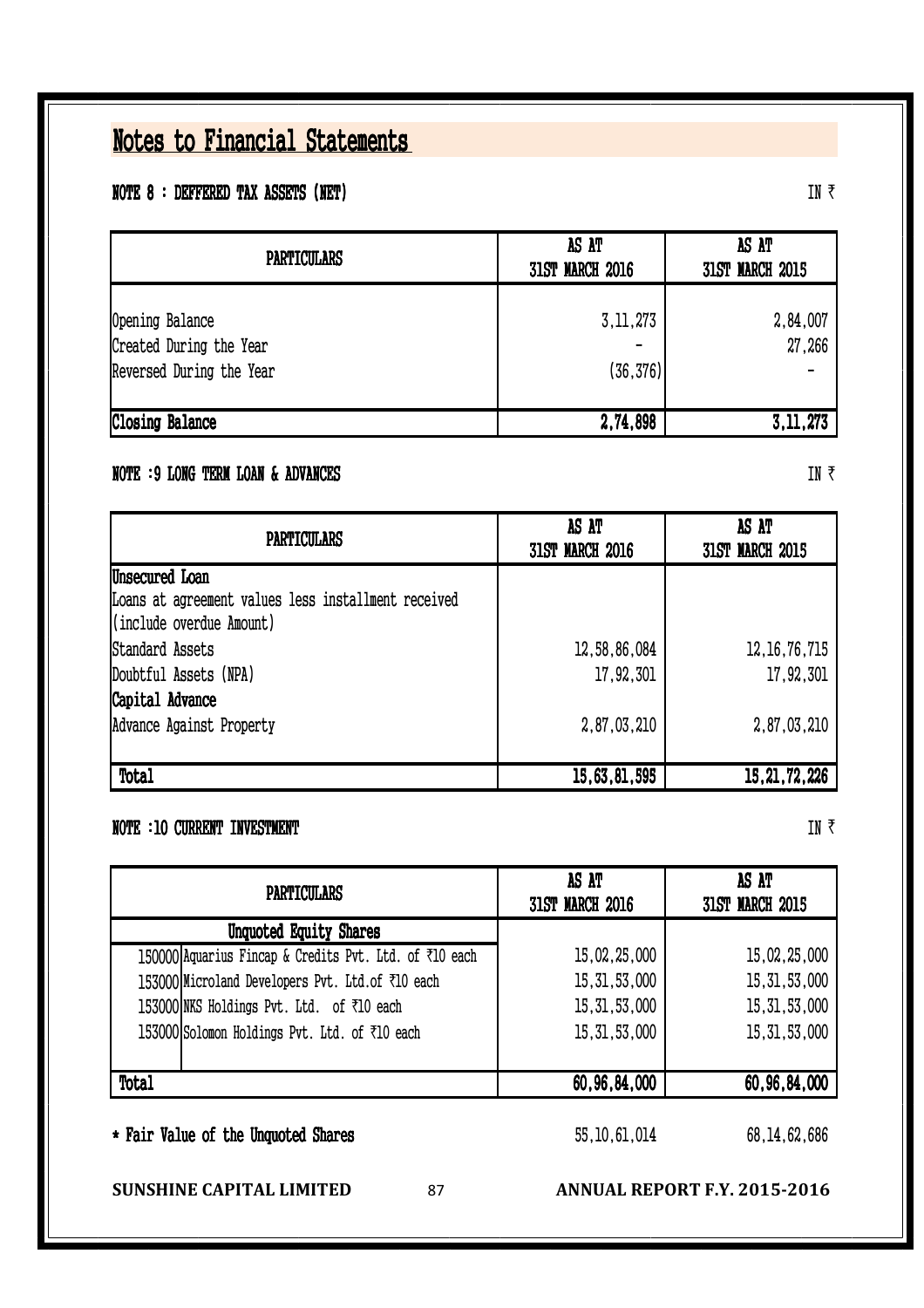#### NOTE : 11 STOCK IN TRADE

As per Annexure 'a' Attached

| <b>PARTICULARS</b>                | AS AT<br><b>31ST MARCH 2016</b> | AS AT<br><b>31ST MARCH 2015</b> |
|-----------------------------------|---------------------------------|---------------------------------|
| Stock in Trade ( Quoted security) | 24,08,87,758                    | 8,38,257                        |
| Total                             | 24,08,87,758                    | 8,38,257                        |
| * Market value of Quoted Shares   | 15,58,044                       | 20,26,997                       |

#### NOTE : 12 CASH & CASH EQUIVALENTS

| <b>PARTICULARS</b>                                | AS AT<br><b>31ST MARCH 2016</b> | AS AT<br><b>31ST MARCH 2015</b> |
|---------------------------------------------------|---------------------------------|---------------------------------|
| Cash in Hand<br>Bank balance with Current Account | 7,36,266<br>23, 20, 849         | 5,95,940<br>36,66,411           |
| <b>Total</b>                                      | 30,57,115                       | 42,62,351                       |

#### NOTE : 13 SHORT TERM LOAN & ADVANCES

| <b>PARTICULARS</b>                                                   | AS AT<br><b>31ST MARCH 2016</b> | AS AT<br><b>31ST MARCH 2015</b> |
|----------------------------------------------------------------------|---------------------------------|---------------------------------|
| Receivable from Revenue Authority<br>Advance for booking of property | 82,43,911<br>$\qquad \qquad$    | 85,76,398                       |
| Total                                                                | 82,43,911                       | 85,76,398                       |

#### NOTE : 14 REVENUE FROM OPERATION

| <b>PARTICULARS</b>                 | <b>CURRENT PERIOD</b><br>2015-16 | PREVIOUS PERIOD<br>2014-15 |
|------------------------------------|----------------------------------|----------------------------|
| Sale of Shares<br>Interest On Loan | 15,86,858<br>83,67,565           | 1, 16, 92, 437             |
| Total                              | 99, 54, 423                      | 1, 16, 92, 437             |

#### **SUNSHINE CAPITAL LIMITED** 88 **ANNUAL REPORT F.Y. 2015-2016**

IN  $\bar{\tau}$ 

IN  $\bar{x}$ 

IN  $\bar{z}$ 

IN  $\bar{\tau}$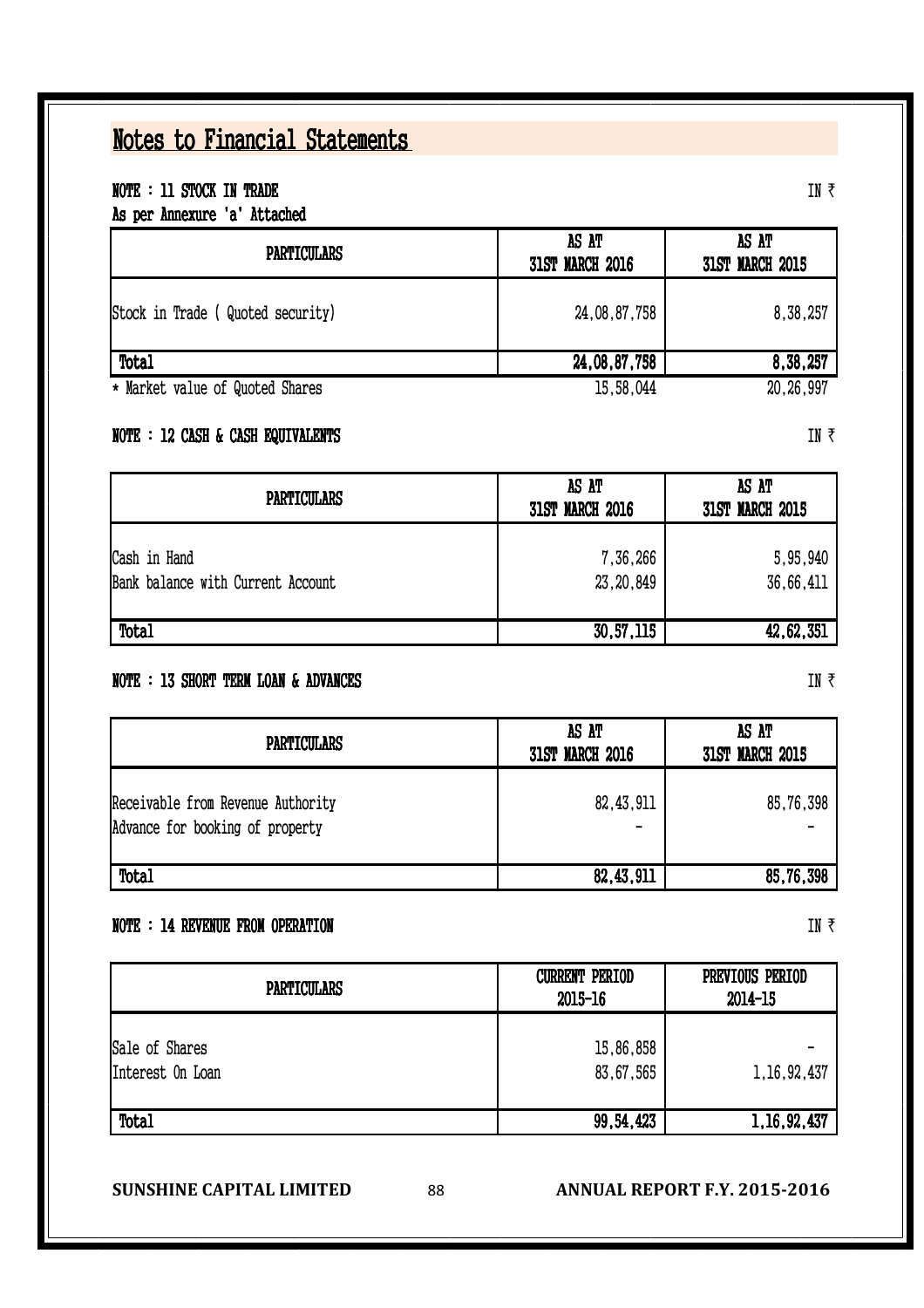#### NOTE : 15 OTHER INCOME

| <b>PARTICULARS</b>             | <b>CURRENT PERIOD</b><br>2015-16 | PREVIOUS PERIOD<br>2014-15 |
|--------------------------------|----------------------------------|----------------------------|
| Dividend Income                | 22,606                           | 21,958                     |
| Other Income                   |                                  | 20,752                     |
| Profit on sale of Fixed Assets | -                                | 1,90,012                   |
| Total                          | 22,606                           | 2,32,722                   |

#### NOTE : 16 COST OF TRADING GOODS

| <b>PARTICULARS</b>           | <b>CURRENT PERIOD</b><br>2015-16 | PREVIOUS PERIOD<br>2014-15 |
|------------------------------|----------------------------------|----------------------------|
| Purchases of Trading goods   | 15,83,939                        |                            |
| Transferred from Investments | 23,88,00,000                     |                            |
| Trading Expenses             | 12,550                           |                            |
| Total                        | 24,03,96,489                     |                            |

#### NOTE : 17 CHANGE IN STOCK IN TRADE

Balance at the beginning of the year  $8,38,257$  8,38,257 8,388,257 Balance at the Closing of the year  $24,08,87,758$   $8,38,257$ Total (24, 00, 49, 501) -PARTICULARS CURRENT PERIOD 2015-16 PREVIOUS PERIOD 2014-15

#### NOTE : 18 EMPLOYEE BENEFITS EXPENSES

| <b>PARTICULARS</b>                        | <b>CURRENT PERIOD</b><br>2015-16 | PREVIOUS PERIOD<br>2014-15 |
|-------------------------------------------|----------------------------------|----------------------------|
| Salary Expenses<br>Staff Welfare Expenses | 8,52,722<br>33,455               | 7,64,368<br>15,605         |
| <b>Total</b>                              | 8,86,177                         | 7,79,973                   |

**SUNSHINE CAPITAL LIMITED** 89 **ANNUAL REPORT F.Y. 2015-2016** 

## IN  $\bar{z}$

IN  $\bar{\tau}$ 

#### IN  $\bar{\tau}$

IN  $\bar{\tau}$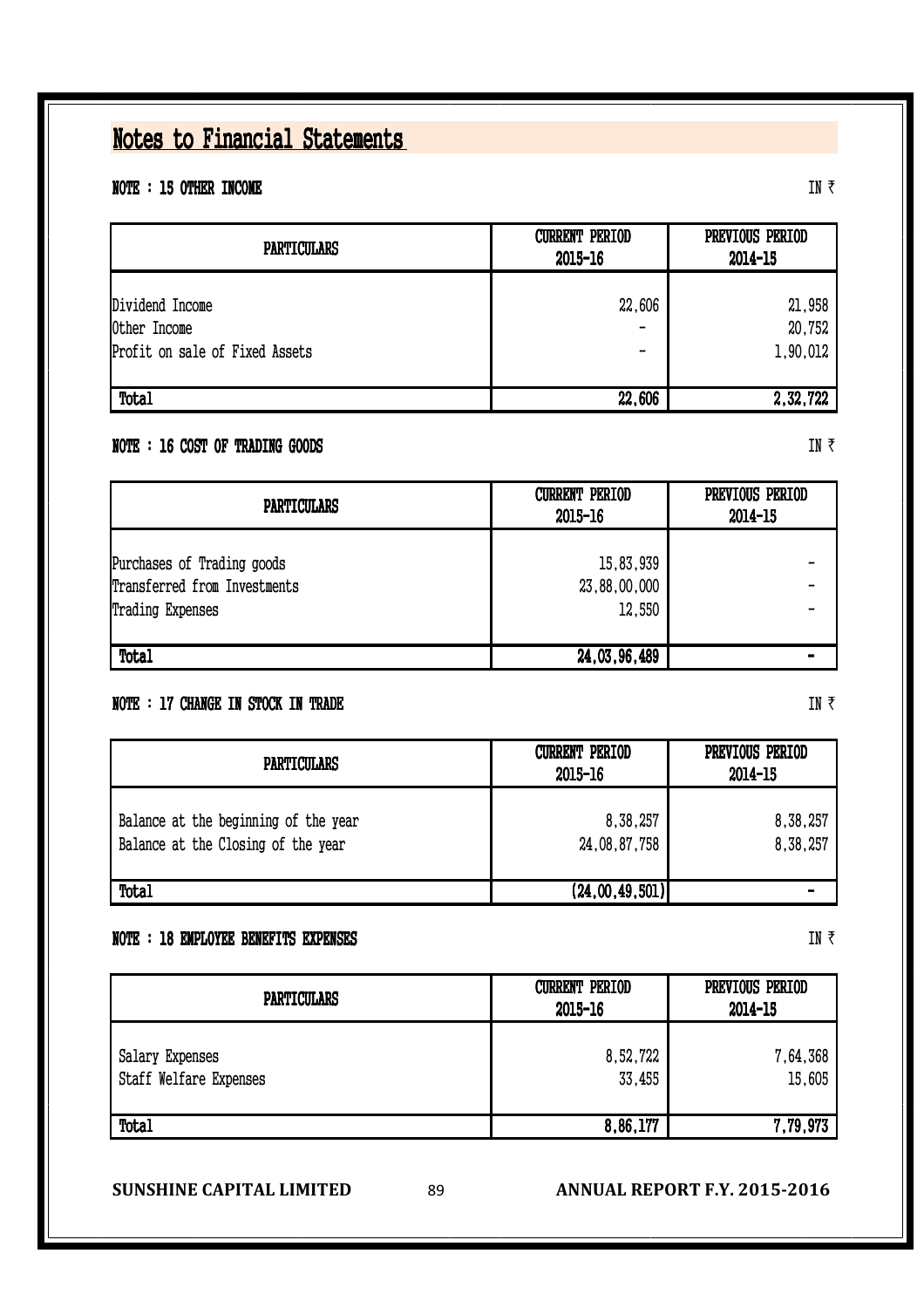#### NOTE : 19 OTHER EXPENSES

| <b>PARTICULARS</b>                 | <b>CURRENT PERIOD</b><br>2015-16 | PREVIOUS PERIOD<br>2014-15 |  |  |
|------------------------------------|----------------------------------|----------------------------|--|--|
|                                    |                                  |                            |  |  |
| Advertisement Expenses             | 75,178                           | 92,818                     |  |  |
| Annual Charges For Credit Rating   | 13,729                           | 20,225                     |  |  |
| Audit Remuneration                 | 13,680                           | 11,236                     |  |  |
| <b>Business Promotion</b>          | 17,016                           | 3,43,273                   |  |  |
| Bank Charges                       | 7,721                            | 1,943                      |  |  |
| Board meeting expenses             | 30,785                           |                            |  |  |
| Festival expenses                  | 25,705                           |                            |  |  |
| <b>Trading Expenses</b>            |                                  | 10,779                     |  |  |
| Conveyance Expenses                | 76,640                           | 88,641                     |  |  |
| Director Remuneration expenses     |                                  | 24,00,000                  |  |  |
| Director Sitting Fees              | 55,000                           |                            |  |  |
| Interest on TDS                    | 61,421                           | 762                        |  |  |
| Legal & Professional charges       | 1,31,309                         | 8,75,599                   |  |  |
| Listing Compliance Charges         | 26,46,090                        | 7,60,789                   |  |  |
| General Expenses                   | 35,630                           | 22,924                     |  |  |
| Postal Charges                     | 21,002                           | 12,617                     |  |  |
| Printing & Stationery              | 53,237                           | 75,761                     |  |  |
| Rent                               |                                  | 6,60,000                   |  |  |
| Repair & Maintenance               | 75,219                           | 2,96,123                   |  |  |
| Secretarial & Filing Fees Expenses | 5,900                            | 13,800                     |  |  |
| Telephone Exp.                     | 11,495                           | 18,139                     |  |  |
| Tour & Travels Expenses            |                                  | 27,000                     |  |  |
|                                    |                                  |                            |  |  |
| <b>Total</b>                       | 33,56,757                        | 57, 32, 429                |  |  |

#### NOTE : 20 PROVISIONS

IN  $\bar{z}$ 

| <b>PARTICULARS</b>                                           | <b>CURRENT PERIOD</b><br>2015-16 | PREVIOUS PERIOD<br>2014-15 |  |
|--------------------------------------------------------------|----------------------------------|----------------------------|--|
| Provision on Standard Assets<br>Provision on doubtful Assets | 73,467<br>$\qquad \qquad$        | 4,080                      |  |
| <b>Total</b>                                                 | 73.467                           | 4.080                      |  |

**SUNSHINE CAPITAL LIMITED** 90 **ANNUAL REPORT F.Y. 2015-2016**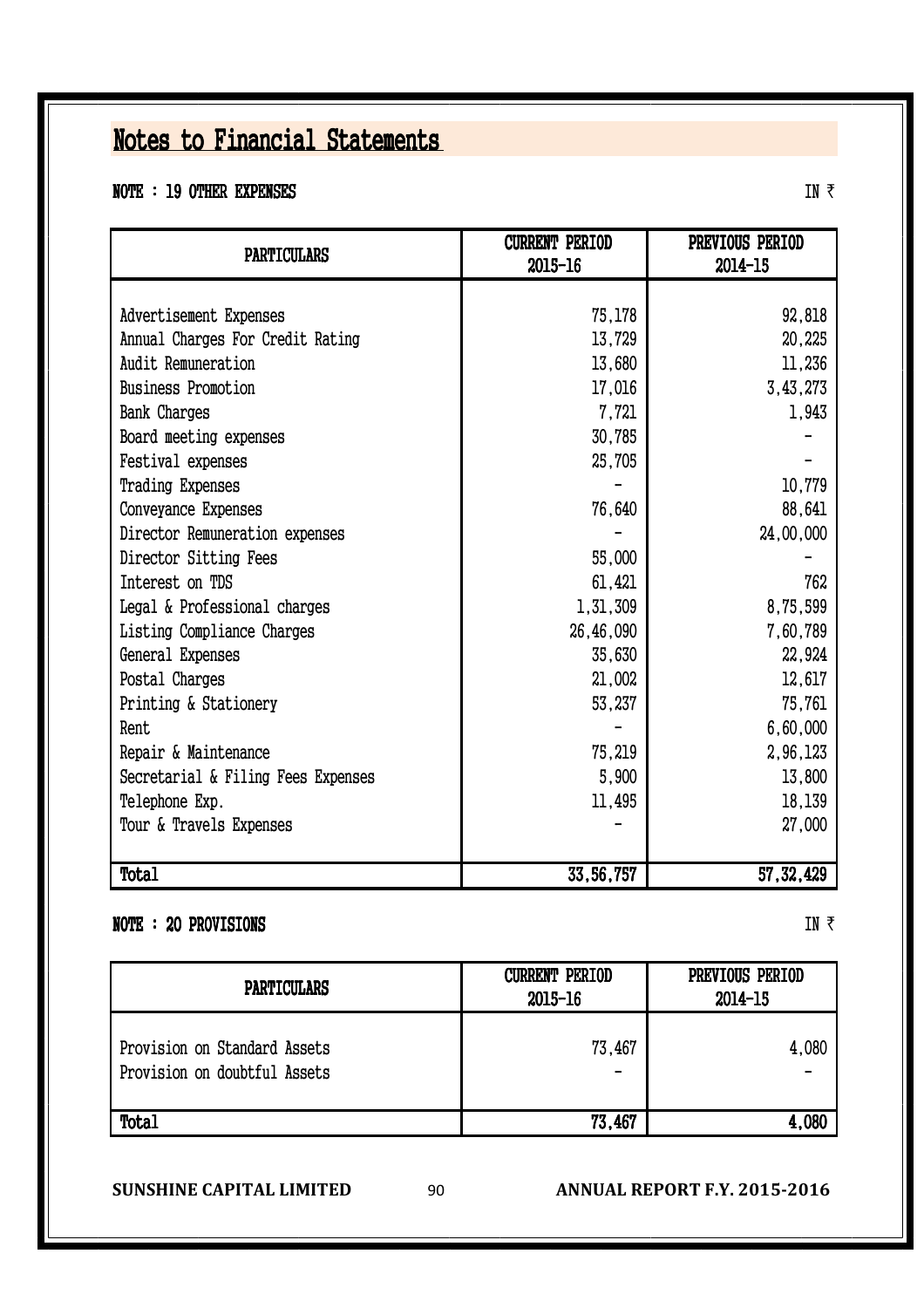|                                        |                  | AS AT                  | QTY                      | AS AT                  |
|----------------------------------------|------------------|------------------------|--------------------------|------------------------|
| <b>PARTICULARS</b>                     | QTY              | <b>31ST MARCH 2016</b> |                          | <b>31ST MARCH 2015</b> |
| ACC Ltd.                               | $\overline{10}$  | 4,820.00               | 150                      | 72,307.50              |
| Alok Industiries Ltd.                  | 1200             | 17,868.00              | 1200                     | 17,868.00              |
| Alstone Textiles India Ltd.            | 375000           | 15,00,00,000.00        |                          |                        |
| Andhra Bank Ltd.                       | 100              | 5,503.56               | 899                      | 49,476.58              |
| Ashok Leyland Ltd.                     | 20               | 549.30                 | 200                      | 5,492.73               |
| Bank Of Maharastra                     | 100              | 2,331.00               | 1300                     | 30,303.00              |
| Balmer Lawrie & Co. Ltd.               | 19               | 2,525.27               | 19                       | 2,525.27               |
| Indian oil Corporation Ltd.            | 182              | 37,281.00              | 182                      | 37,281.00              |
| Ceat Ltd.                              | $10$             | 355.90                 | 1000                     | 35,590.00              |
| Containiner Corporation of India Ltd.  | $\boldsymbol{S}$ | 1,282.47               | 30                       | 19,236.82              |
| DCM Financial Services Ltd.            | 1000             | 19,256.43              | 1000                     | 19,256.43              |
| Deepak Fertilizers & Petrochemicals    |                  |                        |                          |                        |
| Corporation Ltd.                       | 50               | 2,680.67               | 300                      | 16,083.55              |
| Dhampur Sugar Mills Ltd.               | 20               | 1,388.73               | 20                       | 1,388.73               |
| Escorts Finance Ltd.                   | 200              | 13,656.93              | 200                      | 13,656.93              |
| Finolex Industries Ltd.                | 20               | 600.40                 | 400                      | 12,008.00              |
| HDIL                                   | 500              | 45,340.00              | 500                      | 45,340.00              |
| <b>IDFC LIMITED</b>                    | 1000             | 1,58,252.01            |                          |                        |
| <b>IDFC Bank Limited</b>               | 1000             |                        |                          |                        |
| Himachal Futuristic Comm. Ltd.         | 2000             | 32,080.00              | 2000                     | 32,080.00              |
| ICICI Bank Ltd.                        | 20               | 2,532.27               | 150                      | 18,992.00              |
| IFCI Ltd.                              | 1000             | 39,656.75              | 500                      | 27, 112.65             |
| Insilco Ltd.                           | 500              | 18,230.71              | 500                      | 18,230.71              |
| K. M .Sugar Mills Ltd.                 | 7500             | 48, 121.98             | 7500                     | 48, 121.98             |
| LML Ltd.                               | 1000             | 16,951.00              | 500                      | 12,811.18              |
| Manglore Chemical Ltd.                 |                  |                        | 200                      |                        |
| Noesis Industries limited              | 100              |                        | 100                      | 8,973.00               |
|                                        |                  | 6,559.00               | $\overline{\phantom{0}}$ | 6,558.83               |
| Multi Commodity Exchange India Limited | 800              | 9,03,403.65            |                          |                        |
| NHPC Ltd.                              | 2000             | 54,170.00              | 1000                     | 35,190.00              |
| Omaxe Ltd.                             | 125              | 13,604.00              | 125                      | 13,604.00              |
| ONGC Ltd.                              |                  |                        | 200                      | 31, 343.00             |
| Pavitra Bhumi Pvt. Ltd.                | 2400             | 24,000.00              | 2400                     | 24,000.00              |
| Pennar Alluminium Company Ltd.         | 10000            | 5,682.50               | 10000                    | 5,684.21               |
| PMC Fincorp Limited                    | 100              | 196.51                 |                          |                        |
| Reliance Power Ltd.                    | 500              | 77,308.01              | 320                      | 69,279.26              |
| Rural Electrification Corp. Ltd.       |                  |                        | 200                      | 17,504.00              |
| Sangotri Construction Ltd.             | 6000             | 12,000.00              | 6000                     | 12,000.00              |
| Sri Amarnath Finance Ltd.              | 1480000          | 8,88,00,000.00         |                          |                        |
| Tata Motors Ltd.                       | 24               | 10,800.00              | 274                      | 8,654.00               |
| Tata Steel Ltd.                        |                  |                        | 50                       | 9,125.50               |
| Uniroyal Marine Ltd.                   | 500              | 1,050.00               | 500                      | 1,050.00               |
| Unitech Ltd.                           | 1000             | 32,139.00              | 1000                     | 32,139.46              |
| United Spirits Limited                 | 100              | 3,73,178.00            |                          |                        |
| Venus Sugar Ltd.                       | 500              | 22,207.00              | 500                      | 22,207.00              |
| Vijaya Bank Ltd.                       |                  |                        | 200                      | 5,781.50               |
| Zee Media Corporations limited         | 4000             | 80,196.00              |                          |                        |
| <b>TOTAL</b>                           |                  | 24,08,87,758           |                          | 8,38,257               |

### Annexure 'A' IN  $\bar{\tau}$

Detail of Closing Stock in Trade

**SUNSHINE CAPITAL LIMITED** 91 **ANNUAL REPORT F.Y. 2015-2016**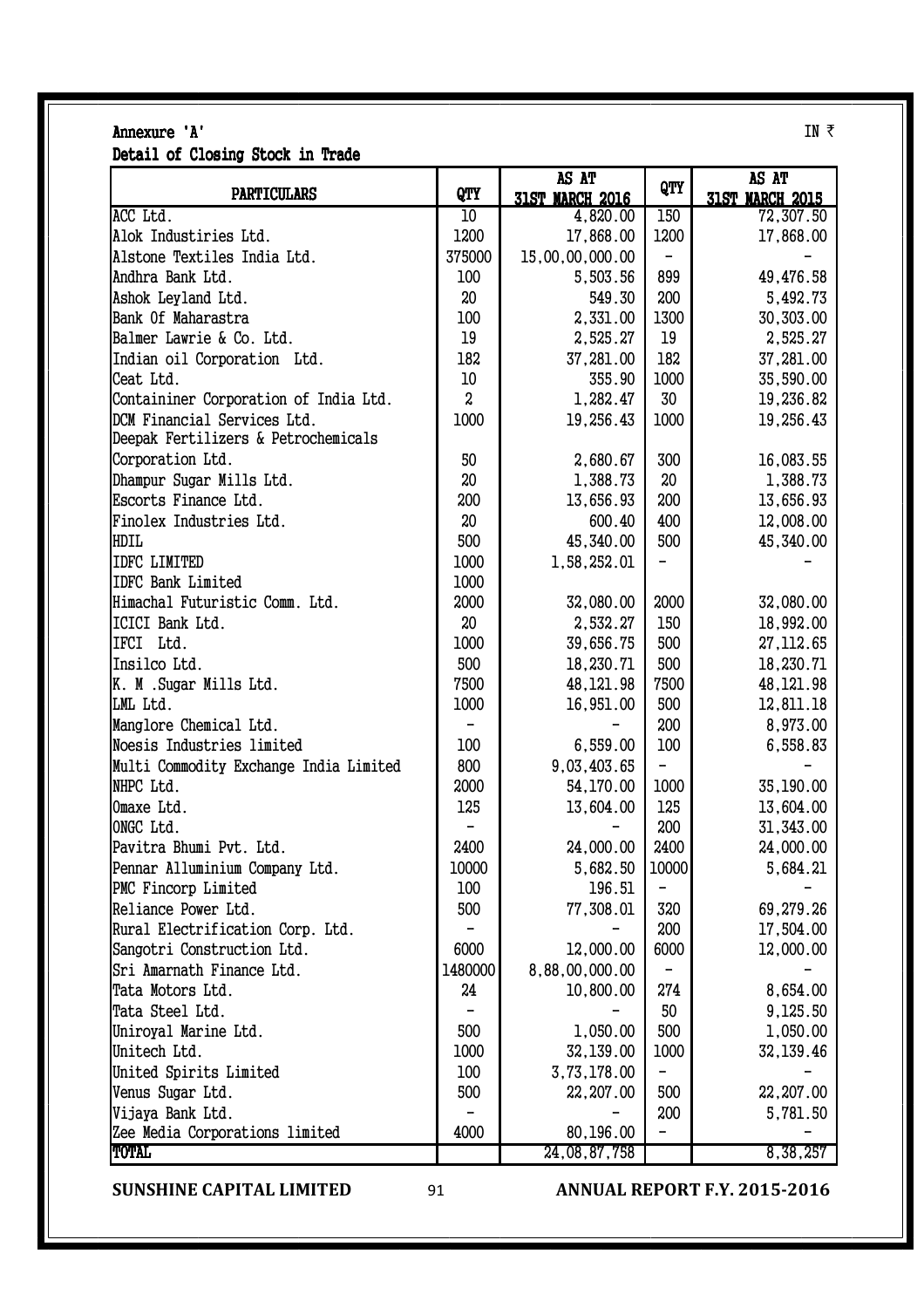#### Note 21: SIGNIFICANT ACCOUNTING POLICIES

#### a) Basis for Preparation of Accounts:

The financial Statement have been prepared inconformity with generally accepted accounting principle to comply in all material respect with the notified accounting standards ('AS') under Companies (Accounting Standards) Amendment Rules, 2016, the relevant provisions of the companies Act, 2013 ('the Act') and the guidelines issued by the Reserve Bank of India (RBI) as applicable to an Non – Banking Finance Company ('NBFC'). The financial statements have been prepared under the historical cost convention on an accrual basis. The accounting policies have been consistently applied by the company and are consistent with those used in the previous year. The company adopts accrual system of accounting unless otherwise stated.

Based on the nature of its activities, the Company has determined its operating cycle as 12 months for the purpose of classification of its Assets and Liabilities as current and non current

#### b) Use of estimates:

The preparation of financial statements in conformity with generally accepted accounting principles requires management to make estimates and assumptions that affect the reported amounts of assets and liabilities and disclosure of contingent liabilities at the date of the financial statements and the results of operations during the reporting year end. Although these estimates are based upon management's best knowledge of current events and actions, actual results could differ from these estimates. Any revisions to the accounting estimates are recognized prospectively in the current and future years

#### c) Fixed Assets:

Fixed assets are stated at cost less accumulated depreciation. Cost comprises the purchase price and any attributable cost of bringing the asset to its working condition for its intended use.

Intangible Assets expected to provide future enduring economic benefits are carried at cost less accumulated amortization and impairment losses, if any. Cost comprises of purchase price and directly attributable expenditure on making the asset ready for its intended use.

**SUNSHINE CAPITAL LIMITED** 92 **ANNUAL REPORT F.Y. 2015-2016**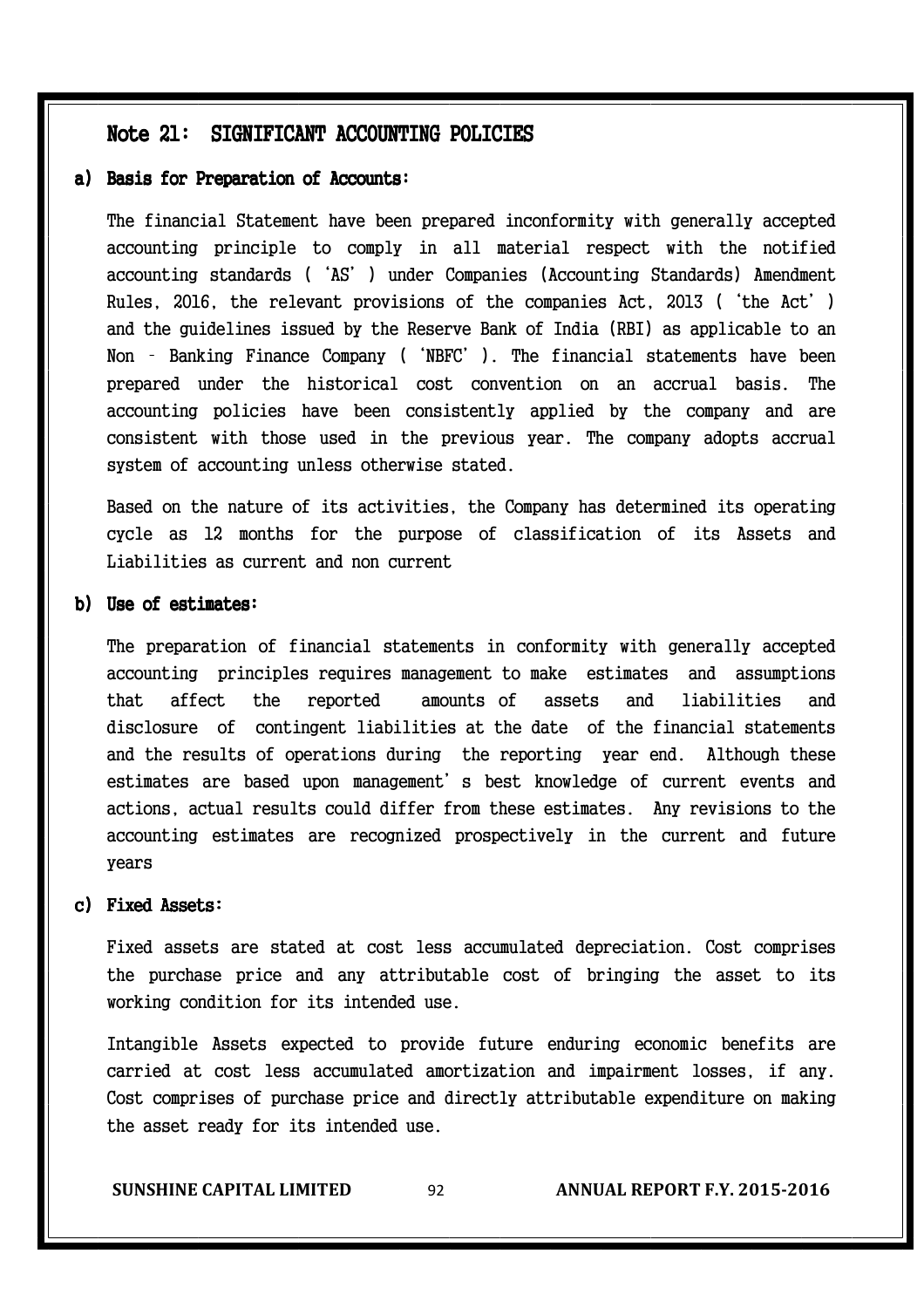#### d) Depreciation & Impairment of Assets:

Depreciation on fixed assets is provided on Written down Value method, over the useful lives and in the manner prescribed in Schedule II to the Companies Act, 2013.

#### e) Statutory/ Special reserve

The Company creates Statutory / Special Reserve every year twenty per cent of its net profit every year as disclosed in the profit and loss account and before any dividend is declared.

#### f) Investment:

Long-term investments are stated at cost. Provision of diminution in the value of long-term investments is made only if such a decline is other than temporary in the opinion of the management. As in case of Sunshine Capital Limited such decline is presumed to be temporary hence no provision has been created.

#### g) Loan Income:

- a. In respect of loan agreements, the income is accrued by applying the implicit rate in the transaction on declining balance on the amount financed for the period of the agreement.
- b. Dividend income on investments is accounted for as and when the right to receive the same is established.
- c. No income is recognized in respect of Non-Performing assets, if any, as per the prudential norms for income recognition introduced for Non Banking Financial Corporation by Reserve Bank of India vide its notification DFC.No.119/DG/ (SPT)- 98 date 31-01-1998 and revised notification no. DNBS.192/DG (VL)-2007 dated 22/02/2007.

#### h) Employee Benefits

Company do not follow the provision of the accounting Standard-15 "Employee benefits" as the company do not have employee more than 10 personnel's. So it is the policy of the company that any kind of provision mentioned in the AS -15 will not be entertained. And the company does not make provision for gratuity also.

In case the company's employee limits goes beyond the prescribed limits then AS-15 for Employee benefits will be taken into consideration.

**SUNSHINE CAPITAL LIMITED** 93 **ANNUAL REPORT F.Y. 2015-2016**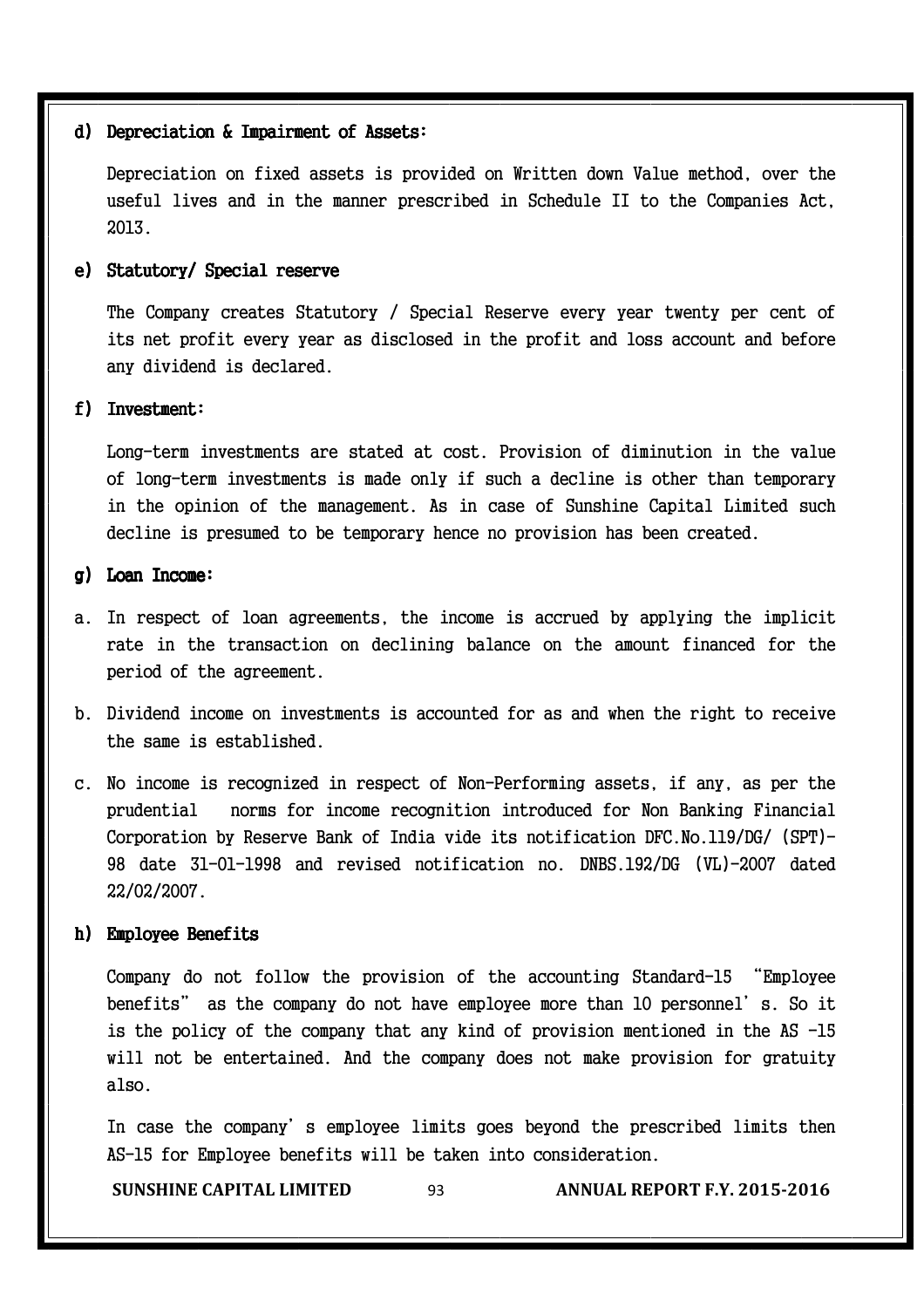#### i) Provisioning of Assets:

The Company makes provision for Standard and Non-Performing Assets as per the Non-Banking Financial (Non-Deposit Accepting or Holding) Companies Prudential Norms Reserve Bank) Directions, 2007, as amended from time to time. The Company also makes additional provision towards loan assets, to the extent considered necessary, based on the management's best estimate.

Loan assets which as per the management are not likely to be recovered are considered as bad debts and written off.

Provisions on standards assets are made as per the notification DNBS.PD.CC.No. 002/03.10.001/2014-15 DATED NOV 10, 2014 issued by Reserve Bank of India.

#### j) Provision, Contingent Liabilities and Contingent Assets:

(i) A provision is recognized when the company has a present obligation as a result of past event and it is probable that outflow of resources will be required to settle the obligation and in respect of which a reliable estimate can be made. Provisions are not discounted to their present value and are determined based on best estimate required to settle the obligation at the balance sheet date. These are reviewed at each balance sheet date and adjusted to reflect the current best estimates.

In respect of Non-Banking Finance Companies the provision for non-performing assets/investments and contingent provision against standard assets has been made as per prudential norms and Circular No. DNBR (PD) CC.No. 002/ 03.10.001/ 2014-15 dated November 10, 2014 as prescribed by the Reserve Bank of India.

- (ii) Contingent Liabilities are disclosed separately by way of note to financial statement after careful evaluation by the management of the facts and legal aspects of the matter involved in case of :
- a. A present obligation arising from the past event, when it is not probable that an outflow of resources will be required to settle the obligation.
- b. A possible obligation, unless the probability of outflow of resources is remote.

#### $k$ ) Taxation

Provision for current tax is made in accordance with and at the rates specified under the Income-Tax Act, 1961, in accordance with Accounting Standard 22 – 'Accounting for taxes on Income', issued by the Institute of Chartered Accountant of India.

**SUNSHINE CAPITAL LIMITED** 94 **ANNUAL REPORT F.Y. 2015-2016**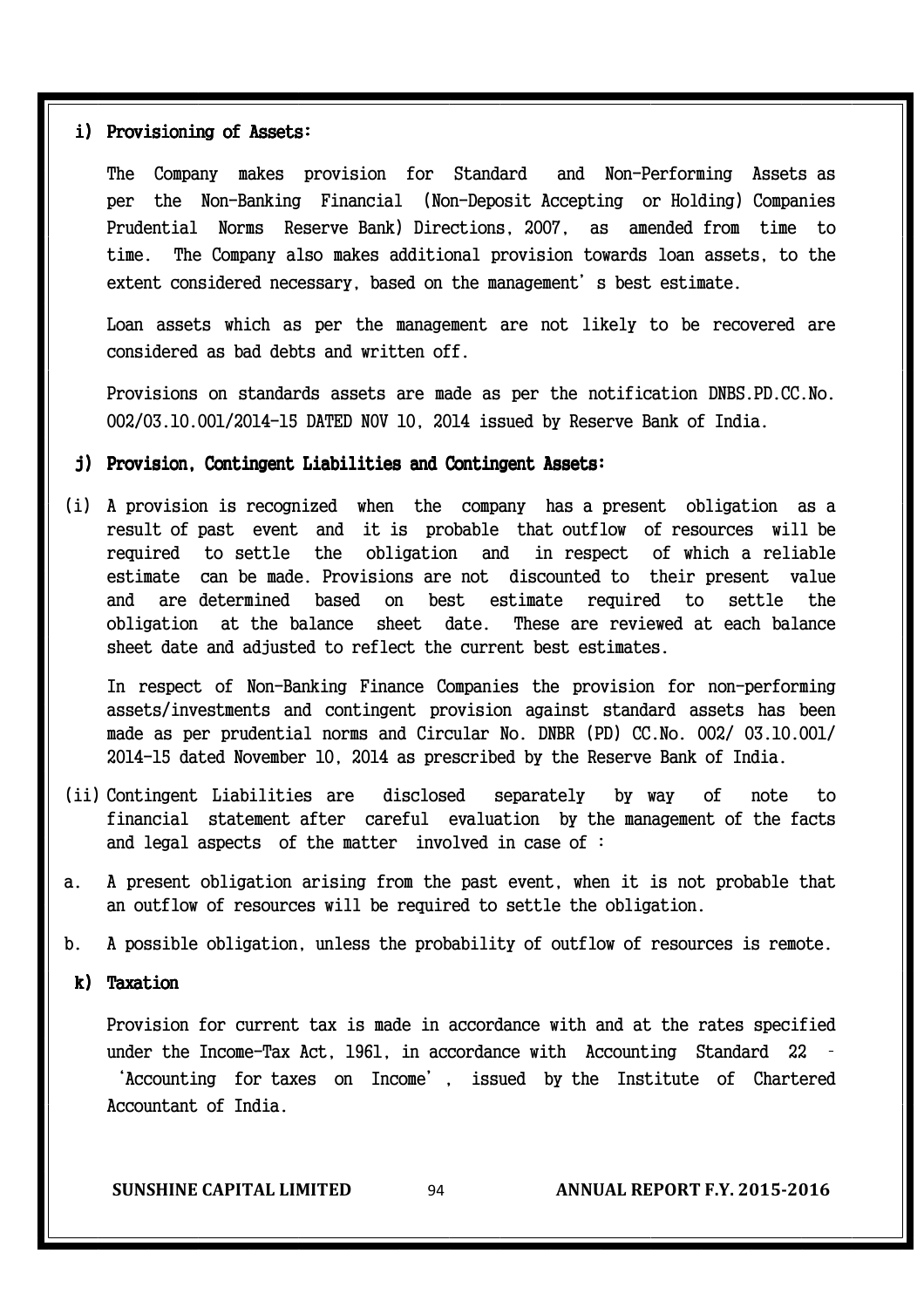#### l) Earnings per share:

Basic earnings per share is calculated by dividing the net profit or loss for the year attributable to equity shareholders (after deducting attributable taxes) by the weighted average number of equity shares outstanding during the year.

For the purpose of calculating diluted earnings per share, the net profit or loss for the year attributable to equity shareholders and the weighted average number of shares outstanding during the year are adjusted for the effects of all dilutive potential equity shares

#### m) Cash and Cash equivalents:

Cash and cash equivalents in the cash flow statement comprise cash at bank and in hand and highly liquid investments that are readily convertible into known amount of cash.

- 22. Previous year's figures have been reworked, regrouped, rearranged & reclassified wherever necessary to confirm to the current year presentation.
- 23. In the opinion of Board of Director, the current assets, loans & advances have a value on realization in the ordinary course of business at least equal to the amount at which these are stated.
- 24. As per AS-13, all long term investments are to be carried at cost less diminution in the value except for temporary diminution. There is non provision of diminution in the value of Non Current Investment to the tune of  $\bar{\tau}$  25.03 Crore (P. Y. 12.00 Crore) by virtue of which profit of the company has been overstated by  $\bar{\tau}$  25.03 Crore. Further, As per AS-2 the inventories are to be valued at cost or market value whichever is less. There is non provision for shortfall in value of inventories to the tune of  $\bar{\tau}$  19.17 Crore by virtue of which profit of the company has been overstated by  $\bar{\tau}$  19.17 Crore.
- 25. During the year the company has converted its investment in shares under the head of "Non current Investment" of  $\bar{\tau}$  23.88 Crore in Inventories as Stock in Trade.
- 26. Statutory Reserve represents the Reserve Fund created u/s 45-IC of the Reserve Bank of India Act, 1934. An amount of  $\bar{\tau}$  730548/-. (Previous Year  $\bar{\tau}$  6, 69,848/-) representing 20% of Net Profit is transferred to the fund for the year.

**SUNSHINE CAPITAL LIMITED** 95 **ANNUAL REPORT F.Y. 2015-2016**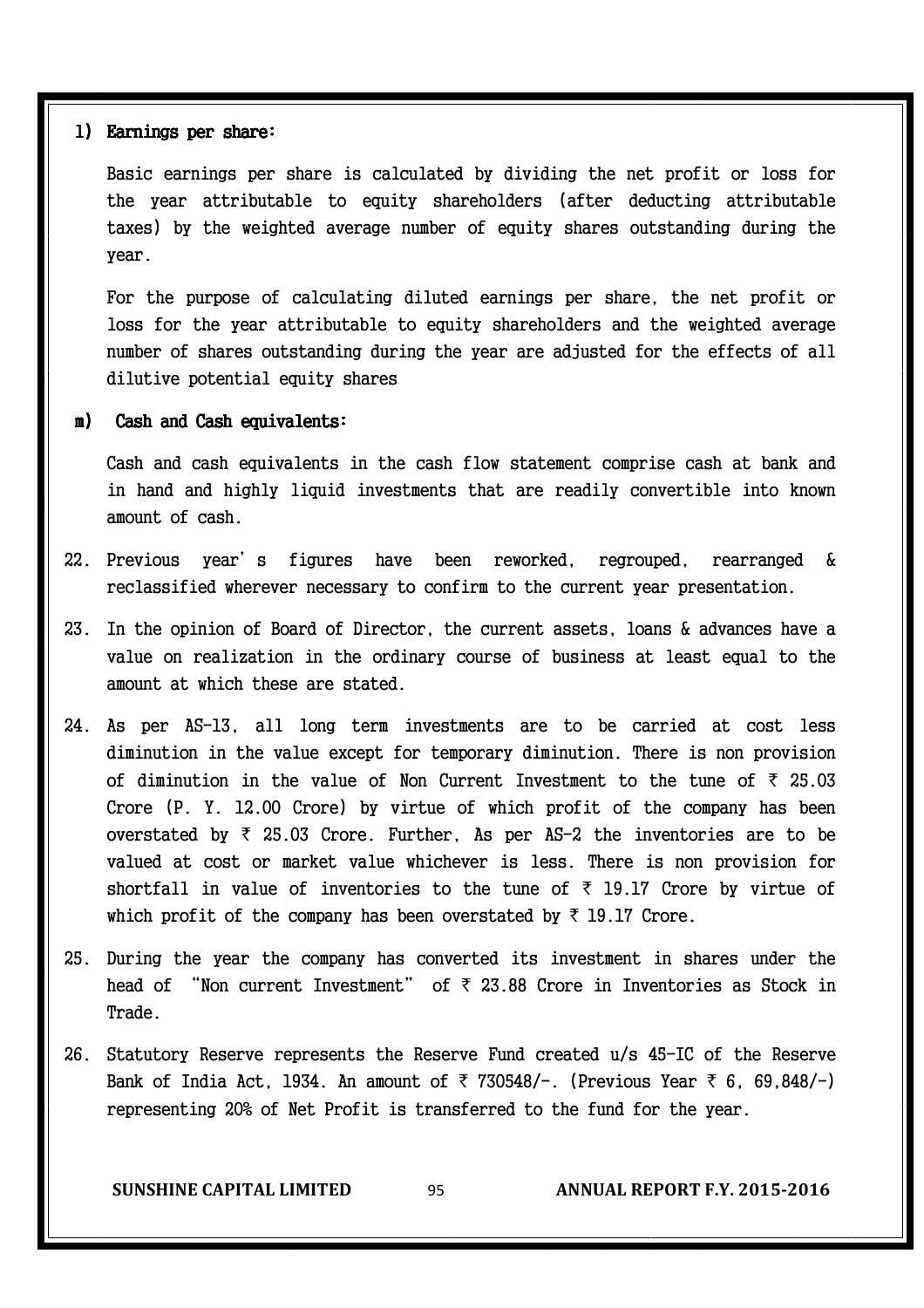- 27. Contingent liabilities and pending litigations:
- (a) There is a pending Tax demand of  $\bar{\tau}$  35, 33, 80,053/- against the company. The above demand was raised by Department in A.Y. 2008-09 as the company has raised share capital of  $\bar{\tau}$  100 crore in A.Y. 2008-09. The same has been added by the Assessing Officer. The Company has filed an appeal with ITAT. The demand of appeal is pending before ITAT till date. The Company is hopeful to get relieved from ITAT.
- (b) There is a pending penalty proceedings by CIT Appeals for the above Capital Addition of  $\bar{\tau}$  100 Crore. The amount of penalty demand by the department is of  $\bar{\tau}$ 33,99,00,000/- .
- (c) There is also a pending Tax demand of  $\bar{\tau}$  5,14,66,300/- against the company. The above demand was raised by Department in A.Y. 2009-10. The Company has filed an appeal with ITAT. The demand of appeal is pending before ITAT till date. The Company is hopeful to get relieved from ITAT.
- 28. Contingent Assets;

The company has filed suit for recovery of amount from Sunderdeep Educational Society. The company has issued a notice in response of the same on 20th December, 2012 to the Sunderdeep Educational Society, 35, Nyay Ganj, Sunder Deep Nagar, NH-24, Ghaziabad-201001 and to Mr. Manoj Kumar Gupta Secretary of Sunder Deep Educational Society for recovery of Principal Amount of  $\bar{\tau}$  17,00,000/- along with interest of  $\bar{\tau}$  4,01,095/- i.e. a total sum of  $\bar{\tau}$  21,01,095/-. The case is pending before Hon'ble High Court and the company is hopeful of recovery.

- 29. Related Party Disclosures ; As per Accounting Standard 18 on Related Party disclosures issued by the Institute of Chartered Accountants of India, the nature and volume of transactions of the Company during the year the company do not have any Related Party transactions.
- 30. Segment Reporting: The Company's business activity falls within single primary/secondary business segment viz., Finance Activity. The disclosure requirement of Accounting Standard (AS) – 17 "Segment Reporting" issued by the Institute of Chartered Accountant of India, therefore is not applicable.
- 31. Information as required by Non Banking Financial (Non Deposit Accepting or Holding) Companies Prudential Norms (Reserve Bank) Direction, 2007 is Furnished vide Annexure -1 Attached Herewith.

**SUNSHINE CAPITAL LIMITED** 96 **ANNUAL REPORT F.Y. 2015-2016**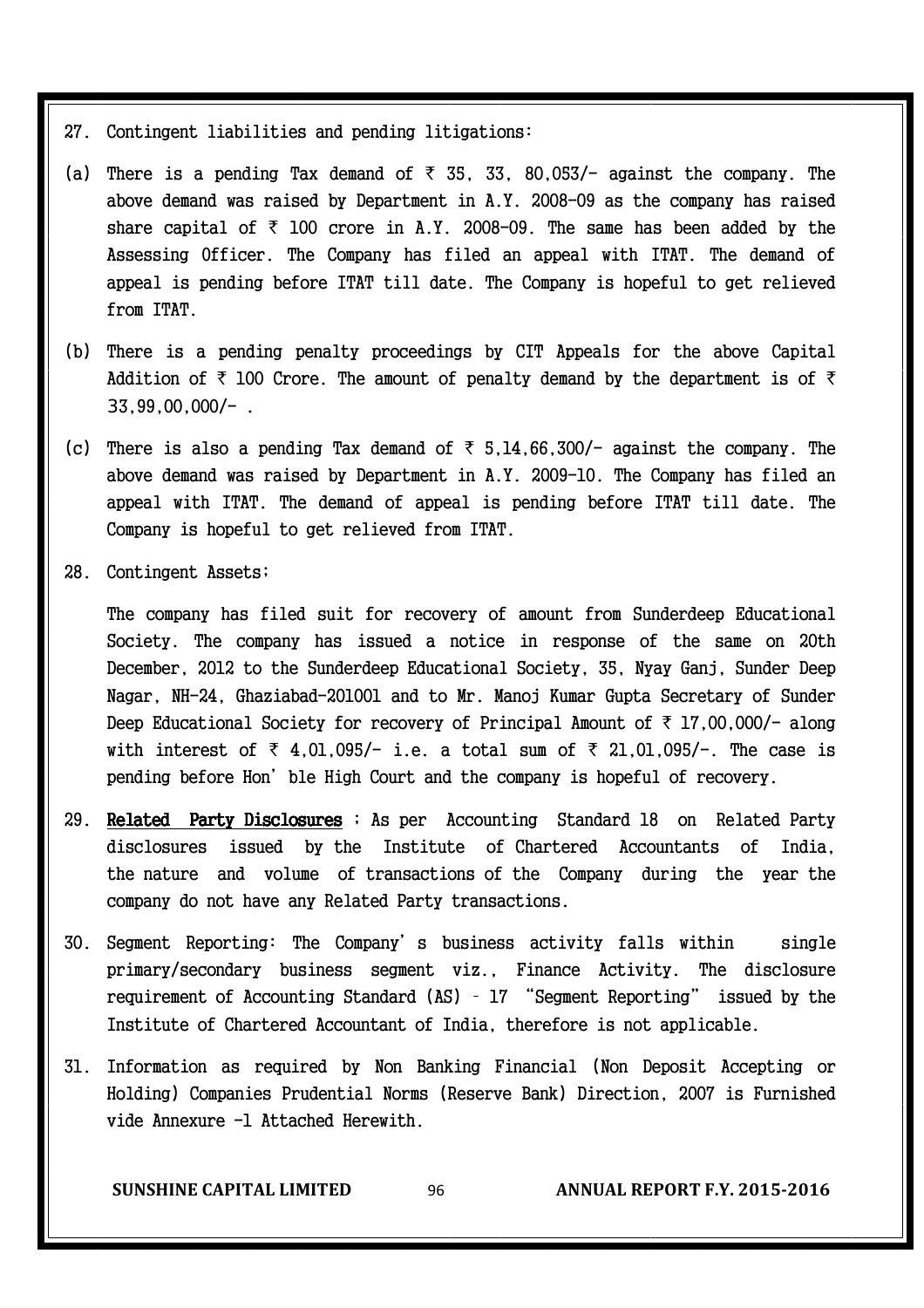32. The Company has the borrower companies are involved in the business of Real estate. List of the borrowers is given below:

| SR.No. | Name of the Borrower          | Amount As on 31.03.2016 |
|--------|-------------------------------|-------------------------|
|        | Sunworld City Pvt. Ltd.       | 76,229                  |
| 2.     | Sunworld Developers Pvt. Ltd. | 13,85,082               |
|        | Sunworld Residency Pvt. Ltd.  | 1,44,836                |
|        | Vishal Infrabuild Ltd.        | 1,47,87,629             |

33. Provision for Standard and Non-Performing Assets: Provision for non performing assets (NPAs) is made in the financial statements according to the Prudential Norms prescribed by RBI for NBFCs. The Company also makes additional provision towards loan assets, based on the management's best estimate. Additional provision of 0.30% on Standard assets has also been made during the year, as per stipulation of RBI on Standard assets. Company has made provisions for Standard Assets as well as Non-Performing Assets as per the table below:

|                 | (IN ₹)          |
|-----------------|-----------------|
| 2015-16         | 2014-15         |
| 17,92,301.00    | 17,92,301.00    |
| 17,92,301.00    | 17,92,301.00    |
| 0.00            | 0.00            |
| 0.00            | 0.00            |
|                 |                 |
| 0.00            | 0.00            |
| 17,92,301.00    | 17,92,301.00    |
| 12,58,86,083.60 | 121,676,715.00  |
| 304, 191, 00    | 300, 111, 00    |
| 73,467.25       | 4,080.00        |
|                 |                 |
| 377,658.25      | 304, 191, 00    |
|                 | _ _ _ _ _ _ _ _ |

34. Earnings per Share as per "AS- 20" issued by the Institute of Chartered Accountants of India:

 $(IN \tanh$ 

 $(IN \; \bar{\tau})$ 

|                                                | Year ended     | Year ended     |
|------------------------------------------------|----------------|----------------|
| Particulars                                    | March 31, 2016 | March 31, 2015 |
| Profit/(Loss) after taxation as per            | 3,542,896      | 3,376,418      |
| Profit and Loss Account (in Rupees)            |                |                |
| Weighted average number of Equity              | 13,020,900     | 13,020,900     |
| Shares outstanding during the year             |                |                |
| Nominal value of Equity shares (in $\bar{z}$ ) | $10/-$         | $10/-$         |
| Basic earnings per share (in $\bar{z}$ )       | 0.27           | 0.26           |
| Diluted earnings per share (in $\bar{z}$ )     | 0.27           | 0.26           |

**SUNSHINE CAPITAL LIMITED** 97 **ANNUAL REPORT F.Y. 2015-2016**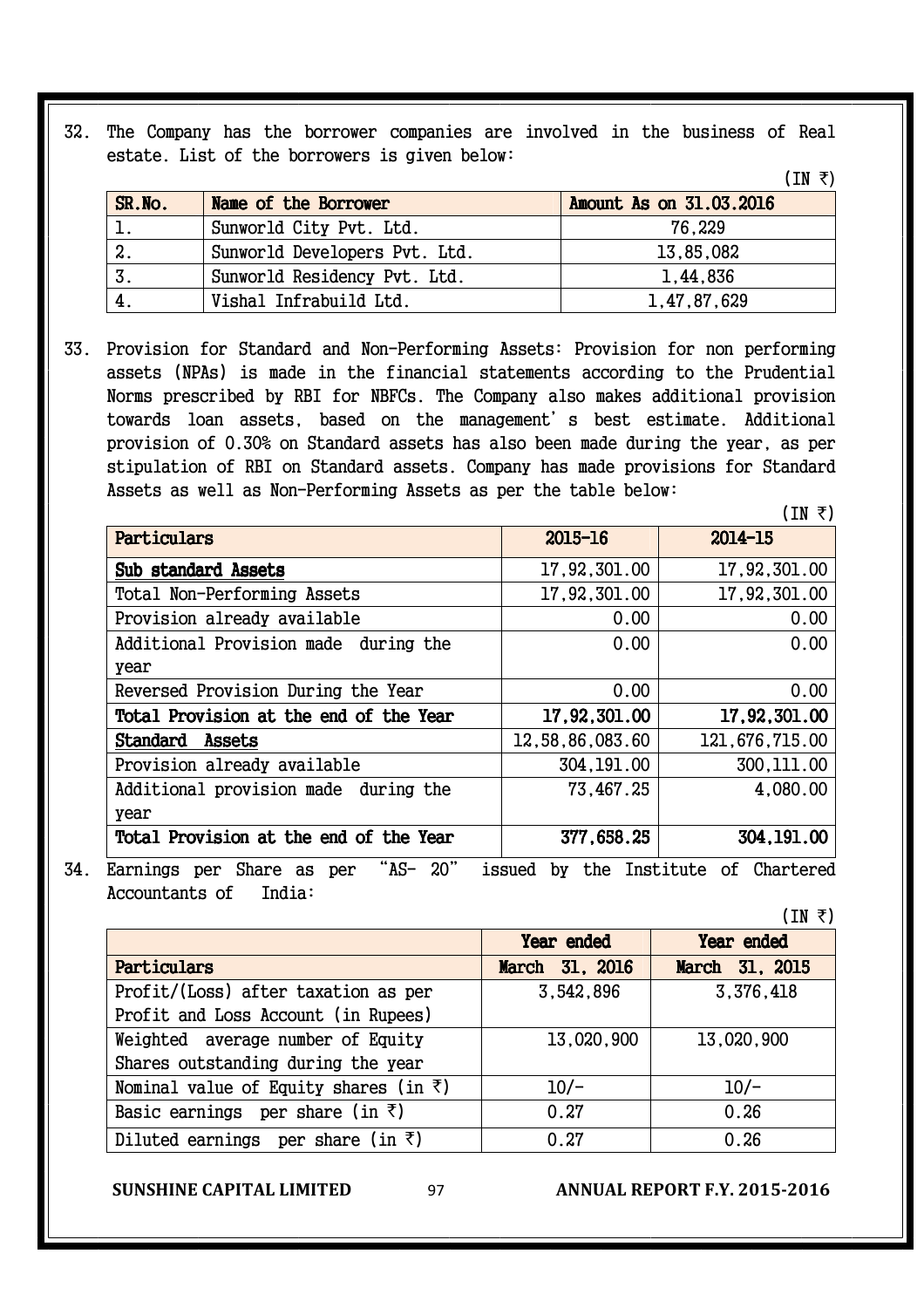35. The company estimates the deferred tax charted/(credit) using the applicable rate of taxation based on the impact of timing differences between financial statements and estimated taxable income for the current year.

Details of Deferred tax Assets/ (Liabilities) are as follows:-

 $(IN \tanh$ 

| Calculation Of Deferred tax Asset |              |  |  |  |  |  |
|-----------------------------------|--------------|--|--|--|--|--|
| WDV as per Companies Act          | 34, 325, 497 |  |  |  |  |  |
| WDV as per Income Tax             | 35, 215, 134 |  |  |  |  |  |
| Timing Difference                 | (889, 634)   |  |  |  |  |  |
| Deferred Tax Asset                | 274.898      |  |  |  |  |  |

#### 36. Micro and Small Scale Business Industries:-

There are no Micro, Small and Medium Enterprises, to whom the company owes dues which outstanding for more than 45 days as at 31st March, 2016. This information as required to be disclosed under the Micro, Small and Medium Development Act, 2006 has been determined to the extent such parties have been identified on the basis of information available with company.

Auditor's Report Signed in Terms of my Separate Report of even date

FOR SUNSHINE CAPITAL LIMITED

CA. ANIL KUMAR SURENDRA KUMAR JAIN PRITI JAIN (Chartered Accountant) (Director) (Managing Director) M. No. 086223 M. No. 086223 DIN : 00530035 DIN : 00530035 00530035 DIN : 0537234 DIN : 0537234 : 0537234

Place: New Delhi New MEGHA BANSAL

 $Date: 26.05.2016$  (Company Secretary) M. No. A36741

**SUNSHINE CAPITAL LIMITED** 98 **ANNUAL REPORT F.Y. 2015-2016**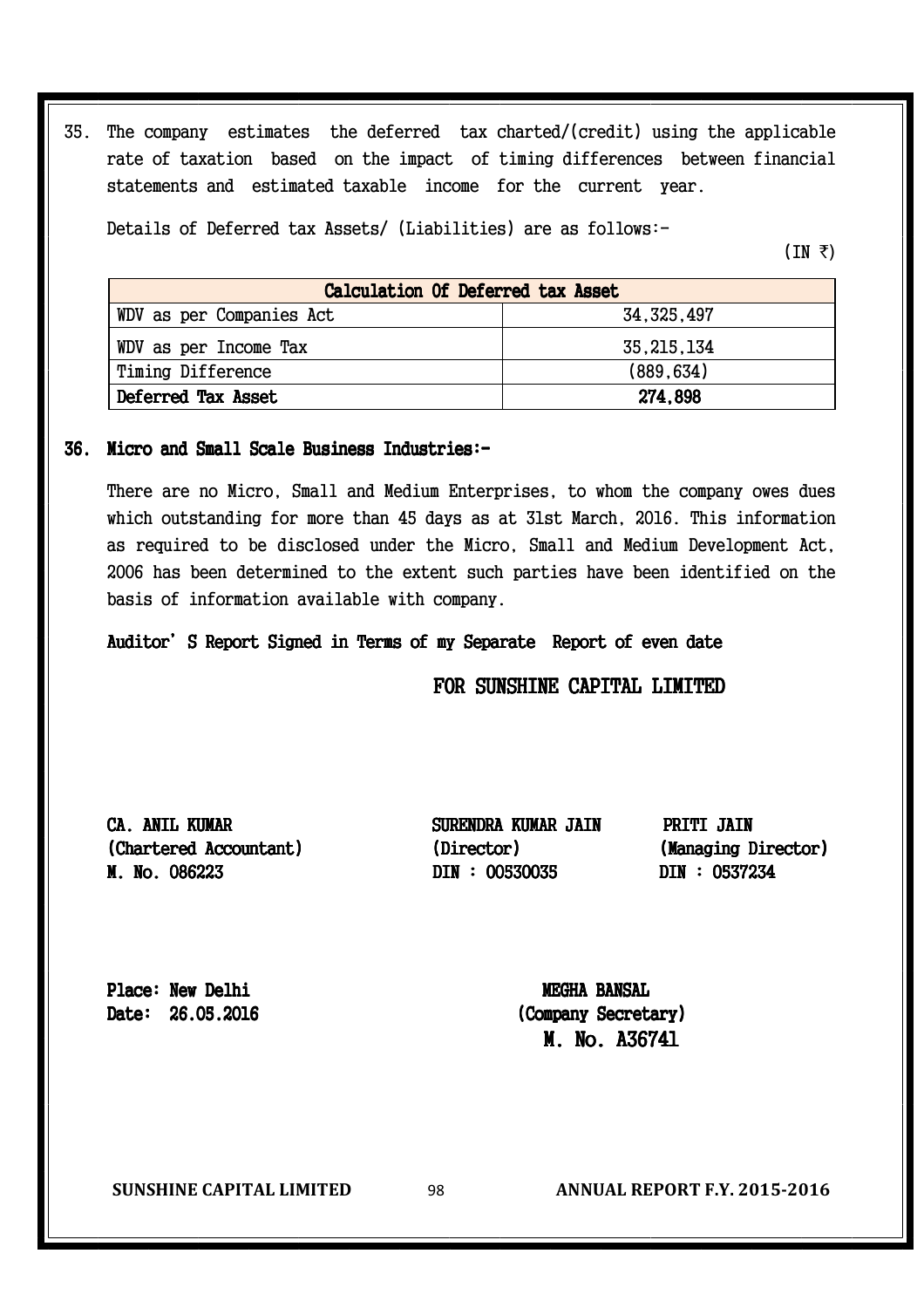Annexure- I

#### Schedule of the

#### Balance sheet of a non deposit taking non-banking financial company Sunshine Capital Limited

(As required in terms of paragraph 13 of Non Banking Financial (Non Deposit Accepting or Holding) Companies Prudential Norms (Reserve Bank Directions, 2007)

 $(\bar{\tau}$  In Lacs)

|     | Particulars                                  |                    |                |
|-----|----------------------------------------------|--------------------|----------------|
|     | Liabilities Side:                            |                    |                |
| (1) | Loan and advances availed by the non-        | Amount             | Amount Overdue |
|     | banking financial company inclusive of       | outstanding        |                |
|     | interest accrued thereon but not paid:       |                    |                |
|     | a) Debenture : Secured                       | <b>NIL</b>         | <b>NIL</b>     |
|     | : Unsecured                                  | <b>NIL</b>         | <b>NIL</b>     |
|     | (Other than falling)                         |                    |                |
|     | within the meaning of                        |                    |                |
|     | public deposit*)                             |                    |                |
|     | b) Deferred Credit                           | <b>NIL</b>         | <b>NIL</b>     |
|     | c) Term Loans                                | <b>NIL</b>         | <b>NIL</b>     |
|     | d) Inter corporate Loan and Borrowing        | <b>NIL</b>         | <b>NIL</b>     |
|     | e) Commercial Paper                          | <b>NIL</b>         | <b>NIL</b>     |
|     | f) Other loans (Specify nature               | <b>NIL</b>         | <b>NIL</b>     |
|     | Please See Note 1 below                      |                    |                |
|     | Assets side:                                 |                    |                |
|     |                                              | Amount outstanding |                |
| (2) | Break up of Loans and Advance including bill |                    |                |
|     | receivables (other than those included in    |                    |                |
|     | $(4)$ below]:                                |                    |                |
|     | a) Secured                                   | <b>NIL</b>         |                |
|     | b) Unsecured                                 | 1563.81            |                |
| (3) | Break up of Leased Assets and stock on hire  |                    |                |
|     | and other assets counting towards AFC        |                    |                |
|     | activities                                   |                    |                |
|     | (i)<br>Lease assets including lease rentals  |                    |                |
|     | under sundry debtor:                         |                    |                |
|     | a) Financial Lease                           | NIL                |                |
|     | b) Operating Lease                           | <b>NIL</b>         |                |
|     | (ii)                                         |                    |                |
|     | (iii) Stock on hire including hire charges   |                    |                |
|     | sundry debtors:<br>under                     |                    |                |
|     | Assets on Hire<br>a)                         | <b>NIL</b>         |                |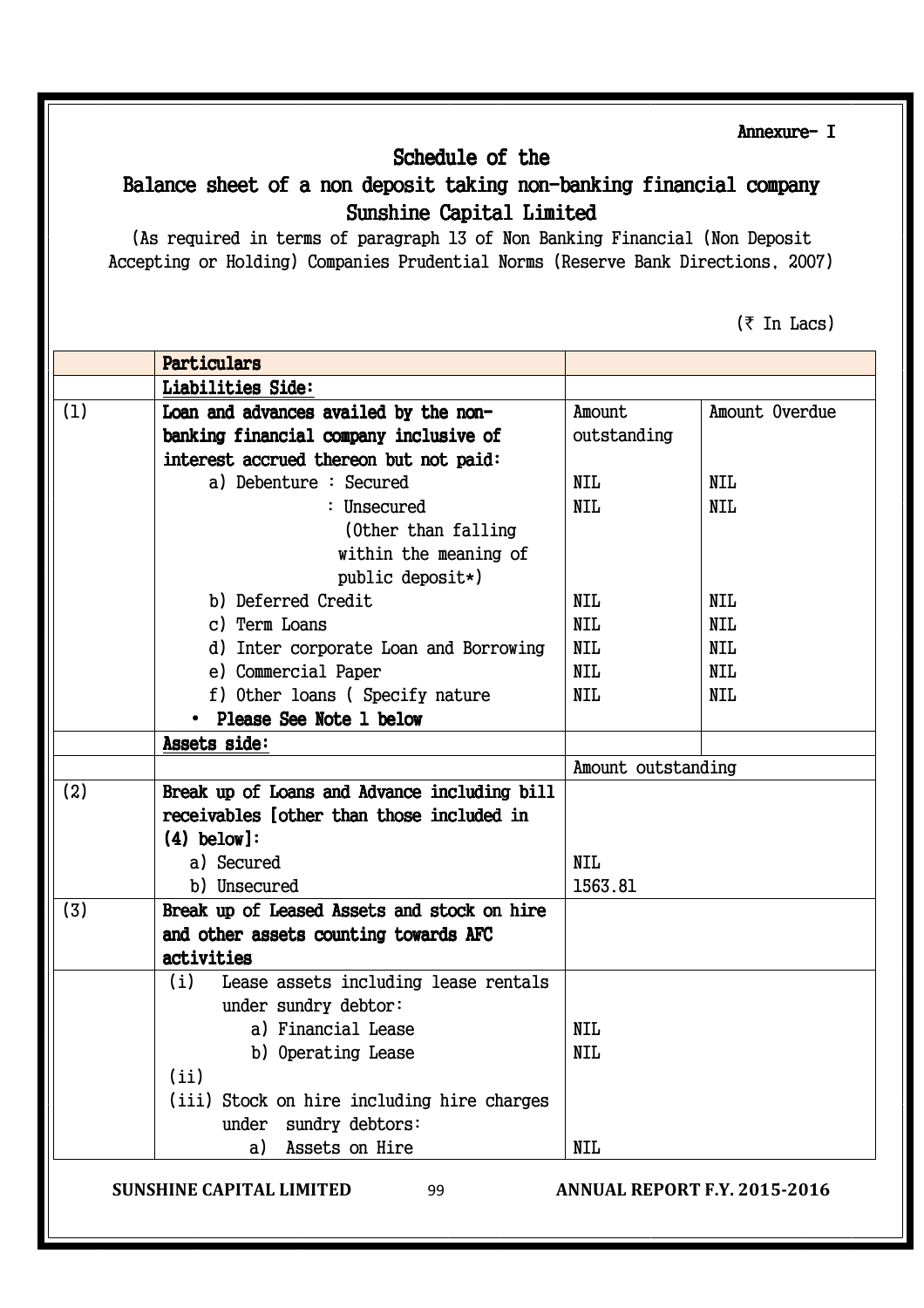| b)<br>Repossessed Assets              | <b>NIL</b> |
|---------------------------------------|------------|
| (iv) Other Loans counting towards AFC |            |
| activities                            |            |
| a) Loans where assets have been       |            |
| repossessed                           | <b>NIL</b> |
| b) Loans other than (a) above         | <b>NIL</b> |
| (4)<br>Break up of Investment:        |            |
| Current Investment:                   |            |
| 1. Quoted:                            |            |
| (i)<br>Share: $(a)$ Equity            | <b>NIL</b> |
| (b) preference                        | <b>NIL</b> |
| Debenture and Bonds<br>(ii)           | <b>NIL</b> |
| (ii)<br>Units of Mutual Funds         | <b>NIL</b> |
| (v)<br>Government Securities          | <b>NIL</b> |
| (vi) Others (Please Specify)          | <b>NIL</b> |
| 2. Unquoted:                          |            |
| Share: (a) Equity<br>(i)              | 6096.84    |
| (b) preference                        | <b>NIL</b> |
| (ii)<br>Debenture and Bonds           | <b>NIL</b> |
| (iii)<br>Units of Mutual Funds        | <b>NIL</b> |
| (iv)<br>Government Securities         | <b>NIL</b> |
| Others (JEWELLERY)<br>(v)             | <b>NIL</b> |
|                                       |            |
| Long Term Investment:                 |            |
| 1. Quoted:                            |            |
| (i)<br>Share: $(a)$ Equity            | 2388.00    |
| (b) preference                        | NIL        |
| (ii)<br>Debenture and Bonds           | <b>NIL</b> |
| (iii)<br>Units of Mutual Funds        | <b>NIL</b> |
| (iv)<br>Government Securities         | <b>NIL</b> |
| (v)<br>Others (Please Specify)        | <b>NIL</b> |
| 2. Unquoted:                          |            |
| Share: (a) Equity<br>(i)              | <b>NIL</b> |
| (b) preference                        | <b>NIL</b> |
| (ii)<br>Debenture and Bonds           | <b>NIL</b> |
| (iii)<br>Units of Mutual Funds        | <b>NIL</b> |
| (iv)<br>Government Securities         | <b>NIL</b> |
| Others (Jewellery)<br>(v)             | 20.14      |
|                                       |            |

#### **SUNSHINE CAPITAL LIMITED** 100 **ANNUAL REPORT F.Y. 2015-2016**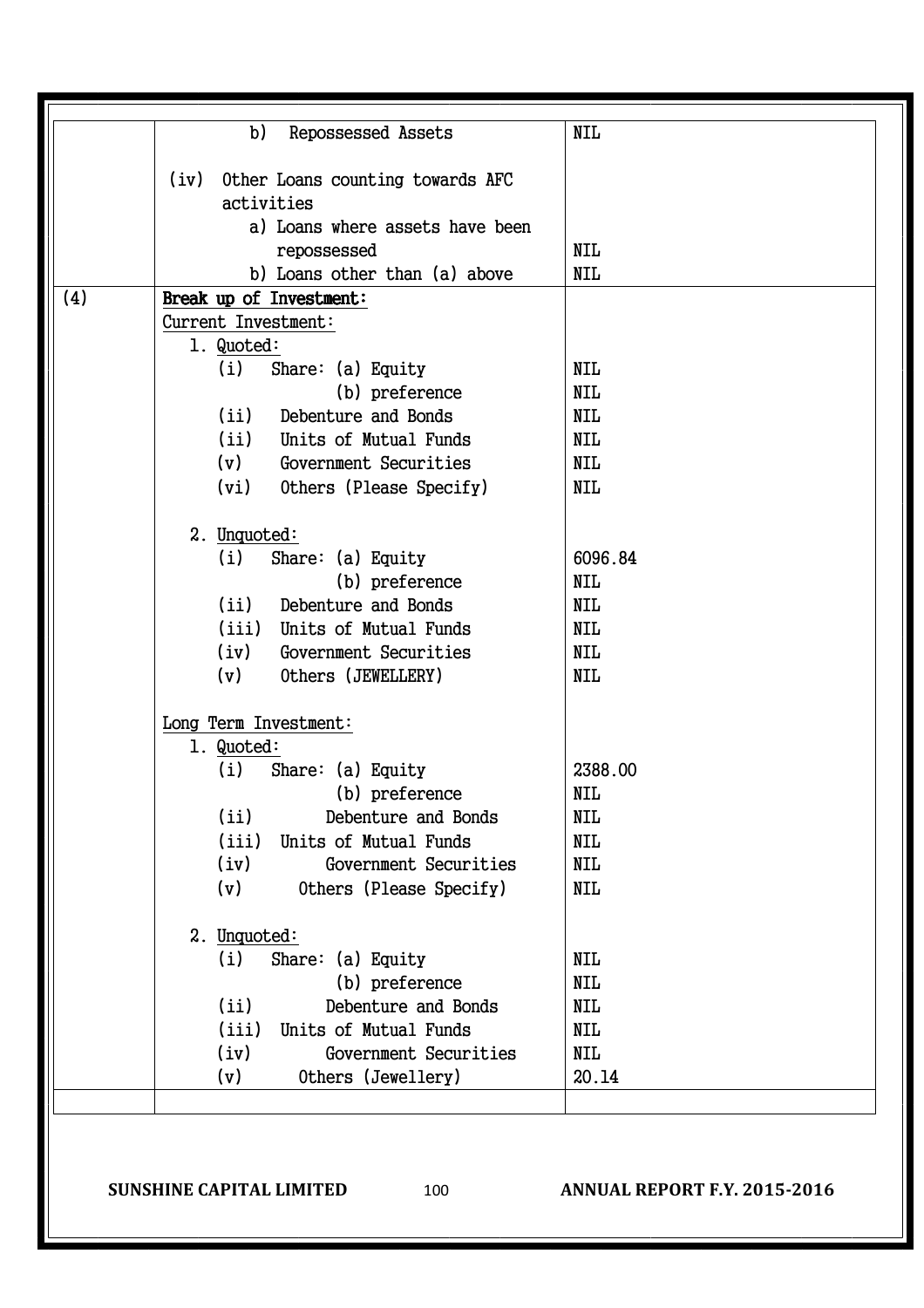| (5) | Borrower group wise classification of assets financed as in (2) and (3) above:                                                                |            |                            |                 |  |  |  |  |  |
|-----|-----------------------------------------------------------------------------------------------------------------------------------------------|------------|----------------------------|-----------------|--|--|--|--|--|
|     | Please see note 2 below                                                                                                                       |            |                            |                 |  |  |  |  |  |
|     | Category                                                                                                                                      |            | Amount of Net of provision |                 |  |  |  |  |  |
|     |                                                                                                                                               | Secured    | Unsecured                  | Total           |  |  |  |  |  |
|     | 1. Related Parties**                                                                                                                          |            |                            |                 |  |  |  |  |  |
|     | (a)Subsidiaries                                                                                                                               | <b>NIL</b> | <b>NIL</b>                 | NIL             |  |  |  |  |  |
|     | (b)Companies in the<br>same group                                                                                                             | <b>NIL</b> | <b>NIL</b>                 | <b>NIL</b>      |  |  |  |  |  |
|     | (c) Other related<br>parties                                                                                                                  | <b>NIL</b> | <b>NIL</b>                 | <b>NIL</b>      |  |  |  |  |  |
|     | 2. Other than Related<br>parties                                                                                                              | <b>NIL</b> | 1545.89                    | 1545.89         |  |  |  |  |  |
|     |                                                                                                                                               |            |                            |                 |  |  |  |  |  |
| (6) | Total<br>Investor group wise classification of all investments (current and long term)<br>in share and securities (both quoted and unquoted): | <b>NIL</b> | 1545.89                    | 1545.89         |  |  |  |  |  |
|     | Please see note 3 below:<br>Category                                                                                                          |            | Market Value / Break up    | Book value (Net |  |  |  |  |  |
|     |                                                                                                                                               |            | or Fair value of NAV       | of Provision)   |  |  |  |  |  |
|     | 1. Related Parties**                                                                                                                          |            |                            |                 |  |  |  |  |  |
|     | (a)Subsidiaries                                                                                                                               | <b>NIL</b> |                            | <b>NIL</b>      |  |  |  |  |  |
|     | (b) Companies in the same<br>group                                                                                                            | 104.34     |                            | 888.00          |  |  |  |  |  |
|     | (c) Other related parties                                                                                                                     | <b>NIL</b> |                            | <b>NIL</b>      |  |  |  |  |  |
|     | 2. Other than Related<br>parties                                                                                                              | 5877.09    |                            | 7596.85         |  |  |  |  |  |

**SUNSHINE CAPITAL LIMITED** 101 **ANNUAL REPORT F.Y. 2015-2016**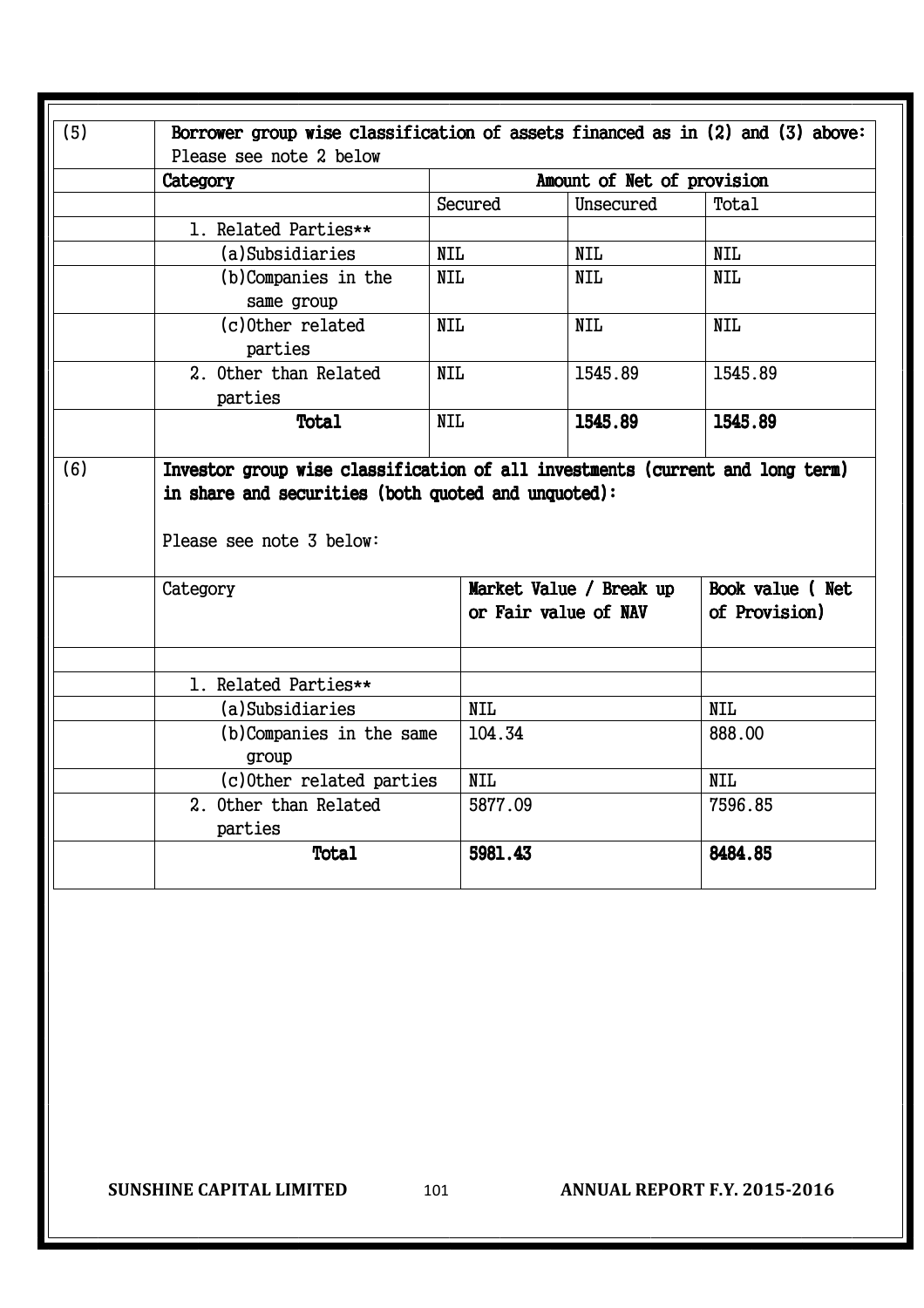\*\* As per Accounting Standard of ICAI (Please see note 3)

#### (7) Other Information:

|       | Particulars                             | <b>Anount</b> |
|-------|-----------------------------------------|---------------|
| (i)   | Gross Non Performing Assets             | <b>NIL</b>    |
|       | Related parties<br>(a)                  | <b>NIL</b>    |
|       | (b) Other than related parties          | 21.70         |
| (ii)  | Net Non Performing assets               | <b>NIL</b>    |
|       | Related parties<br>(a)                  | <b>NIL</b>    |
|       | (b) Other than related parties          | <b>NIL</b>    |
| (iii) | Assets acquired in satisfaction of debt | <b>NIL</b>    |

#### Notes:

- 1. As defined in paragraph 2 (1) (xii) of the Non Banking Financial Companies acceptance of public deposits (Reserve Bank) directions, 1998.
- 2. Provisioning norms shall be applicable as prescribed in Non Banking financial (Non- Deposit Accepting or Holding) companies Prudential Norms (Reserve Bank Directions, 2007.
- 3. All Accounting Standards and Guidance Notes issued by ICAI are applicable including for valuation of investment and other assets as also assets acquired in satisfaction of debt. However, market value in respect of quoted investment and break up / fair value /NAV in respect of unquoted investments should be disclosed irrespective of whether they are classified as long term or current in(4) above.

**SUNSHINE CAPITAL LIMITED** 102 **ANNUAL REPORT F.Y. 2015-2016**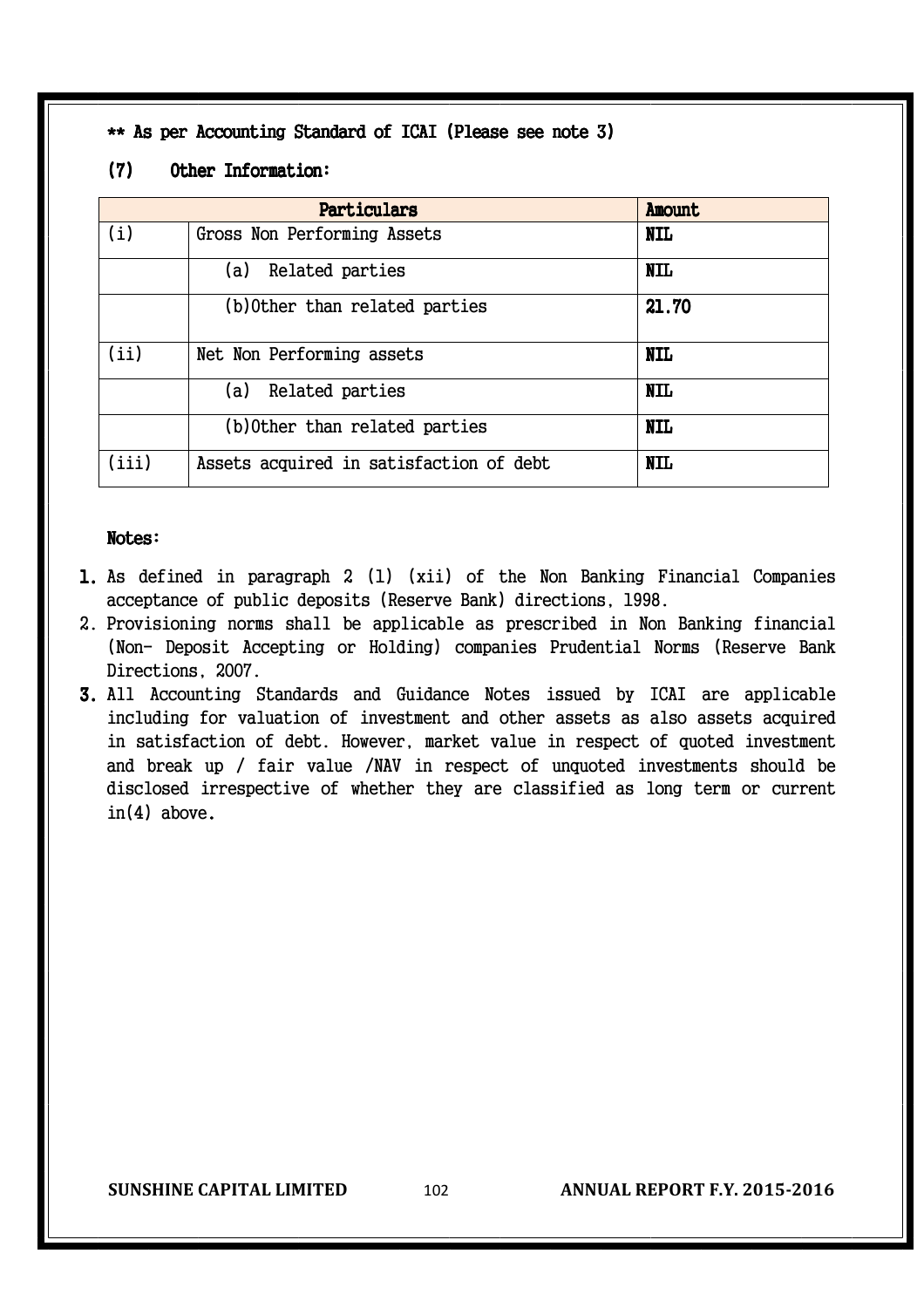## SUNSHINE CAPITAL LIMITED

Regd. Office: 209, BHANOT PLAZA II, 3 D. B. GUPTA ROAD NEW DELHI 110055 CIN: L74899DL1994PLC060154  $E$ -mail Id: sunshinecapital95@gmail.com Website: www.sunshinecapital.in **Ph. No.:**  $011-23582393$ ,  $91-9891709895$ 

### ATTENDENCE SLIP

Please complete this Attendance Slip and hand it over at the Entrance of the Hall. Only Members or their Proxies are entitled to be present at the meeting.

| Name   |  |  | and Address of the Folio No. |
|--------|--|--|------------------------------|
| Member |  |  | Client ID No.                |
|        |  |  | DP ID No.                    |
|        |  |  | No. of Shares Held           |

I hereby record my Presence at the 22<sup>nd</sup> Annual General Meeting of the Company being held on Wednesday, the  $28^{\text{th}}$  Day of September, 2016 at 01.00 P.M.at 16/121-122, Jain Bhawan, Faiz Road, Karol Bagh, New Delhi-110005.

| Signature<br>Shareholder | of | the Signature of the Proxy |
|--------------------------|----|----------------------------|
|                          |    |                            |

Note: 1. The copy of Annual Report may please be brought to the Meeting Hall.

2. Briefcase, Hand Bags etc. are not allowed inside the Meeting Hall.

3. Please note that no gifts will be distributed at the meeting.

**SUNSHINE CAPITAL LIMITED** 103 **ANNUAL REPORT F.Y. 2015-2016**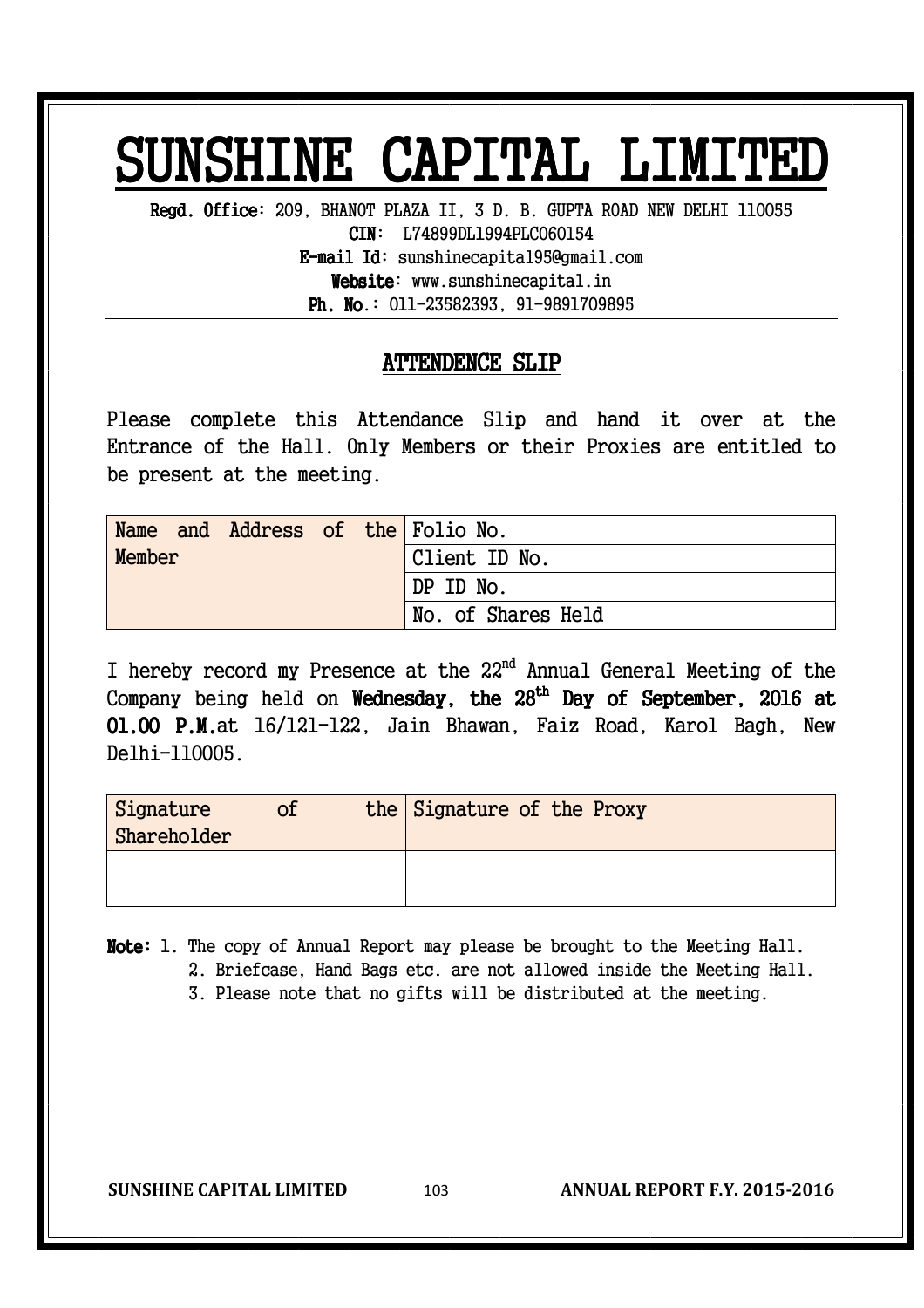## SUNSHINE CAPITAL LIMITED

Regd. Office: 209, BHANOT PLAZA II, 3 D. B. GUPTA ROAD NEW DELHI 110055

CIN: L74899DL1994PLC060154

E-mail Id: sunshinecapital95@gmail.com Website: www.sunshinecapital.in

**Ph. No.:**  $011-23582393$ ,  $91-9891709895$ 

### Form No. MGT-11

#### Proxy form

[Pursuant to section 105(6) of the Companies Act, 2013 and rule 19(3) of the Companies (Management and Administration) Rules, 2014]

#### CIN: L74899DL1994PLC060154

Name of the company: Sunshine Capital Limited Registered office: 209 Bhanot Plaza II, 3 D B Gupta Road, New Delhi-110055

Name of Member(s) :

Registered address :

E-mail Id :

Folio No/ Client Id:

DP ID :

I/We, being the member (s) of …………. shares of the above named company, hereby appoint

| Name $:$      | Address :     |
|---------------|---------------|
| $E$ -mail Id: | Signature $:$ |

or failing him  $\overline{\phantom{a}}$ 

**SUNSHINE CAPITAL LIMITED** 104 **ANNUAL REPORT F.Y. 2015-2016**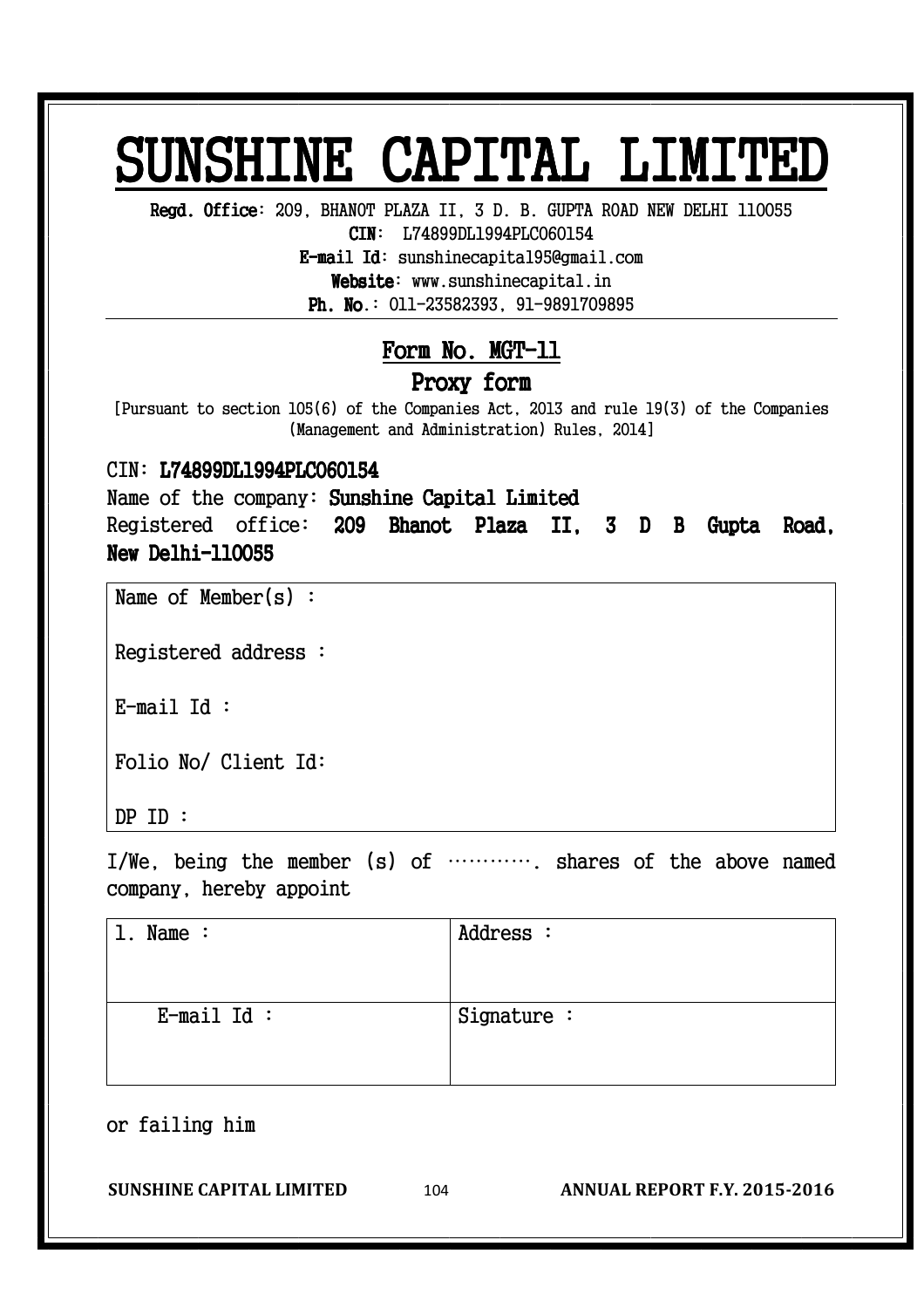| $2.$ Name :    | Address :     |  |
|----------------|---------------|--|
| $E$ -mail Id:  | Signature $:$ |  |
| or failing him |               |  |

3. Name : Address :  $E$ -mail Id :  $|\text{ Signature}:$ 

as my/our proxy to attend and vote (on a poll) for me/us and on my/our behalf at the 22nd Annual general meeting of the company, to be held on the Wednesday, the 28<sup>th</sup> Day of September, 2016 at 01.00 P.M. at 16/121-122, Jain Bhawan, Faiz Road, Karol Bagh, New Delhi-110005 and at any adjournment thereof in respect of such resolutions as are indicated below:

| S. No.                   | <b>Resolutions</b>                                          |
|--------------------------|-------------------------------------------------------------|
| <b>Ordinary Business</b> |                                                             |
| $\mathbf{1}$ .           | Ordinary Resolution for adoption of Audited Financial       |
|                          | Statements for the year ended March 31, 2016.               |
| 2.                       | Ordinary Resolution that Mr. Surender Kumar Jain retires by |
|                          | rotation and being eligible for re-appointment, as a        |
|                          | Director of the Company.                                    |
| 3 <sub>1</sub>           | Ordinary Resolution under Section 139 of the Companies Act, |
|                          | 2013 for re-appointment of Mr. Anil Kumar, Chartered        |
|                          | Accountant, as Statutory Auditor of the Company and fixing  |
|                          | his remuneration.                                           |

Signed this …… day of……… 20……

Signature of shareholder

Signature of Proxy holder(s)

Note: This form of proxy in order to be effective should be duly completed and deposited at the Registered Office of the Company, not less than 48 hours before the commencement of the Meeting.

**SUNSHINE CAPITAL LIMITED** 105 **ANNUAL REPORT F.Y. 2015-2016** 

Affix Revenue Stamp